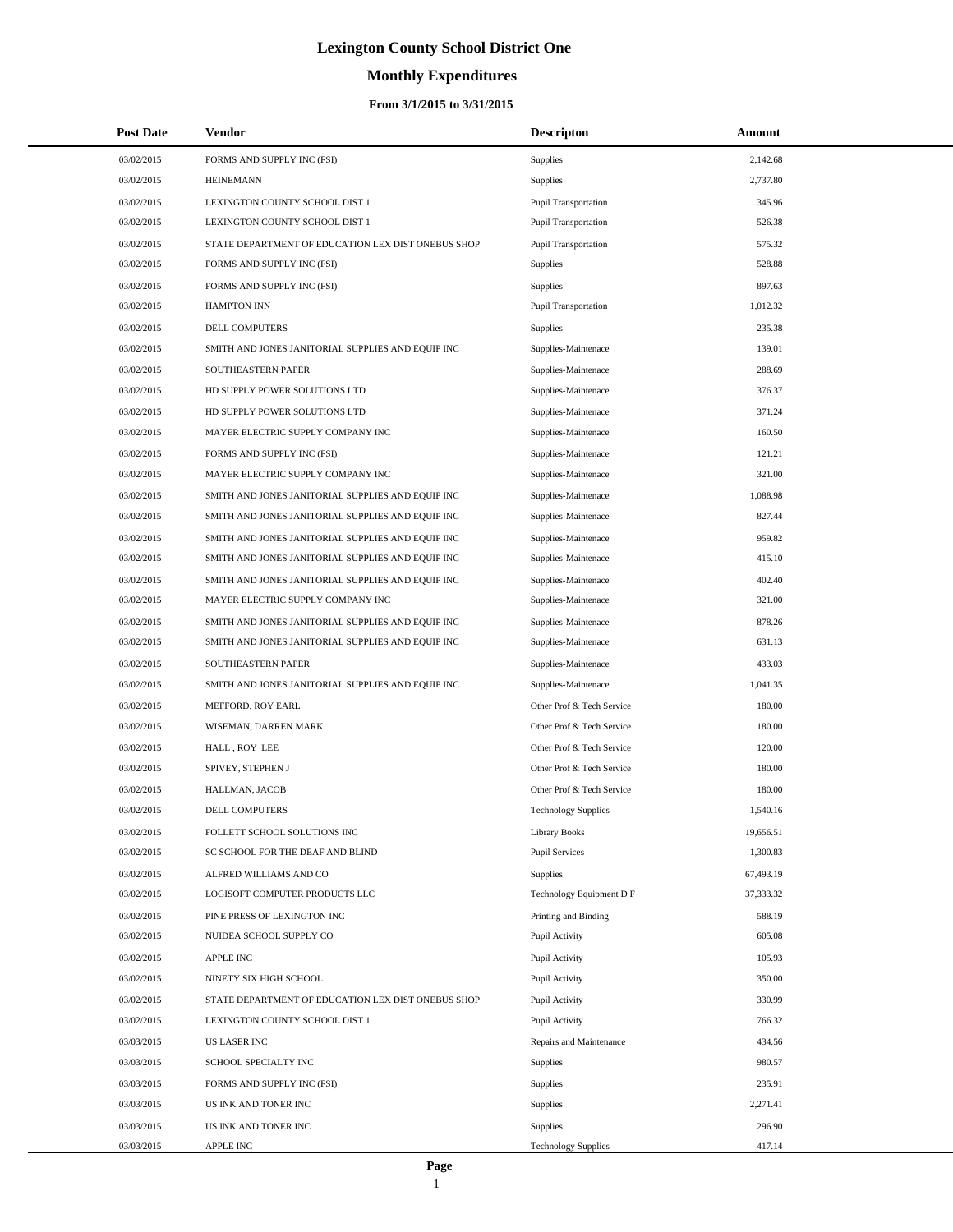# **Monthly Expenditures**

| <b>Post Date</b> | Vendor                           | <b>Descripton</b>          | Amount   |
|------------------|----------------------------------|----------------------------|----------|
| 03/03/2015       | MATH TEACHERS PRESS INC          | Supplies                   | 268.50   |
| 03/03/2015       | WARD'S NATURAL SCIENCE EST LLC   | Supplies                   | 361.57   |
| 03/03/2015       | US INK AND TONER INC             | Supplies                   | 695.08   |
| 03/03/2015       | <b>APPLE INC</b>                 | <b>Technology Supplies</b> | 529.65   |
| 03/03/2015       | CULLUM SERVICES INC              | Repairs and Maintenance    | 843.75   |
| 03/03/2015       | CULLUM SERVICES INC              | Repairs and Maintenance    | 4,792.50 |
| 03/03/2015       | HUBER SUPPLY CO OF LEXINGTON INC | Supplies-Maintenace        | 1,377.09 |
| 03/03/2015       | CULLUM SERVICES INC              | Repairs and Maintenance    | 1,108.08 |
| 03/03/2015       | CULLUM SERVICES INC              | Repairs and Maintenance    | 3,937.50 |
| 03/03/2015       | CULLUM SERVICES INC              | Repairs and Maintenance    | 1,023.75 |
| 03/03/2015       | <b>WW GRAINGER</b>               | Supplies-Maintenace        | 763.21   |
| 03/03/2015       | CULLUM SERVICES INC              | Repairs and Maintenance    | 360.00   |
| 03/03/2015       | CULLUM SERVICES INC              | Repairs and Maintenance    | 1,379.17 |
| 03/03/2015       | CULLUM SERVICES INC              | Repairs and Maintenance    | 440.63   |
| 03/03/2015       | CULLUM SERVICES INC              | Repairs and Maintenance    | 2,730.00 |
| 03/03/2015       | CULLUM SERVICES INC              | Repairs and Maintenance    | 757.50   |
| 03/03/2015       | CULLUM SERVICES INC              | Repairs and Maintenance    | 1,372.50 |
| 03/03/2015       | CULLUM SERVICES INC              | Repairs and Maintenance    | 1,355.63 |
| 03/03/2015       | CULLUM SERVICES INC              | Repairs and Maintenance    | 1,059.38 |
| 03/03/2015       | CULLUM SERVICES INC              | Repairs and Maintenance    | 1,331.25 |
| 03/03/2015       | CULLUM SERVICES INC              | Repairs and Maintenance    | 1,792.50 |
| 03/03/2015       | CULLUM SERVICES INC              | Repairs and Maintenance    | 3,788.54 |
| 03/03/2015       | CULLUM SERVICES INC              | Repairs and Maintenance    | 1,691.25 |
| 03/03/2015       | CULLUM SERVICES INC              | Repairs and Maintenance    | 1,537.50 |
| 03/03/2015       | CULLUM SERVICES INC              | Repairs and Maintenance    | 1,149.38 |
| 03/03/2015       | CULLUM SERVICES INC              | Repairs and Maintenance    | 2,651.25 |
| 03/03/2015       | CULLUM SERVICES INC              | Repairs and Maintenance    | 1,125.00 |
| 03/03/2015       | <b>CULLUM SERVICES INC</b>       | Repairs and Maintenance    | 1,515.00 |
| 03/03/2015       | CULLUM SERVICES INC              | Repairs and Maintenance    | 1,376.25 |
| 03/03/2015       | CULLUM SERVICES INC              | Repairs and Maintenance    | 1,530.00 |
| 03/03/2015       | CULLUM SERVICES INC              | Repairs and Maintenance    | 1,205.60 |
| 03/03/2015       | CULLUM SERVICES INC              | Repairs and Maintenance    | 1,276.88 |
| 03/03/2015       | CULLUM SERVICES INC              | Repairs and Maintenance    | 620.62   |
| 03/03/2015       | <b>CULLUM SERVICES INC</b>       | Repairs and Maintenance    | 2,371.88 |
| 03/03/2015       | <b>CULLUM SERVICES INC</b>       | Repairs and Maintenance    | 1,453.13 |
| 03/03/2015       | CULLUM SERVICES INC              | Repairs and Maintenance    | 375.00   |
| 03/03/2015       | CALICO INDUSTRIES INC            | Supplies-Maintenace        | 219.78   |
| 03/03/2015       | SOTERIA INNOVATIONS              | Repairs and Maintenance    | 1,000.00 |
| 03/03/2015       | WISEMAN, DARREN MARK             | Other Prof & Tech Service  | 180.00   |
| 03/03/2015       | MCMANUS, JOHN-PATRICK A.         | Other Prof & Tech Service  | 120.00   |
| 03/03/2015       | WILFONG, MICHAEL BRIAN           | Other Prof & Tech Service  | 120.00   |
| 03/03/2015       | RICCIARDI, CHRISTOPHER           | Other Prof & Tech Service  | 180.00   |
| 03/03/2015       | CAMCOR                           | <b>Technology Supplies</b> | 5,228.09 |
| 03/03/2015       | SCHOOL SPECIALTY INC             | Supplies                   | 287.39   |
| 03/03/2015       | CAROLINA BIOLOGICAL SUPPLY CO    | Supplies                   | 452.64   |
| 03/03/2015       | SCHOOL SPECIALTY INC             | Supplies                   | 120.86   |
| 03/03/2015       | LAKESHORE LEARNING MATERIALS     | Supplies                   | 1,057.92 |
| 03/03/2015       | ALFRED WILLIAMS AND CO           | Supplies                   | 6,073.96 |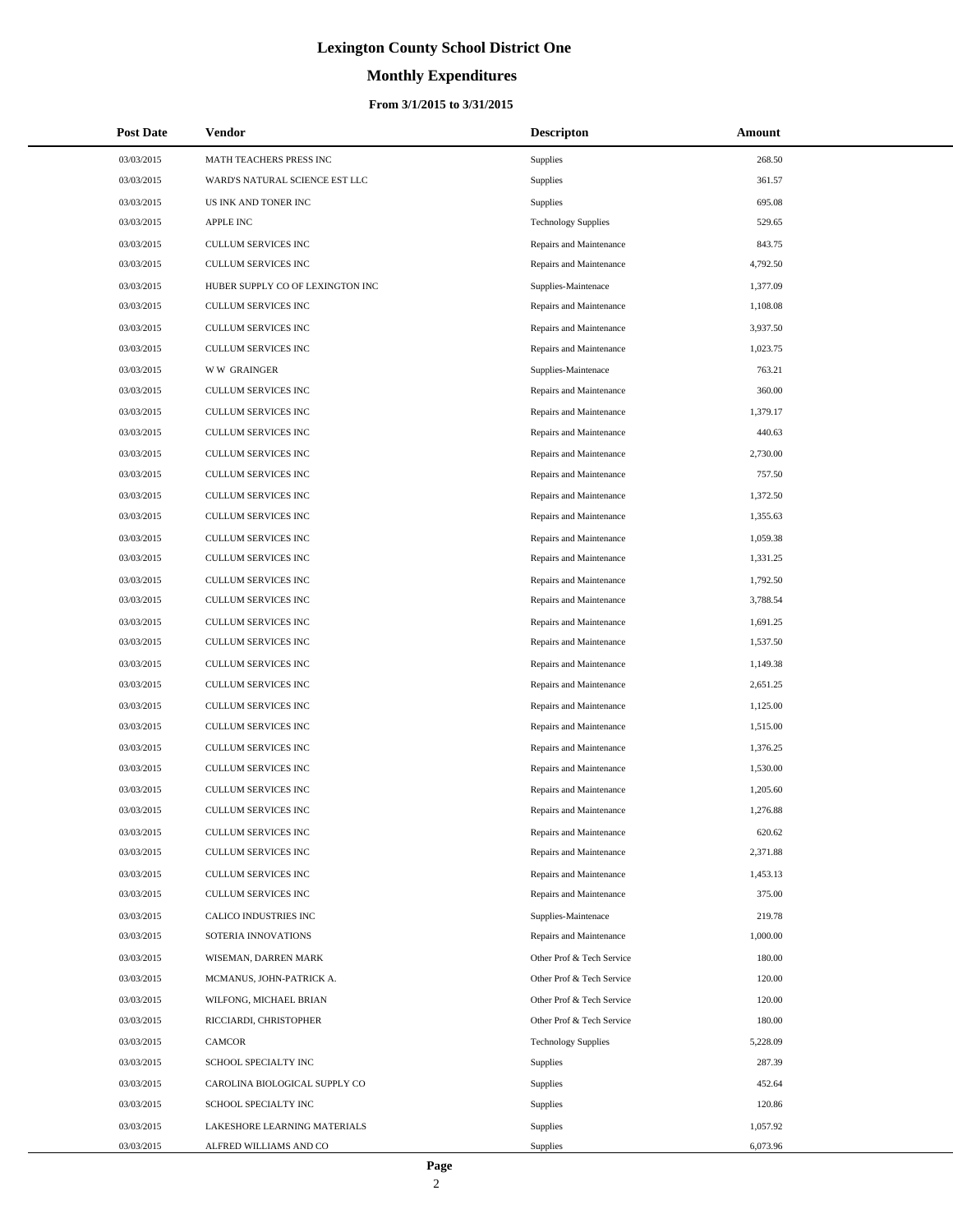# **Monthly Expenditures**

#### **From 3/1/2015 to 3/31/2015**

| <b>Post Date</b> | Vendor                                             | <b>Descripton</b>           | Amount    |
|------------------|----------------------------------------------------|-----------------------------|-----------|
| 03/03/2015       | NUIDEA SCHOOL SUPPLY CO                            | Supplies                    | 3,757.84  |
| 03/03/2015       | ALFRED WILLIAMS AND CO                             | Supplies                    | 68,972.37 |
| 03/03/2015       | ONE MORE STORY INC                                 | Pupil Activity              | 182.00    |
| 03/03/2015       | <b>TAND T SPORTS</b>                               | Pupil Activity              | 247.37    |
| 03/03/2015       | VICTORY CHEERLEADING OMNI CHEER                    | Pupil Activity              | 379.00    |
| 03/03/2015       | T AND T SPORTS                                     | Pupil Activity              | 2,387.25  |
| 03/03/2015       | FAN CLOTH PRODUCTS INC                             | Pupil Activity              | 1,960.00  |
| 03/04/2015       | PURCHASED SERVICE                                  | Supplies                    | 134.90    |
| 03/04/2015       | ENCORE TECHNOLOGY GROUP LLC                        | Supplies                    | 1,198.29  |
| 03/04/2015       | US INK AND TONER INC                               | Supplies                    | 1,692.66  |
| 03/04/2015       | <b>ACP DIRECT</b>                                  | Supplies                    | 327.25    |
| 03/04/2015       | FORMS AND SUPPLY INC (FSI)                         | Supplies                    | 2,285.52  |
| 03/04/2015       | PURCHASED SERVICE                                  | Travel                      | 257.23    |
| 03/04/2015       | US INK AND TONER INC                               | Supplies                    | 1,283.24  |
| 03/04/2015       | PINE PRESS OF LEXINGTON INC                        | Printing and Binding        | 421.05    |
| 03/04/2015       | US INK AND TONER INC                               | Supplies                    | 2,480.98  |
| 03/04/2015       | PURCHASED SERVICE                                  | Travel                      | 162.65    |
| 03/04/2015       | HEWLETT PACKARD BUSINESS STORE                     | <b>Technology Supplies</b>  | 138.03    |
| 03/04/2015       | HOWARD JOHNSON                                     | <b>Pupil Transportation</b> | 798.60    |
| 03/04/2015       | PURCHASED SERVICE                                  | Travel                      | 140.00    |
| 03/04/2015       | PURCHASED SERVICE                                  | Travel                      | 140.00    |
| 03/04/2015       | HEARLIHY AND CO                                    | Supplies                    | 216.68    |
| 03/04/2015       | SCHOOL SPECIALTY INC                               | Supplies                    | 558.60    |
| 03/04/2015       | US INK AND TONER INC                               | Supplies                    | 421.56    |
| 03/04/2015       | GLOBE MICROSYSTEMS INC                             | Software Renewal/Agreemen   | 473.01    |
| 03/04/2015       | <b>SC HOSA</b>                                     | Supplies                    | 240.00    |
| 03/04/2015       | SCHOOL SPECIALTY INC                               | Supplies                    | 104.18    |
| 03/04/2015       | <b>PURCHASED SERVICE</b>                           | Travel                      | 332.20    |
| 03/04/2015       | ALFRED WILLIAMS AND CO                             | Supplies                    | 321.54    |
| 03/04/2015       | COMPASS GROUP USA INC DBA CANTEEN REFRESHMENT SERV | Supplies-Maintenace         | 144.04    |
| 03/04/2015       | MID ATLANTIC STIHL                                 | Supplies-Maintenace         | 1,318.03  |
| 03/04/2015       | PADGETT, HAROLD L                                  | Supplies-Maintenace         | 250.00    |
| 03/04/2015       | <b>WW GRAINGER</b>                                 | Supplies-Maintenace         | 227.60    |
| 03/04/2015       | ACE GLASS CO INC                                   | Repairs and Maintenance     | 320.42    |
| 03/04/2015       | JGB SPORTS LLC                                     | Supplies                    | 705.13    |
| 03/04/2015       | CITY ELECTRIC SUPPLY CO                            | Supplies-Maintenace         | 256.03    |
| 03/04/2015       | JAMES M PLEASANTS CO                               | Supplies-Maintenace         | 2,255.35  |
| 03/04/2015       | GILBERTSUMMIT RURAL WATER DISTRICT                 | <b>Public Utilities</b>     | 1,149.72  |
| 03/04/2015       | GILBERTSUMMIT RURAL WATER DISTRICT                 | <b>Public Utilities</b>     | 736.64    |
| 03/04/2015       | PALMETTO CONTROLS INC                              | Supplies-Maintenace         | 267.50    |
| 03/04/2015       | <b>WW GRAINGER</b>                                 | Supplies-Maintenace         | 852.83    |
| 03/04/2015       | HERALD OFFICE SUPPLY INC                           | Supplies-Maintenace         | 449.40    |
| 03/04/2015       | <b>WW GRAINGER</b>                                 | Supplies-Maintenace         | 612.47    |
| 03/04/2015       | PALMETTO CONTROLS INC                              | Supplies-Maintenace         | 201.97    |
| 03/04/2015       | A Z LAWN MOWER PARTS                               | Supplies-Maintenace         | 229.63    |
| 03/04/2015       | PETE'S WELDING AND METAL WORKS                     | Supplies-Maintenace         | 158.00    |
| 03/04/2015       | A Z LAWN MOWER PARTS                               | Supplies-Maintenace         | 229.62    |
| 03/04/2015       | L R HOOK TIRE CO INC                               | Repairs and Maintenance     | 488.39    |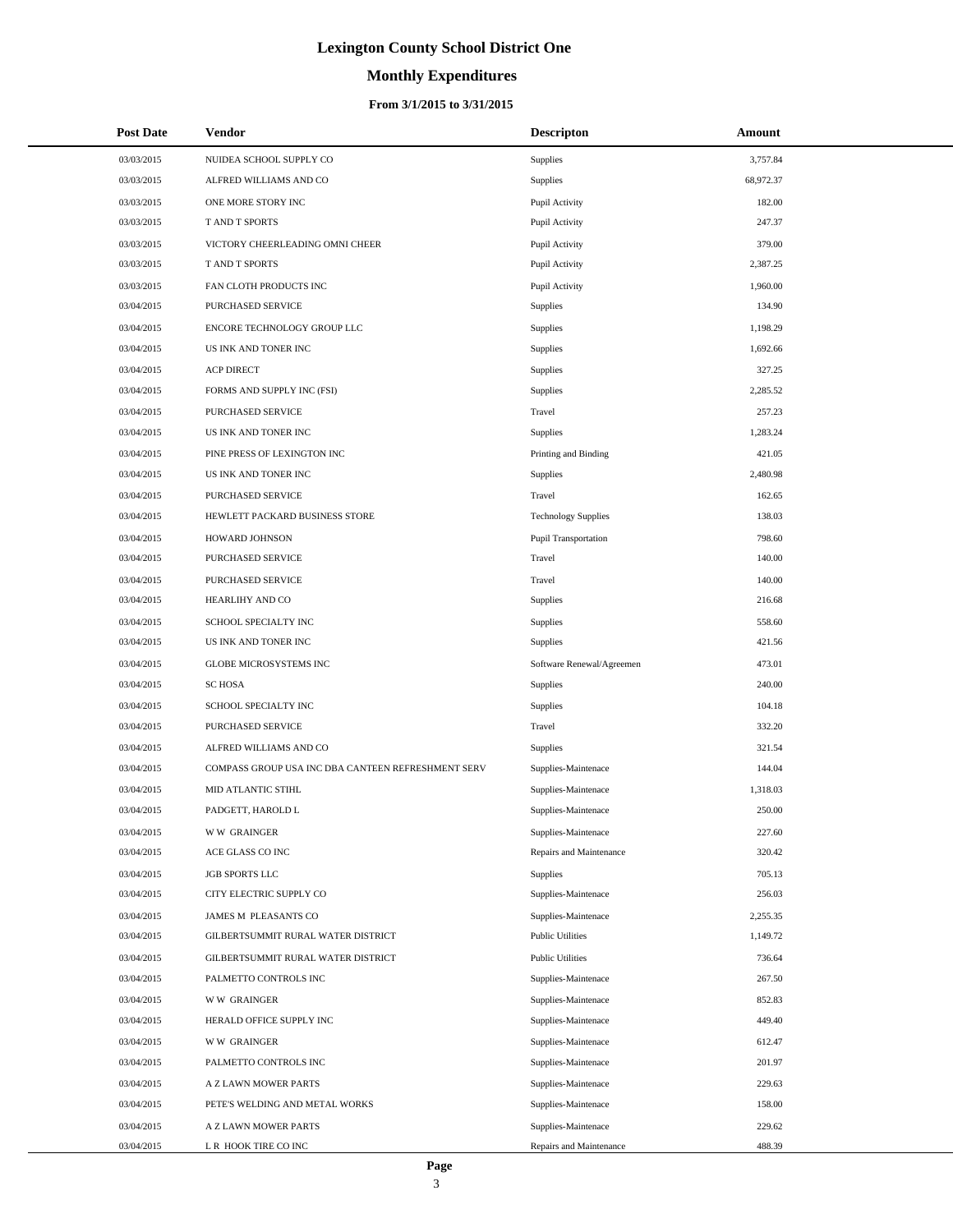# **Monthly Expenditures**

| <b>Post Date</b> | Vendor                                            | <b>Descripton</b>           | Amount    |
|------------------|---------------------------------------------------|-----------------------------|-----------|
| 03/04/2015       | ZINGERS FENCING LLC                               | Repairs and Maintenance     | 2,160.00  |
| 03/04/2015       | <b>JIM HUDSON FORD</b>                            | Supplies-Maintenace         | 120.79    |
| 03/04/2015       | GILBERTSUMMIT RURAL WATER DISTRICT                | <b>Public Utilities</b>     | 401.49    |
| 03/04/2015       | GILBERTSUMMIT RURAL WATER DISTRICT                | <b>Public Utilities</b>     | 965.99    |
| 03/04/2015       | WP LAW INC                                        | Supplies-Maintenace         | 417.52    |
| 03/04/2015       | <b>WW GRAINGER</b>                                | Supplies-Maintenace         | 612.47    |
| 03/04/2015       | A Z LAWN MOWER PARTS                              | Supplies-Maintenace         | 229.62    |
| 03/04/2015       | A Z LAWN MOWER PARTS                              | Supplies-Maintenace         | 229.62    |
| 03/04/2015       | SMITH AND JONES JANITORIAL SUPPLIES AND EQUIP INC | Supplies-Maintenace         | 816.58    |
| 03/04/2015       | CITY ELECTRIC SUPPLY CO                           | Supplies-Maintenace         | 384.78    |
| 03/04/2015       | <b>WW GRAINGER</b>                                | Supplies-Maintenace         | 524.30    |
| 03/04/2015       | <b>WW GRAINGER</b>                                | Supplies-Maintenace         | 524.30    |
| 03/04/2015       | GILBERTSUMMIT RURAL WATER DISTRICT                | <b>Public Utilities</b>     | 433.05    |
| 03/04/2015       | PALMETTO CONTROLS INC                             | Supplies-Maintenace         | 542.71    |
| 03/04/2015       | TRITEK FIRE AND SECURITY LLC                      | Repairs and Maintenance     | 142.84    |
| 03/04/2015       | <b>BATCHLER, NICHOLE</b>                          | Pupil Transportation        | 240.35    |
| 03/04/2015       | COLE, SUSAN                                       | <b>Pupil Transportation</b> | 533.60    |
| 03/04/2015       | DOOLEY, DEBORAH                                   | <b>Pupil Transportation</b> | 117.30    |
| 03/04/2015       | GARDNER, BARBARA                                  | <b>Pupil Transportation</b> | 372.60    |
| 03/04/2015       | KEMP, LISA                                        | <b>Pupil Transportation</b> | 234.60    |
| 03/04/2015       | PURCHASED SERVICE                                 | Pupil Transportation        | 310.50    |
| 03/04/2015       | PEARCE, TIM                                       | Pupil Transportation        | 232.88    |
| 03/04/2015       | RAMSEY, JANIE                                     | <b>Pupil Transportation</b> | 234.60    |
| 03/04/2015       | SABBAGHA, THERESA                                 | <b>Pupil Transportation</b> | 662.40    |
| 03/04/2015       | SHAFFER, IMELDA                                   | Pupil Transportation        | 901.60    |
| 03/04/2015       | PURCHASED SERVICE                                 | <b>Pupil Transportation</b> | 155.25    |
| 03/04/2015       | STUART, LESLEY                                    | <b>Pupil Transportation</b> | 293.25    |
| 03/04/2015       | PURCHASED SERVICE                                 | <b>Pupil Transportation</b> | 138.00    |
| 03/04/2015       | VAUGHN, DANA                                      | <b>Pupil Transportation</b> | 879.75    |
| 03/04/2015       | POLLARD, DUSTIN A                                 | Other Prof & Tech Service   | 180.00    |
| 03/04/2015       | RICCIARDI, CHRISTOPHER                            | Other Prof & Tech Service   | 180.00    |
| 03/04/2015       | <b>BARRETT, S LEE</b>                             | Other Prof & Tech Service   | 120.00    |
| 03/04/2015       | <b>BARRETT, S LEE</b>                             | Other Prof & Tech Service   | 180.00    |
| 03/04/2015       | HAIGLER III, THOMAS I                             | Other Prof & Tech Service   | 180.00    |
| 03/04/2015       | NEWZ GROUP                                        | Other Prof & Tech Service   | 290.00    |
| 03/04/2015       | <b>COMPORIUM</b>                                  | Communication               | 5,417.84  |
| 03/04/2015       | <b>DREAMGEAR LLC</b>                              | Supplies                    | 1,280.00  |
| 03/04/2015       | <b>APPLE INC</b>                                  | <b>Technology Supplies</b>  | 2,535.90  |
| 03/04/2015       | SMOOTHWALL INC                                    | Technology Equipment D F    | 23,368.80 |
| 03/04/2015       | <b>COMPORIUM</b>                                  | Communication               | 453.74    |
| 03/04/2015       | <b>COMPORIUM</b>                                  | Communication               | 161.30    |
| 03/04/2015       | <b>COMPORIUM</b>                                  | Communication               | 433.29    |
| 03/04/2015       | <b>COMPORIUM</b>                                  | Communication               | 161.30    |
| 03/04/2015       | <b>COMPORIUM</b>                                  | Communication               | 367.86    |
| 03/04/2015       | <b>COMPORIUM</b>                                  | Communication               | 181.39    |
| 03/04/2015       | <b>COMPORIUM</b>                                  | Communication               | 149.24    |
| 03/04/2015       | <b>COMPORIUM</b>                                  | Communication               | 307.77    |
| 03/04/2015       | <b>COMPORIUM</b>                                  | Communication               | 266.37    |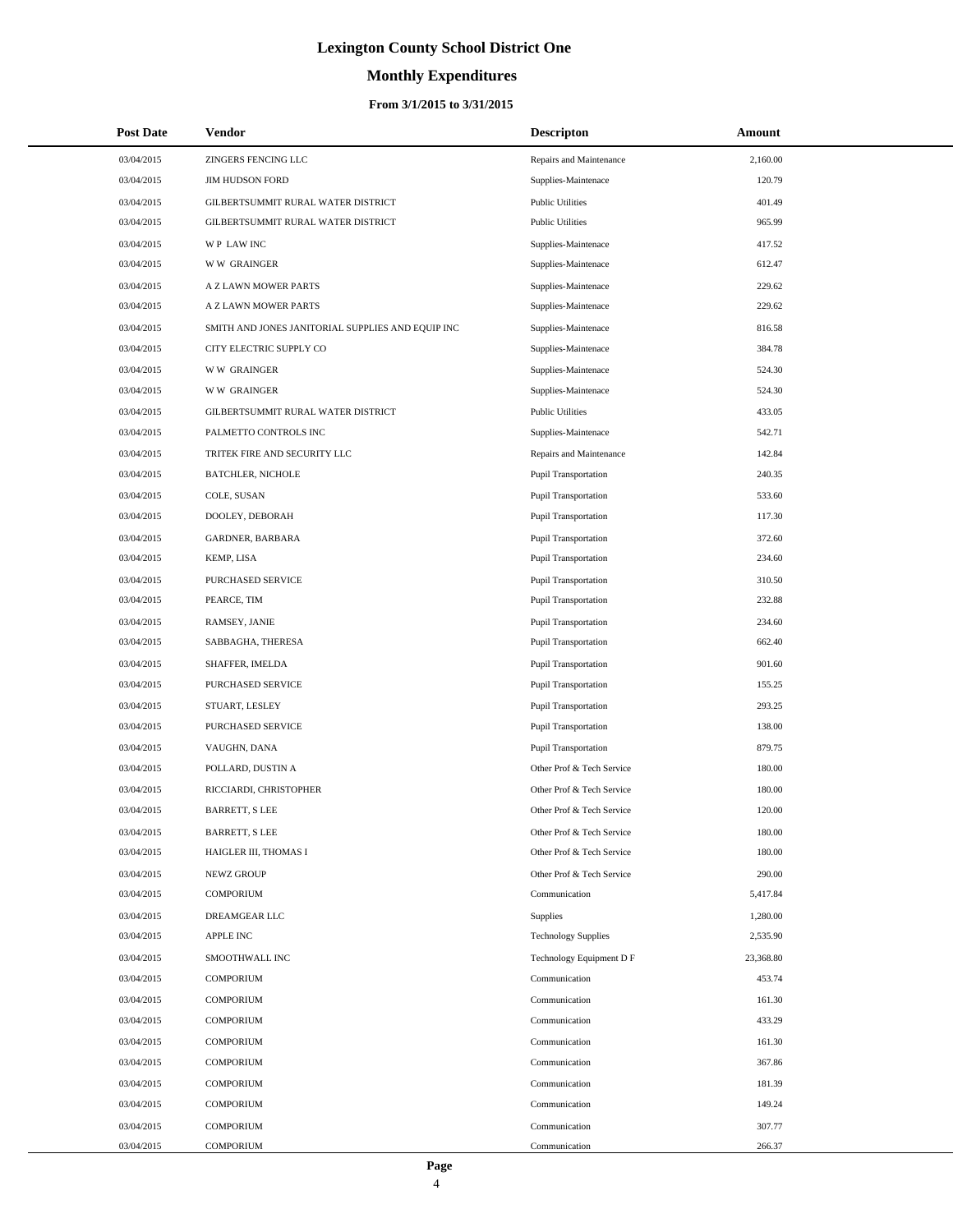# **Monthly Expenditures**

#### **From 3/1/2015 to 3/31/2015**

| <b>Post Date</b> | <b>Vendor</b>                                | <b>Descripton</b>          | Amount    |
|------------------|----------------------------------------------|----------------------------|-----------|
| 03/04/2015       | <b>COMPORIUM</b>                             | Communication              | 168.41    |
| 03/04/2015       | <b>COMPORIUM</b>                             | Communication              | 170.58    |
| 03/04/2015       | <b>COMPORIUM</b>                             | Communication              | 233.36    |
| 03/04/2015       | <b>COMPORIUM</b>                             | Communication              | 167.01    |
| 03/04/2015       | <b>COMPORIUM</b>                             | Communication              | 225.12    |
| 03/04/2015       | <b>COMPORIUM</b>                             | Communication              | 499.14    |
| 03/04/2015       | <b>COMPORIUM</b>                             | Communication              | 152.63    |
| 03/04/2015       | <b>COMPORIUM</b>                             | Communication              | 200.49    |
| 03/04/2015       | <b>COMPORIUM</b>                             | Communication              | 181.35    |
| 03/04/2015       | <b>COMPORIUM</b>                             | Communication              | 156.99    |
| 03/04/2015       | <b>COMPORIUM</b>                             | Communication              | 182.20    |
| 03/04/2015       | <b>COMPORIUM</b>                             | Communication              | 244.37    |
| 03/04/2015       | <b>COMPORIUM</b>                             | Communication              | 239.66    |
| 03/04/2015       | <b>COMPORIUM</b>                             | Communication              | 229.61    |
| 03/04/2015       | <b>COMPORIUM</b>                             | Communication              | 300.16    |
| 03/04/2015       | <b>COMPORIUM</b>                             | Communication              | 166.01    |
| 03/04/2015       | <b>COMPORIUM</b>                             | Communication              | 166.01    |
| 03/04/2015       | <b>COMPORIUM</b>                             | Communication              | 126.59    |
| 03/04/2015       | <b>COMPORIUM</b>                             | Communication              | 117.16    |
| 03/04/2015       | <b>COMPORIUM</b>                             | Communication              | 276.06    |
| 03/04/2015       | <b>COMPORIUM</b>                             | Communication              | 551.97    |
| 03/04/2015       | <b>COMPORIUM</b>                             | Communication              | 123.46    |
| 03/04/2015       | PURCHASED SERVICE                            | Travel                     | 307.25    |
| 03/04/2015       | PURCHASED SERVICE                            | Travel                     | 153.62    |
| 03/04/2015       | <b>APPLE INC</b>                             | <b>Technology Supplies</b> | 300.00    |
| 03/04/2015       | PURCHASED SERVICE                            | Travel                     | 135.13    |
| 03/04/2015       | PURCHASED SERVICE                            | Travel                     | 195.50    |
| 03/04/2015       | <b>GLOBE MICROSYSTEMS INC</b>                | Software Renewal/Agreemen  | 1,345.99  |
| 03/04/2015       | PURCHASED SERVICE                            | Travel                     | 165.00    |
| 03/04/2015       | PURCHASED SERVICE                            | Travel                     | 140.00    |
| 03/04/2015       | HANDWRITING WITHOUT TEARS BY JAN Z OLSEN OTR | Supplies                   | 1,506.00  |
| 03/04/2015       | <b>NASCO</b>                                 | Supplies                   | $-1.86$   |
| 03/04/2015       | LITERACY IN FOCUS INC                        | Inst Prog Improvement      | 600.00    |
| 03/04/2015       | WHETSTONE, ANGELA R                          | Inst Prog Improvement      | 1,800.00  |
| 03/04/2015       | MOODY'S INVESTORS SERVICE                    | Dues and Fees              | 30,000.00 |
| 03/04/2015       | CAROLINA STORM WATER SERVICES                | Improv Other Than Bldg     | 340.00    |
| 03/04/2015       | OLD SOUTH IRONWORKS LLC                      | Supplies                   | 2,400.00  |
| 03/04/2015       | CAROLINA STORM WATER SERVICES                | Building                   | 340.00    |
| 03/04/2015       | MEAD & HUNT INC                              | Building                   | 9,571.00  |
| 03/04/2015       | PURCHASED SERVICE                            | Travel                     | 279.73    |
| 03/04/2015       | RUFUS ORNDUFF REF INC                        | Repairs and Maintenance    | 103.13    |
| 03/04/2015       | US INK AND TONER INC                         | Pupil Activity             | 262.60    |
| 03/04/2015       | D AND W SPORTSWEAR                           | Pupil Activity             | 741.61    |
| 03/04/2015       | PURCHASED SERVICE                            | Pupil Activity             | 200.10    |
| 03/04/2015       | MARKETING STRATEGIES INC                     | Pupil Activity             | 300.00    |
| 03/04/2015       | <b>IVEY SALES ASSOC</b>                      | Pupil Activity             | 258.00    |
| 03/04/2015       | BOY SCOUT OF AMERICA TROOP 60                | Pupil Activity             | 750.00    |
| 03/04/2015       | CASSADY, ALEX                                | Pupil Activity             | 130.00    |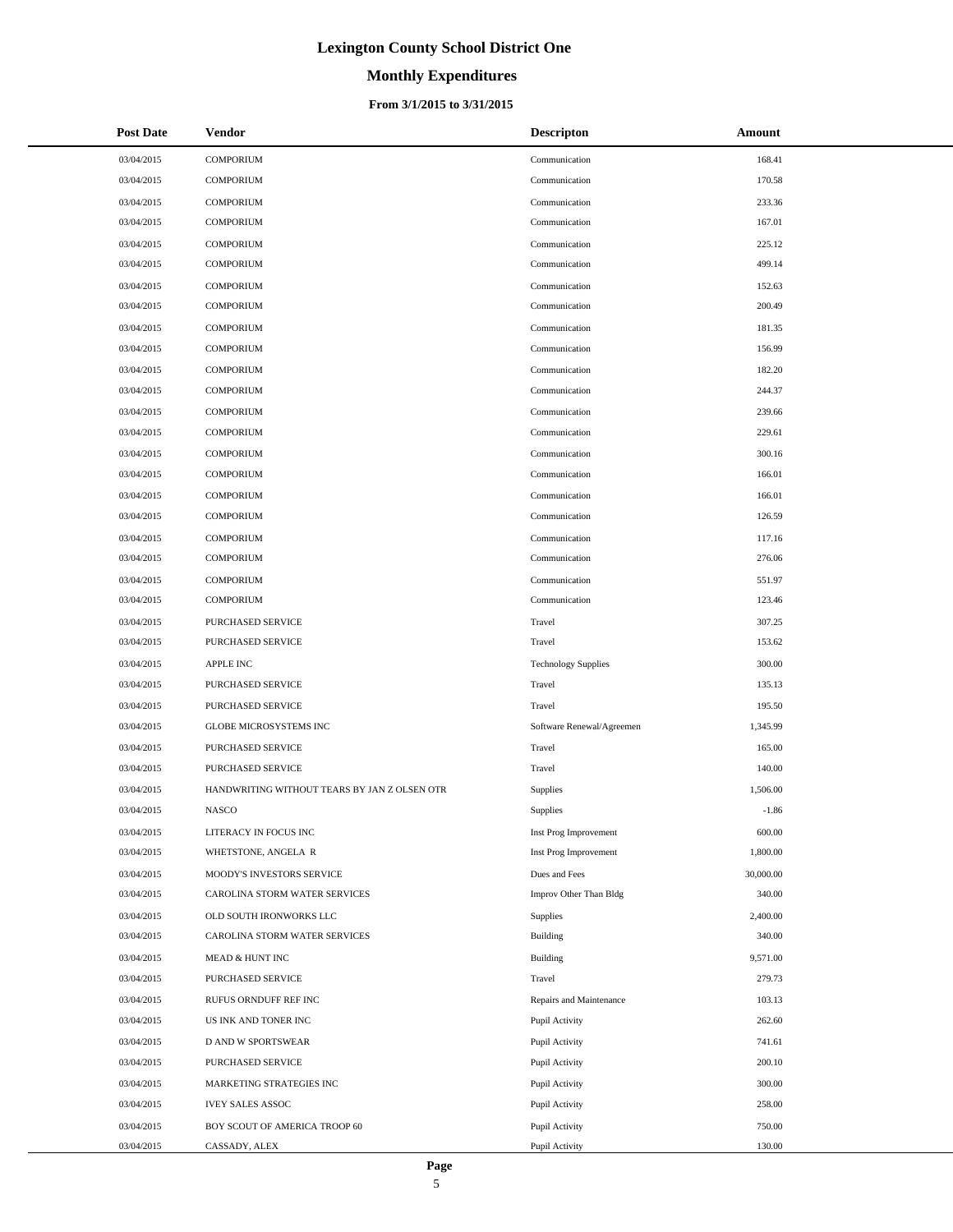# **Monthly Expenditures**

### **From 3/1/2015 to 3/31/2015**

| <b>Post Date</b> | Vendor                                      | <b>Descripton</b>          | Amount    |
|------------------|---------------------------------------------|----------------------------|-----------|
| 03/04/2015       | CROMER, ANTHONY                             | Pupil Activity             | 195.00    |
| 03/04/2015       | DOWNAM, EVAN C                              | Pupil Activity             | 130.00    |
| 03/04/2015       | PENSA, BART                                 | Pupil Activity             | 130.00    |
| 03/04/2015       | RICHARDSON, PERRY                           | Pupil Activity             | 130.00    |
| 03/04/2015       | SCOTT, DAMON                                | Pupil Activity             | 195.00    |
| 03/04/2015       | <b>BURGER, BRAD</b>                         | Pupil Activity             | 390.00    |
| 03/04/2015       | HIGGINS, TOME A                             | Pupil Activity             | 260.00    |
| 03/04/2015       | <b>SCYPHERS, BILL</b>                       | Pupil Activity             | 130.00    |
| 03/04/2015       | CALDWELL, KEVEN                             | Pupil Activity             | 140.00    |
| 03/04/2015       | SHAY, THOMAS                                | Pupil Activity             | 140.00    |
| 03/04/2015       | NORTHWESTERN HIGH SCHOOL                    | Pupil Activity             | 170.00    |
| 03/04/2015       | ROSIER, DALLAS M                            | Pupil Activity             | 104.20    |
| 03/04/2015       | THE ATHLETIC SHOP INC                       | Pupil Activity             | 144.00    |
| 03/04/2015       | <b>BSN SPORTS INC</b>                       | Pupil Activity             | 639.75    |
| 03/04/2015       | <b>BSN SPORTS INC</b>                       | Pupil Activity             | 460.10    |
| 03/06/2015       | PURCHASED SERVICE                           | Travel                     | 412.85    |
| 03/06/2015       | VERNIER SOFTWARE                            | Supplies                   | 798.22    |
| 03/06/2015       | DELL COMPUTERS                              | Supplies                   | 1,861.68  |
| 03/06/2015       | FORMS AND SUPPLY INC (FSI)                  | Supplies                   | 125.98    |
| 03/06/2015       | US INK AND TONER INC                        | Supplies                   | 176.55    |
| 03/06/2015       | HEWLETT PACKARD BUSINESS STORE              | <b>Technology Supplies</b> | 128.39    |
| 03/06/2015       | US POSTAL SERVICE 027 CMRSTMS 113551        | Supplies                   | 5,000.00  |
| 03/06/2015       | EMBASSY SUITES CHARLESTON CONVENTION CENTER | Travel                     | 724.00    |
| 03/06/2015       | <b>ENTERPRISE RENTACAR</b>                  | Pupil Transportation       | 1,493.86  |
| 03/06/2015       | PURCHASED SERVICE                           | Travel                     | 153.08    |
| 03/06/2015       | FOLLETT SCHOOL SOLUTIONS INC                | <b>Library Books</b>       | 447.50    |
| 03/06/2015       | PURCHASED SERVICE                           | Travel                     | 147.85    |
| 03/06/2015       | PURCHASED SERVICE                           | Travel                     | 180.21    |
| 03/06/2015       | PURCHASED SERVICE                           | Travel                     | 219.20    |
| 03/06/2015       | <b>INSPIRED EDUCATORS INC</b>               | Supplies                   | 654.00    |
| 03/06/2015       | PURCHASED SERVICE                           | Travel                     | 129.93    |
| 03/06/2015       | PURCHASED SERVICE                           | Travel                     | 103.50    |
| 03/06/2015       | PURCHASED SERVICE                           | Travel                     | 241.50    |
| 03/06/2015       | PURCHASED SERVICE                           | Travel                     | 407.56    |
| 03/06/2015       | US INK AND TONER INC                        | Supplies                   | 1,053.40  |
| 03/06/2015       | <b>SCE&amp;G</b>                            | <b>Public Utilities</b>    | 20,639.27 |
| 03/06/2015       | GRAYBAR ELECTRIC CO INC                     | Supplies-Maintenace        | 185.91    |
| 03/06/2015       | SCE&G                                       | <b>Public Utilities</b>    | 53,487.74 |
| 03/06/2015       | <b>SCE&amp;G</b>                            | <b>Public Utilities</b>    | 12,204.67 |
| 03/06/2015       | <b>BATTERIES PLUS</b>                       | Supplies-Maintenace        | 427.79    |
| 03/06/2015       | GRAYBAR ELECTRIC CO INC                     | Supplies-Maintenace        | 939.47    |
| 03/06/2015       | CALICO INDUSTRIES INC                       | Supplies-Maintenace        | 274.72    |
| 03/06/2015       | GRAYBAR ELECTRIC CO INC                     | Supplies-Maintenace        | 801.43    |
| 03/06/2015       | QUINCY COMPRESSOR LLC                       | Supplies-Maintenace        | 2,486.26  |
| 03/06/2015       | <b>SCE&amp;G</b>                            | <b>Public Utilities</b>    | 8,489.63  |
| 03/06/2015       | <b>SCE&amp;G</b>                            | <b>Public Utilities</b>    | 23,208.87 |
| 03/06/2015       | <b>BATTERIES PLUS</b>                       | Supplies-Maintenace        | 213.89    |
| 03/06/2015       | SCE&G                                       | <b>Public Utilities</b>    | 25,268.02 |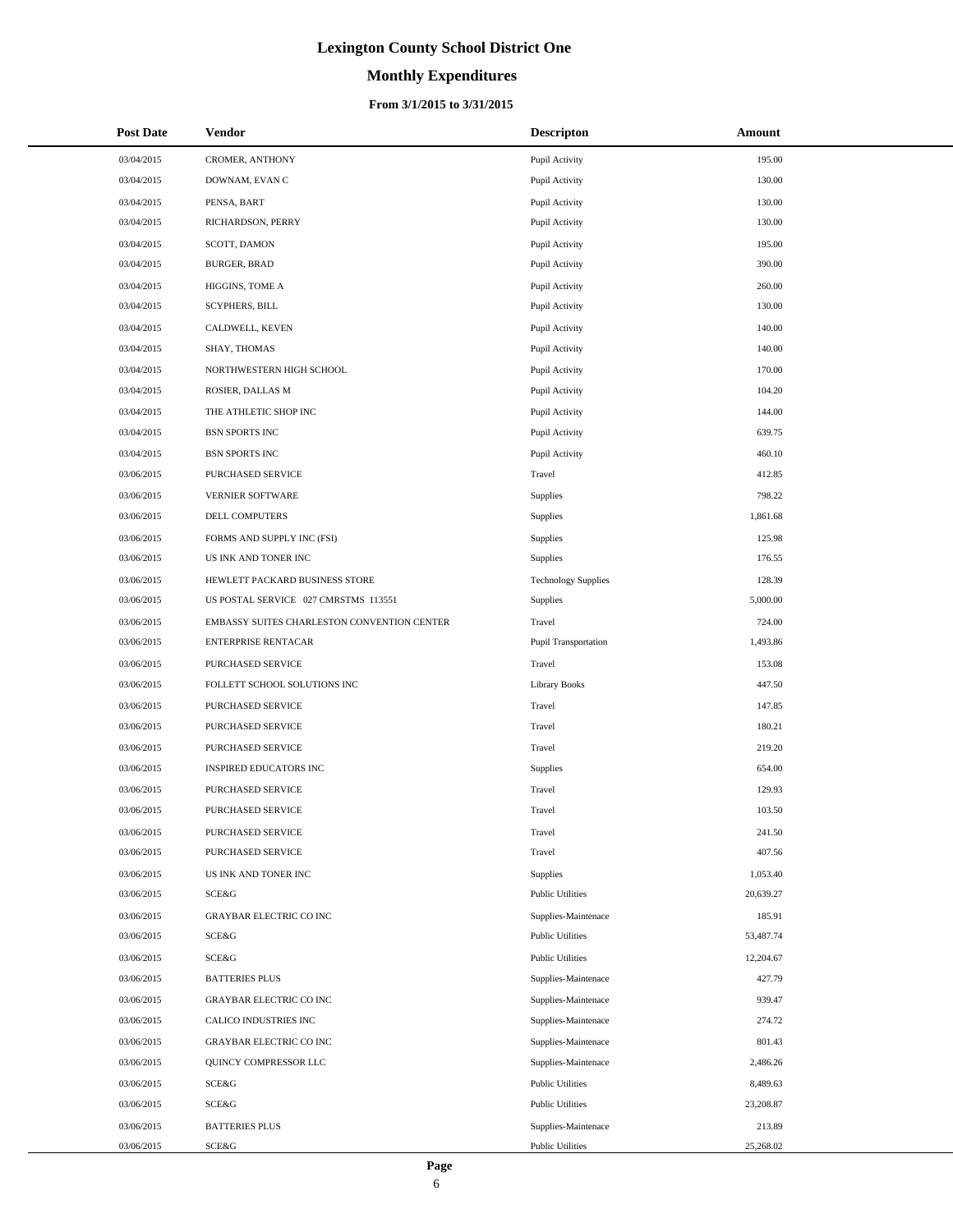# **Monthly Expenditures**

| <b>Post Date</b> | Vendor                                          | <b>Descripton</b>          | Amount    |
|------------------|-------------------------------------------------|----------------------------|-----------|
| 03/06/2015       | CALICO INDUSTRIES INC                           | Supplies-Maintenace        | 219.78    |
| 03/06/2015       | SCE&G                                           | <b>Public Utilities</b>    | 13,630.30 |
| 03/06/2015       | CALICO INDUSTRIES INC                           | Supplies-Maintenace        | 329.67    |
| 03/06/2015       | SCE&G                                           | <b>Public Utilities</b>    | 11,025.60 |
| 03/06/2015       | SCE&G                                           | <b>Public Utilities</b>    | 12,466.95 |
| 03/06/2015       | <b>GRAYBAR ELECTRIC CO INC</b>                  | Supplies-Maintenace        | 103.52    |
| 03/06/2015       | CITY OF WEST COLUMBIA WATER COLLECTION DIVISION | <b>Public Utilities</b>    | 920.50    |
| 03/06/2015       | PALMETTO PROPANE                                | Energy                     | 1,098.76  |
| 03/06/2015       | <b>BATTERIES PLUS</b>                           | Supplies-Maintenace        | 213.89    |
| 03/06/2015       | SCE&G                                           | <b>Public Utilities</b>    | 1,457.22  |
| 03/06/2015       | SCE&G                                           | <b>Public Utilities</b>    | 956.57    |
| 03/06/2015       | SCE&G                                           | <b>Public Utilities</b>    | 9,351.69  |
| 03/06/2015       | SCE&G                                           | <b>Public Utilities</b>    | 131.39    |
| 03/06/2015       | <b>WW GRAINGER</b>                              | Supplies-Maintenace        | 695.35    |
| 03/06/2015       | BARBER, DARYL SCOTT                             | Other Prof & Tech Service  | 120.00    |
| 03/06/2015       | MISHOE, JOHN WAYNE                              | Other Prof & Tech Service  | 180.00    |
| 03/06/2015       | MEFFORD, ROY EARL                               | Other Prof & Tech Service  | 180.00    |
| 03/06/2015       | RICHARDSON, EDWARD WILLIAM                      | Other Prof & Tech Service  | 120.00    |
| 03/06/2015       | SMITH, BRIAN                                    | Other Prof & Tech Service  | 120.00    |
| 03/06/2015       | <b>BLACK, CALEB JAMES</b>                       | Other Prof & Tech Service  | 180.00    |
| 03/06/2015       | DABKOWSKI, MEGHAN                               | Other Prof & Tech Service  | 120.00    |
| 03/06/2015       | SANDLAPPER ART AND FRAME                        | Other Objects              | 1,334.29  |
| 03/06/2015       | PURCHASED SERVICE                               | Travel                     | 135.13    |
| 03/06/2015       | <b>COMPORIUM</b>                                | Communication              | 6,564.44  |
| 03/06/2015       | <b>BATTERIES PLUS</b>                           | <b>Technology Supplies</b> | 340.69    |
| 03/06/2015       | CABLE AND CONNECTIONS                           | <b>Technology Supplies</b> | 233.69    |
| 03/06/2015       | <b>LENOVO US</b>                                | <b>Technology Supplies</b> | 742.58    |
| 03/06/2015       | <b>COMPORIUM</b>                                | Communication              | 5,402.43  |
| 03/06/2015       | <b>COMPORIUM</b>                                | Communication              | 1,919.51  |
| 03/06/2015       | <b>COMPORIUM</b>                                | Communication              | 3,404.76  |
| 03/06/2015       | <b>COMPORIUM</b>                                | Communication              | 1,781.22  |
| 03/06/2015       | <b>COMPORIUM</b>                                | Communication              | 2,709.85  |
| 03/06/2015       | <b>COMPORIUM</b>                                | Communication              | 2,412.08  |
| 03/06/2015       | <b>COMPORIUM</b>                                | Communication              | 1,173.65  |
| 03/06/2015       | <b>COMPORIUM</b>                                | Communication              | 2,572.39  |
| 03/06/2015       | <b>COMPORIUM</b>                                | Communication              | 1,707.71  |
| 03/06/2015       | <b>COMPORIUM</b>                                | Communication              | 1,800.24  |
| 03/06/2015       | <b>COMPORIUM</b>                                | Communication              | 1,882.45  |
| 03/06/2015       | <b>COMPORIUM</b>                                | Communication              | 2,042.80  |
| 03/06/2015       | <b>COMPORIUM</b>                                | Communication              | 2,066.31  |
| 03/06/2015       | <b>COMPORIUM</b>                                | Communication              | 3,176.26  |
| 03/06/2015       | <b>COMPORIUM</b>                                | Communication              | 4,975.15  |
| 03/06/2015       | <b>COMPORIUM</b>                                | Communication              | 2,190.82  |
| 03/06/2015       | <b>COMPORIUM</b>                                | Communication              | 2,272.54  |
| 03/06/2015       | <b>COMPORIUM</b>                                | Communication              | 2,179.23  |
| 03/06/2015       | <b>COMPORIUM</b>                                | Communication              | 2,106.73  |
| 03/06/2015       | <b>COMPORIUM</b>                                | Communication              | 2,337.45  |
| 03/06/2015       | <b>COMPORIUM</b>                                | Communication              | 2,815.70  |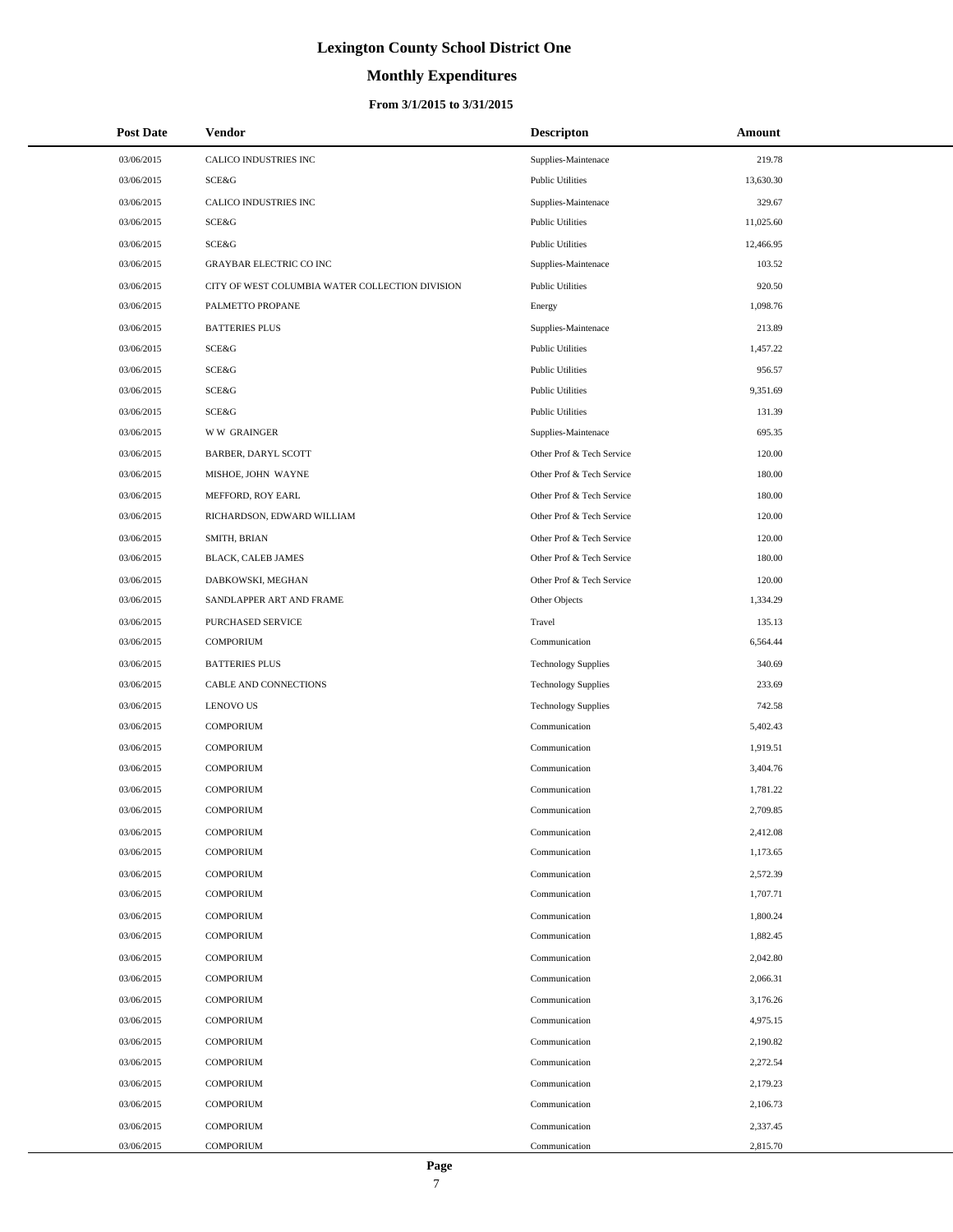# **Monthly Expenditures**

#### **From 3/1/2015 to 3/31/2015**

| <b>Post Date</b> | <b>Vendor</b>                               | <b>Descripton</b>             | Amount    |
|------------------|---------------------------------------------|-------------------------------|-----------|
| 03/06/2015       | <b>COMPORIUM</b>                            | Communication                 | 2,275.15  |
| 03/06/2015       | <b>COMPORIUM</b>                            | Communication                 | 2,232.66  |
| 03/06/2015       | <b>COMPORIUM</b>                            | Communication                 | 2,239.94  |
| 03/06/2015       | <b>BATTERIES PLUS</b>                       | <b>Technology Supplies</b>    | 163.07    |
| 03/06/2015       | <b>COMPORIUM</b>                            | Communication                 | 1,760.07  |
| 03/06/2015       | <b>COMPORIUM</b>                            | Communication                 | 1,662.39  |
| 03/06/2015       | <b>COMPORIUM</b>                            | Communication                 | 1,879.65  |
| 03/06/2015       | <b>COMPORIUM</b>                            | Communication                 | 2,080.13  |
| 03/06/2015       | <b>COMPORIUM</b>                            | Communication                 | 2,448.32  |
| 03/06/2015       | <b>COMPORIUM</b>                            | Communication                 | 6,087.54  |
| 03/06/2015       | <b>COMPORIUM</b>                            | Communication                 | 1,914.92  |
| 03/06/2015       | PURCHASED SERVICE                           | Travel                        | 184.58    |
| 03/06/2015       | <b>CAMBIUM LEARNING</b>                     | Supplies                      | 746.86    |
| 03/06/2015       | PORKCHOP PRODUCTIONS                        | <b>Instructional Services</b> | 1,000.00  |
| 03/06/2015       | PURCHASED SERVICE                           | Travel                        | 107.53    |
| 03/06/2015       | AIRGAS USA LLC                              | Equipment - Nonexpendable     | 29,636.33 |
| 03/06/2015       | <b>DELTA EDUCATION</b>                      | Supplies                      | 107.00    |
| 03/06/2015       | LAKESHORE LEARNING MATERIALS                | Supplies                      | 273.44    |
| 03/06/2015       | THE BOOMERANG PROJECT                       | Travel                        | 600.00    |
| 03/06/2015       | PURCHASED SERVICE                           | Travel                        | 179.52    |
| 03/06/2015       | NUIDEA SCHOOL SUPPLY CO                     | Supplies                      | 12,656.39 |
| 03/06/2015       | <b>COMPORIUM</b>                            | Communication                 | 386.84    |
| 03/06/2015       | SC DEPARTMENT OF REVENUE (SALES TAX RETURN) | Sales Tax on Adult Meals      | 3,359.85  |
| 03/06/2015       | BORDEN DAIRY CO OF SC LLC                   | Milk                          | 274.78    |
| 03/06/2015       | BORDEN DAIRY CO OF SC LLC                   | Milk                          | 507.89    |
| 03/06/2015       | BORDEN DAIRY CO OF SC LLC                   | Milk                          | 134.59    |
| 03/06/2015       | BORDEN DAIRY CO OF SC LLC                   | Milk                          | 516.91    |
| 03/06/2015       | BORDEN DAIRY CO OF SC LLC                   | Milk                          | 358.99    |
| 03/06/2015       | BORDEN DAIRY CO OF SC LLC                   | Milk                          | 554.99    |
| 03/06/2015       | BORDEN DAIRY CO OF SC LLC                   | Milk                          | 107.55    |
| 03/06/2015       | BORDEN DAIRY CO OF SC LLC                   | Milk                          | 537.67    |
| 03/06/2015       | BORDEN DAIRY CO OF SC LLC                   | Milk                          | 593.43    |
| 03/06/2015       | BORDEN DAIRY CO OF SC LLC                   | Milk                          | 385.38    |
| 03/06/2015       | BORDEN DAIRY CO OF SC LLC                   | Milk                          | 301.99    |
| 03/06/2015       | BORDEN DAIRY CO OF SC LLC                   | Milk                          | 457.24    |
| 03/06/2015       | BORDEN DAIRY CO OF SC LLC                   | Milk                          | 358.36    |
| 03/06/2015       | BORDEN DAIRY CO OF SC LLC                   | Milk                          | 118.63    |
| 03/06/2015       | BORDEN DAIRY CO OF SC LLC                   | Milk                          | 311.99    |
| 03/06/2015       | BORDEN DAIRY CO OF SC LLC                   | Milk                          | 255.45    |
| 03/06/2015       | BORDEN DAIRY CO OF SC LLC                   | Milk                          | 610.45    |
| 03/06/2015       | BORDEN DAIRY CO OF SC LLC                   | Milk                          | 291.23    |
| 03/06/2015       | BORDEN DAIRY CO OF SC LLC                   | Milk                          | 128.94    |
| 03/06/2015       | BORDEN DAIRY CO OF SC LLC                   | Milk                          | 348.32    |
| 03/06/2015       | BORDEN DAIRY CO OF SC LLC                   | Milk                          | 560.83    |
| 03/06/2015       | BORDEN DAIRY CO OF SC LLC                   | Milk                          | 276.91    |
| 03/06/2015       | BORDEN DAIRY CO OF SC LLC                   | Milk                          | 382.41    |
| 03/06/2015       | BORDEN DAIRY CO OF SC LLC                   | Milk                          | 345.33    |
| 03/06/2015       | BORDEN DAIRY CO OF SC LLC                   | Milk                          | 290.90    |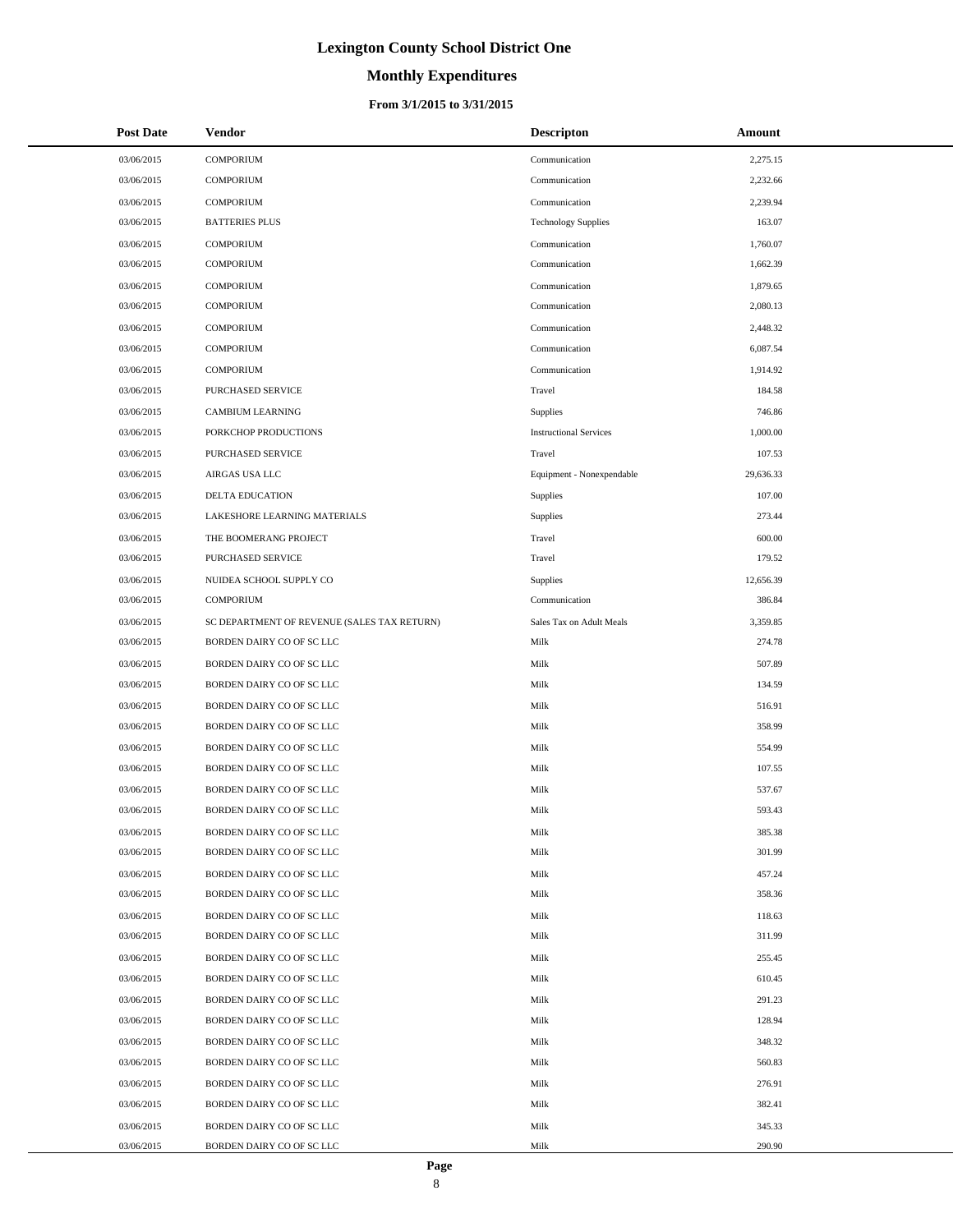### **Monthly Expenditures**

#### **From 3/1/2015 to 3/31/2015**

| <b>Post Date</b> | <b>Vendor</b>                                   | <b>Descripton</b>         | Amount   |
|------------------|-------------------------------------------------|---------------------------|----------|
| 03/06/2015       | BORDEN DAIRY CO OF SC LLC                       | Milk                      | 327.83   |
| 03/06/2015       | BORDEN DAIRY CO OF SC LLC                       | Milk                      | 154.45   |
| 03/06/2015       | ALSCO INC                                       | Supplies                  | 310.30   |
| 03/06/2015       | US FOODS                                        | <b>Supplies</b>           | 656.69   |
| 03/06/2015       | <b>US FOODS</b>                                 | Food                      | 1,601.77 |
| 03/06/2015       | MACTASTIC LLC DBA MACTASTIC IREPAIR             | Pupil Activity            | 2,269.50 |
| 03/06/2015       | MACTASTIC LLC DBA MACTASTIC IREPAIR             | Pupil Activity            | 140.00   |
| 03/06/2015       | MACTASTIC LLC DBA MACTASTIC IREPAIR             | Pupil Activity            | 1,004.50 |
| 03/06/2015       | MACTASTIC LLC DBA MACTASTIC IREPAIR             | Pupil Activity            | 150.00   |
| 03/06/2015       | MACTASTIC LLC DBA MACTASTIC IREPAIR             | Pupil Activity            | 3,057.00 |
| 03/06/2015       | MACTASTIC LLC DBA MACTASTIC IREPAIR             | Pupil Activity            | 4,435.00 |
| 03/06/2015       | MACTASTIC LLC DBA MACTASTIC IREPAIR             | Pupil Activity            | 968.00   |
| 03/06/2015       | MACTASTIC LLC DBA MACTASTIC IREPAIR             | Pupil Activity            | 1,512.00 |
| 03/06/2015       | MACTASTIC LLC DBA MACTASTIC IREPAIR             | Pupil Activity            | 824.50   |
| 03/06/2015       | MACTASTIC LLC DBA MACTASTIC IREPAIR             | Pupil Activity            | 4,714.40 |
| 03/06/2015       | MACTASTIC LLC DBA MACTASTIC IREPAIR             | Pupil Activity            | 3,831.00 |
| 03/06/2015       | MACTASTIC LLC DBA MACTASTIC IREPAIR             | Pupil Activity            | 590.00   |
| 03/06/2015       | SCHOOL SPECIALTY INC                            | Pupil Activity            | 234.54   |
| 03/06/2015       | PARKER'S OF LEXINGTON                           | Pupil Activity            | 171.20   |
| 03/06/2015       | T AND T SPORTS                                  | Pupil Activity            | 904.15   |
| 03/06/2015       | <b>TAND T SPORTS</b>                            | Pupil Activity            | 975.18   |
| 03/06/2015       | EMERALD HIGH SCHOOL ATHLETIC DEPARTMENT         | Pupil Activity            | 200.00   |
| 03/06/2015       | TOMARK SPORTS INC SPORT SUPPLY GROUP            | Pupil Activity            | 2,498.64 |
| 03/06/2015       | EMERALD HIGH SCHOOL ATHLETIC DEPARTMENT         | Pupil Activity            | 200.00   |
| 03/09/2015       | THE NATIONAL PAIDEIA CENTER                     | Inst Prog Improvement     | 2,500.00 |
| 03/09/2015       | FORMS AND SUPPLY INC (FSI)                      | Supplies                  | 2,285.52 |
| 03/09/2015       | FORMS AND SUPPLY INC (FSI)                      | Supplies                  | 857.07   |
| 03/09/2015       | CAROLINA BIOLOGICAL SUPPLY CO                   | <b>Supplies</b>           | 285.78   |
| 03/09/2015       | FORMS AND SUPPLY INC (FSI)                      | <b>Supplies</b>           | 119.52   |
| 03/09/2015       | POSTMASTER 020 (LMS)                            | Supplies                  | 2,266.00 |
| 03/09/2015       | FORMS AND SUPPLY INC (FSI)                      | Supplies                  | 2,856.90 |
| 03/09/2015       | FORMS AND SUPPLY INC (FSI)                      | Supplies                  | 857.07   |
| 03/09/2015       | FORMS AND SUPPLY INC (FSI)                      | Supplies                  | 129.90   |
| 03/09/2015       | TOTAL OFFICE SOLUTIONS                          | Repairs and Maintenance   | 481.39   |
| 03/09/2015       | SAFETYKLEEN CORP                                | Repairs and Maintenance   | 881.12   |
| 03/09/2015       | HILTON GARDEN INN CHARLESTON AIRPORT            | Travel                    | 726.20   |
| 03/09/2015       | <b>CAMBIUM LEARNING</b>                         | <b>Supplies</b>           | 139.10   |
| 03/09/2015       | FORMS AND SUPPLY INC (FSI)                      | Supplies                  | 2,087.59 |
| 03/09/2015       | PURCHASED SERVICE                               | Supplies                  | 440.33   |
| 03/09/2015       | FORMS AND SUPPLY INC (FSI)                      | Supplies                  | 139.85   |
| 03/09/2015       | FORMS AND SUPPLY INC (FSI)                      | Supplies                  | 448.98   |
| 03/09/2015       | FORMS AND SUPPLY INC (FSI)                      | <b>Supplies</b>           | 201.29   |
| 03/09/2015       | SUNGARD PUBLIC SECTOR INC                       | Software Renewal/Agreemen | 175.00   |
| 03/09/2015       | LCJMWANDSC (LEX CTY JOINT WATER AND SEWER COMMI | <b>Public Utilities</b>   | 126.57   |
| 03/09/2015       | TOWN OF LEXINGTON                               | <b>Public Utilities</b>   | 624.03   |
| 03/09/2015       | ADVANCED DISPOSAL SERVICES SOUTH CAROLINA LLC   | Other Property Services   | 203.20   |
| 03/09/2015       | <b>CLEAN AIRE INC</b>                           | Other Prof & Tech Service | 945.00   |
| 03/09/2015       | ENLOWS AUTO SUPPLY                              | Supplies-Maintenace       | 226.34   |

÷.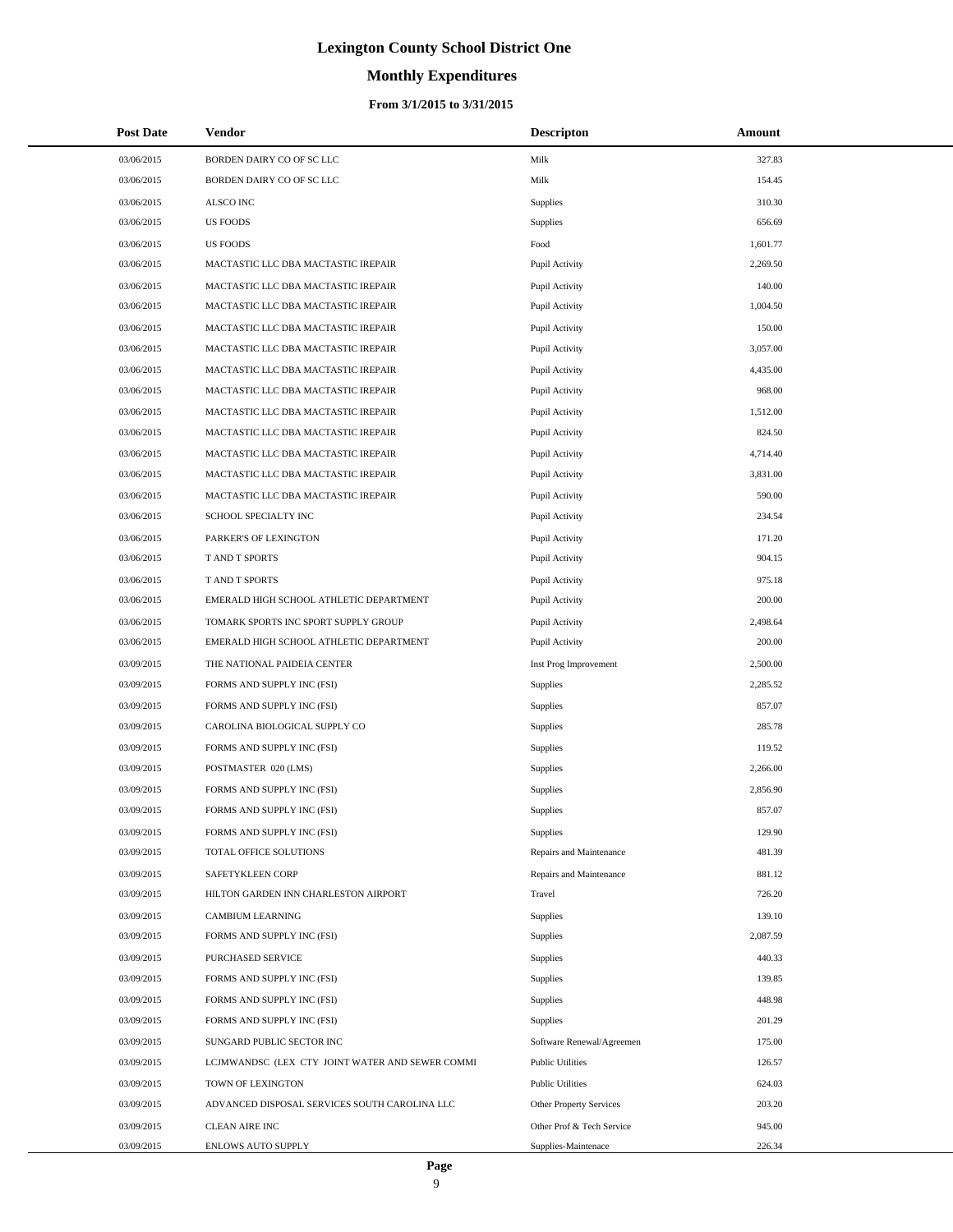# **Monthly Expenditures**

| <b>Post Date</b> | Vendor                                            | <b>Descripton</b>              | Amount   |
|------------------|---------------------------------------------------|--------------------------------|----------|
| 03/09/2015       | MANSFIELD OIL CO                                  | Supplies-Maintenace            | 4,025.83 |
| 03/09/2015       | SMITH AND JONES JANITORIAL SUPPLIES AND EQUIP INC | Supplies-Maintenace            | 2,670.72 |
| 03/09/2015       | LCJMWANDSC (LEX CTY JOINT WATER AND SEWER COMMI   | <b>Public Utilities</b>        | 2,376.54 |
| 03/09/2015       | TOWN OF LEXINGTON                                 | <b>Public Utilities</b>        | 3,801.12 |
| 03/09/2015       | MIDLANDS FIRE PROTECTION INC                      | Repairs and Maintenance        | 175.00   |
| 03/09/2015       | ADVANCED DISPOSAL SERVICES SOUTH CAROLINA LLC     | Other Property Services        | 1,683.12 |
| 03/09/2015       | <b>GRAYBAR ELECTRIC CO INC</b>                    | Supplies-Maintenace            | 1,342.42 |
| 03/09/2015       | TOWN OF LEXINGTON                                 | <b>Public Utilities</b>        | 1,515.14 |
| 03/09/2015       | ADVANCED DISPOSAL SERVICES SOUTH CAROLINA LLC     | <b>Other Property Services</b> | 878.56   |
| 03/09/2015       | ADVANCED DISPOSAL SERVICES SOUTH CAROLINA LLC     | <b>Other Property Services</b> | 1,175.12 |
| 03/09/2015       | <b>JANPAK COLUMBIA</b>                            | Supplies-Maintenace            | 809.24   |
| 03/09/2015       | TMS TOTAL MAINTENANCE SOLUTIONS                   | Supplies-Maintenace            | 396.68   |
| 03/09/2015       | ADVANCED DISPOSAL SERVICES SOUTH CAROLINA LLC     | Other Property Services        | 1,175.12 |
| 03/09/2015       | <b>GRAYBAR ELECTRIC CO INC</b>                    | Supplies-Maintenace            | 610.54   |
| 03/09/2015       | LCJMWANDSC (LEX CTY JOINT WATER AND SEWER COMMI   | <b>Public Utilities</b>        | 1,036.90 |
| 03/09/2015       | ADVANCED DISPOSAL SERVICES SOUTH CAROLINA LLC     | Other Property Services        | 1,175.12 |
| 03/09/2015       | <b>WW GRAINGER</b>                                | Supplies-Maintenace            | 347.54   |
| 03/09/2015       | LCJMWANDSC (LEX CTY JOINT WATER AND SEWER COMMI   | <b>Public Utilities</b>        | 734.41   |
| 03/09/2015       | ADVANCED DISPOSAL SERVICES SOUTH CAROLINA LLC     | Other Property Services        | 1,471.60 |
| 03/09/2015       | TOWN OF LEXINGTON                                 | <b>Public Utilities</b>        | 322.06   |
| 03/09/2015       | ADVANCED DISPOSAL SERVICES SOUTH CAROLINA LLC     | Other Property Services        | 582.08   |
| 03/09/2015       | <b>JANPAK COLUMBIA</b>                            | Supplies-Maintenace            | 404.66   |
| 03/09/2015       | TOWN OF LEXINGTON                                 | <b>Public Utilities</b>        | 1,047.06 |
| 03/09/2015       | ADVANCED DISPOSAL SERVICES SOUTH CAROLINA LLC     | Other Property Services        | 1,175.12 |
| 03/09/2015       | A Z LAWN MOWER PARTS                              | Supplies-Maintenace            | 191.05   |
| 03/09/2015       | ADVANCED DISPOSAL SERVICES SOUTH CAROLINA LLC     | Other Property Services        | 878.56   |
| 03/09/2015       | HD SUPPLY POWER SOLUTIONS LTD                     | Supplies-Maintenace            | 727.59   |
| 03/09/2015       | TMS TOTAL MAINTENANCE SOLUTIONS                   | Supplies-Maintenace            | 263.22   |
| 03/09/2015       | CAROLINA WATER SERVICE INC                        | <b>Public Utilities</b>        | 1,905.21 |
| 03/09/2015       | ADVANCED DISPOSAL SERVICES SOUTH CAROLINA LLC     | Other Property Services        | 878.56   |
| 03/09/2015       | DADE PAPER AND BAG CO                             | Supplies-Maintenace            | 838.77   |
| 03/09/2015       | LCJMWANDSC (LEX CTY JOINT WATER AND SEWER COMMI   | <b>Public Utilities</b>        | 1,540.40 |
| 03/09/2015       | ADVANCED DISPOSAL SERVICES SOUTH CAROLINA LLC     | <b>Other Property Services</b> | 582.08   |
| 03/09/2015       | LCJMWANDSC (LEX CTY JOINT WATER AND SEWER COMMI   | <b>Public Utilities</b>        | 1,849.67 |
| 03/09/2015       | ADVANCED DISPOSAL SERVICES SOUTH CAROLINA LLC     | Other Property Services        | 878.56   |
| 03/09/2015       | DADE PAPER AND BAG CO                             | Supplies-Maintenace            | 175.57   |
| 03/09/2015       | SMITH AND JONES JANITORIAL SUPPLIES AND EQUIP INC | Supplies-Maintenace            | 544.90   |
| 03/09/2015       | ADVANCED DISPOSAL SERVICES SOUTH CAROLINA LLC     | Other Property Services        | 1,090.08 |
| 03/09/2015       | ADVANCED DISPOSAL SERVICES SOUTH CAROLINA LLC     | Other Property Services        | 1,175.12 |
| 03/09/2015       | LCJMWANDSC (LEX CTY JOINT WATER AND SEWER COMMI   | <b>Public Utilities</b>        | 5,175.31 |
| 03/09/2015       | MIDLANDS FIRE PROTECTION INC                      | Repairs and Maintenance        | 170.00   |
| 03/09/2015       | ADVANCED DISPOSAL SERVICES SOUTH CAROLINA LLC     | Other Property Services        | 1,175.12 |
| 03/09/2015       | <b>JANPAK COLUMBIA</b>                            | Supplies-Maintenace            | 1,822.21 |
| 03/09/2015       | LIFEGUARD FIRE PROTECTION INC                     | Supplies-Maintenace            | 4,292.52 |
| 03/09/2015       | TOWN OF LEXINGTON                                 | <b>Public Utilities</b>        | 881.62   |
| 03/09/2015       | ADVANCED DISPOSAL SERVICES SOUTH CAROLINA LLC     | Other Property Services        | 878.56   |
| 03/09/2015       | ADVANCED DISPOSAL SERVICES SOUTH CAROLINA LLC     | Other Property Services        | 878.56   |
| 03/09/2015       | LCJMWANDSC (LEX CTY JOINT WATER AND SEWER COMMI   | <b>Public Utilities</b>        | 466.07   |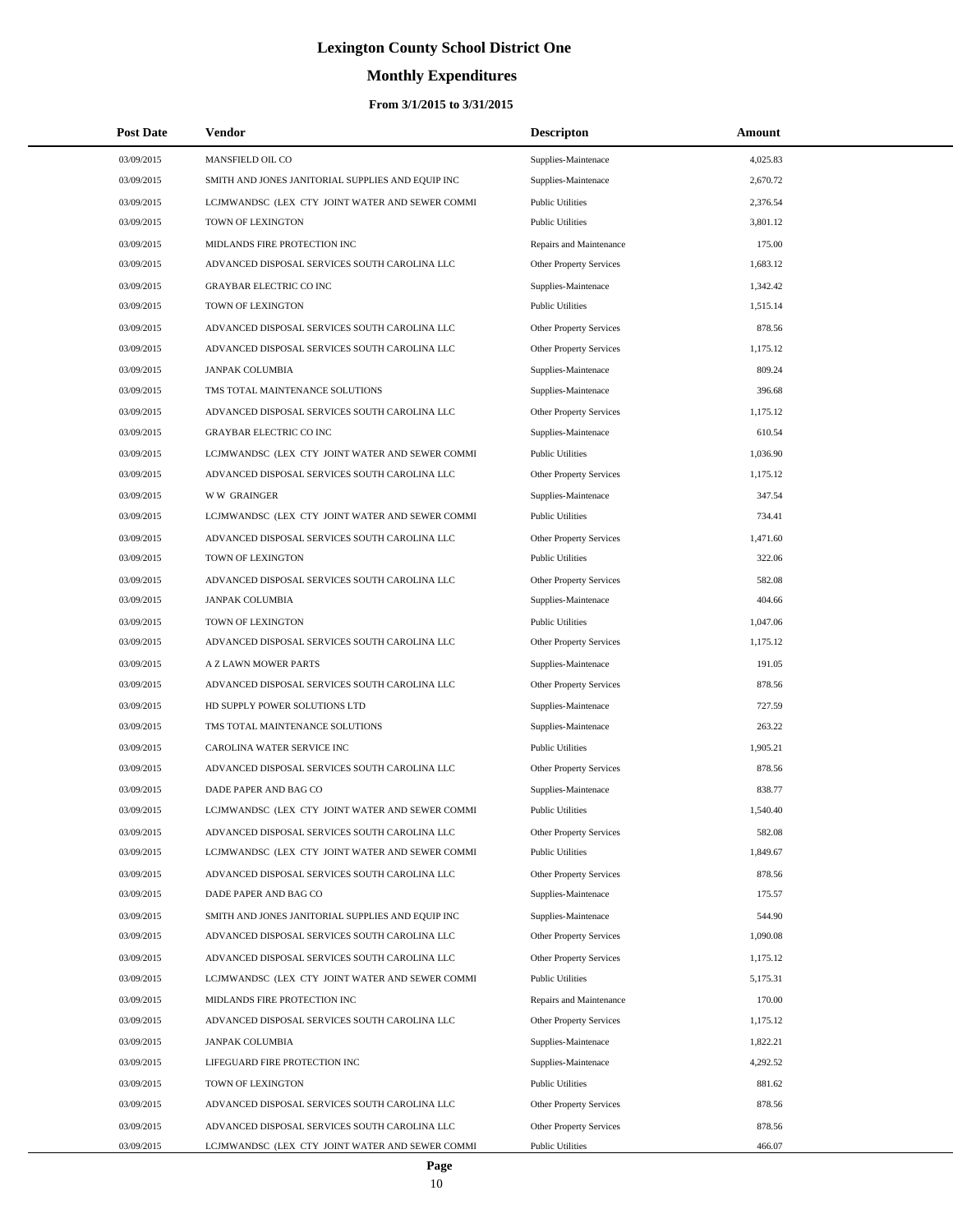# **Monthly Expenditures**

| <b>Post Date</b> | Vendor                                             | <b>Descripton</b>              | Amount   |
|------------------|----------------------------------------------------|--------------------------------|----------|
| 03/09/2015       | ADVANCED DISPOSAL SERVICES SOUTH CAROLINA LLC      | Other Property Services        | 878.56   |
| 03/09/2015       | A Z LAWN MOWER PARTS                               | Supplies-Maintenace            | 191.06   |
| 03/09/2015       | LCJMWANDSC (LEX CTY JOINT WATER AND SEWER COMMI    | <b>Public Utilities</b>        | 511.36   |
| 03/09/2015       | TOWN OF LEXINGTON                                  | <b>Public Utilities</b>        | 559.76   |
| 03/09/2015       | ADVANCED DISPOSAL SERVICES SOUTH CAROLINA LLC      | Other Property Services        | 878.56   |
| 03/09/2015       | ADVANCED DISPOSAL SERVICES SOUTH CAROLINA LLC      | Other Property Services        | 1,175.12 |
| 03/09/2015       | <b>GRAYBAR ELECTRIC CO INC</b>                     | Supplies-Maintenace            | 610.54   |
| 03/09/2015       | LCJMWANDSC (LEX CTY JOINT WATER AND SEWER COMMI    | <b>Public Utilities</b>        | 589.51   |
| 03/09/2015       | TOWN OF LEXINGTON                                  | <b>Public Utilities</b>        | 736.78   |
| 03/09/2015       | ADVANCED DISPOSAL SERVICES SOUTH CAROLINA LLC      | Other Property Services        | 878.56   |
| 03/09/2015       | <b>SLOAN CONSTRUCTION</b>                          | Supplies-Maintenace            | 392.62   |
| 03/09/2015       | LCJMWANDSC (LEX CTY JOINT WATER AND SEWER COMMI    | <b>Public Utilities</b>        | 646.82   |
| 03/09/2015       | TOWN OF LEXINGTON                                  | <b>Public Utilities</b>        | 882.47   |
| 03/09/2015       | ADVANCED DISPOSAL SERVICES SOUTH CAROLINA LLC      | Other Property Services        | 878.56   |
| 03/09/2015       | A Z LAWN MOWER PARTS                               | Supplies-Maintenace            | 128.08   |
| 03/09/2015       | <b>JANPAK COLUMBIA</b>                             | Supplies-Maintenace            | 775.28   |
| 03/09/2015       | LCJMWANDSC (LEX CTY JOINT WATER AND SEWER COMMI    | <b>Public Utilities</b>        | 1,093.51 |
| 03/09/2015       | ADVANCED DISPOSAL SERVICES SOUTH CAROLINA LLC      | Other Property Services        | 878.56   |
| 03/09/2015       | A Z LAWN MOWER PARTS                               | Supplies-Maintenace            | 128.08   |
| 03/09/2015       | DADE PAPER AND BAG CO                              | Supplies-Maintenace            | 559.18   |
| 03/09/2015       | <b>GRAYBAR ELECTRIC CO INC</b>                     | Supplies-Maintenace            | 120.38   |
| 03/09/2015       | <b>JANPAK COLUMBIA</b>                             | Supplies-Maintenace            | 413.23   |
| 03/09/2015       | SMITH AND JONES JANITORIAL SUPPLIES AND EQUIP INC  | Supplies-Maintenace            | 946.42   |
| 03/09/2015       | LCJMWANDSC (LEX CTY JOINT WATER AND SEWER COMMI    | <b>Public Utilities</b>        | 1,482.75 |
| 03/09/2015       | ADVANCED DISPOSAL SERVICES SOUTH CAROLINA LLC      | Other Property Services        | 878.56   |
| 03/09/2015       | LCJMWANDSC (LEX CTY JOINT WATER AND SEWER COMMI    | <b>Public Utilities</b>        | 741.20   |
| 03/09/2015       | ADVANCED DISPOSAL SERVICES SOUTH CAROLINA LLC      | Other Property Services        | 878.56   |
| 03/09/2015       | <b>GRAYBAR ELECTRIC CO INC</b>                     | Supplies-Maintenace            | 120.37   |
| 03/09/2015       | LCJMWANDSC (LEX CTY JOINT WATER AND SEWER COMMI    | <b>Public Utilities</b>        | 594.95   |
| 03/09/2015       | TOWN OF LEXINGTON                                  | <b>Public Utilities</b>        | 407.30   |
| 03/09/2015       | ADVANCED DISPOSAL SERVICES SOUTH CAROLINA LLC      | Other Property Services        | 878.56   |
| 03/09/2015       | LCJMWANDSC (LEX CTY JOINT WATER AND SEWER COMMI    | <b>Public Utilities</b>        | 215.00   |
| 03/09/2015       | TOWN OF LEXINGTON                                  | <b>Public Utilities</b>        | 477.61   |
| 03/09/2015       | ADVANCED DISPOSAL SERVICES SOUTH CAROLINA LLC      | Other Property Services        | 878.56   |
| 03/09/2015       | A Z LAWN MOWER PARTS                               | Supplies-Maintenace            | 128.08   |
| 03/09/2015       | TOWN OF LEXINGTON                                  | <b>Public Utilities</b>        | 2,557.49 |
| 03/09/2015       | ADVANCED DISPOSAL SERVICES SOUTH CAROLINA LLC      | Other Property Services        | 878.56   |
| 03/09/2015       | TOWN OF LEXINGTON                                  | <b>Public Utilities</b>        | 2,331.18 |
| 03/09/2015       | ADVANCED DISPOSAL SERVICES SOUTH CAROLINA LLC      | Other Property Services        | 878.56   |
| 03/09/2015       | TOWN OF LEXINGTON                                  | <b>Public Utilities</b>        | 4,276.55 |
| 03/09/2015       | ADVANCED DISPOSAL SERVICES SOUTH CAROLINA LLC      | Other Property Services        | 878.56   |
| 03/09/2015       | A Z LAWN MOWER PARTS                               | Supplies-Maintenace            | 319.13   |
| 03/09/2015       | <b>ENLOWS AUTO SUPPLY</b>                          | Supplies-Maintenace            | 104.77   |
| 03/09/2015       | LCJMWANDSC (LEX CTY JOINT WATER AND SEWER COMMI    | <b>Public Utilities</b>        | 1,213.12 |
| 03/09/2015       | ADVANCED DISPOSAL SERVICES SOUTH CAROLINA LLC      | <b>Other Property Services</b> | 878.56   |
| 03/09/2015       | SC DEPARTMENT OF EDUCATION OFFICE OF TRANSPORTATIO | Pupil Transportation           | 7,704.00 |
| 03/09/2015       | WILFONG, MICHAEL BRIAN                             | Other Prof & Tech Service      | 120.00   |
| 03/09/2015       | BLACK, CALEB JAMES                                 | Other Prof & Tech Service      | 180.00   |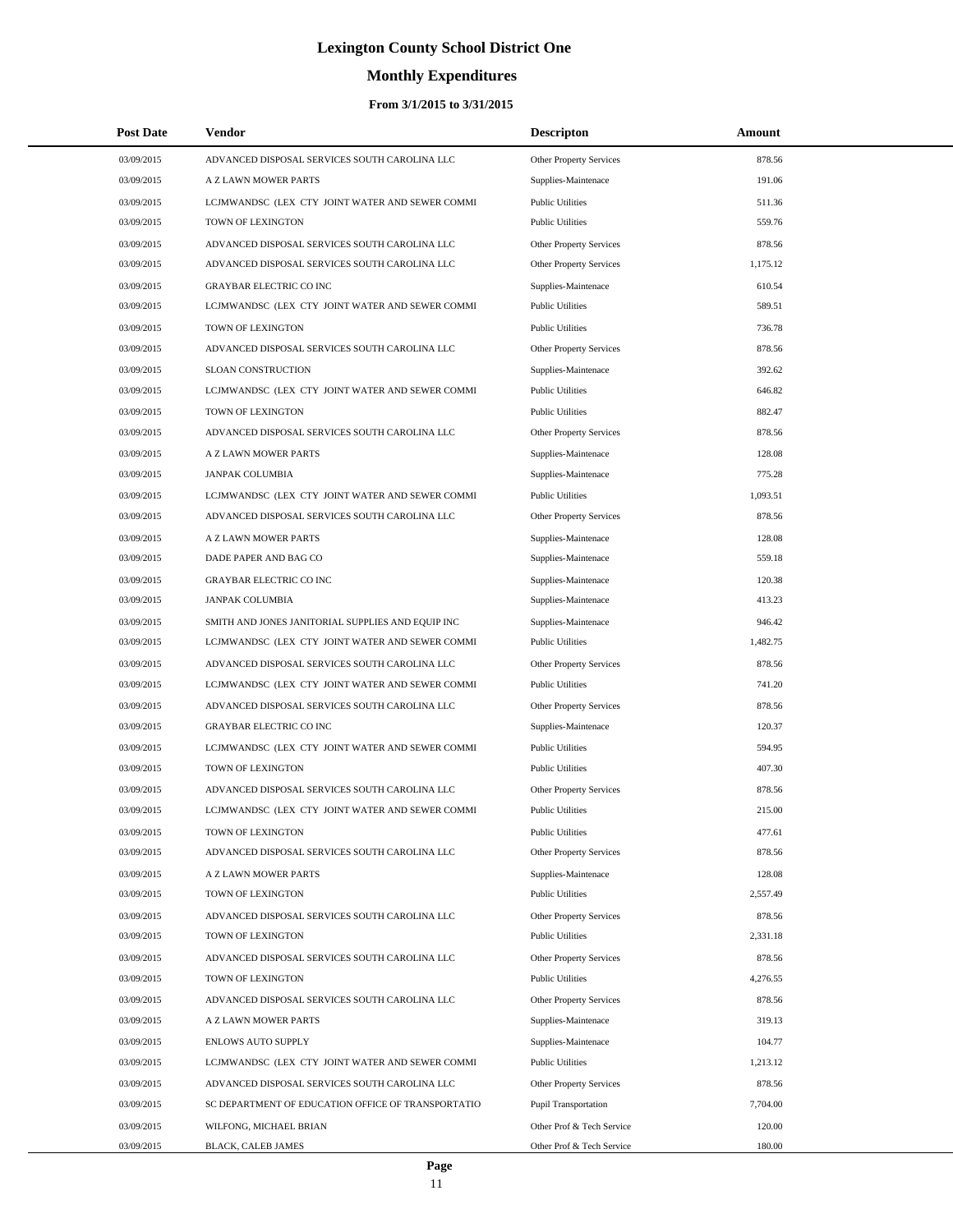# **Monthly Expenditures**

| <b>Post Date</b> | Vendor                                            | <b>Descripton</b>             | Amount    |
|------------------|---------------------------------------------------|-------------------------------|-----------|
| 03/09/2015       | HALLMAN, JACOB                                    | Other Prof & Tech Service     | 180.00    |
| 03/09/2015       | SC DEPARTMENT OF SOCIAL SERVICES                  | Other Prof & Tech Service     | 552.00    |
| 03/09/2015       | PRODUCTIONS UNLIMITED INC                         | Repairs and Maintenance       | 489.67    |
| 03/09/2015       | COMPUTER DESIGN CONSULTING SERVICE LLC            | Printing and Binding          | 331.81    |
| 03/09/2015       | BENCHMARK EDUCATION CO                            | Supplies                      | 4,298.80  |
| 03/09/2015       | PORKCHOP PRODUCTIONS                              | <b>Instructional Services</b> | 830.00    |
| 03/09/2015       | PORKCHOP PRODUCTIONS                              | Inst Prog Improvement         | 375.00    |
| 03/09/2015       | CAROLINA BIOLOGICAL SUPPLY CO                     | Supplies                      | 459.79    |
| 03/09/2015       | FREY SCIENTIFIC                                   | Supplies                      | $-24.58$  |
| 03/09/2015       | COMMUNICATION MANAGEMENT INC                      | <b>Technology Supplies</b>    | 1,846.25  |
| 03/09/2015       | SMITH AND JONES JANITORIAL SUPPLIES AND EQUIP INC | Supplies                      | 1,335.36  |
| 03/09/2015       | W B GUIMARIN AND COMPANY INC                      | <b>Building</b>               | 20,952.00 |
| 03/09/2015       | <b>US FOODS</b>                                   | Supplies                      | 834.94    |
| 03/09/2015       | <b>US FOODS</b>                                   | Food                          | 6,409.38  |
| 03/09/2015       | EARTHGRAINS BAKING COMPANIES INC                  | <b>Bread</b>                  | 243.75    |
| 03/09/2015       | SENN BROTHERS INC                                 | Produce                       | 247.81    |
| 03/09/2015       | <b>US FOODS</b>                                   | Supplies                      | 541.34    |
| 03/09/2015       | <b>US FOODS</b>                                   | Food                          | 979.41    |
| 03/09/2015       | SENN BROTHERS INC                                 | Produce                       | 403.10    |
| 03/09/2015       | <b>US FOODS</b>                                   | Supplies                      | 457.23    |
| 03/09/2015       | <b>US FOODS</b>                                   | Food                          | 4,260.82  |
| 03/09/2015       | EARTHGRAINS BAKING COMPANIES INC                  | <b>Bread</b>                  | 110.00    |
| 03/09/2015       | SENN BROTHERS INC                                 | Produce                       | 306.48    |
| 03/09/2015       | <b>US FOODS</b>                                   | Supplies                      | 534.91    |
| 03/09/2015       | <b>US FOODS</b>                                   | Food                          | 1,721.55  |
| 03/09/2015       | EARTHGRAINS BAKING COMPANIES INC                  | <b>Bread</b>                  | 105.00    |
| 03/09/2015       | SENN BROTHERS INC                                 | Produce                       | 477.05    |
| 03/09/2015       | <b>US FOODS</b>                                   | Supplies                      | 115.99    |
| 03/09/2015       | <b>US FOODS</b>                                   | Food                          | 1,501.90  |
| 03/09/2015       | SENN BROTHERS INC                                 | Produce                       | 244.76    |
| 03/09/2015       | <b>US FOODS</b>                                   | Supplies                      | 177.34    |
| 03/09/2015       | <b>US FOODS</b>                                   | Food                          | 2,287.94  |
| 03/09/2015       | SENN BROTHERS INC                                 | Produce                       | 685.30    |
| 03/09/2015       | <b>US FOODS</b>                                   | Food                          | 721.96    |
| 03/09/2015       | SENN BROTHERS INC                                 | Produce                       | 168.74    |
| 03/09/2015       | <b>US FOODS</b>                                   | Supplies                      | 238.78    |
| 03/09/2015       | <b>US FOODS</b>                                   | Food                          | 1,435.33  |
| 03/09/2015       | SENN BROTHERS INC                                 | Produce                       | 307.81    |
| 03/09/2015       | <b>US FOODS</b>                                   | Supplies                      | 509.81    |
| 03/09/2015       | <b>US FOODS</b>                                   | Food                          | 1,799.89  |
| 03/09/2015       | SENN BROTHERS INC                                 | Produce                       | 373.11    |
| 03/09/2015       | <b>US FOODS</b>                                   | Supplies                      | 1,076.95  |
| 03/09/2015       | <b>US FOODS</b>                                   | Food                          | 3,674.82  |
| 03/09/2015       | EARTHGRAINS BAKING COMPANIES INC                  | <b>Bread</b>                  | 180.00    |
| 03/09/2015       | SENN BROTHERS INC                                 | Produce                       | 546.58    |
| 03/09/2015       | <b>US FOODS</b>                                   | Supplies                      | 481.07    |
| 03/09/2015       | <b>US FOODS</b>                                   | Food                          | 1,053.00  |
| 03/09/2015       | SENN BROTHERS INC                                 | Produce                       | 604.63    |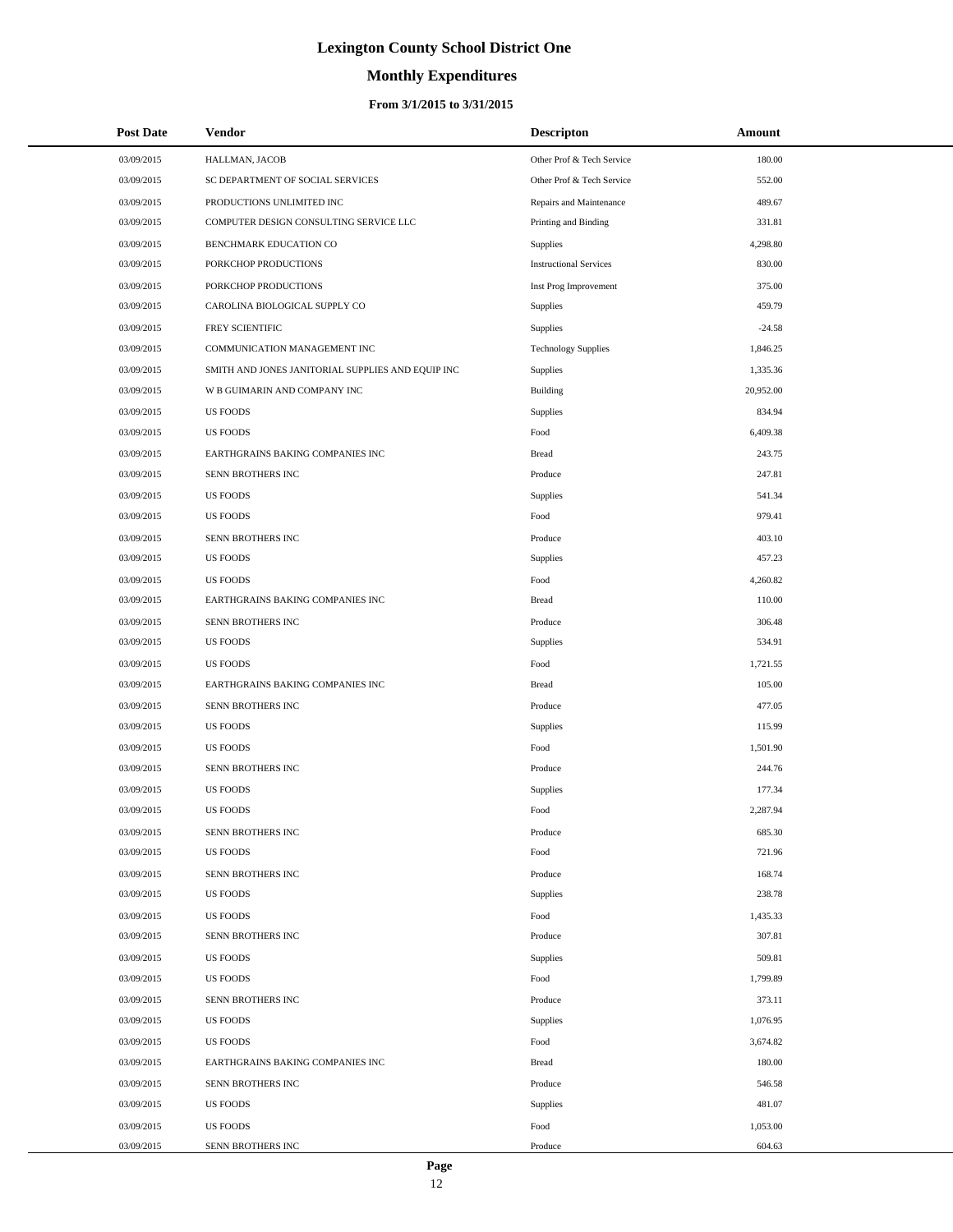# **Monthly Expenditures**

#### **From 3/1/2015 to 3/31/2015**

| <b>Post Date</b> | Vendor                           | <b>Descripton</b>             | Amount   |
|------------------|----------------------------------|-------------------------------|----------|
| 03/09/2015       | <b>US FOODS</b>                  | Supplies                      | 650.08   |
| 03/09/2015       | <b>US FOODS</b>                  | Food                          | 1,713.40 |
| 03/09/2015       | RUFUS ORNDUFF REF INC            | Repairs and Maintenance       | 218.40   |
| 03/09/2015       | <b>US FOODS</b>                  | Supplies                      | 607.80   |
| 03/09/2015       | <b>US FOODS</b>                  | Food                          | 5,433.37 |
| 03/09/2015       | SENN BROTHERS INC                | Produce                       | 293.92   |
| 03/09/2015       | <b>US FOODS</b>                  | Supplies                      | 431.62   |
| 03/09/2015       | <b>US FOODS</b>                  | Food                          | 5,368.48 |
| 03/09/2015       | EARTHGRAINS BAKING COMPANIES INC | <b>Bread</b>                  | 125.00   |
| 03/09/2015       | SENN BROTHERS INC                | Produce                       | 445.80   |
| 03/09/2015       | <b>US FOODS</b>                  | Commodity Distribution Charge | $-4.24$  |
| 03/09/2015       | <b>US FOODS</b>                  | Supplies                      | 244.82   |
| 03/09/2015       | <b>US FOODS</b>                  | Food                          | 1,186.71 |
| 03/09/2015       | SENN BROTHERS INC                | Produce                       | 286.78   |
| 03/09/2015       | <b>US FOODS</b>                  | Supplies                      | 683.85   |
| 03/09/2015       | <b>US FOODS</b>                  | Food                          | 3,388.36 |
| 03/09/2015       | SENN BROTHERS INC                | Produce                       | 348.45   |
| 03/09/2015       | <b>US FOODS</b>                  | Supplies                      | 187.27   |
| 03/09/2015       | <b>US FOODS</b>                  | Food                          | 1,847.34 |
| 03/09/2015       | SENN BROTHERS INC                | Produce                       | 251.73   |
| 03/09/2015       | <b>US FOODS</b>                  | Supplies                      | 175.29   |
| 03/09/2015       | <b>US FOODS</b>                  | Food                          | 837.44   |
| 03/09/2015       | SENN BROTHERS INC                | Produce                       | 292.41   |
| 03/09/2015       | <b>US FOODS</b>                  | Supplies                      | 142.02   |
| 03/09/2015       | <b>US FOODS</b>                  | Food                          | 1,016.57 |
| 03/09/2015       | SENN BROTHERS INC                | Produce                       | 412.87   |
| 03/09/2015       | <b>US FOODS</b>                  | Supplies                      | 588.12   |
| 03/09/2015       | <b>US FOODS</b>                  | Food                          | 2,649.74 |
| 03/09/2015       | SENN BROTHERS INC                | Produce                       | 257.18   |
| 03/09/2015       | <b>US FOODS</b>                  | Commodity Distribution Charge | $-4.24$  |
| 03/09/2015       | <b>US FOODS</b>                  | Food                          | 874.56   |
| 03/09/2015       | SENN BROTHERS INC                | Produce                       | 389.62   |
| 03/09/2015       | <b>US FOODS</b>                  | Supplies                      | 466.21   |
| 03/09/2015       | <b>US FOODS</b>                  | Food                          | 1,942.03 |
| 03/09/2015       | SENN BROTHERS INC                | Produce                       | 580.12   |
| 03/09/2015       | <b>US FOODS</b>                  | Supplies                      | 523.94   |
| 03/09/2015       | <b>US FOODS</b>                  | Food                          | 1,297.25 |
| 03/09/2015       | SENN BROTHERS INC                | Produce                       | 641.37   |
| 03/09/2015       | <b>US FOODS</b>                  | Supplies                      | 289.18   |
| 03/09/2015       | US FOODS CULINARY EQUIP/SUPPLY   | Supplies                      | 197.39   |
| 03/09/2015       | <b>US FOODS</b>                  | Food                          | 1,666.63 |
| 03/09/2015       | SENN BROTHERS INC                | Produce                       | 393.52   |
| 03/09/2015       | <b>US FOODS</b>                  | Supplies                      | 272.53   |
| 03/09/2015       | <b>US FOODS</b>                  | Food                          | 408.34   |
| 03/09/2015       | SENN BROTHERS INC                | Produce                       | 369.35   |
| 03/09/2015       | <b>US FOODS</b>                  | Supplies                      | 140.19   |
| 03/09/2015       | <b>US FOODS</b>                  | Food                          | 772.34   |
| 03/09/2015       | SENN BROTHERS INC                | Produce                       | 655.78   |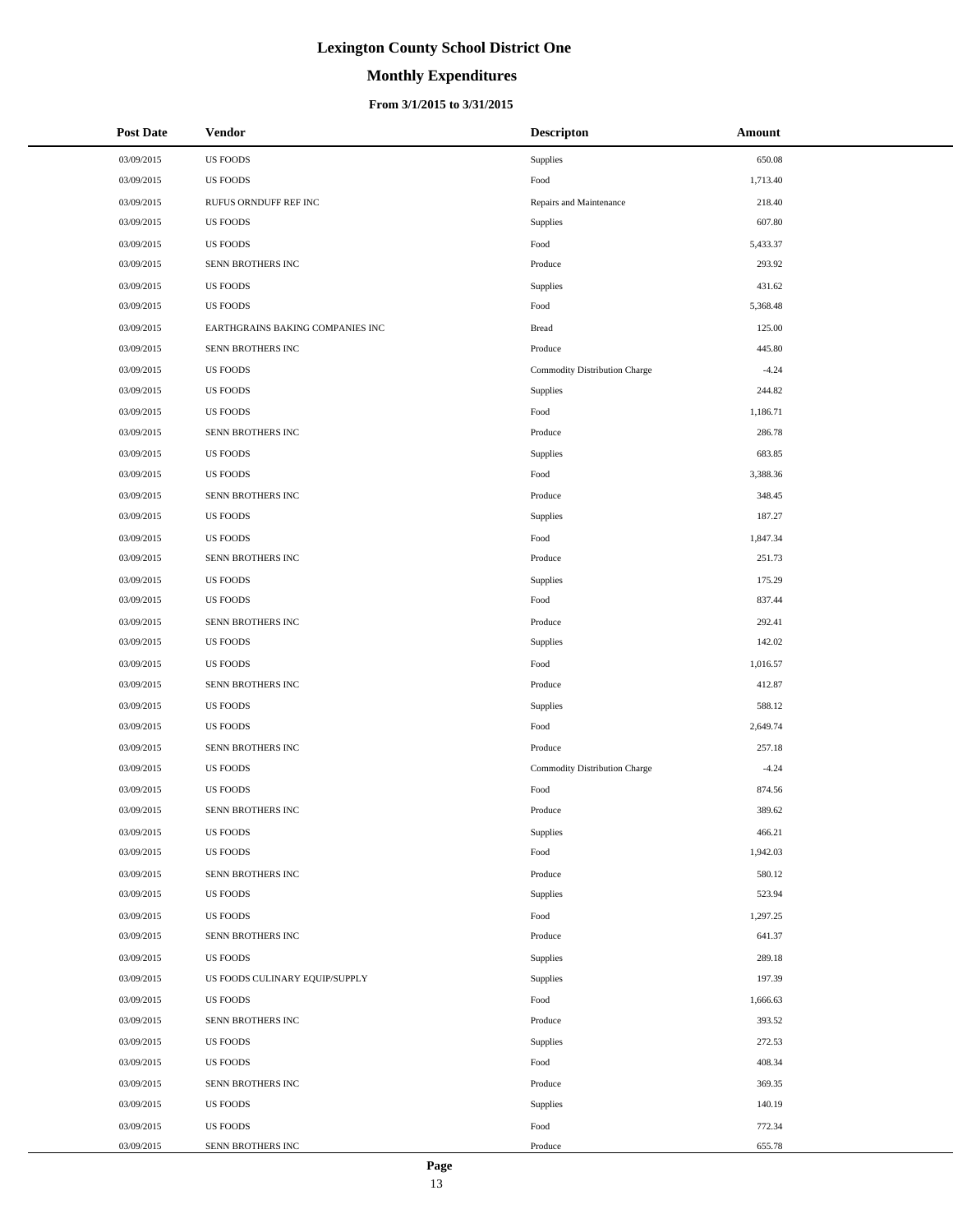# **Monthly Expenditures**

| <b>Post Date</b> | Vendor                           | <b>Descripton</b> | Amount   |
|------------------|----------------------------------|-------------------|----------|
| 03/09/2015       | <b>US FOODS</b>                  | Supplies          | 292.33   |
| 03/09/2015       | <b>US FOODS</b>                  | Food              | 862.49   |
| 03/09/2015       | SENN BROTHERS INC                | Produce           | 480.44   |
| 03/09/2015       | <b>US FOODS</b>                  | <b>Supplies</b>   | 377.20   |
| 03/09/2015       | <b>US FOODS</b>                  | Food              | 1,409.96 |
| 03/09/2015       | SENN BROTHERS INC                | Produce           | 572.84   |
| 03/09/2015       | <b>BAKER DISTRIBUTING CO</b>     | Supplies          | 131.89   |
| 03/09/2015       | <b>US FOODS</b>                  | <b>Supplies</b>   | 425.65   |
| 03/09/2015       | <b>US FOODS</b>                  | Food              | 6,768.73 |
| 03/09/2015       | EARTHGRAINS BAKING COMPANIES INC | <b>Bread</b>      | 351.50   |
| 03/09/2015       | SENN BROTHERS INC                | Produce           | 537.53   |
| 03/09/2015       | <b>US FOODS</b>                  | <b>Supplies</b>   | 172.74   |
| 03/09/2015       | <b>US FOODS</b>                  | Food              | 832.02   |
| 03/09/2015       | SENN BROTHERS INC                | Produce           | 501.08   |
| 03/09/2015       | FORMS AND SUPPLY INC (FSI)       | Pupil Activity    | 2,490.11 |
| 03/09/2015       | PROVIDENCE HOSPITAL              | Pupil Activity    | 230.00   |
| 03/09/2015       | FORMS AND SUPPLY INC (FSI)       | Pupil Activity    | 1,556.32 |
| 03/09/2015       | FORMS AND SUPPLY INC (FSI)       | Pupil Activity    | 2,285.52 |
| 03/09/2015       | CAROLINA BIOLOGICAL SUPPLY CO    | Pupil Activity    | 458.40   |
| 03/09/2015       | CORLEY, WAYNE                    | Pupil Activity    | 101.00   |
| 03/09/2015       | DARNELL, STEVE                   | Pupil Activity    | 111.80   |
| 03/09/2015       | DYE, TIM                         | Pupil Activity    | 130.00   |
| 03/09/2015       | HOOVER, MARK STEVEN              | Pupil Activity    | 390.00   |
| 03/09/2015       | JOYNER, ROBERT W                 | Pupil Activity    | 130.00   |
| 03/09/2015       | RUSSO, FRANK                     | Pupil Activity    | 130.00   |
| 03/09/2015       | <b>BURGER, BRAD</b>              | Pupil Activity    | 140.00   |
| 03/09/2015       | COWAN, JAMES BRIAN               | Pupil Activity    | 350.00   |
| 03/09/2015       | DOWNAM, EVAN C                   | Pupil Activity    | 210.00   |
| 03/09/2015       | HOLLINGSWORTH, JIM F             | Pupil Activity    | 350.00   |
| 03/09/2015       | MORAN, ERIC                      | Pupil Activity    | 130.00   |
| 03/09/2015       | <b>SCYPHERS, BILL</b>            | Pupil Activity    | 280.00   |
| 03/09/2015       | WILLIAMS, DONALD C               | Pupil Activity    | 480.00   |
| 03/09/2015       | WINES, CANDI SHEALY              | Pupil Activity    | 105.00   |
| 03/09/2015       | <b>ANCHOR LANES</b>              | Pupil Activity    | 400.00   |
| 03/09/2015       | SC ATHLETE TRAINERS ASSOCIATION  | Pupil Activity    | 150.00   |
| 03/09/2015       | <b>GUNTER, JAIME L</b>           | Pupil Activity    | 315.00   |
| 03/09/2015       | SMITH, BRIAN                     | Pupil Activity    | 510.00   |
| 03/09/2015       | STOKES, JAMES LEE                | Pupil Activity    | 150.00   |
| 03/09/2015       | <b>BURGER, BRAD</b>              | Pupil Activity    | 140.00   |
| 03/09/2015       | CALDWELL, KEVEN                  | Pupil Activity    | 280.00   |
| 03/09/2015       | CASSADY, ALEX                    | Pupil Activity    | 280.00   |
| 03/09/2015       | DAVIS, SAMUEL B                  | Pupil Activity    | 280.00   |
| 03/09/2015       | DUMLAO, MARVIN R                 | Pupil Activity    | 420.00   |
| 03/09/2015       | HOLLINGSWORTH, JIM F             | Pupil Activity    | 140.00   |
| 03/09/2015       | JOYNER, ROBERT W                 | Pupil Activity    | 140.00   |
| 03/09/2015       | PEEL, RUSSELL                    | Pupil Activity    | 280.00   |
| 03/09/2015       | WILLIAMS, PERRY                  | Pupil Activity    | 140.00   |
| 03/09/2015       | WOODRING, JIM                    | Pupil Activity    | 140.00   |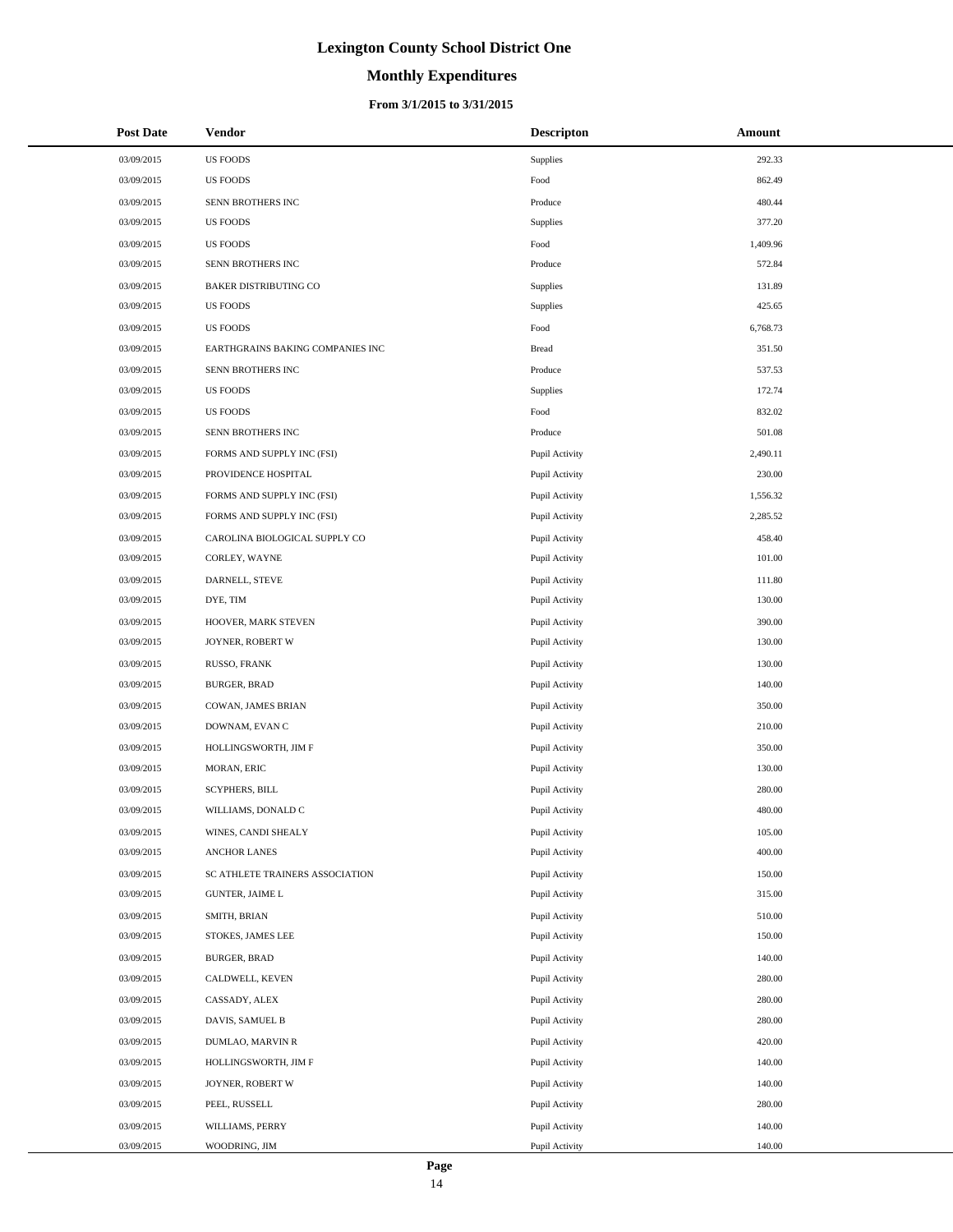# **Monthly Expenditures**

### **From 3/1/2015 to 3/31/2015**

| <b>Post Date</b> | Vendor                                            | <b>Descripton</b>             | Amount   |  |
|------------------|---------------------------------------------------|-------------------------------|----------|--|
| 03/09/2015       | CALVERT, RICHARD                                  | Pupil Activity                | 524.98   |  |
| 03/09/2015       | <b>APPLIED VIDEO</b>                              | Supplies                      | 262.42   |  |
| 03/09/2015       | FRITH, JASON C                                    | <b>Instructional Services</b> | 720.00   |  |
| 03/10/2015       | FORMS AND SUPPLY INC (FSI)                        | Supplies                      | 151.14   |  |
| 03/10/2015       | CAROLINA BIOLOGICAL SUPPLY CO                     | Supplies                      | 151.19   |  |
| 03/10/2015       | SCHOOL SPECIALTY INC                              | Supplies                      | 980.94   |  |
| 03/10/2015       | US INK AND TONER INC                              | Supplies                      | 133.60   |  |
| 03/10/2015       | SCHOOL SPECIALTY INC                              | Supplies                      | 166.98   |  |
| 03/10/2015       | FORMS AND SUPPLY INC (FSI)                        | Supplies                      | 236.62   |  |
| 03/10/2015       | EMBASSY SUITES CHARLESTON CONVENTION CENTER       | Travel                        | 1,259.88 |  |
| 03/10/2015       | <b>SC HOSA</b>                                    | Travel                        | 320.00   |  |
| 03/10/2015       | LEXIA LEARNING SYSTEMS INC                        | Software Renewal/Agreemen     | 250.05   |  |
| 03/10/2015       | DELL COMPUTERS                                    | Supplies                      | 962.96   |  |
| 03/10/2015       | FORMS AND SUPPLY INC (FSI)                        | Supplies                      | 2,691.48 |  |
| 03/10/2015       | <b>SCHOOL HEALTH CORP</b>                         | Supplies                      | 115.50   |  |
| 03/10/2015       | MULTI MEDIA SERVICES                              | Supplies                      | 962.81   |  |
| 03/10/2015       | DELL COMPUTERS                                    | Supplies                      | 262.13   |  |
| 03/10/2015       | <b>DELL COMPUTERS</b>                             | Supplies                      | 890.15   |  |
| 03/10/2015       | THE HALL COMPANY INC                              | Supplies                      | 708.55   |  |
| 03/10/2015       | THYSSENKRUPP ELEVATOR                             | Repairs and Maintenance       | 320.00   |  |
| 03/10/2015       | AIRGAS USA LLC                                    | Supplies-Maintenace           | 342.83   |  |
| 03/10/2015       | SOUTHEASTERN PAPER                                | Supplies-Maintenace           | 288.69   |  |
| 03/10/2015       | FISHER ATHLETIC EQUIPMENT INC                     | Supplies                      | 3,792.39 |  |
| 03/10/2015       | SC DEPARTMENT OF REVENUE (SALES TAX RETURN)       | Supplies                      | 247.63   |  |
| 03/10/2015       | THYSSENKRUPP ELEVATOR                             | Repairs and Maintenance       | 320.00   |  |
| 03/10/2015       | ELECTRICAL EQUIPMENT COMPANY                      | Supplies-Maintenace           | 526.44   |  |
| 03/10/2015       | KMB ELECTRIC CO INC                               | Repairs and Maintenance       | 1,200.00 |  |
| 03/10/2015       | COOK & BOARDMAN LLC                               | Supplies-Maintenace           | 3,451.40 |  |
| 03/10/2015       | <b>GRAYBAR ELECTRIC CO INC</b>                    | Supplies-Maintenace           | 138.03   |  |
| 03/10/2015       | <b>WW GRAINGER</b>                                | Supplies-Maintenace           | 196.46   |  |
| 03/10/2015       | ELECTRICAL EQUIPMENT COMPANY                      | Supplies-Maintenace           | 526.44   |  |
| 03/10/2015       | TMS TOTAL MAINTENANCE SOLUTIONS                   | Supplies-Maintenace           | 212.79   |  |
| 03/10/2015       | SMITH AND JONES JANITORIAL SUPPLIES AND EQUIP INC | Supplies-Maintenace           | 769.87   |  |
| 03/10/2015       | <b>BINSWANGER GLASS</b>                           | Repairs and Maintenance       | 1,474.00 |  |
| 03/10/2015       | SOUTHEASTERN PAPER                                | Supplies-Maintenace           | 953.69   |  |
| 03/10/2015       | <b>GRAYBAR ELECTRIC CO INC</b>                    | Supplies-Maintenace           | 1,006.43 |  |
| 03/10/2015       | SMITH AND JONES JANITORIAL SUPPLIES AND EQUIP INC | Supplies-Maintenace           | 1,729.66 |  |
| 03/10/2015       | SOUTHEASTERN PAPER                                | Supplies-Maintenace           | 866.06   |  |
| 03/10/2015       | ELECTRICAL EQUIPMENT COMPANY                      | Supplies-Maintenace           | 526.44   |  |
| 03/10/2015       | SOUTHEASTERN PAPER                                | Supplies-Maintenace           | 288.69   |  |
| 03/10/2015       | <b>WW GRAINGER</b>                                | Supplies-Maintenace           | 835.79   |  |
| 03/10/2015       | JANPAK COLUMBIA                                   | Supplies-Maintenace           | 164.87   |  |
| 03/10/2015       | REBEL YELL INC                                    | Supplies-Maintenace           | 224.70   |  |
| 03/10/2015       | THYSSENKRUPP ELEVATOR                             | Repairs and Maintenance       | 320.00   |  |
| 03/10/2015       | CHINAULT, PAMELA                                  | Pupil Transportation          | 115.20   |  |
| 03/10/2015       | POSTMASTER 010 (BULK MAIL)                        | Dues and Fees                 | 220.00   |  |
| 03/10/2015       | PARK BENCH SOFTWARE                               | Software Renewal/Agreemen     | 1,000.00 |  |
| 03/10/2015       | APPLE INC                                         | <b>Technology Supplies</b>    | 239.00   |  |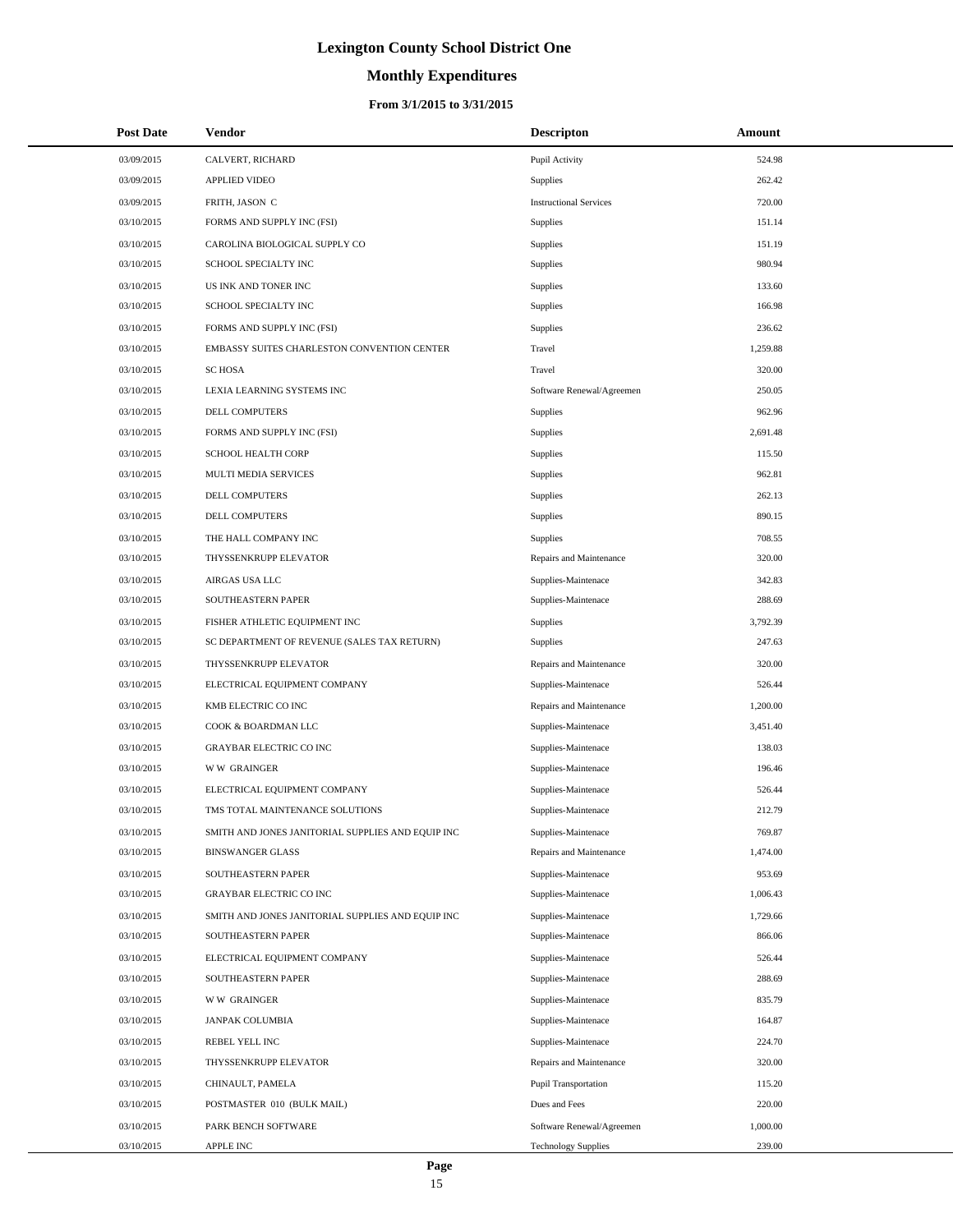# **Monthly Expenditures**

#### **From 3/1/2015 to 3/31/2015**

| <b>Post Date</b> | Vendor                           | <b>Descripton</b>          | Amount    |
|------------------|----------------------------------|----------------------------|-----------|
| 03/10/2015       | APPLIED VIDEO                    | Supplies                   | 3,478.04  |
| 03/10/2015       | SCHOOL SPECIALTY INC             | Supplies                   | 358.76    |
| 03/10/2015       | <b>LENOVO US</b>                 | <b>Technology Supplies</b> | 524.30    |
| 03/10/2015       | SCHOOL SPECIALTY INC             | Supplies                   | 541.79    |
| 03/10/2015       | PURCHASED SERVICE                | Supplies                   | 130.94    |
| 03/10/2015       | MUSICIAN SUPPLY                  | Supplies                   | 2,484.54  |
| 03/10/2015       | NUIDEA SCHOOL SUPPLY CO          | Supplies                   | 24,463.41 |
| 03/10/2015       | ADVANCEPIERRE FOOD INC.          | Food                       | 491.36    |
| 03/10/2015       | ADVANCEPIERRE FOOD INC.          | Food                       | 428.72    |
| 03/10/2015       | ADVANCEPIERRE FOOD INC.          | Food                       | 384.18    |
| 03/10/2015       | <b>BONGARDS CREAMERIES</b>       | Food                       | 113.16    |
| 03/10/2015       | ADVANCEPIERRE FOOD INC.          | Food                       | 178.16    |
| 03/10/2015       | ADVANCEPIERRE FOOD INC.          | Food                       | 178.16    |
| 03/10/2015       | ADVANCEPIERRE FOOD INC.          | Food                       | 662.06    |
| 03/10/2015       | ADVANCEPIERRE FOOD INC.          | Food                       | 178.16    |
| 03/10/2015       | ADVANCEPIERRE FOOD INC.          | Food                       | 178.16    |
| 03/10/2015       | ADVANCEPIERRE FOOD INC.          | Food                       | 178.16    |
| 03/10/2015       | ADVANCEPIERRE FOOD INC.          | Food                       | 178.16    |
| 03/10/2015       | ADVANCEPIERRE FOOD INC.          | Food                       | 178.16    |
| 03/10/2015       | ADVANCEPIERRE FOOD INC.          | Food                       | 662.06    |
| 03/10/2015       | <b>SCRUB TRENDZ LLC</b>          | Pupil Activity             | 986.25    |
| 03/10/2015       | FORMS AND SUPPLY INC (FSI)       | Pupil Activity             | 2,571.21  |
| 03/10/2015       | SCHOOL SPECIALTY INC             | Pupil Activity             | 247.92    |
| 03/10/2015       | WARD'S NATURAL SCIENCE EST LLC   | Pupil Activity             | 349.68    |
| 03/10/2015       | MULTI MEDIA SERVICES             | Pupil Activity             | 481.40    |
| 03/10/2015       | SC DEPARTMENT OF EDUCATION       | Pupil Activity             | 468.23    |
| 03/10/2015       | DELL COMPUTERS                   | Pupil Activity             | 117.69    |
| 03/10/2015       | T AND T SPORTS                   | Pupil Activity             | 689.08    |
| 03/10/2015       | <b>ADM SIGNS</b>                 | Pupil Activity             | 423.60    |
| 03/10/2015       | CUSTOM TROPHIES AND AWARDS LLC   | Pupil Activity             | 138.57    |
| 03/10/2015       | CUSTOM TROPHIES AND AWARDS LLC   | Pupil Activity             | 125.19    |
| 03/10/2015       | <b>BSN SPORTS INC</b>            | Pupil Activity             | 1,166.30  |
| 03/10/2015       | RC WRESTLING SUPPLY COMPANY      | Pupil Activity             | 580.00    |
| 03/10/2015       | <b>PURCHASED SERVICE</b>         | Pupil Activity             | 140.82    |
| 03/10/2015       | HIGHWATER CLAYS                  | Supplies                   | 146.68    |
| 03/10/2015       | INSTITUTE FOR WELLNESS EDUCATION | Other Prof & Tech Service  | 2,772.00  |
| 03/10/2015       | READ TO THEM INC                 | Supplies                   | 1,444.50  |
| 03/11/2015       | PURCHASED SERVICE                | Travel                     | 289.23    |
| 03/11/2015       | PURCHASED SERVICE                | Travel                     | 175.95    |
| 03/11/2015       | PURCHASED SERVICE                | Travel                     | 104.88    |
| 03/11/2015       | HAMPTON INN GREENVILLE           | Travel                     | 1,276.80  |
| 03/11/2015       | PURCHASED SERVICE                | Travel                     | 127.50    |
| 03/11/2015       | US INK AND TONER INC             | Supplies                   | 2,565.76  |
| 03/11/2015       | PURCHASED SERVICE                | Travel                     | 311.71    |
| 03/11/2015       | PURCHASED SERVICE                | Travel                     | 215.44    |
| 03/11/2015       | PURCHASED SERVICE                | Travel                     | 113.68    |
| 03/11/2015       | TRUSTUS MEDICAL TRANSPORT        | Other Prof & Tech Service  | 2,900.00  |
| 03/11/2015       | FOLLETT SCHOOL SOLUTIONS INC     | <b>Library Books</b>       | 192.05    |

÷.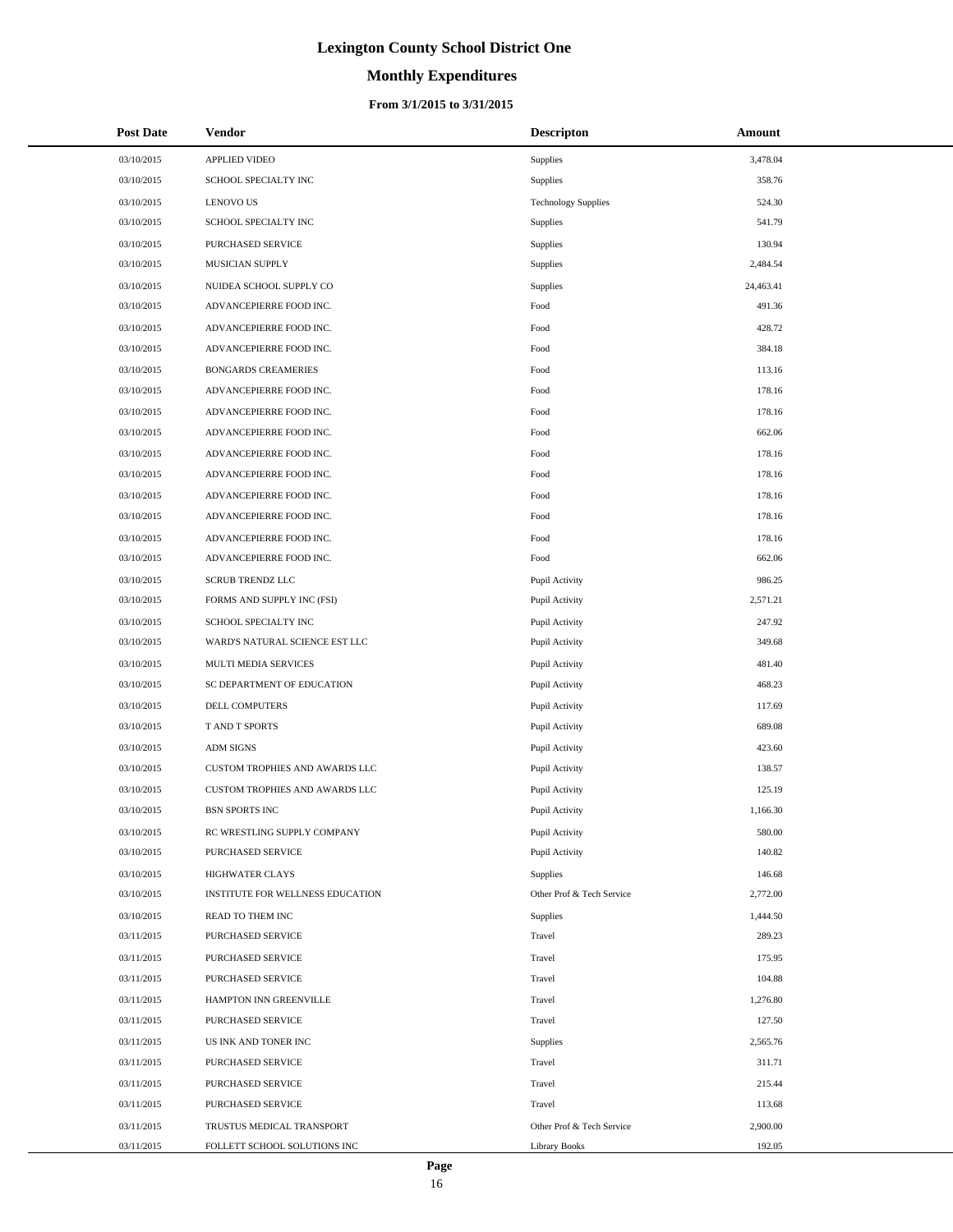# **Monthly Expenditures**

### **From 3/1/2015 to 3/31/2015**

| <b>Post Date</b> | Vendor                                          | <b>Descripton</b>         | Amount     |
|------------------|-------------------------------------------------|---------------------------|------------|
| 03/11/2015       | FOLLETT SCHOOL SOLUTIONS INC                    | <b>Library Books</b>      | 639.08     |
| 03/11/2015       | <b>PURCHASED SERVICE</b>                        | Travel                    | 184.00     |
| 03/11/2015       | PURCHASED SERVICE                               | Travel                    | 183.14     |
| 03/11/2015       | PURCHASED SERVICE                               | Travel                    | 142.60     |
| 03/11/2015       | PURCHASED SERVICE                               | Travel                    | 113.85     |
| 03/11/2015       | PURCHASED SERVICE                               | Travel                    | 331.89     |
| 03/11/2015       | PURCHASED SERVICE                               | Travel                    | 103.50     |
| 03/11/2015       | PURCHASED SERVICE                               | Travel                    | 150.65     |
| 03/11/2015       | PURCHASED SERVICE                               | Travel                    | 228.85     |
| 03/11/2015       | EDLEADER21                                      | Periodicals               | 7,000.00   |
| 03/11/2015       | PURCHASED SERVICE                               | Travel                    | 327.70     |
| 03/11/2015       | MCNAIR LAW FIRM PA                              | <b>Legal Services</b>     | 1,619.79   |
| 03/11/2015       | PURCHASED SERVICE                               | Travel                    | 1,238.08   |
| 03/11/2015       | PURCHASED SERVICE                               | Travel                    | 287.04     |
| 03/11/2015       | SC SCHOOL BOARDS ASSOCIATION INSURANCE TRUST    | Insurance and Judgments   | 250,528.00 |
| 03/11/2015       | PURCHASED SERVICE                               | Travel                    | 1,279.78   |
| 03/11/2015       | PURCHASED SERVICE                               | Travel                    | 173.65     |
| 03/11/2015       | CENTER FOR EDUCATION AND EMPLOYMENT LAW (CEEL)  | Supplies                  | 253.95     |
| 03/11/2015       | PURCHASED SERVICE                               | Travel                    | 133.96     |
| 03/11/2015       | PURCHASED SERVICE                               | Travel                    | 106.38     |
| 03/11/2015       | BURKETT BURKETT AND BURKETT                     | Other Prof & Tech Service | 2,772.50   |
| 03/11/2015       | FORMS AND SUPPLY INC (FSI)                      | Supplies                  | 629.70     |
| 03/11/2015       | TUCKER MATERIALS                                | Supplies-Maintenace       | 518.80     |
| 03/11/2015       | CULLUM SERVICES INC                             | Repairs and Maintenance   | 731.71     |
| 03/11/2015       | RECYCLINGBIN.COM                                | Supplies                  | 184.00     |
| 03/11/2015       | P AND S CONSTRUCTION COMPANY INC                | Repairs and Maintenance   | 349.25     |
| 03/11/2015       | SC BUDGET AND CONTROL BOARD INTERNAL OPERATIONS | Repairs and Maintenance   | 37,126.08  |
| 03/11/2015       | <b>PURCHASED SERVICE</b>                        | Travel                    | 304.75     |
| 03/11/2015       | PURCHASED SERVICE                               | Travel                    | 320.28     |
| 03/11/2015       | PURCHASED SERVICE                               | Travel                    | 514.05     |
| 03/11/2015       | <b>PURCHASED SERVICE</b>                        | Travel                    | 616.98     |
| 03/11/2015       | RANDOM DRUG SCREENS INC                         | Other Prof & Tech Service | 553.00     |
| 03/11/2015       | SC SCHOOL BOARDS ASSOCIATION INSURANCE TRUST    | Insurance and Judgments   | 59,822.00  |
| 03/11/2015       | GWYN, BRIEN                                     | Other Prof & Tech Service | 120.00     |
| 03/11/2015       | HALL, ROY LEE                                   | Other Prof & Tech Service | 180.00     |
| 03/11/2015       | SMITH, THOMAS ALVIN                             | Other Prof & Tech Service | 180.00     |
| 03/11/2015       | HOWARD, KEVIN BRIAN                             | Other Prof & Tech Service | 120.00     |
| 03/11/2015       | YOUNG, MATTHEW                                  | Other Prof & Tech Service | 120.00     |
| 03/11/2015       | GWYN, BRIEN                                     | Other Prof & Tech Service | 180.00     |
| 03/11/2015       | SPIVEY, STEPHEN J                               | Other Prof & Tech Service | 180.00     |
| 03/11/2015       | HINZ, BRIAN E                                   | Other Prof & Tech Service | 180.00     |
| 03/11/2015       | RICHARDSON, EDWARD WILLIAM                      | Other Prof & Tech Service | 180.00     |
| 03/11/2015       | <b>BARRETT, S LEE</b>                           | Other Prof & Tech Service | 180.00     |
| 03/11/2015       | MCMANUS, JOHN-PATRICK A.                        | Other Prof & Tech Service | 180.00     |
| 03/11/2015       | PURCHASED SERVICE                               | Travel                    | 101.20     |
| 03/11/2015       | PURCHASED SERVICE                               | Travel                    | 308.20     |
| 03/11/2015       | FRANKLIN COVEY CO (EDUCATION DIV )              | Software Renewal/Agreemen | 274.84     |
| 03/11/2015       | ISTE (INT'L SOCIETY FOR TECH AND EDUCATION)     | Dues and Fees             | 115.00     |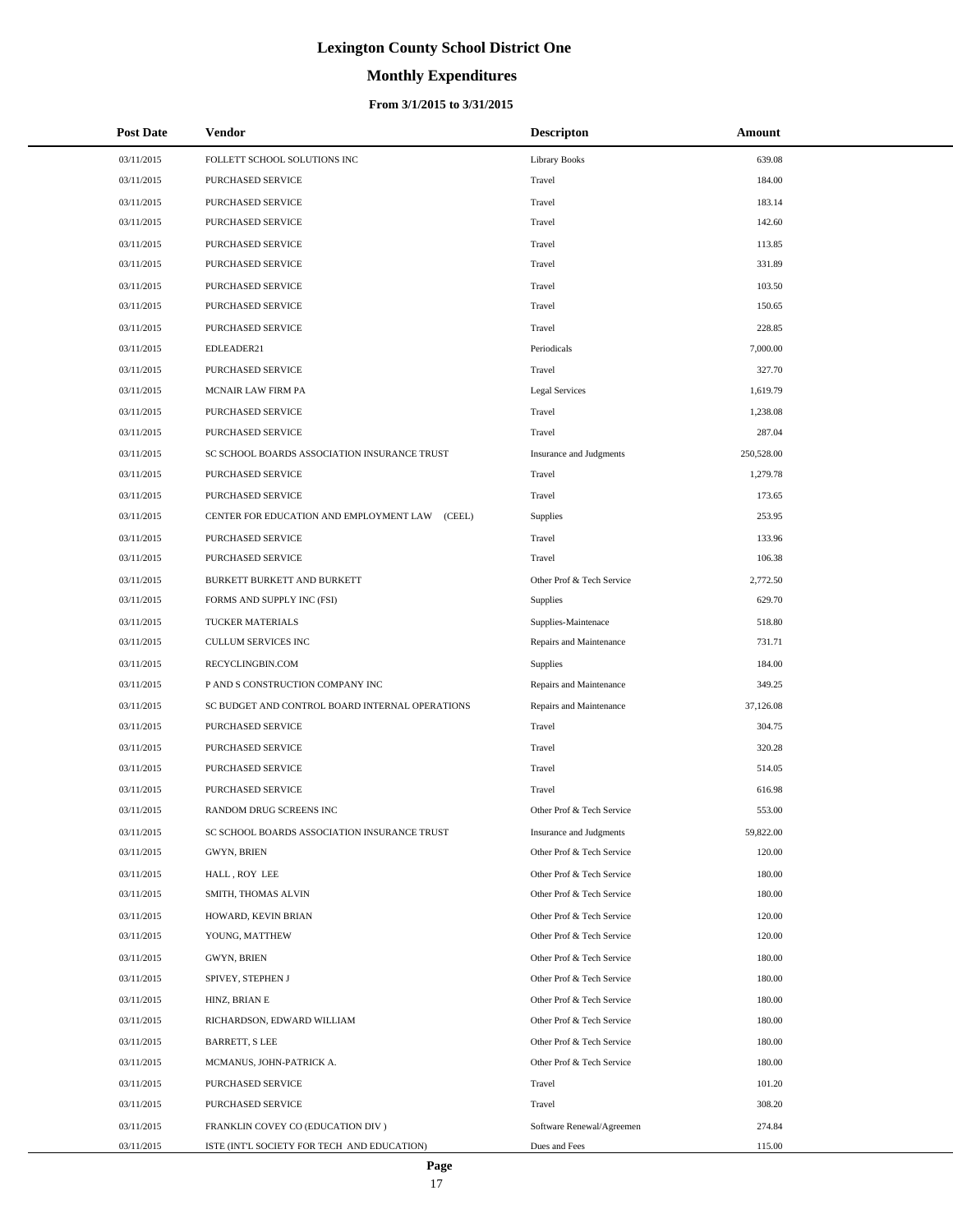# **Monthly Expenditures**

#### **From 3/1/2015 to 3/31/2015**

| <b>Post Date</b> | Vendor                                        | <b>Descripton</b>          | Amount   |
|------------------|-----------------------------------------------|----------------------------|----------|
| 03/11/2015       | CDWG ACCT 305089                              | <b>Technology Supplies</b> | 287.94   |
| 03/11/2015       | CDWG ACCT 305089                              | <b>Technology Supplies</b> | 1,151.75 |
| 03/11/2015       | SPIRIT COMMUNICATIONS                         | Communication              | 2,619.40 |
| 03/11/2015       | PURCHASED SERVICE                             | Travel                     | 221.95   |
| 03/11/2015       | MAD SCIENCE OF THE MIDLANDS                   | Other Prof & Tech Service  | 350.00   |
| 03/11/2015       | PURCHASED SERVICE                             | Travel                     | 281.45   |
| 03/11/2015       | PURCHASED SERVICE                             | Travel                     | 277.43   |
| 03/11/2015       | LAKESHORE LEARNING MATERIALS                  | Supplies                   | 266.43   |
| 03/11/2015       | PURCHASED SERVICE                             | Travel                     | 331.70   |
| 03/11/2015       | PURCHASED SERVICE                             | Travel                     | 331.70   |
| 03/11/2015       | PURCHASED SERVICE                             | Travel                     | 196.00   |
| 03/11/2015       | PURCHASED SERVICE                             | Travel                     | 196.00   |
| 03/11/2015       | PURCHASED SERVICE                             | Travel                     | 196.00   |
| 03/11/2015       | PURCHASED SERVICE                             | Travel                     | 196.00   |
| 03/11/2015       | <b>WOODBURN PRESS</b>                         | Supplies                   | 222.50   |
| 03/11/2015       | COMMUNICATION MANAGEMENT INC                  | <b>Technology Supplies</b> | 7,422.69 |
| 03/11/2015       | <b>WW GRAINGER</b>                            | Supplies                   | 1,912.53 |
| 03/11/2015       | WHALEY FOODSERVICE REPAIRS                    | Supplies                   | 203.95   |
| 03/11/2015       | WHALEY FOODSERVICE REPAIRS                    | Supplies                   | 134.82   |
| 03/11/2015       | WHALEY FOODSERVICE REPAIRS                    | Supplies                   | 402.49   |
| 03/11/2015       | MACTASTIC LLC DBA MACTASTIC IREPAIR           | Pupil Activity             | 287.00   |
| 03/11/2015       | CAROLINA TRAINING ASSOC                       | Pupil Activity             | 1,000.00 |
| 03/11/2015       | AMERICAN PHYSICAL THERAPY ASSO (APTA)         | Pupil Activity             | 425.00   |
| 03/11/2015       | WILSON AND ASSOCIATES                         | Pupil Activity             | 3,000.00 |
| 03/11/2015       | DILLON, MATTHEW W                             | Pupil Activity             | 195.00   |
| 03/11/2015       | BROOKLANDCAYCE HIGH SCHOOL                    | Pupil Activity             | 225.00   |
| 03/11/2015       | CREWS, DANIEL                                 | Pupil Activity             | 105.50   |
| 03/11/2015       | FORT DORCHESTER HIGH SCHOOL                   | Pupil Activity             | 229.60   |
| 03/11/2015       | SC HIGH SCHOOL LEAGUE                         | Pupil Activity             | 154.80   |
| 03/11/2015       | BISHOP ENGLAND HIGH SCHOOL                    | Pupil Activity             | 400.00   |
| 03/11/2015       | SPRING VALLEY HIGH SCHOOL ATHLETIC DEPARTMENT | Pupil Activity             | 325.00   |
| 03/11/2015       | COLLINS, GEOFFREY                             | Pupil Activity             | 100.60   |
| 03/11/2015       | ZIELINSKI, DANIEL                             | Pupil Activity             | 117.70   |
| 03/11/2015       | THREADS EMBROIDERY LLC                        | Pupil Activity             | 1,468.04 |
| 03/11/2015       | CAULDER, CHARLES DANNY                        | Pupil Activity             | 120.00   |
| 03/11/2015       | DOLAN, RICK W                                 | Pupil Activity             | 120.00   |
| 03/11/2015       | EGAN, DANIEL T                                | Pupil Activity             | 160.00   |
| 03/11/2015       | HEWITT, GEORGE                                | Pupil Activity             | 120.00   |
| 03/11/2015       | LAM, MATTHEW                                  | Pupil Activity             | 120.00   |
| 03/11/2015       | PERRY, DONALD                                 | Pupil Activity             | 120.00   |
| 03/11/2015       | PICKENS, CHARLIE W                            | Pupil Activity             | 120.00   |
| 03/11/2015       | SISK, MICHAEL                                 | Pupil Activity             | 120.00   |
| 03/11/2015       | WEBB, JOHN                                    | Pupil Activity             | 120.00   |
| 03/11/2015       | EASTSIDE HIGH SCHOOL                          | Pupil Activity             | 150.00   |
| 03/11/2015       | FAN CLOTH PRODUCTS INC                        | Pupil Activity             | 1,051.00 |
| 03/11/2015       | COUNTRY CLUB OF LEXINGTON                     | Pupil Activity             | 2,280.00 |
| 03/11/2015       | <b>BENGAL BOY'S GOLF</b>                      | Pupil Activity             | 200.00   |
| 03/11/2015       | GOLDEN HILLS GOLF AND COUNTRY CLUB            | Pupil Activity             | 2,100.00 |

÷.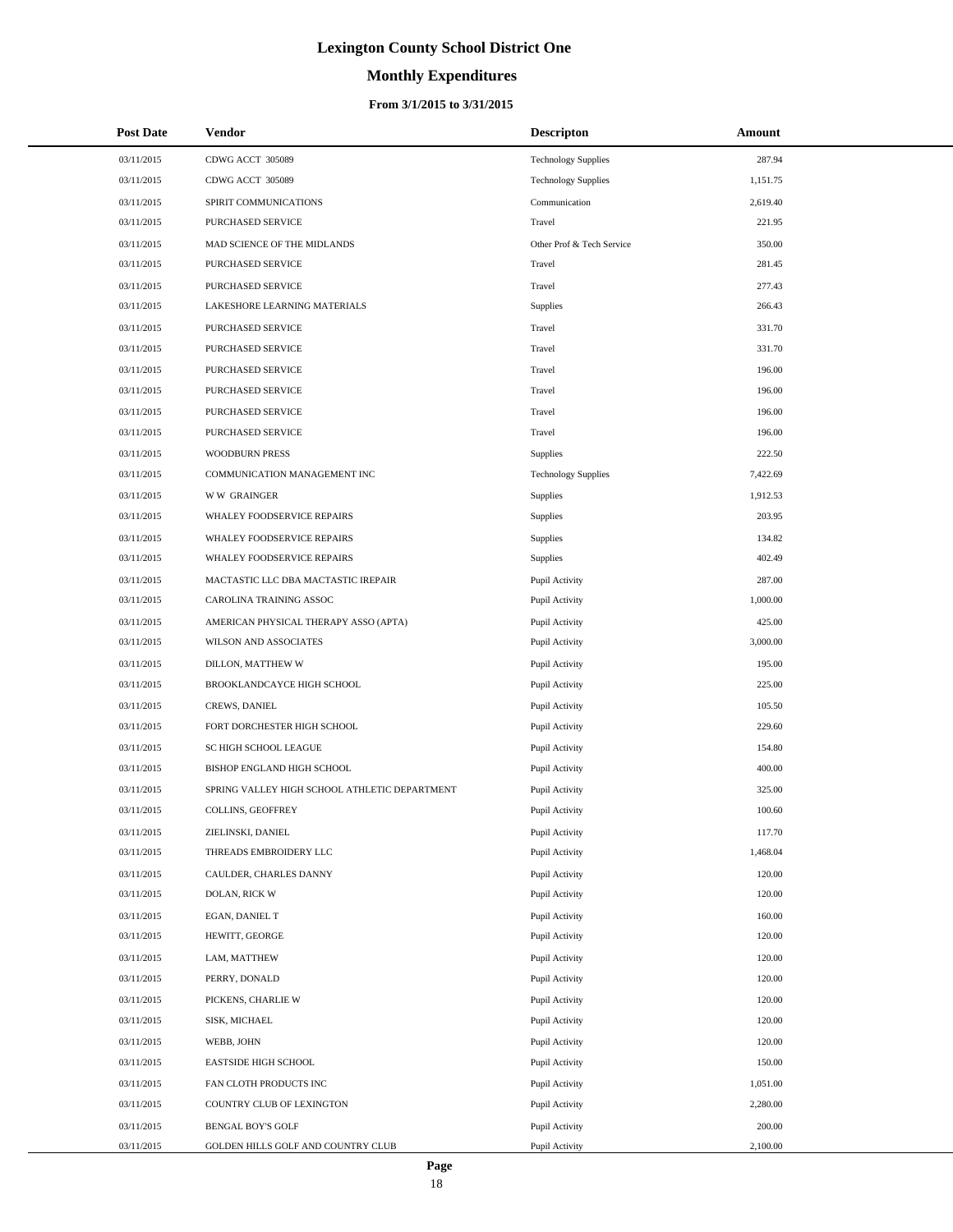# **Monthly Expenditures**

| <b>Post Date</b> | Vendor                                            | <b>Descripton</b>          | Amount   |
|------------------|---------------------------------------------------|----------------------------|----------|
| 03/11/2015       | PURCHASED SERVICE                                 | Supplies                   | 137.17   |
| 03/12/2015       | <b>HEINEMANN</b>                                  | Supplies                   | 195.00   |
| 03/12/2015       | REALLY GOOD STUFF                                 | Supplies                   | 147.64   |
| 03/12/2015       | STEVE WEISS MUSIC INC                             | Supplies                   | 1,499.00 |
| 03/12/2015       | DELL COMPUTERS                                    | <b>Technology Supplies</b> | 419.42   |
| 03/12/2015       | PITSCO EDUCATION                                  | Supplies                   | 578.94   |
| 03/12/2015       | AMERICAN SCHOOL COUNSELOR ASSOCIATION             | Travel                     | 1,076.00 |
| 03/12/2015       | PURCHASED SERVICE                                 | Travel                     | 134.96   |
| 03/12/2015       | DIEBOLD INC                                       | Repairs and Maintenance    | 1,760.21 |
| 03/12/2015       | EA SERVICES INC                                   | Repairs and Maintenance    | 758.40   |
| 03/12/2015       | DADE PAPER AND BAG CO                             | Supplies-Maintenace        | 410.07   |
| 03/12/2015       | SMITH AND JONES JANITORIAL SUPPLIES AND EQUIP INC | Supplies-Maintenace        | 112.35   |
| 03/12/2015       | SOUTHEASTERN PAPER                                | Supplies-Maintenace        | 866.06   |
| 03/12/2015       | <b>EMBASSY SUITES</b>                             | Travel                     | 289.26   |
| 03/12/2015       | PURCHASED SERVICE                                 | Travel                     | 101.49   |
| 03/12/2015       | DIGITAL OFFICE SOLUTIONS INC                      | Repairs and Maintenance    | 1,569.30 |
| 03/12/2015       | DIGITAL OFFICE SOLUTIONS INC                      | Repairs and Maintenance    | 1,455.20 |
| 03/12/2015       | DIGITAL OFFICE SOLUTIONS INC                      | Repairs and Maintenance    | 3,522.22 |
| 03/12/2015       | PURCHASED SERVICE                                 | Travel                     | 109.25   |
| 03/12/2015       | PURCHASED SERVICE                                 | Travel                     | 248.69   |
| 03/12/2015       | PURCHASED SERVICE                                 | Travel                     | 256.74   |
| 03/12/2015       | PURCHASED SERVICE                                 | Travel                     | 418.31   |
| 03/12/2015       | PURCHASED SERVICE                                 | Travel                     | 292.68   |
| 03/12/2015       | PURCHASED SERVICE                                 | Travel                     | 110.11   |
| 03/12/2015       | PURCHASED SERVICE                                 | Travel                     | 282.83   |
| 03/12/2015       | PURCHASED SERVICE                                 | Travel                     | 173.94   |
| 03/12/2015       | MACHINE AND WELDING SUPPLY                        | Supplies                   | 1,723.04 |
| 03/12/2015       | MSC INDUSTRIAL SUPPLY CO                          | Supplies                   | 1,005.09 |
| 03/12/2015       | PURCHASED SERVICE                                 | Travel                     | 179.62   |
| 03/12/2015       | PURCHASED SERVICE                                 | Travel                     | 104.19   |
| 03/12/2015       | HANDWRITING WITHOUT TEARS BY JAN Z OLSEN OTR      | Supplies                   | 603.60   |
| 03/12/2015       | PURCHASED SERVICE                                 | Travel                     | 181.41   |
| 03/12/2015       | REGIONS CORPORATE TRUST                           | Dues and Fees              | 750.00   |
| 03/12/2015       | <b>US FOODS</b>                                   | Supplies                   | 615.27   |
| 03/12/2015       | <b>US FOODS</b>                                   | Food                       | 3,246.61 |
| 03/12/2015       | EARTHGRAINS BAKING COMPANIES INC                  | <b>Bread</b>               | 247.50   |
| 03/12/2015       | BORDEN DAIRY CO OF SC LLC                         | Milk                       | 235.03   |
| 03/12/2015       | SENN BROTHERS INC                                 | Produce                    | 420.53   |
| 03/12/2015       | <b>US FOODS</b>                                   | Supplies                   | 463.53   |
| 03/12/2015       | <b>US FOODS</b>                                   | Food                       | 2,474.86 |
| 03/12/2015       | BORDEN DAIRY CO OF SC LLC                         | Milk                       | 322.03   |
| 03/12/2015       | HERSHEYS ICE CREAM                                | Milk                       | 309.52   |
| 03/12/2015       | SENN BROTHERS INC                                 | Produce                    | 434.34   |
| 03/12/2015       | <b>US FOODS</b>                                   | Supplies                   | 274.52   |
| 03/12/2015       | US FOODS                                          | Food                       | 3,102.41 |
| 03/12/2015       | EARTHGRAINS BAKING COMPANIES INC                  | <b>Bread</b>               | 156.25   |
| 03/12/2015       | BORDEN DAIRY CO OF SC LLC                         | Milk                       | 141.55   |
| 03/12/2015       | SENN BROTHERS INC                                 | Produce                    | 178.96   |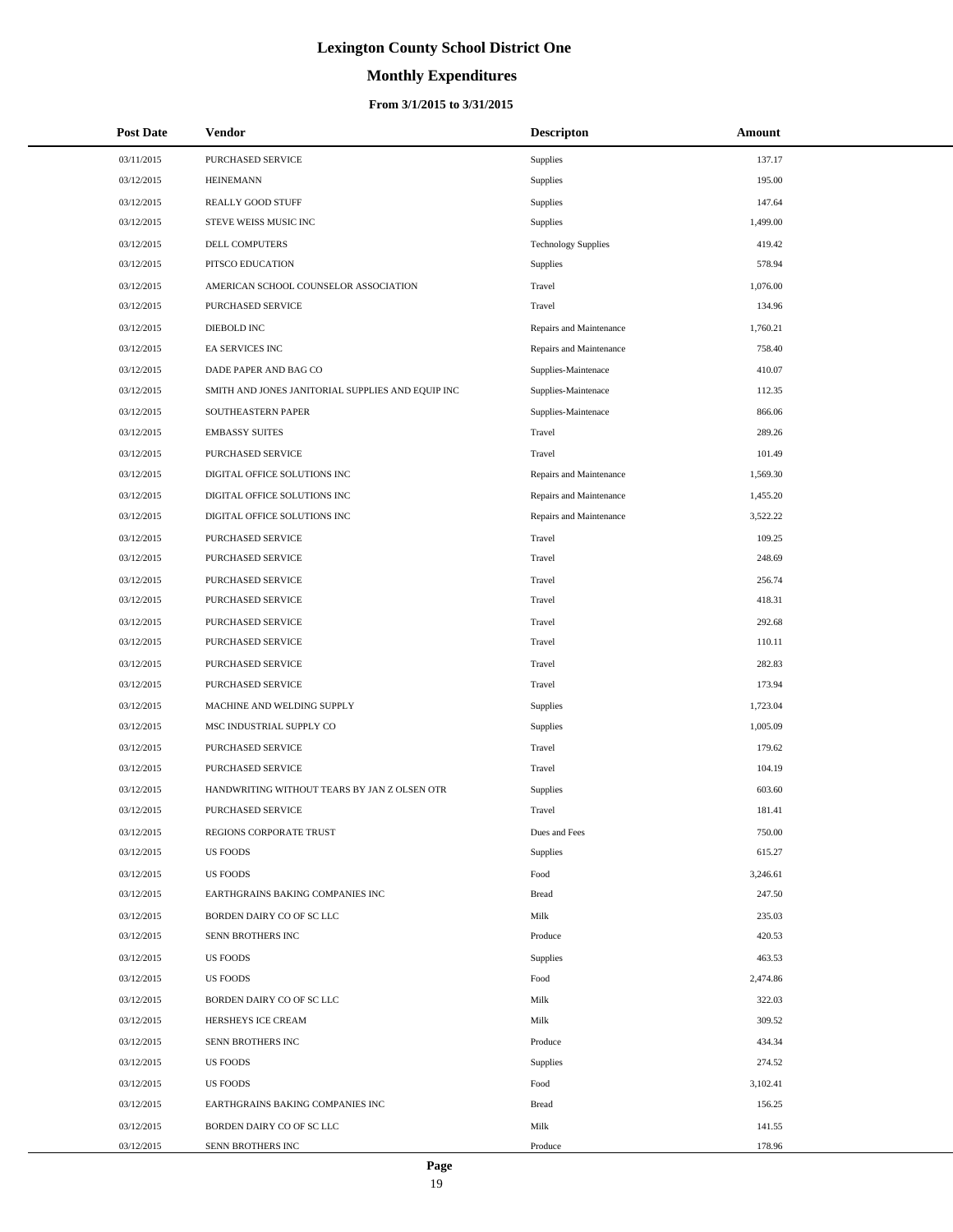# **Monthly Expenditures**

#### **From 3/1/2015 to 3/31/2015**

| <b>Post Date</b> | <b>Vendor</b>                    | <b>Descripton</b> | Amount   |
|------------------|----------------------------------|-------------------|----------|
| 03/12/2015       | <b>US FOODS</b>                  | Supplies          | 425.38   |
| 03/12/2015       | <b>US FOODS</b>                  | Food              | 1,398.02 |
| 03/12/2015       | EARTHGRAINS BAKING COMPANIES INC | <b>Bread</b>      | 105.00   |
| 03/12/2015       | BORDEN DAIRY CO OF SC LLC        | Milk              | 501.62   |
| 03/12/2015       | HERSHEYS ICE CREAM               | Milk              | 226.04   |
| 03/12/2015       | SENN BROTHERS INC                | Produce           | 484.88   |
| 03/12/2015       | <b>US FOODS</b>                  | Supplies          | 386.88   |
| 03/12/2015       | <b>US FOODS</b>                  | Food              | 3,376.30 |
| 03/12/2015       | BORDEN DAIRY CO OF SC LLC        | Milk              | 358.59   |
| 03/12/2015       | SENN BROTHERS INC                | Produce           | 241.27   |
| 03/12/2015       | <b>US FOODS</b>                  | Supplies          | 667.16   |
| 03/12/2015       | <b>US FOODS</b>                  | Food              | 4,305.02 |
| 03/12/2015       | BORDEN DAIRY CO OF SC LLC        | Milk              | 1,198.15 |
| 03/12/2015       | HERSHEYS ICE CREAM               | Milk              | 417.04   |
| 03/12/2015       | SENN BROTHERS INC                | Produce           | 949.14   |
| 03/12/2015       | <b>US FOODS</b>                  | Supplies          | 172.84   |
| 03/12/2015       | <b>US FOODS</b>                  | Food              | 748.04   |
| 03/12/2015       | SENN BROTHERS INC                | Produce           | 268.24   |
| 03/12/2015       | <b>US FOODS</b>                  | Supplies          | 359.51   |
| 03/12/2015       | <b>US FOODS</b>                  | Food              | 1,922.28 |
| 03/12/2015       | SENN BROTHERS INC                | Produce           | 550.29   |
| 03/12/2015       | <b>US FOODS</b>                  | Supplies          | 334.84   |
| 03/12/2015       | <b>US FOODS</b>                  | Food              | 1,484.24 |
| 03/12/2015       | BORDEN DAIRY CO OF SC LLC        | Milk              | 445.00   |
| 03/12/2015       | SENN BROTHERS INC                | Produce           | 344.08   |
| 03/12/2015       | <b>US FOODS</b>                  | Supplies          | 498.62   |
| 03/12/2015       | <b>US FOODS</b>                  | Food              | 2,412.26 |
| 03/12/2015       | BORDEN DAIRY CO OF SC LLC        | Milk              | 630.98   |
| 03/12/2015       | SENN BROTHERS INC                | Produce           | 614.64   |
| 03/12/2015       | <b>US FOODS</b>                  | Supplies          | 220.67   |
| 03/12/2015       | <b>US FOODS</b>                  | Food              | 1,405.86 |
| 03/12/2015       | EARTHGRAINS BAKING COMPANIES INC | <b>Bread</b>      | 138.75   |
| 03/12/2015       | BORDEN DAIRY CO OF SC LLC        | Milk              | 527.83   |
| 03/12/2015       | SENN BROTHERS INC                | Produce           | 534.09   |
| 03/12/2015       | <b>US FOODS</b>                  | Supplies          | 877.62   |
| 03/12/2015       | <b>US FOODS</b>                  | Food              | 2,982.47 |
| 03/12/2015       | EARTHGRAINS BAKING COMPANIES INC | Bread             | 107.50   |
| 03/12/2015       | BORDEN DAIRY CO OF SC LLC        | Milk              | 1,039.40 |
| 03/12/2015       | SENN BROTHERS INC                | Produce           | 1,008.30 |
| 03/12/2015       | <b>US FOODS</b>                  | Supplies          | 543.54   |
| 03/12/2015       | <b>US FOODS</b>                  | Food              | 1,244.38 |
| 03/12/2015       | BORDEN DAIRY CO OF SC LLC        | Milk              | 397.39   |
| 03/12/2015       | SENN BROTHERS INC                | Produce           | 379.69   |
| 03/12/2015       | <b>US FOODS</b>                  | Supplies          | 784.54   |
| 03/12/2015       | <b>US FOODS</b>                  | Food              | 8,729.74 |
| 03/12/2015       | BORDEN DAIRY CO OF SC LLC        | Milk              | 694.08   |
| 03/12/2015       | HERSHEYS ICE CREAM               | Milk              | 264.72   |
| 03/12/2015       | SENN BROTHERS INC                | Produce           | 646.33   |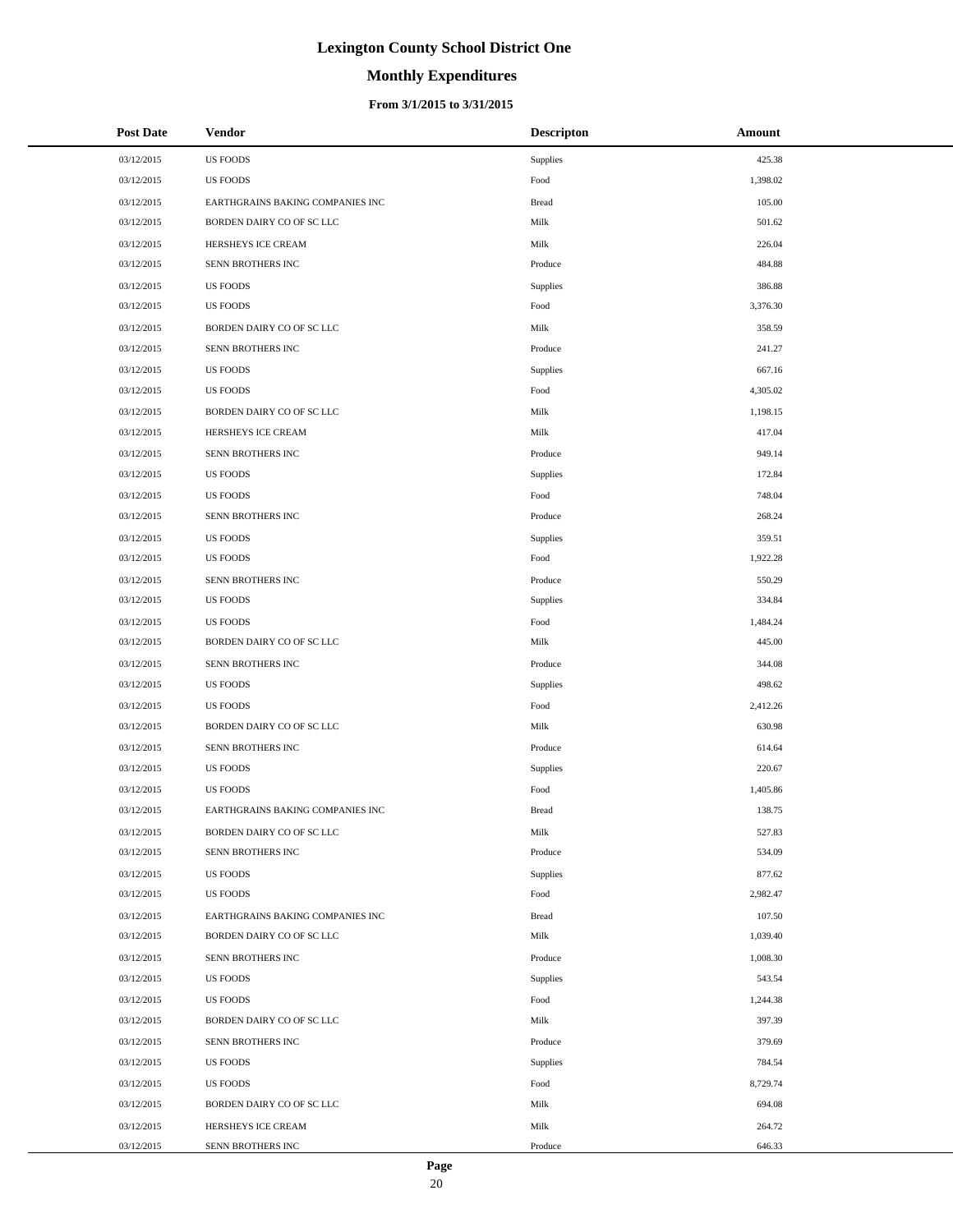# **Monthly Expenditures**

| <b>Post Date</b> | <b>Vendor</b>                    | <b>Descripton</b>       | Amount   |
|------------------|----------------------------------|-------------------------|----------|
| 03/12/2015       | <b>US FOODS</b>                  | Supplies                | 259.44   |
| 03/12/2015       | <b>US FOODS</b>                  | Food                    | 1,443.23 |
| 03/12/2015       | BORDEN DAIRY CO OF SC LLC        | Milk                    | 383.02   |
| 03/12/2015       | HERSHEYS ICE CREAM               | Milk                    | 123.40   |
| 03/12/2015       | SENN BROTHERS INC                | Produce                 | 402.77   |
| 03/12/2015       | <b>US FOODS</b>                  | Supplies                | 201.57   |
| 03/12/2015       | <b>US FOODS</b>                  | Food                    | 2,470.10 |
| 03/12/2015       | BORDEN DAIRY CO OF SC LLC        | Milk                    | 146.63   |
| 03/12/2015       | HERSHEYS ICE CREAM               | Milk                    | 225.00   |
| 03/12/2015       | SENN BROTHERS INC                | Produce                 | 538.86   |
| 03/12/2015       | <b>US FOODS</b>                  | Supplies                | 625.82   |
| 03/12/2015       | <b>US FOODS</b>                  | Food                    | 1,792.70 |
| 03/12/2015       | BORDEN DAIRY CO OF SC LLC        | Milk                    | 370.92   |
| 03/12/2015       | SENN BROTHERS INC                | Produce                 | 371.11   |
| 03/12/2015       | <b>US FOODS</b>                  | Supplies                | 361.42   |
| 03/12/2015       | <b>US FOODS</b>                  | Food                    | 1,324.22 |
| 03/12/2015       | SENN BROTHERS INC                | Produce                 | 343.62   |
| 03/12/2015       | US FOODS                         | Supplies                | 212.38   |
| 03/12/2015       | <b>US FOODS</b>                  | Food                    | 2,233.07 |
| 03/12/2015       | BORDEN DAIRY CO OF SC LLC        | Milk                    | 655.16   |
| 03/12/2015       | HERSHEYS ICE CREAM               | Milk                    | 250.86   |
| 03/12/2015       | SENN BROTHERS INC                | Produce                 | 455.03   |
| 03/12/2015       | <b>US FOODS</b>                  | Supplies                | 291.68   |
| 03/12/2015       | <b>US FOODS</b>                  | Food                    | 1,722.68 |
| 03/12/2015       | BORDEN DAIRY CO OF SC LLC        | Milk                    | 104.82   |
| 03/12/2015       | HERSHEYS ICE CREAM               | Milk                    | 441.00   |
| 03/12/2015       | SENN BROTHERS INC                | Produce                 | 430.91   |
| 03/12/2015       | RUFUS ORNDUFF REF INC            | Repairs and Maintenance | 494.13   |
| 03/12/2015       | <b>US FOODS</b>                  | Supplies                | 686.72   |
| 03/12/2015       | <b>US FOODS</b>                  | Food                    | 1,467.91 |
| 03/12/2015       | BORDEN DAIRY CO OF SC LLC        | Milk                    | 439.81   |
| 03/12/2015       | HERSHEYS ICE CREAM               | Milk                    | 164.82   |
| 03/12/2015       | SENN BROTHERS INC                | Produce                 | 434.64   |
| 03/12/2015       | <b>US FOODS</b>                  | Supplies                | 291.73   |
| 03/12/2015       | <b>US FOODS</b>                  | Food                    | 3,847.98 |
| 03/12/2015       | EARTHGRAINS BAKING COMPANIES INC | <b>Bread</b>            | 182.00   |
| 03/12/2015       | BORDEN DAIRY CO OF SC LLC        | Milk                    | 391.97   |
| 03/12/2015       | SENN BROTHERS INC                | Produce                 | 588.45   |
| 03/12/2015       | <b>US FOODS</b>                  | Supplies                | 307.52   |
| 03/12/2015       | <b>US FOODS</b>                  | Food                    | 1,116.91 |
| 03/12/2015       | EARTHGRAINS BAKING COMPANIES INC | <b>Bread</b>            | 128.75   |
| 03/12/2015       | BORDEN DAIRY CO OF SC LLC        | Milk                    | 718.41   |
| 03/12/2015       | SENN BROTHERS INC                | Produce                 | 548.07   |
| 03/12/2015       | <b>US FOODS</b>                  | Supplies                | 421.73   |
| 03/12/2015       | <b>US FOODS</b>                  | Food                    | 2,731.10 |
| 03/12/2015       | BORDEN DAIRY CO OF SC LLC        | Milk                    | 996.03   |
| 03/12/2015       | HERSHEYS ICE CREAM               | Milk                    | 153.36   |
| 03/12/2015       | SENN BROTHERS INC                | Produce                 | 702.77   |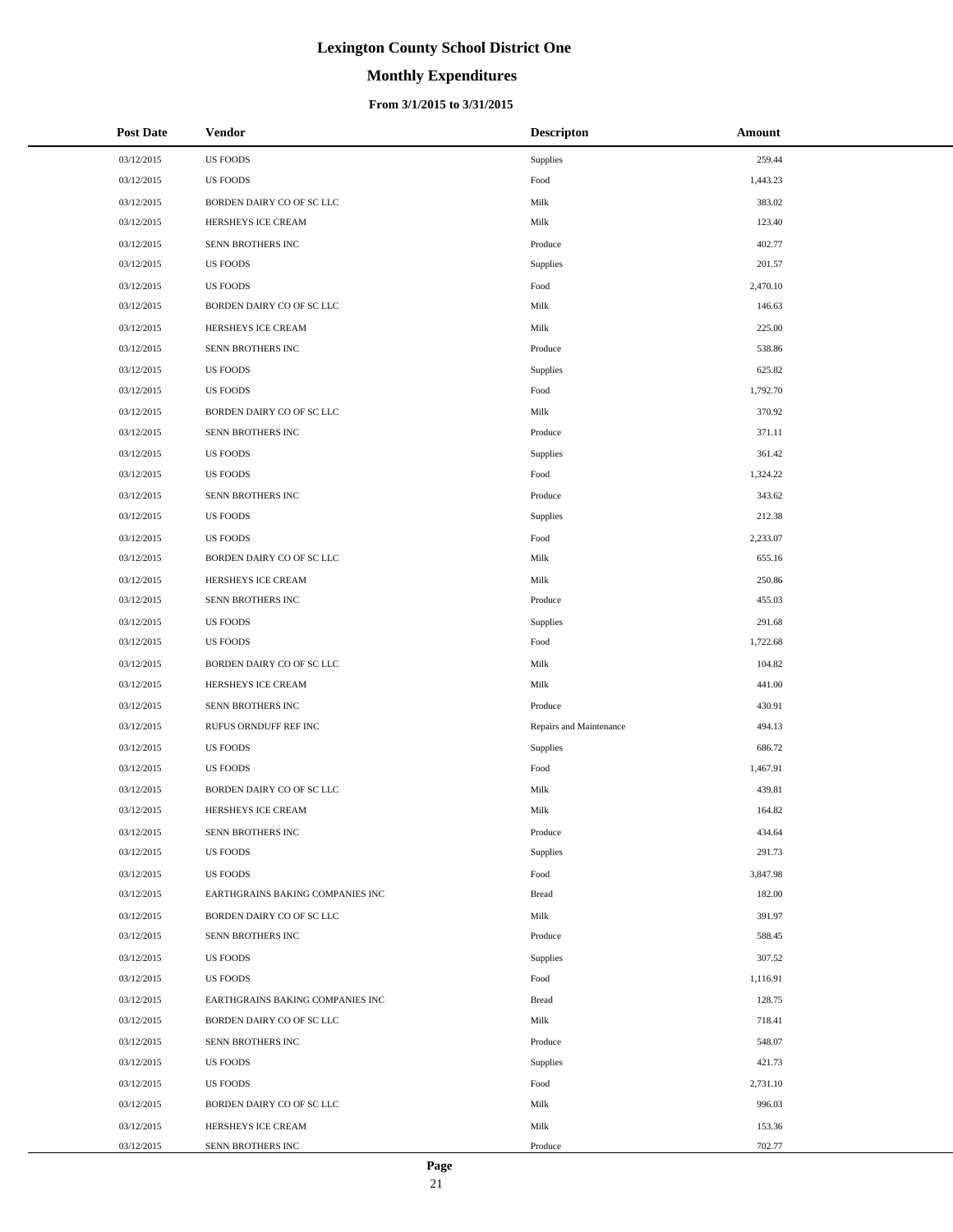# **Monthly Expenditures**

#### **From 3/1/2015 to 3/31/2015**

| <b>Post Date</b> | <b>Vendor</b>                    | <b>Descripton</b>     | Amount   |
|------------------|----------------------------------|-----------------------|----------|
| 03/12/2015       | <b>US FOODS</b>                  | Supplies              | 195.63   |
| 03/12/2015       | <b>US FOODS</b>                  | Food                  | 861.59   |
| 03/12/2015       | BORDEN DAIRY CO OF SC LLC        | Milk                  | 235.61   |
| 03/12/2015       | HERSHEYS ICE CREAM               | Milk                  | 434.64   |
| 03/12/2015       | SENN BROTHERS INC                | Produce               | 146.75   |
| 03/12/2015       | <b>US FOODS</b>                  | Supplies              | 385.41   |
| 03/12/2015       | <b>US FOODS</b>                  | Food                  | 1,158.69 |
| 03/12/2015       | BORDEN DAIRY CO OF SC LLC        | Milk                  | 248.61   |
| 03/12/2015       | HERSHEYS ICE CREAM               | Milk                  | 355.44   |
| 03/12/2015       | SENN BROTHERS INC                | Produce               | 488.15   |
| 03/12/2015       | <b>US FOODS</b>                  | Supplies              | 672.53   |
| 03/12/2015       | <b>US FOODS</b>                  | Food                  | 2,639.88 |
| 03/12/2015       | BORDEN DAIRY CO OF SC LLC        | Milk                  | 723.07   |
| 03/12/2015       | SENN BROTHERS INC                | Produce               | 622.74   |
| 03/12/2015       | <b>US FOODS</b>                  | Supplies              | 404.10   |
| 03/12/2015       | <b>US FOODS</b>                  | Food                  | 2,405.68 |
| 03/12/2015       | BORDEN DAIRY CO OF SC LLC        | Milk                  | 214.64   |
| 03/12/2015       | HERSHEYS ICE CREAM               | Milk                  | 236.60   |
| 03/12/2015       | SENN BROTHERS INC                | Produce               | 765.74   |
| 03/12/2015       | <b>US FOODS</b>                  | Supplies              | 1,038.90 |
| 03/12/2015       | <b>US FOODS</b>                  | Food                  | 8,248.95 |
| 03/12/2015       | EARTHGRAINS BAKING COMPANIES INC | <b>Bread</b>          | 165.00   |
| 03/12/2015       | BORDEN DAIRY CO OF SC LLC        | Milk                  | 439.19   |
| 03/12/2015       | SENN BROTHERS INC                | Produce               | 497.58   |
| 03/12/2015       | <b>US FOODS</b>                  | Supplies              | 128.01   |
| 03/12/2015       | <b>US FOODS</b>                  | Food                  | 953.34   |
| 03/12/2015       | BORDEN DAIRY CO OF SC LLC        | Milk                  | 568.63   |
| 03/12/2015       | SENN BROTHERS INC                | Produce               | 206.23   |
| 03/12/2015       | <b>CAROLINA IDEAS</b>            | Pupil Activity        | 395.90   |
| 03/12/2015       | NINETY SIX HIGH SCHOOL           | Pupil Activity        | 350.00   |
| 03/16/2015       | PURCHASED SERVICE                | Travel                | 371.15   |
| 03/16/2015       | PINE PRESS OF LEXINGTON INC      | Printing and Binding  | 434.24   |
| 03/16/2015       | FORMS AND SUPPLY INC (FSI)       | Supplies              | 1,999.83 |
| 03/16/2015       | LORICK OFFICE PRODUCTS           | Supplies              | 266.97   |
| 03/16/2015       | PURCHASED SERVICE                | Supplies              | 152.40   |
| 03/16/2015       | PURCHASED SERVICE                | Travel                | 240.44   |
| 03/16/2015       | FISHER SCIENTIFIC COMPANY LLC    | Supplies-Instruction  | 572.10   |
| 03/16/2015       | PURCHASED SERVICE                | Travel                | 140.00   |
| 03/16/2015       | PURCHASED SERVICE                | Travel                | 140.00   |
| 03/16/2015       | PURCHASED SERVICE                | Travel                | 258.68   |
| 03/16/2015       | PURCHASED SERVICE                | Travel                | 280.32   |
| 03/16/2015       | <b>PURCHASED SERVICE</b>         | Travel                | 280.32   |
| 03/16/2015       | <b>HEINEMANN</b>                 | Supplies              | 210.00   |
| 03/16/2015       | FOLLETT SCHOOL SOLUTIONS INC     | <b>Library Books</b>  | 244.56   |
| 03/16/2015       | MICHAEL FULLAN ENTERPRISES INC   | Inst Prog Improvement | 4,890.57 |
| 03/16/2015       | PURCHASED SERVICE                | Travel                | 189.75   |
| 03/16/2015       | DELL COMPUTERS                   | Supplies              | 876.28   |
| 03/16/2015       | PURCHASED SERVICE                | Travel                | 1,016.05 |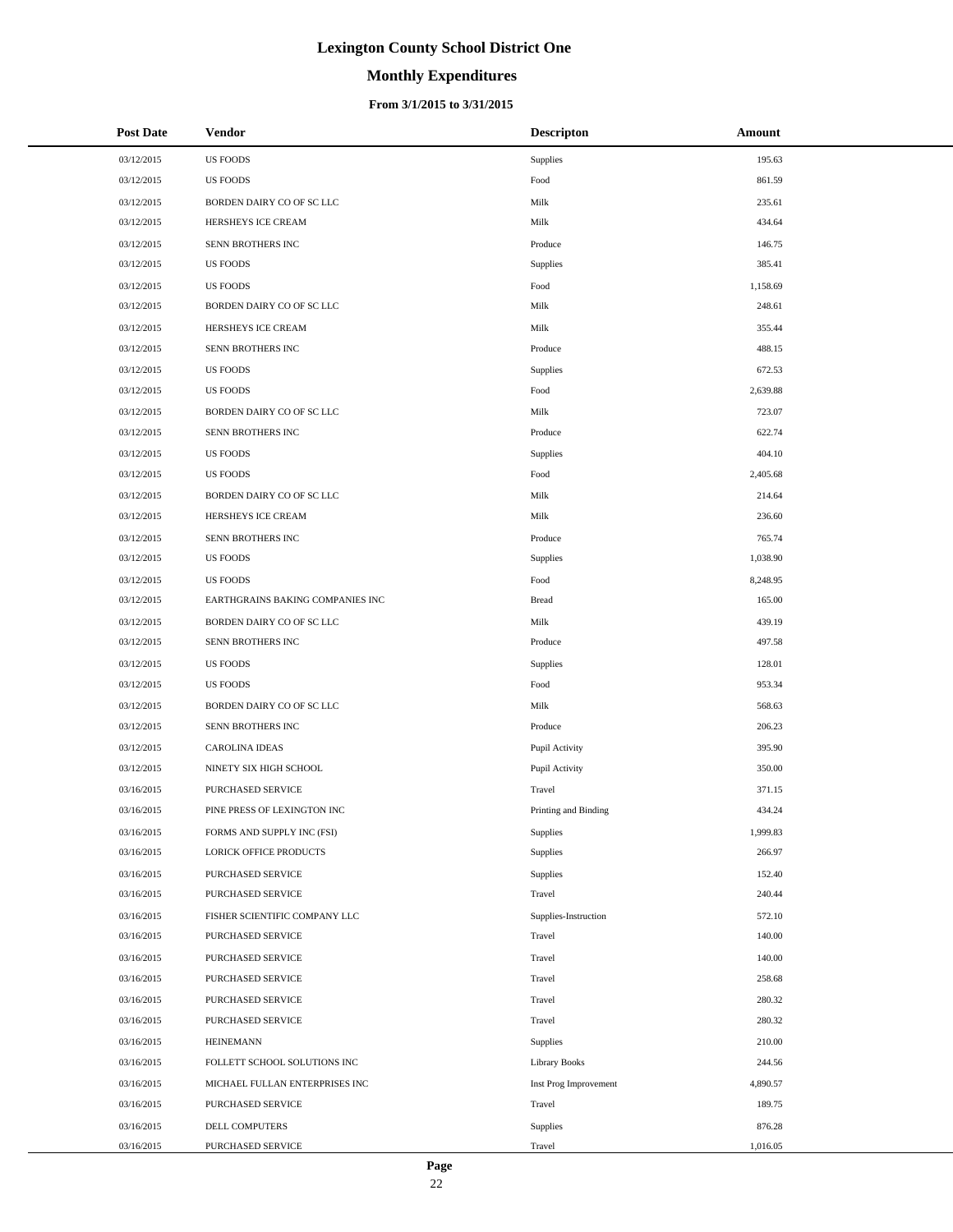# **Monthly Expenditures**

| <b>Post Date</b> | <b>Vendor</b>                                     | <b>Descripton</b>       | Amount    |
|------------------|---------------------------------------------------|-------------------------|-----------|
| 03/16/2015       | MCNAIR LAW FIRM PA                                | <b>Legal Services</b>   | 679.00    |
| 03/16/2015       | PURCHASED SERVICE                                 | Travel                  | 697.42    |
| 03/16/2015       | <b>DELL COMPUTERS</b>                             | <b>Supplies</b>         | 470.76    |
| 03/16/2015       | PURCHASED SERVICE                                 | Travel                  | 375.15    |
| 03/16/2015       | PURCHASED SERVICE                                 | Travel                  | 329.90    |
| 03/16/2015       | PURCHASED SERVICE                                 | Travel                  | 127.50    |
| 03/16/2015       | PURCHASED SERVICE                                 | Travel                  | 195.63    |
| 03/16/2015       | GOVERNMENT FINANCE OFFICERS ASSOC OF SC           | Travel                  | 110.00    |
| 03/16/2015       | NAEOP (NATIONAL ASSOC OF EDUC'L OFFICE PROFESSIO  | Travel                  | 498.00    |
| 03/16/2015       | SCE&G                                             | <b>Public Utilities</b> | 1,415.03  |
| 03/16/2015       | SOUTHERN LUBRICANTS                               | Supplies-Maintenace     | 715.83    |
| 03/16/2015       | SCE&G                                             | <b>Public Utilities</b> | 20,935.35 |
| 03/16/2015       | <b>WW GRAINGER</b>                                | Supplies-Maintenace     | 328.78    |
| 03/16/2015       | SCE&G                                             | <b>Public Utilities</b> | 11,511.73 |
| 03/16/2015       | SCE&G                                             | <b>Public Utilities</b> | 25,224.92 |
| 03/16/2015       | SCE&G                                             | <b>Public Utilities</b> | 15,123.67 |
| 03/16/2015       | EA SERVICES INC                                   | Repairs and Maintenance | 432.00    |
| 03/16/2015       | EA SERVICES INC                                   | Supplies-Maintenace     | 230.54    |
| 03/16/2015       | INTERSTATE SOLUTIONS                              | Supplies-Maintenace     | 107.00    |
| 03/16/2015       | SOUTHEASTERN PAPER                                | Supplies-Maintenace     | 614.93    |
| 03/16/2015       | SCE&G                                             | <b>Public Utilities</b> | 12,588.71 |
| 03/16/2015       | SMITH AND JONES JANITORIAL SUPPLIES AND EQUIP INC | Supplies-Maintenace     | 829.46    |
| 03/16/2015       | SCE&G                                             | <b>Public Utilities</b> | 9,224.24  |
| 03/16/2015       | <b>INTERSTATE SOLUTIONS</b>                       | Supplies-Maintenace     | 160.50    |
| 03/16/2015       | <b>WW GRAINGER</b>                                | Supplies-Maintenace     | 168.33    |
| 03/16/2015       | <b>INTERSTATE SOLUTIONS</b>                       | Supplies-Maintenace     | 164.10    |
| 03/16/2015       | SCE&G                                             | <b>Public Utilities</b> | 45,214.99 |
| 03/16/2015       | DADE PAPER AND BAG CO                             | Supplies-Maintenace     | 1,128.64  |
| 03/16/2015       | SCE&G                                             | <b>Public Utilities</b> | 8,605.59  |
| 03/16/2015       | SMITH AND JONES JANITORIAL SUPPLIES AND EQUIP INC | Supplies-Maintenace     | 829.46    |
| 03/16/2015       | <b>WW GRAINGER</b>                                | Supplies-Maintenace     | 1,103.97  |
| 03/16/2015       | SCE&G                                             | <b>Public Utilities</b> | 11,322.00 |
| 03/16/2015       | SCE&G                                             | <b>Public Utilities</b> | 18,708.98 |
| 03/16/2015       | SCE&G                                             | <b>Public Utilities</b> | 13,123.86 |
| 03/16/2015       | CITY ELECTRIC SUPPLY CO                           | Supplies-Maintenace     | 197.95    |
| 03/16/2015       | SCE&G                                             | <b>Public Utilities</b> | 3,461.85  |
| 03/16/2015       | SMITH AND JONES JANITORIAL SUPPLIES AND EQUIP INC | Supplies-Maintenace     | 1,656.90  |
| 03/16/2015       | DADE PAPER AND BAG CO                             | Supplies-Maintenace     | 465.99    |
| 03/16/2015       | PURCHASED SERVICE                                 | <b>Supplies</b>         | 166.70    |
| 03/16/2015       | SMITH AND JONES JANITORIAL SUPPLIES AND EQUIP INC | Supplies-Maintenace     | 987.40    |
| 03/16/2015       | SCE&G                                             | <b>Public Utilities</b> | 19,048.39 |
| 03/16/2015       | SCE&G                                             | <b>Public Utilities</b> | 13,657.92 |
| 03/16/2015       | SCE&G                                             | <b>Public Utilities</b> | 11,485.99 |
| 03/16/2015       | SMITH AND JONES JANITORIAL SUPPLIES AND EQUIP INC | Supplies-Maintenace     | 983.23    |
| 03/16/2015       | SCE&G                                             | <b>Public Utilities</b> | 14,658.44 |
| 03/16/2015       | <b>WW GRAINGER</b>                                | Supplies-Maintenace     | 438.70    |
| 03/16/2015       | SCE&G                                             | <b>Public Utilities</b> | 15,848.68 |
| 03/16/2015       | INTERSTATE SOLUTIONS                              | Supplies-Maintenace     | 267.50    |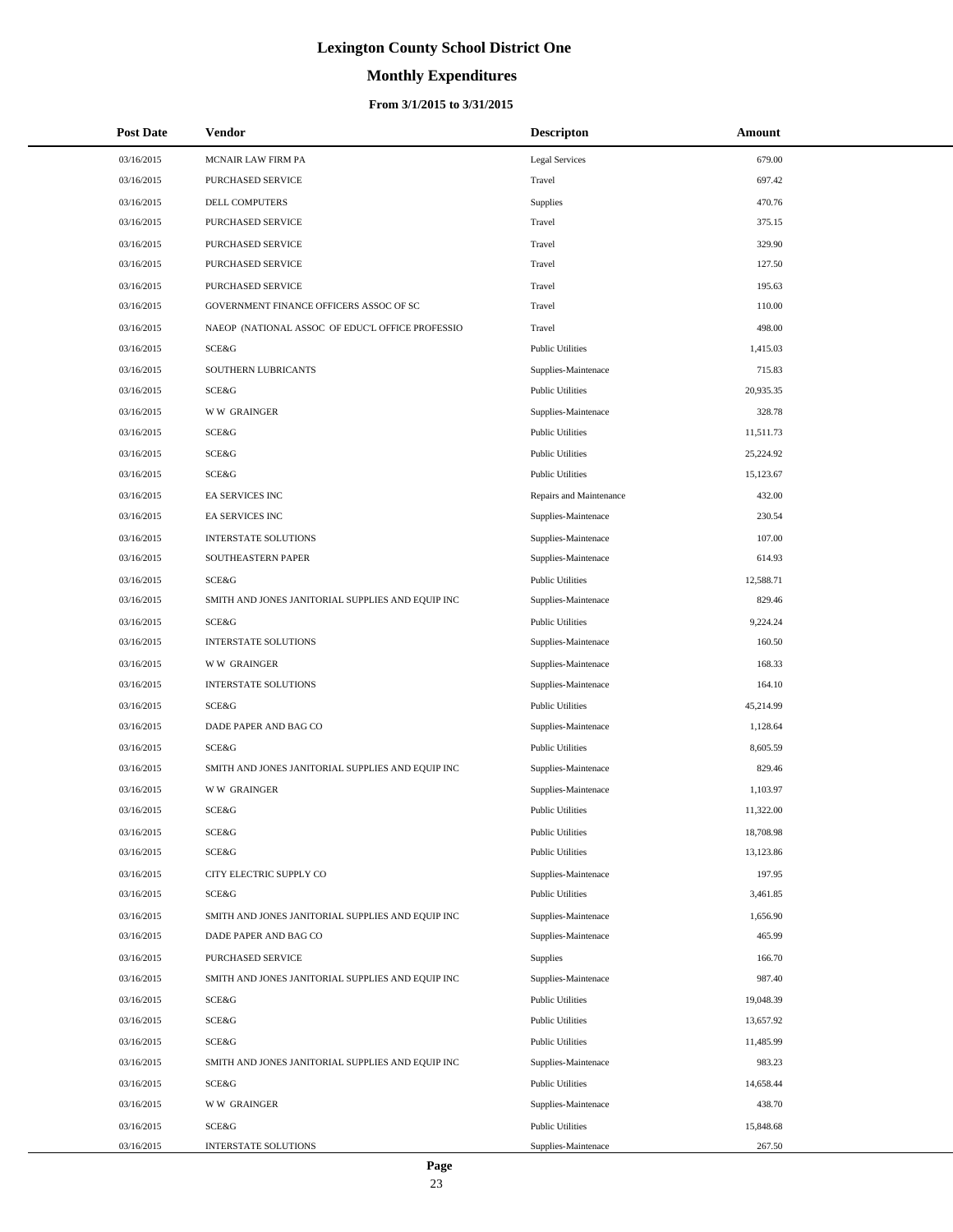# **Monthly Expenditures**

#### **From 3/1/2015 to 3/31/2015**

| <b>Post Date</b> | Vendor                                         | <b>Descripton</b>          | Amount    |
|------------------|------------------------------------------------|----------------------------|-----------|
| 03/16/2015       | SCE&G                                          | <b>Public Utilities</b>    | 48,839.24 |
| 03/16/2015       | DADE PAPER AND BAG CO                          | Supplies-Maintenace        | 1,118.36  |
| 03/16/2015       | FERGUSON ENTERPRISES INC FEI 27                | Supplies-Maintenace        | 943.59    |
| 03/16/2015       | SCE&G                                          | <b>Public Utilities</b>    | 17,992.39 |
| 03/16/2015       | <b>SCE&amp;G</b>                               | <b>Public Utilities</b>    | 289.01    |
| 03/16/2015       | TUCKER OIL COMPNAY INC                         | Supplies                   | 1,073.14  |
| 03/16/2015       | ANDERSON, JOSHUA                               | Other Prof & Tech Service  | 180.00    |
| 03/16/2015       | <b>KEMFORT, JAMES</b>                          | Other Prof & Tech Service  | 180.00    |
| 03/16/2015       | SMITH, THOMAS ALVIN                            | Other Prof & Tech Service  | 120.00    |
| 03/16/2015       | WILFONG, MICHAEL BRIAN                         | Other Prof & Tech Service  | 120.00    |
| 03/16/2015       | SNUFFER, ROBERT                                | Other Prof & Tech Service  | 120.00    |
| 03/16/2015       | DABKOWSKI, MEGHAN                              | Other Prof & Tech Service  | 240.00    |
| 03/16/2015       | HALLMAN, JACOB                                 | Other Prof & Tech Service  | 180.00    |
| 03/16/2015       | CANNON, WALLACE C                              | Other Prof & Tech Service  | 180.00    |
| 03/16/2015       | <b>PURCHASED SERVICE</b>                       | Travel                     | 114.43    |
| 03/16/2015       | PURCHASED SERVICE                              | Travel                     | 178.50    |
| 03/16/2015       | LEXINGTON PRINTING LLC                         | Printing and Binding       | 242.89    |
| 03/16/2015       | <b>READABLE INK</b>                            | Other Prof & Tech Service  | 560.00    |
| 03/16/2015       | <b>US FOODS</b>                                | Other Objects              | 360.00    |
| 03/16/2015       | PURCHASED SERVICE                              | Travel                     | 1,079.53  |
| 03/16/2015       | CABLE AND CONNECTIONS                          | <b>Technology Supplies</b> | 805.71    |
| 03/16/2015       | SMOOTH CREATIONS / INTRADE                     | <b>Supplies</b>            | 2,234.16  |
| 03/16/2015       | <b>SCHOLASTIC INC</b>                          | Supplies                   | 1,248.00  |
| 03/16/2015       | LEXINGTON COUNTY FIRST STEPS                   | Other Prof & Tech Service  | 2,160.00  |
| 03/16/2015       | PURCHASED SERVICE                              | Travel                     | 249.83    |
| 03/16/2015       | PURCHASED SERVICE                              | Travel                     | 249.83    |
| 03/16/2015       | PURCHASED SERVICE                              | Travel                     | 140.00    |
| 03/16/2015       | PURCHASED SERVICE                              | Travel                     | 140.00    |
| 03/16/2015       | PURCHASED SERVICE                              | Travel                     | 140.00    |
| 03/16/2015       | PURCHASED SERVICE                              | Travel                     | 140.00    |
| 03/16/2015       | PURCHASED SERVICE                              | Travel                     | 140.00    |
| 03/16/2015       | PURCHASED SERVICE                              | Travel                     | 140.00    |
| 03/16/2015       | FRANKLIN COVEY CO (EDUCATION DIV)              | Inst Prog Improvement      | 4,331.80  |
| 03/16/2015       | FRANKLIN COVEY CO (EDUCATION DIV)              | Supplies                   | 2,707.10  |
| 03/16/2015       | <b>GROVE MEDICAL</b>                           | Supplies                   | 121.98    |
| 03/16/2015       | PURCHASED SERVICE                              | Travel                     | 192.05    |
| 03/16/2015       | FORMS AND SUPPLY INC (FSI)                     | Supplies                   | 186.76    |
| 03/16/2015       | THE BURMAX CO INC                              | Supplies                   | 192.85    |
| 03/16/2015       | HANDWRITING WITHOUT TEARS BY JAN Z OLSEN OTR   | Supplies                   | 603.60    |
| 03/16/2015       | PURCHASED SERVICE                              | Travel                     | 127.50    |
| 03/16/2015       | PURCHASED SERVICE                              | Travel                     | 178.50    |
| 03/16/2015       | PURCHASED SERVICE                              | Travel                     | 299.25    |
| 03/16/2015       | PURCHASED SERVICE                              | Travel                     | 189.77    |
| 03/16/2015       | <b>WOODBURN PRESS</b>                          | <b>Supplies</b>            | 417.24    |
| 03/16/2015       | SC DEPARTMENT OF CORRECTIONS DIV OF INDUSTRIES | Repairs and Maintenance    | 1,020.00  |
| 03/16/2015       | ALFRED WILLIAMS AND CO                         | Supplies                   | 31,417.93 |
| 03/16/2015       | ALFRED WILLIAMS AND CO                         | <b>Supplies</b>            | 21,421.40 |
| 03/16/2015       | DELL COMPUTERS                                 | <b>Technology Supplies</b> | 2,499.52  |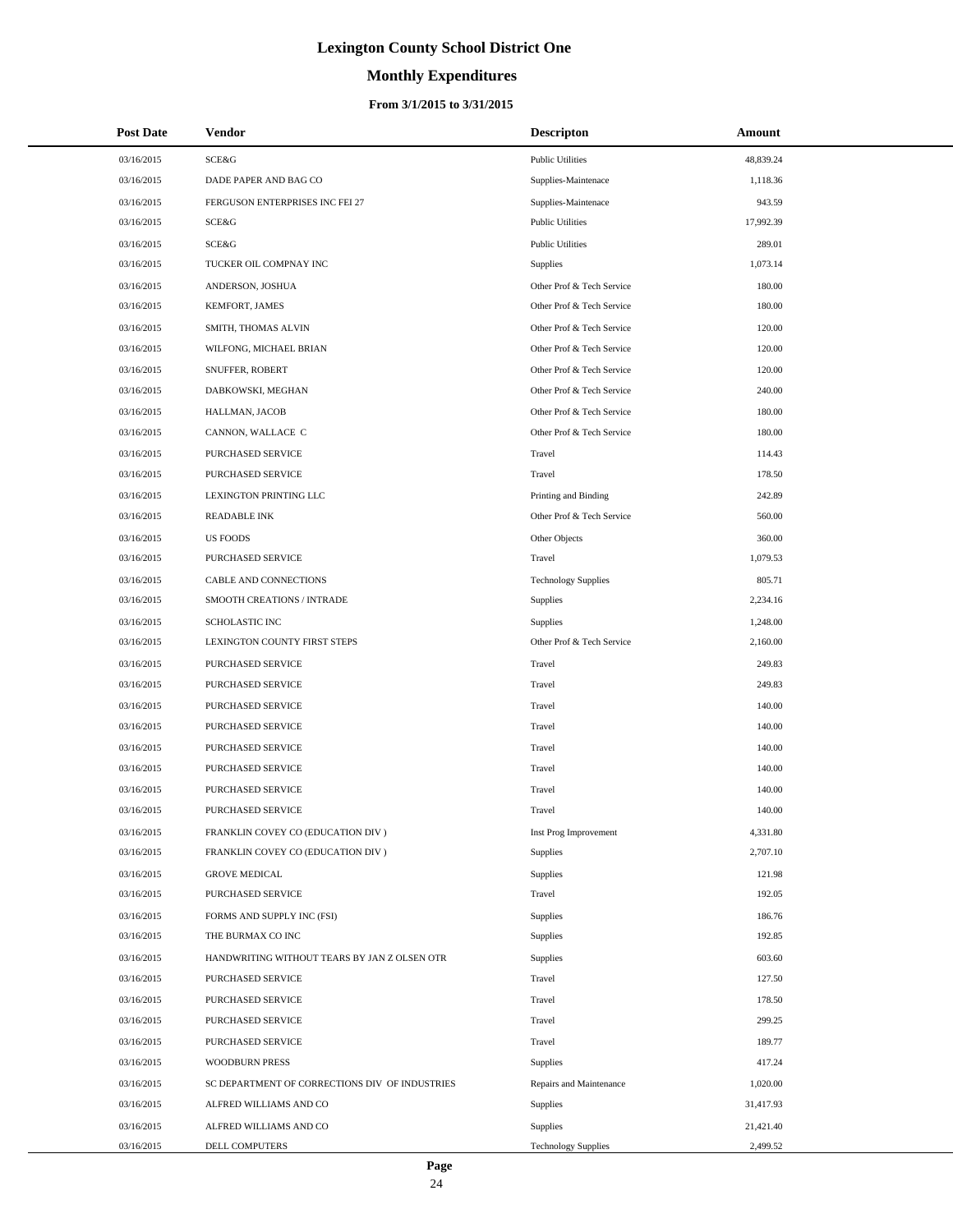# **Monthly Expenditures**

#### **From 3/1/2015 to 3/31/2015**

| <b>Post Date</b> | Vendor                      | <b>Descripton</b>              | Amount   |
|------------------|-----------------------------|--------------------------------|----------|
| 03/16/2015       | LEXINGTON TECHNOLOGY CENTER | Pupil Act-Fee/Collection Refnd | 220.00   |
| 03/16/2015       | WHITE KNOLL HIGH SCHOOL     | Pupil Act-Fee/Collection Refnd | 111.00   |
| 03/16/2015       | STOKES, JAMES LEE           | Pupil Activity                 | 367.50   |
| 03/16/2015       | CAUGHMAN, MICHAEL           | Pupil Activity                 | 130.00   |
| 03/16/2015       | HOLLINGSWORTH, JIM F        | Pupil Activity                 | 130.00   |
| 03/16/2015       | HOOD, JIMMY                 | Pupil Activity                 | 130.00   |
| 03/16/2015       | WOODRING, JIM               | Pupil Activity                 | 130.00   |
| 03/16/2015       | US SPECIALTY COATINGS INC   | Pupil Activity                 | 934.91   |
| 03/16/2015       | TOTAL STRENGTH AND SPEED    | Pupil Activity                 | 675.06   |
| 03/16/2015       | <b>BSN SPORTS INC</b>       | Pupil Activity                 | 1,155.60 |
| 03/16/2015       | DYE, TIM                    | Pupil Activity                 | 130.00   |
| 03/16/2015       | <b>GRAHAM, STEVEN</b>       | Pupil Activity                 | 130.00   |
| 03/16/2015       | WILLIAMS, DONALD C          | Pupil Activity                 | 350.00   |
| 03/16/2015       | POOLE, JOSEPH AARON         | Pupil Activity                 | 120.00   |
| 03/16/2015       | DAVIS, SAMUEL B             | Pupil Activity                 | 140.00   |
| 03/16/2015       | PENSA, BART                 | Pupil Activity                 | 140.00   |
| 03/16/2015       | SMITH, BRIAN                | Pupil Activity                 | 127.50   |
| 03/16/2015       | COMBS, OBIE                 | Pupil Activity                 | 104.70   |
| 03/16/2015       | ROGERS, MATTHEW             | Pupil Activity                 | 240.00   |
| 03/16/2015       | COMBS, OBIE                 | Pupil Activity                 | 102.00   |
| 03/16/2015       | WELLS, BARRY L              | Pupil Activity                 | 100.20   |
| 03/16/2015       | HATCHELL, JOHN G            | Pupil Activity                 | 105.00   |
| 03/16/2015       | LINKROUM, DAN               | Pupil Activity                 | 112.50   |
| 03/16/2015       | SHULL, MARION               | Pupil Activity                 | 105.00   |
| 03/16/2015       | COPELAND, MICHAEL FORREST   | Pupil Activity                 | 110.00   |
| 03/16/2015       | CORREA, ALAN                | Pupil Activity                 | 110.00   |
| 03/16/2015       | GEYLIN, RONALD T            | Pupil Activity                 | 108.20   |
| 03/16/2015       | SMITH, JOHN DAVE            | Pupil Activity                 | 119.90   |
| 03/16/2015       | COPELAND, MICHAEL FORREST   | Pupil Activity                 | 113.60   |
| 03/16/2015       | POOLE, JOSEPH AARON         | Pupil Activity                 | 105.00   |
| 03/16/2015       | PARROTT, RONALD D           | Pupil Activity                 | 101.50   |
| 03/16/2015       | POOLE, JOSEPH AARON         | Pupil Activity                 | 120.00   |
| 03/16/2015       | PARROTT, RONALD D           | Pupil Activity                 | 111.40   |
| 03/16/2015       | WILLIAMS, WILEY RAY         | Pupil Activity                 | 111.40   |
| 03/16/2015       | PURCHASED SERVICE           | Pupil Activity                 | 272.55   |
| 03/16/2015       | <b>BURGER, BRAD</b>         | Pupil Activity                 | 210.00   |
| 03/16/2015       | COWAN, JAMES BRIAN          | Pupil Activity                 | 335.00   |
| 03/16/2015       | CROMER, ANTHONY             | Pupil Activity                 | 140.00   |
| 03/16/2015       | HIGGINS, TOME A             | Pupil Activity                 | 210.00   |
| 03/16/2015       | MANNING, THEODORE           | Pupil Activity                 | 140.00   |
| 03/16/2015       | MORRIS, BRANTLEY            | Pupil Activity                 | 315.00   |
| 03/16/2015       | OBERHOLTZER, BRIAN          | Pupil Activity                 | 140.00   |
| 03/16/2015       | PENSA, BART                 | Pupil Activity                 | 120.00   |
| 03/16/2015       | RICHARDSON, PERRY           | Pupil Activity                 | 350.00   |
| 03/16/2015       | RUSSO, FRANK                | Pupil Activity                 | 195.00   |
| 03/16/2015       | WAUGH, JOHN DAVID           | Pupil Activity                 | 140.00   |
| 03/16/2015       | WOODRING, JIM               | Pupil Activity                 | 350.00   |
| 03/16/2015       | MEDLOCK, RYAN CALL          | Pupil Activity                 | 180.00   |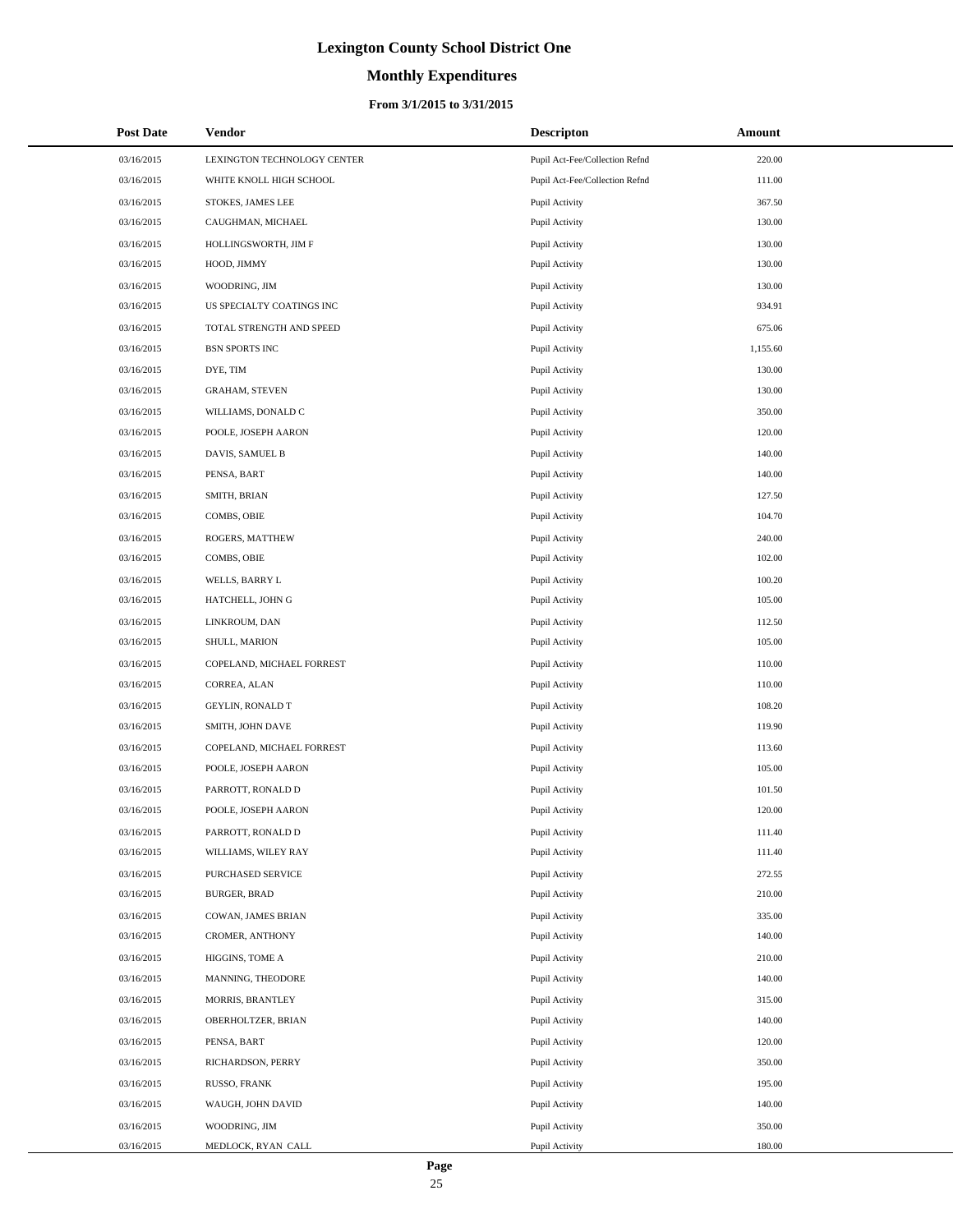# **Monthly Expenditures**

#### **From 3/1/2015 to 3/31/2015**

| <b>Post Date</b> | Vendor                                            | <b>Descripton</b>          | Amount   |
|------------------|---------------------------------------------------|----------------------------|----------|
| 03/16/2015       | ROGERS, MATTHEW                                   | Pupil Activity             | 210.00   |
| 03/16/2015       | CREECH, DWAYNE                                    | Pupil Activity             | 146.20   |
| 03/16/2015       | LESTER, BRUCE                                     | Pupil Activity             | 108.70   |
| 03/16/2015       | ROSIER, JOHN                                      | Pupil Activity             | 115.00   |
| 03/16/2015       | SHUMPERT, KENNETH R                               | Pupil Activity             | 109.60   |
| 03/16/2015       | PURCHASED SERVICE                                 | Pupil Activity             | 173.08   |
| 03/16/2015       | WOODSIDE PLANTATION COUNTRY CLUB INC              | Pupil Activity             | 200.00   |
| 03/16/2015       | PURCHASED SERVICE                                 | Pupil Activity             | 632.20   |
| 03/16/2015       | <b>ABLENET INC</b>                                | Supplies                   | 278.00   |
| 03/17/2015       | PRESENTATION SYSTEMS SOUTH INC                    | Supplies                   | 1,716.70 |
| 03/17/2015       | THE NATIONAL PAIDEIA CENTER                       | Inst Prog Improvement      | 2,500.00 |
| 03/17/2015       | FRANKLIN COVEY CO (EDUCATION DIV)                 | Supplies                   | 785.52   |
| 03/17/2015       | CAROLINA BIOLOGICAL SUPPLY CO                     | Supplies                   | 151.19   |
| 03/17/2015       | SCHOOL SPECIALTY INC                              | Supplies                   | 101.78   |
| 03/17/2015       | HEWLETT PACKARD BUSINESS STORE                    | <b>Technology Supplies</b> | 163.55   |
| 03/17/2015       | FORMS AND SUPPLY INC (FSI)                        | Supplies                   | 2,142.67 |
| 03/17/2015       | FORMS AND SUPPLY INC (FSI)                        | Supplies                   | 879.74   |
| 03/17/2015       | STAR MUSIC CO                                     | Repairs and Maintenance    | 178.95   |
| 03/17/2015       | FORMS AND SUPPLY INC (FSI)                        | Supplies                   | 182.30   |
| 03/17/2015       | <b>DELL COMPUTERS</b>                             | <b>Technology Supplies</b> | 1,408.12 |
| 03/17/2015       | MCWATERS INC (OFFICE FURNITURE ONLY)              | <b>Supplies</b>            | 358.99   |
| 03/17/2015       | <b>LENOVO US</b>                                  | <b>Technology Supplies</b> | 1,193.05 |
| 03/17/2015       | <b>SCHOLASTIC INC</b>                             | Supplies                   | 142.20   |
| 03/17/2015       | PALMETTO STRINGS                                  | Supplies                   | 642.00   |
| 03/17/2015       | PALMETTO PROPANE                                  | Rentals                    | 200.00   |
| 03/17/2015       | HD SUPPLY POWER SOLUTIONS LTD                     | Supplies-Maintenace        | 526.44   |
| 03/17/2015       | HD SUPPLY POWER SOLUTIONS LTD                     | Supplies-Maintenace        | 267.50   |
| 03/17/2015       | HD SUPPLY POWER SOLUTIONS LTD                     | Supplies-Maintenace        | 526.44   |
| 03/17/2015       | DADE PAPER AND BAG CO                             | Supplies-Maintenace        | 279.59   |
| 03/17/2015       | HD SUPPLY POWER SOLUTIONS LTD                     | Supplies-Maintenace        | 214.00   |
| 03/17/2015       | <b>WW GRAINGER</b>                                | Supplies-Maintenace        | 333.16   |
| 03/17/2015       | ABC SUPPLY CO                                     | Supplies-Maintenace        | 196.56   |
| 03/17/2015       | RONCO SPECIALIZED SYSTEMS INC                     | Supplies-Maintenace        | 182.93   |
| 03/17/2015       | HD SUPPLY POWER SOLUTIONS LTD                     | Supplies-Maintenace        | 1,158.17 |
| 03/17/2015       | <b>GATEWAY SUPPLY CO INC</b>                      | Supplies-Maintenace        | 364.89   |
| 03/17/2015       | PALMETTO PROPANE                                  | Energy                     | 410.25   |
| 03/17/2015       | SOUTHEASTERN PAPER                                | Supplies-Maintenace        | 508.14   |
| 03/17/2015       | SMITH AND JONES JANITORIAL SUPPLIES AND EQUIP INC | Supplies-Maintenace        | 133.32   |
| 03/17/2015       | SOUTHEASTERN PAPER                                | Supplies-Maintenace        | 1,443.43 |
| 03/17/2015       | SOUTHEASTERN PAPER                                | Supplies-Maintenace        | 505.20   |
| 03/17/2015       | SOUTHEASTERN PAPER                                | Supplies-Maintenace        | 360.86   |
| 03/17/2015       | SOUTHEASTERN PAPER                                | Supplies-Maintenace        | 721.72   |
| 03/17/2015       | DADE PAPER AND BAG CO                             | Supplies-Maintenace        | 250.81   |
| 03/17/2015       | N B HANDY CO                                      | Supplies-Maintenace        | 1,151.74 |
| 03/17/2015       | SOUTHEASTERN PAPER                                | Supplies-Maintenace        | 866.06   |
| 03/17/2015       | MCMANUS, JOHN-PATRICK A.                          | Other Prof & Tech Service  | 180.00   |
| 03/17/2015       | RICCIARDI, CHRISTOPHER                            | Other Prof & Tech Service  | 180.00   |
| 03/17/2015       | CLARK POWELL ASSOCIATES INC                       | <b>Technology Supplies</b> | 208.25   |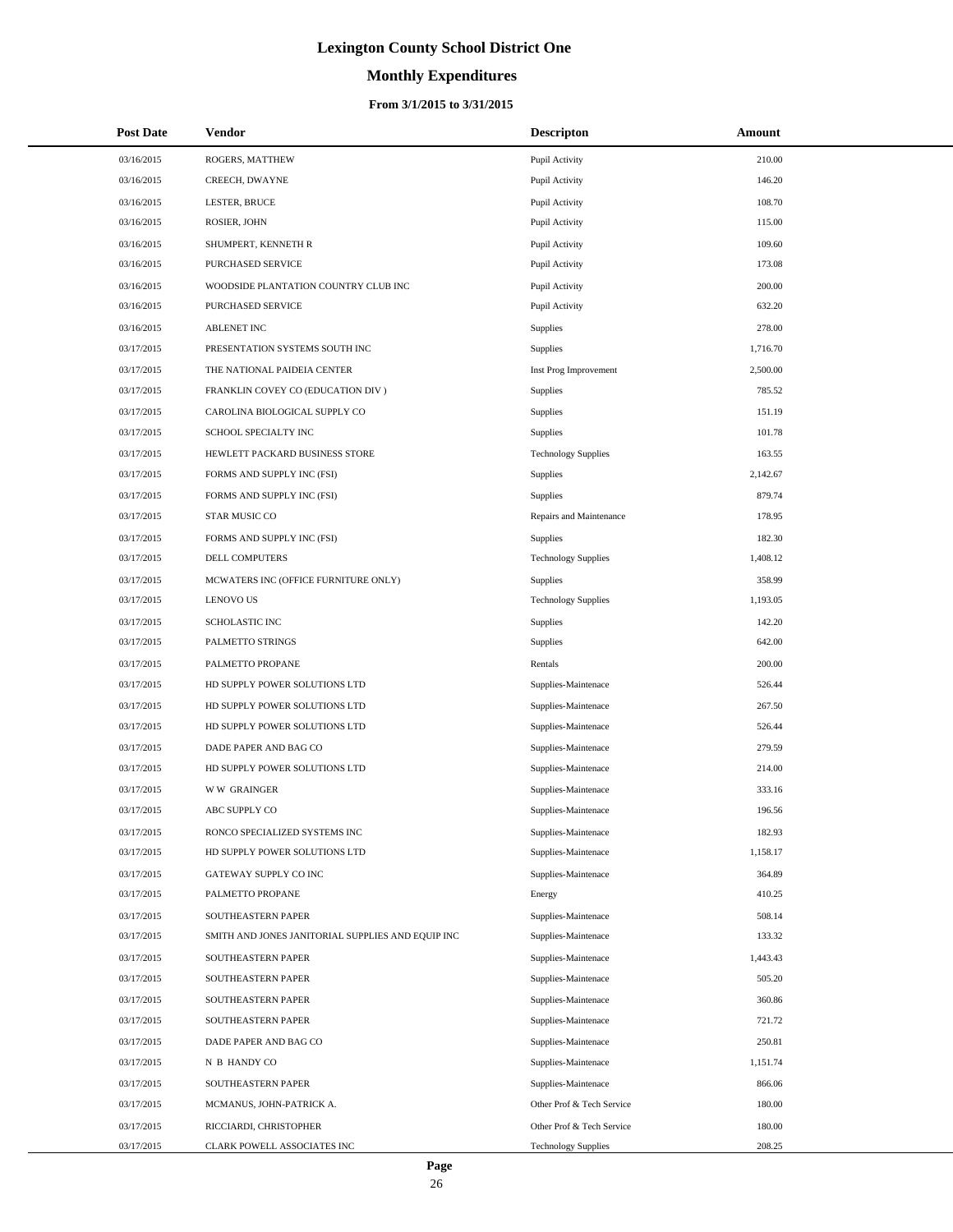# **Monthly Expenditures**

| <b>Post Date</b> | <b>Vendor</b>                                | <b>Descripton</b>             | Amount     |
|------------------|----------------------------------------------|-------------------------------|------------|
| 03/17/2015       | SOUTH CAROLINA FUTURE MINDS                  | Other Objects                 | 1,200.00   |
| 03/17/2015       | <b>DELL COMPUTERS</b>                        | Software Renewal/Agreemen     | 4,819.08   |
| 03/17/2015       | GRAYBAR ELECTRIC CO INC                      | <b>Technology Supplies</b>    | 471.87     |
| 03/17/2015       | DIGITAL OFFICE SOLUTIONS INC                 | Repairs and Maintenance       | 1,108.46   |
| 03/17/2015       | DIGITAL OFFICE SOLUTIONS INC                 | Repairs and Maintenance       | 7,708.93   |
| 03/17/2015       | DIGITAL OFFICE SOLUTIONS INC                 | Repairs and Maintenance       | 1,536.64   |
| 03/17/2015       | DIGITAL OFFICE SOLUTIONS INC                 | Repairs and Maintenance       | 856.29     |
| 03/17/2015       | DIGITAL OFFICE SOLUTIONS INC                 | Repairs and Maintenance       | 453.62     |
| 03/17/2015       | DIGITAL OFFICE SOLUTIONS INC                 | Repairs and Maintenance       | 510.52     |
| 03/17/2015       | DIGITAL OFFICE SOLUTIONS INC                 | Repairs and Maintenance       | 496.84     |
| 03/17/2015       | DIGITAL OFFICE SOLUTIONS INC                 | Repairs and Maintenance       | 1,764.26   |
| 03/17/2015       | DIGITAL OFFICE SOLUTIONS INC                 | Repairs and Maintenance       | 135.44     |
| 03/17/2015       | DIGITAL OFFICE SOLUTIONS INC                 | Repairs and Maintenance       | 893.09     |
| 03/17/2015       | DIGITAL OFFICE SOLUTIONS INC                 | Repairs and Maintenance       | 146.52     |
| 03/17/2015       | DIGITAL OFFICE SOLUTIONS INC                 | Repairs and Maintenance       | 652.93     |
| 03/17/2015       | DIGITAL OFFICE SOLUTIONS INC                 | Repairs and Maintenance       | 358.64     |
| 03/17/2015       | DIGITAL OFFICE SOLUTIONS INC                 | Repairs and Maintenance       | 1,864.23   |
| 03/17/2015       | DIGITAL OFFICE SOLUTIONS INC                 | Repairs and Maintenance       | 416.74     |
| 03/17/2015       | DIGITAL OFFICE SOLUTIONS INC                 | Repairs and Maintenance       | 1,595.67   |
| 03/17/2015       | DIGITAL OFFICE SOLUTIONS INC                 | Repairs and Maintenance       | 1,006.16   |
| 03/17/2015       | DIGITAL OFFICE SOLUTIONS INC                 | Repairs and Maintenance       | 792.13     |
| 03/17/2015       | DIGITAL OFFICE SOLUTIONS INC                 | Repairs and Maintenance       | 671.60     |
| 03/17/2015       | DIGITAL OFFICE SOLUTIONS INC                 | Repairs and Maintenance       | 693.65     |
| 03/17/2015       | DIGITAL OFFICE SOLUTIONS INC                 | Repairs and Maintenance       | 2,603.28   |
| 03/17/2015       | DIGITAL OFFICE SOLUTIONS INC                 | Repairs and Maintenance       | 1,280.07   |
| 03/17/2015       | DIGITAL OFFICE SOLUTIONS INC                 | Repairs and Maintenance       | 454.13     |
| 03/17/2015       | DIGITAL OFFICE SOLUTIONS INC                 | Repairs and Maintenance       | 514.17     |
| 03/17/2015       | DIGITAL OFFICE SOLUTIONS INC                 | Repairs and Maintenance       | 629.72     |
| 03/17/2015       | DIGITAL OFFICE SOLUTIONS INC                 | Repairs and Maintenance       | 909.85     |
| 03/17/2015       | DIGITAL OFFICE SOLUTIONS INC                 | Repairs and Maintenance       | 2,764.02   |
| 03/17/2015       | FRANKLIN COVEY CO (EDUCATION DIV)            | Software Renewal/Agreemen     | 1,559.63   |
| 03/17/2015       | FRANKLIN COVEY CO (EDUCATION DIV)            | Supplies                      | 2,359.35   |
| 03/17/2015       | US INK AND TONER INC                         | Supplies                      | 683.37     |
| 03/17/2015       | PORKCHOP PRODUCTIONS                         | <b>Instructional Services</b> | 1,000.00   |
| 03/17/2015       | AIRGAS USA LLC                               | Supplies                      | 29,361.23  |
| 03/17/2015       | HANDWRITING WITHOUT TEARS BY JAN Z OLSEN OTR | Supplies                      | 603.60     |
| 03/17/2015       | <b>HEINEMANN</b>                             | Supplies                      | 390.00     |
| 03/17/2015       | SOUTHERN REGIONAL EDUCATION BD (SREB)        | Inst Prog Improvement         | 4,000.00   |
| 03/17/2015       | NUIDEA SCHOOL SUPPLY CO                      | Supplies                      | 2,694.26   |
| 03/17/2015       | JUMPER CARTER SEASE ARCHITECTS P A           | <b>Building</b>               | 196,576.80 |
| 03/17/2015       | NUIDEA SCHOOL SUPPLY CO                      | Supplies                      | 36,293.33  |
| 03/17/2015       | DARLINGTON OFFICE SUPPLY                     | Supplies                      | 6,101.02   |
| 03/17/2015       | DELL COMPUTERS                               | <b>Technology Supplies</b>    | 1,029.88   |
| 03/17/2015       | MACTASTIC LLC DBA MACTASTIC IREPAIR          | Pupil Activity                | 1,245.00   |
| 03/17/2015       | CELL PHONE REPAIR OF SC                      | Pupil Activity                | 237.00     |
| 03/17/2015       | MACTASTIC LLC DBA MACTASTIC IREPAIR          | Pupil Activity                | 300.00     |
| 03/17/2015       | CELL PHONE REPAIR OF SC                      | Pupil Activity                | 1,185.00   |
| 03/17/2015       | MACTASTIC LLC DBA MACTASTIC IREPAIR          | Pupil Activity                | 3,290.00   |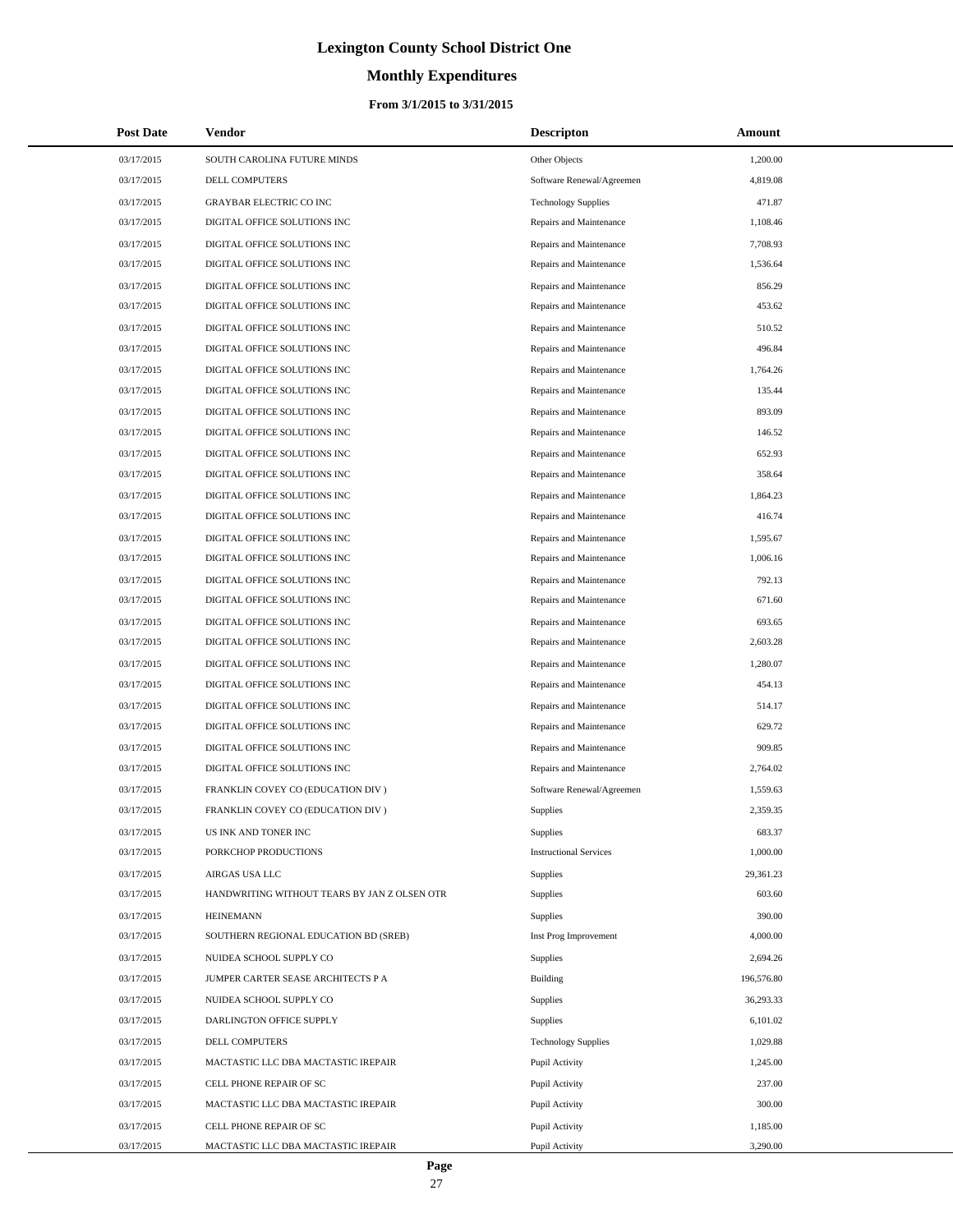# **Monthly Expenditures**

### **From 3/1/2015 to 3/31/2015**

| <b>Post Date</b> | <b>Vendor</b>                                     | <b>Descripton</b>           | Amount    |
|------------------|---------------------------------------------------|-----------------------------|-----------|
| 03/17/2015       | CELL PHONE REPAIR OF SC                           | Pupil Activity              | 553.00    |
| 03/17/2015       | MACTASTIC LLC DBA MACTASTIC IREPAIR               | Pupil Activity              | 150.00    |
| 03/17/2015       | CELL PHONE REPAIR OF SC                           | Pupil Activity              | 395.00    |
| 03/17/2015       | CELL PHONE REPAIR OF SC                           | Pupil Activity              | 158.00    |
| 03/17/2015       | CELL PHONE REPAIR OF SC                           | Pupil Activity              | 3,073.00  |
| 03/17/2015       | NUVISION NETWORK CORP                             | Pupil Activity              | 270.00    |
| 03/17/2015       | CAROLINA BIOLOGICAL SUPPLY CO                     | Pupil Activity              | 1,356.76  |
| 03/17/2015       | FORMS AND SUPPLY INC (FSI)                        | Pupil Activity              | 176.91    |
| 03/17/2015       | FORMS AND SUPPLY INC (FSI)                        | Pupil Activity              | 114.40    |
| 03/17/2015       | PARKER'S OF LEXINGTON                             | Pupil Activity              | 127.33    |
| 03/17/2015       | ENVIRONMENTAL FABRICS INC                         | Pupil Activity              | 159.43    |
| 03/17/2015       | <b>CAMCOR</b>                                     | Supplies                    | 1,161.63  |
| 03/18/2015       | US INK AND TONER INC                              | Supplies                    | 128.09    |
| 03/18/2015       | DELTA EDUCATION                                   | Supplies                    | 158.15    |
| 03/18/2015       | DIGITAL OFFICE SOLUTIONS INC                      | Supplies                    | 319.40    |
| 03/18/2015       | PINE PRESS OF LEXINGTON INC                       | Supplies                    | 187.30    |
| 03/18/2015       | SCHOOL SPECIALTY INC                              | Supplies                    | 229.00    |
| 03/18/2015       | <b>PURCHASE POWER</b>                             | Printing and Binding        | 1,000.00  |
| 03/18/2015       | <b>SCHOLASTIC INC</b>                             | <b>Supplies</b>             | 616.80    |
| 03/18/2015       | <b>LRADAC</b>                                     | Other Prof & Tech Service   | 5,859.38  |
| 03/18/2015       | FOLLETT SCHOOL SOLUTIONS INC                      | <b>Library Books</b>        | 165.65    |
| 03/18/2015       | FOLLETT SCHOOL SOLUTIONS INC                      | <b>Library Books</b>        | 131.88    |
| 03/18/2015       | <b>RAINBOW BOOK CO</b>                            | <b>Library Books</b>        | 1,448.88  |
| 03/18/2015       | <b>AUTOZONE INC</b>                               | Supplies-Maintenace         | 189.79    |
| 03/18/2015       | GENERATOR SERVICES INC                            | Repairs and Maintenance     | 598.34    |
| 03/18/2015       | DADE PAPER AND BAG CO                             | Supplies-Maintenace         | 250.81    |
| 03/18/2015       | SMITH AND JONES JANITORIAL SUPPLIES AND EQUIP INC | Supplies-Maintenace         | 1,037.90  |
| 03/18/2015       | SOUTHEASTERN PAPER                                | Supplies-Maintenace         | 461.90    |
| 03/18/2015       | COASTAL CONTRACT HARDWARE INC                     | Supplies-Maintenace         | 633.98    |
| 03/18/2015       | TENNICO OF COLUMBIA INC                           | Repairs and Maintenance     | 1,200.00  |
| 03/18/2015       | <b>WW GRAINGER</b>                                | Supplies-Maintenace         | 491.55    |
| 03/18/2015       | ADVANCED DOOR SYSTEMS INC                         | Repairs and Maintenance     | 142.64    |
| 03/18/2015       | MCKENZIE, EDDIE                                   | Repairs and Maintenance     | 2,450.00  |
| 03/18/2015       | CHECKER YELLOW CAB CO INC                         | <b>Pupil Transportation</b> | 12,762.50 |
| 03/18/2015       | MCCULLOUGH, SHARONTAE                             | Pupil Transportation        | 416.00    |
| 03/18/2015       | BLACK, CALEB JAMES                                | Other Prof & Tech Service   | 360.00    |
| 03/18/2015       | HAIGLER III, THOMAS I                             | Other Prof & Tech Service   | 180.00    |
| 03/18/2015       | LEXINGTON PRINTING LLC                            | Printing and Binding        | 389.48    |
| 03/18/2015       | PRODUCTIONS UNLIMITED INC                         | Software Renewal/Agreemen   | 130.00    |
| 03/18/2015       | CABLE AND CONNECTIONS                             | <b>Technology Supplies</b>  | 961.93    |
| 03/18/2015       | <b>GATTIS PRO AUDIO</b>                           | <b>Technology Supplies</b>  | 1,876.30  |
| 03/18/2015       | TRITEK FIRE AND SECURITY LLC                      | <b>Technology Supplies</b>  | 711.66    |
| 03/18/2015       | FRANKLIN COVEY CO (EDUCATION DIV)                 | Inst Prog Improvement       | 628.37    |
| 03/18/2015       | NATIONAL COUNCIL OF TEACHERS OF MATHEMATICS (NCT  | Travel                      | 1,775.00  |
| 03/18/2015       | CAROLINA BIOLOGICAL SUPPLY CO                     | <b>Supplies</b>             | 119.22    |
| 03/18/2015       | CAROLINA BIOLOGICAL SUPPLY CO                     | <b>Supplies</b>             | 297.57    |
| 03/18/2015       | COMMUNICATION MANAGEMENT INC                      | <b>Technology Supplies</b>  | 5,273.85  |
| 03/18/2015       | COMMUNICATION MANAGEMENT INC                      | <b>Technology Supplies</b>  | 2,623.19  |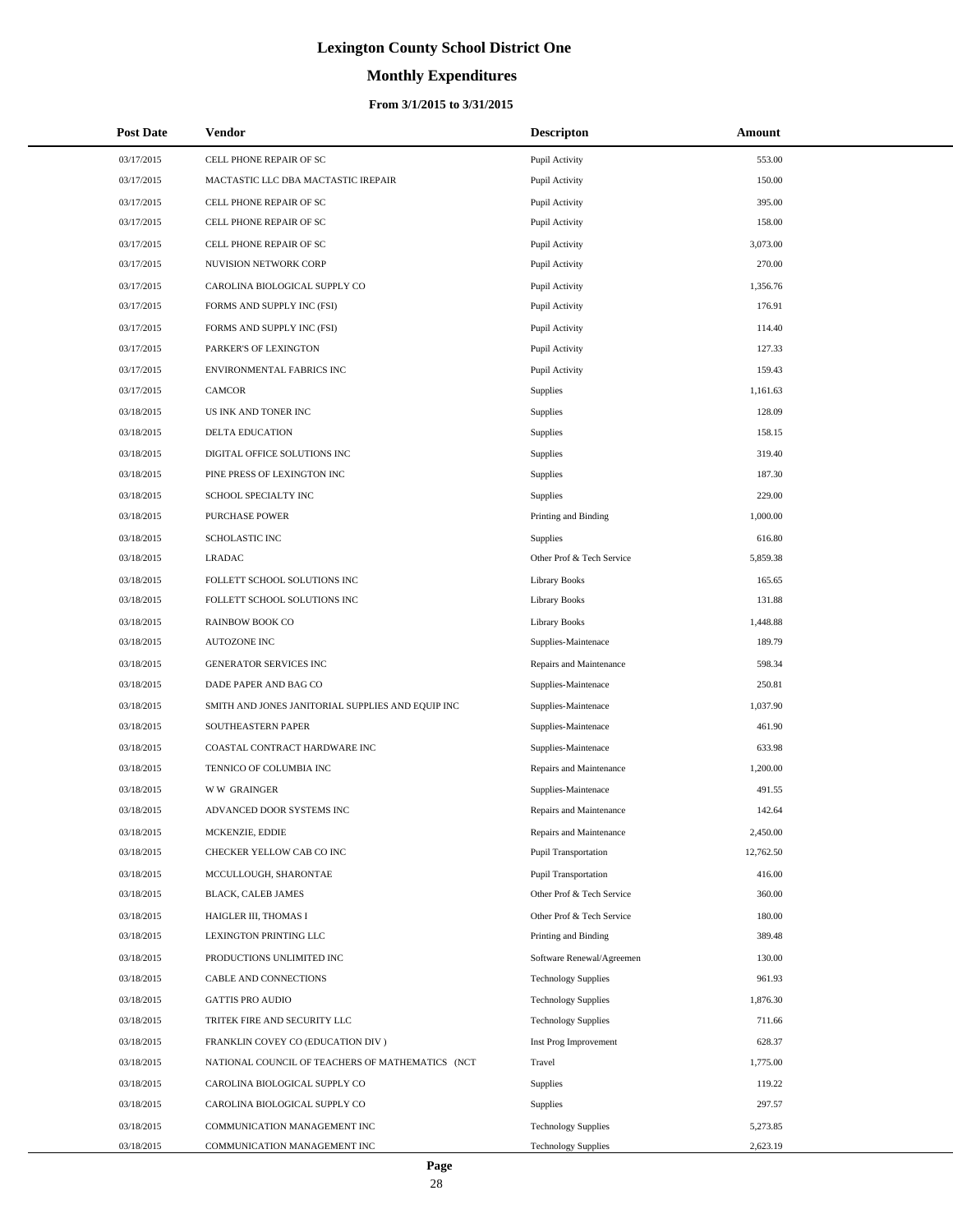# **Monthly Expenditures**

### **From 3/1/2015 to 3/31/2015**

| <b>Post Date</b> | Vendor                                             | <b>Descripton</b>             | Amount     |
|------------------|----------------------------------------------------|-------------------------------|------------|
| 03/18/2015       | <b>INTERNETWORK ENGINEERING</b>                    | <b>Technology Supplies</b>    | 7,938.54   |
| 03/18/2015       | INTERNETWORK ENGINEERING                           | Technology Equipment D F      | 33,555.20  |
| 03/18/2015       | ETHERIDGE ELECTRICAL CONTRACTORS INC               | Building                      | 84,373.64  |
| 03/18/2015       | <b>GOLD MECHANICAL INC</b>                         | Building                      | 31,957.87  |
| 03/18/2015       | PALMETTO AUTOMATIC SPRINKLER CO                    | Building                      | 16,940.00  |
| 03/18/2015       | COMMUNICATION MANAGEMENT INC                       | <b>Technology Supplies</b>    | 42,687.05  |
| 03/18/2015       | <b>EDCON INC</b>                                   | Building                      | 100,964.00 |
| 03/18/2015       | F&D ELECTRICAL CONTRACTORS INC                     | Building                      | 18,866.71  |
| 03/18/2015       | MACTASTIC LLC DBA MACTASTIC IREPAIR                | Pupil Activity                | 430.50     |
| 03/18/2015       | CELL PHONE REPAIR OF SC                            | Pupil Activity                | 474.00     |
| 03/18/2015       | CELL PHONE REPAIR OF SC                            | Pupil Activity                | 1,027.00   |
| 03/18/2015       | OBERHOLTZER, BRIAN                                 | Pupil Activity                | 260.00     |
| 03/18/2015       | <b>GRAHAM, STEVEN</b>                              | Pupil Activity                | 210.00     |
| 03/18/2015       | RIDGEWAY, DOUGLAS JAMES                            | Pupil Activity                | 535.00     |
| 03/18/2015       | HATCHELL, JOHN G                                   | Pupil Activity                | 135.00     |
| 03/18/2015       | MALONE, THOMAS CRAIG                               | Pupil Activity                | 105.60     |
| 03/18/2015       | <b>BSN SPORTS INC</b>                              | Pupil Activity                | 656.91     |
| 03/18/2015       | SC TRACK AND CROSS COUNTRY COACHES ASSOC (SCTCC    | Pupil Activity                | 150.00     |
| 03/18/2015       | <b>FAVEUR INK</b>                                  | Pupil Activity                | 130.00     |
| 03/18/2015       | PELION HIGH SCHOOL                                 | Pupil Activity                | 430.08     |
| 03/18/2015       | PELION HIGH SCHOOL                                 | Pupil Activity                | 416.00     |
| 03/18/2015       | GOULD, SCOTT                                       | <b>Instructional Services</b> | 300.63     |
| 03/19/2015       | SCHOOL SPECIALTY INC                               | Supplies                      | 129.59     |
| 03/19/2015       | PURCHASED SERVICE                                  | Travel                        | 131.10     |
| 03/19/2015       | PURCHASED SERVICE                                  | Travel                        | 121.02     |
| 03/19/2015       | WORTHINGTON DIRECT HOLDINGS                        | Supplies                      | 1,229.95   |
| 03/19/2015       | SCHOOL SPECIALTY INC                               | Supplies                      | 807.27     |
| 03/19/2015       | SCHOOL SPECIALTY INC                               | <b>Supplies</b>               | 149.34     |
| 03/19/2015       | JONES SCHOOL SUPPLY CO INC                         | <b>Supplies</b>               | 575.04     |
| 03/19/2015       | <b>GENERAL ELECTRIC</b>                            | Supplies                      | 282.48     |
| 03/19/2015       | EF INSTITUTE FOR CULTURAL EXCHANGE INC             | Travel                        | 1,900.00   |
| 03/19/2015       | <b>CHANNING BETE COMPANY</b>                       | Supplies                      | 300.00     |
| 03/19/2015       | DELL COMPUTERS                                     | Supplies                      | 112.34     |
| 03/19/2015       | <b>APPLE INC</b>                                   | <b>Technology Supplies</b>    | 10,907.58  |
| 03/19/2015       | APPLE INC                                          | <b>Supplies</b>               | 246.05     |
| 03/19/2015       | MIDLANDS TECHNICAL COLLEGE CONTINUING EDUCATION DI | Travel                        | 597.00     |
| 03/19/2015       | EPS LITERACY AND INTERVENTION                      | <b>Supplies</b>               | 175.50     |
| 03/19/2015       | FOLLETT SCHOOL SOLUTIONS INC                       | <b>Library Books</b>          | 777.30     |
| 03/19/2015       | APPLE INC                                          | <b>Technology Supplies</b>    | 121.98     |
| 03/19/2015       | CLEAR SEEING LEADERSHIP                            | Inst Prog Improvement         | 3,125.00   |
| 03/19/2015       | CDWG ACCT 305089                                   | <b>Technology Supplies</b>    | 121.38     |
| 03/19/2015       | COMPASS GROUP USA INC DBA CANTEEN REFRESHMENT SERV | Rentals                       | 343.47     |
| 03/19/2015       | ED SMITH LUMBER MILL INC                           | <b>Supplies</b>               | 171.20     |
| 03/19/2015       | SIMPLEXGRINNELL                                    | Repairs and Maintenance       | 1,416.00   |
| 03/19/2015       | MAYER ELECTRIC SUPPLY COMPANY INC                  | Supplies-Maintenace           | 652.70     |
| 03/19/2015       | INTERSTATE SOLUTIONS                               | Supplies-Maintenace           | 820.48     |
| 03/19/2015       | MAYER ELECTRIC SUPPLY COMPANY INC                  | Supplies-Maintenace           | 652.70     |
| 03/19/2015       | MAYER ELECTRIC SUPPLY COMPANY INC                  | Supplies-Maintenace           | 470.80     |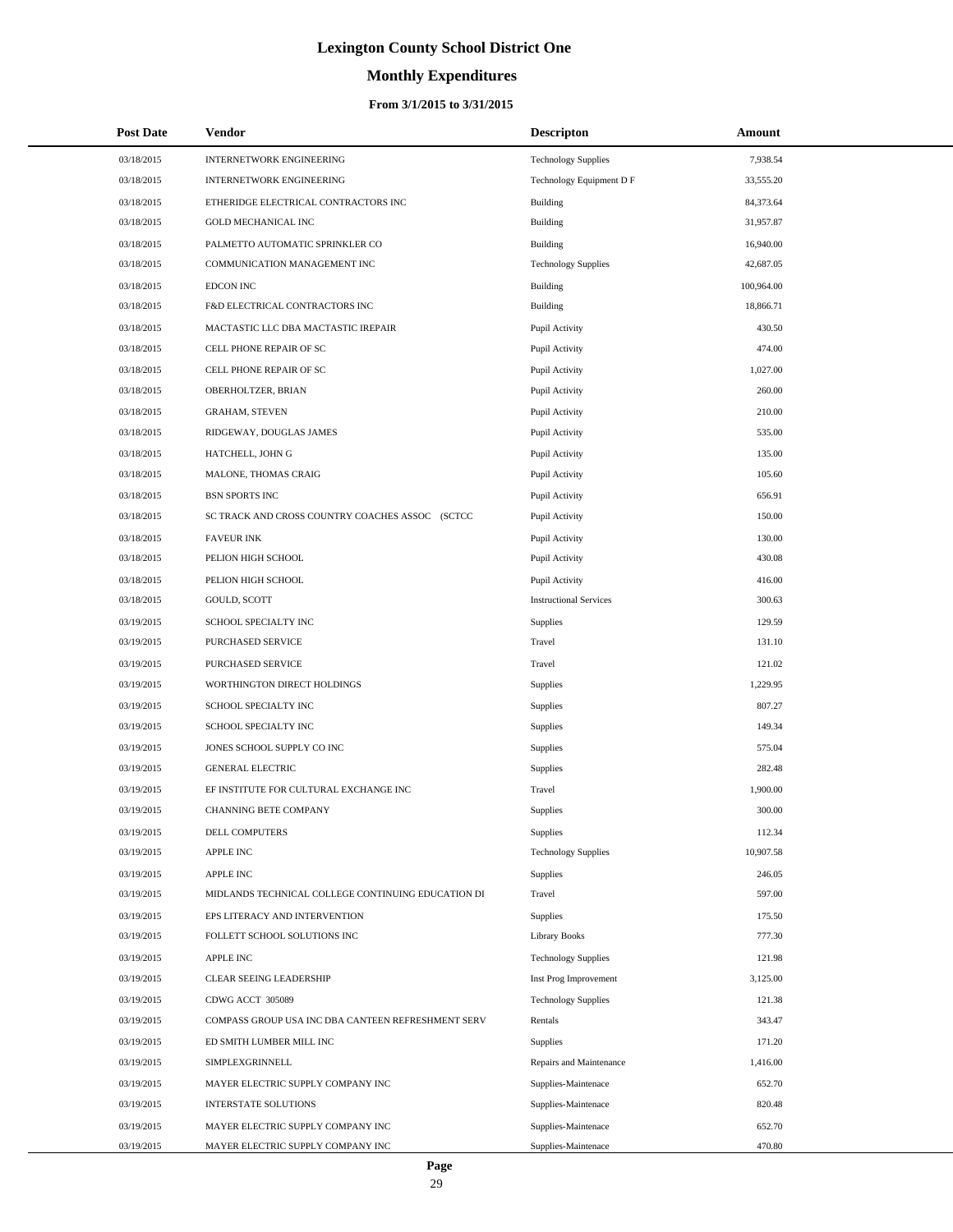# **Monthly Expenditures**

| <b>Post Date</b> | Vendor                                          | <b>Descripton</b>          | Amount    |
|------------------|-------------------------------------------------|----------------------------|-----------|
| 03/19/2015       | MAYER ELECTRIC SUPPLY COMPANY INC               | Supplies-Maintenace        | 470.80    |
| 03/19/2015       | SIMPLEXGRINNELL                                 | Repairs and Maintenance    | 648.00    |
| 03/19/2015       | <b>INTERSTATE SOLUTIONS</b>                     | Supplies-Maintenace        | 271.10    |
| 03/19/2015       | <b>PURCHASED SERVICE</b>                        | Travel                     | 163.88    |
| 03/19/2015       | MCMANUS, JOHN-PATRICK A.                        | Other Prof & Tech Service  | 180.00    |
| 03/19/2015       | WILFONG, MICHAEL BRIAN                          | Other Prof & Tech Service  | 120.00    |
| 03/19/2015       | HALLMAN, JACOB                                  | Other Prof & Tech Service  | 180.00    |
| 03/19/2015       | RICCIARDI, CHRISTOPHER                          | Other Prof & Tech Service  | 180.00    |
| 03/19/2015       | <b>DIXIE TROPHIES</b>                           | Other Objects              | 329.40    |
| 03/19/2015       | PURCHASED SERVICE                               | Travel                     | 128.51    |
| 03/19/2015       | PURCHASED SERVICE                               | Travel                     | 151.51    |
| 03/19/2015       | <b>APPLE INC</b>                                | <b>Technology Supplies</b> | 369.15    |
| 03/19/2015       | CAROLINA BIOLOGICAL SUPPLY CO                   | Supplies                   | 68.40     |
| 03/19/2015       | DELTA EDUCATION                                 | Supplies                   | 106.14    |
| 03/19/2015       | <b>DELTA EDUCATION</b>                          | Supplies                   | 330.84    |
| 03/19/2015       | <b>HEINEMANN</b>                                | Supplies                   | 195.00    |
| 03/19/2015       | ALFRED WILLIAMS AND CO                          | Supplies                   | 19,100.14 |
| 03/19/2015       | <b>APPLE INC</b>                                | <b>Technology Supplies</b> | 221.49    |
| 03/19/2015       | UNIFIED AV SYSTEMS INC DBA MULTI MEDIA SERVICES | <b>Technology Supplies</b> | 1,304.21  |
| 03/19/2015       | <b>US FOODS</b>                                 | Supplies                   | 973.32    |
| 03/19/2015       | <b>US FOODS</b>                                 | Food                       | 1,704.66  |
| 03/19/2015       | MACTASTIC LLC DBA MACTASTIC IREPAIR             | Pupil Activity             | 3,133.50  |
| 03/19/2015       | MACTASTIC LLC DBA MACTASTIC IREPAIR             | Pupil Activity             | 1,578.50  |
| 03/19/2015       | PURCHASED SERVICE                               | Pupil Activity             | 278.65    |
| 03/19/2015       | CASH                                            | Pupil Activity             | 184.00    |
| 03/19/2015       | T AND T SPORTS                                  | Pupil Activity             | 109.68    |
| 03/19/2015       | RICHLAND NORTHEAST HIGH SCHOOL                  | Pupil Activity             | 130.00    |
| 03/19/2015       | T AND T SPORTS                                  | Pupil Activity             | 403.39    |
| 03/19/2015       | <b>T AND T SPORTS</b>                           | Pupil Activity             | 1,943.12  |
| 03/19/2015       | T AND T SPORTS                                  | Pupil Activity             | 449.40    |
| 03/20/2015       | PINE PRESS OF LEXINGTON INC                     | Printing and Binding       | 102.47    |
| 03/20/2015       | AVANT ASSESSMENT LLC                            | Software Renewal/Agreemen  | 55,950.00 |
| 03/20/2015       | SC DEPARTMENT OF REVENUE (SALES TAX RETURN)     | Software Renewal/Agreemen  | 3,916.50  |
| 03/20/2015       | AVANT ASSESSMENT LLC                            | Other Prof & Tech Service  | 3,300.00  |
| 03/20/2015       | SCHOOL NURSE SUPPLY INC                         | Supplies                   | 309.00    |
| 03/20/2015       | SCANTRON CORP (FORMS SOFTWARE SCANNER)          | Supplies                   | 141.13    |
| 03/20/2015       | PIEDMONT FARM AND NURSERY SUPPLY CO             | Supplies                   | 464.73    |
| 03/20/2015       | DECA                                            | <b>Supplies</b>            | 300.00    |
| 03/20/2015       | DELL COMPUTERS                                  | <b>Technology Supplies</b> | 333.83    |
| 03/20/2015       | WILSON, ANN B                                   | Other Prof & Tech Service  | 125.00    |
| 03/20/2015       | MUSICIAN SUPPLY                                 | Repairs and Maintenance    | 435.00    |
| 03/20/2015       | SCHOOL NURSE SUPPLY INC                         | Supplies                   | 119.00    |
| 03/20/2015       | FRANKLIN COVEY CO (EDUCATION DIV)               | Software Renewal/Agreemen  | 1,500.00  |
| 03/20/2015       | FOLLETT SCHOOL SOLUTIONS INC                    | <b>Library Books</b>       | 9,496.39  |
| 03/20/2015       | DELL COMPUTERS                                  | Supplies                   | 1,463.68  |
| 03/20/2015       | FORMS AND SUPPLY INC (FSI)                      | Supplies                   | 236.41    |
| 03/20/2015       | PALMETTO PROPANE                                | Energy                     | 308.20    |
| 03/20/2015       | <b>BARNES PROPANE</b>                           | Energy                     | 1,049.93  |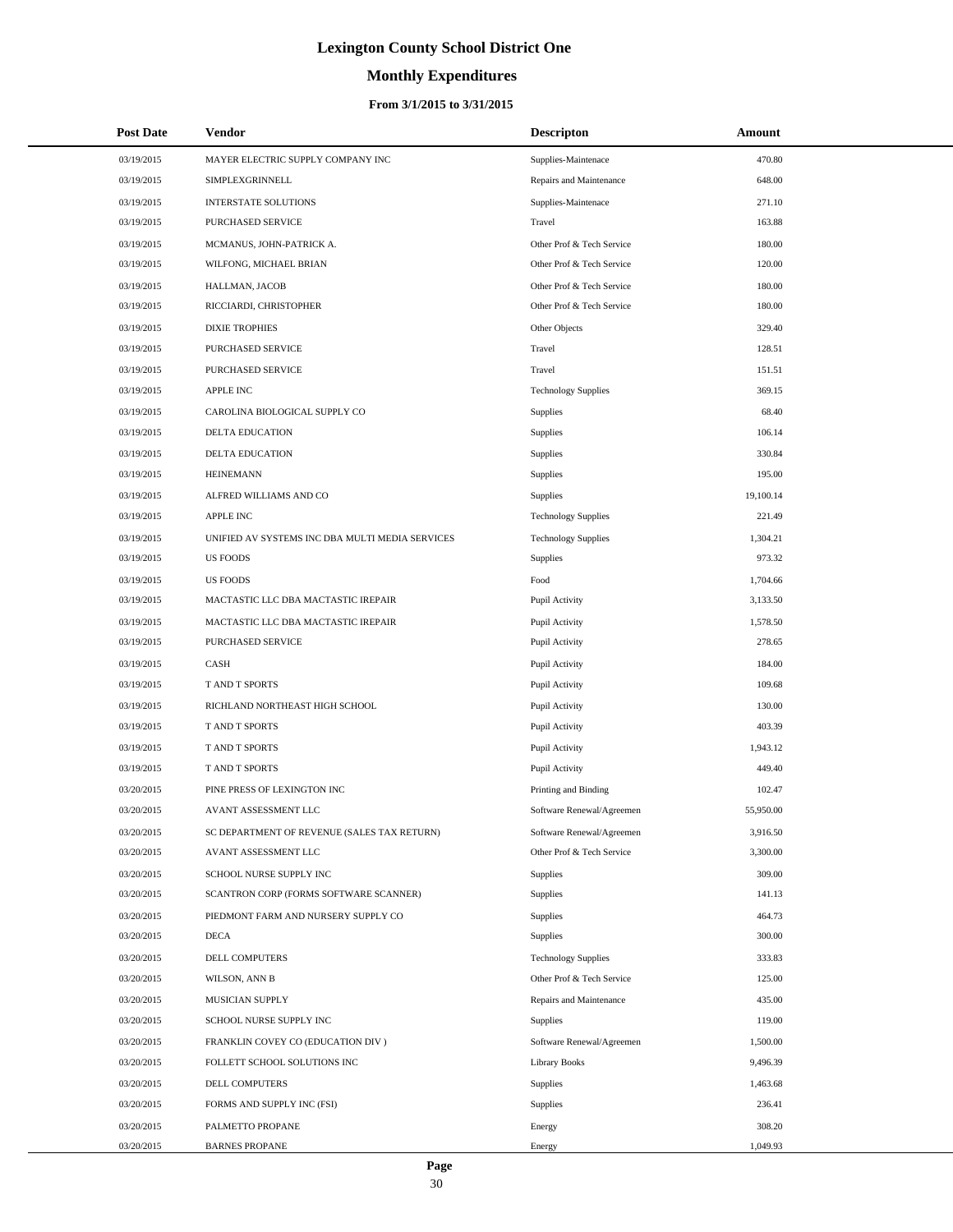# **Monthly Expenditures**

#### **From 3/1/2015 to 3/31/2015**

| <b>Post Date</b> | <b>Vendor</b>                  | <b>Descripton</b>          | Amount   |
|------------------|--------------------------------|----------------------------|----------|
| 03/20/2015       | PALMETTO PROPANE               | Energy                     | 559.40   |
| 03/20/2015       | <b>WW GRAINGER</b>             | Supplies-Maintenace        | 365.16   |
| 03/20/2015       | SMITH, THOMAS ALVIN            | Other Prof & Tech Service  | 180.00   |
| 03/20/2015       | SPIVEY, STEPHEN J              | Other Prof & Tech Service  | 180.00   |
| 03/20/2015       | SNUFFER, ROBERT                | Other Prof & Tech Service  | 120.00   |
| 03/20/2015       | <b>BARRETT, S LEE</b>          | Other Prof & Tech Service  | 180.00   |
| 03/20/2015       | BLACK, CALEB JAMES             | Other Prof & Tech Service  | 180.00   |
| 03/20/2015       | HAIGLER III, THOMAS I          | Other Prof & Tech Service  | 180.00   |
| 03/20/2015       | ANDERSON, JOSHUA               | Other Prof & Tech Service  | 180.00   |
| 03/20/2015       | SERVICE PRINTING CO INC        | Printing and Binding       | 1,712.00 |
| 03/20/2015       | SCHOOL SPECIALTY INC           | Supplies                   | 680.47   |
| 03/20/2015       | SCHOOL SPECIALTY INC           | Supplies                   | 102.78   |
| 03/20/2015       | NEWMARK LEARNING LLC           | Supplies                   | 1,036.91 |
| 03/20/2015       | <b>HEINEMANN</b>               | Supplies                   | 378.00   |
| 03/20/2015       | RIFTON EQUIPMENT               | Supplies                   | 1,911.75 |
| 03/20/2015       | <b>DELL COMPUTERS</b>          | <b>Technology Supplies</b> | 2,655.33 |
| 03/20/2015       | US FOODS CULINARY EQUIP/SUPPLY | Supplies                   | 104.52   |
| 03/20/2015       | BROOKWOOD FARMS INC            | Food                       | 152.80   |
| 03/20/2015       | US FOODS CULINARY EQUIP/SUPPLY | Supplies                   | 346.87   |
| 03/20/2015       | US FOODS CULINARY EQUIP/SUPPLY | Supplies                   | 169.02   |
| 03/20/2015       | BROOKWOOD FARMS INC            | Food                       | 152.80   |
| 03/20/2015       | US FOODS CULINARY EQUIP/SUPPLY | Supplies                   | 240.05   |
| 03/20/2015       | <b>HOBART CORP</b>             | Supplies                   | 119.09   |
| 03/20/2015       | BROOKWOOD FARMS INC            | Food                       | 152.80   |
| 03/20/2015       | RUFUS ORNDUFF REF INC          | Repairs and Maintenance    | 103.13   |
| 03/20/2015       | US FOODS CULINARY EQUIP/SUPPLY | Supplies                   | 413.21   |
| 03/20/2015       | US FOODS CULINARY EQUIP/SUPPLY | Supplies                   | 209.64   |
| 03/20/2015       | US FOODS CULINARY EQUIP/SUPPLY | Supplies                   | 283.50   |
| 03/20/2015       | RUFUS ORNDUFF REF INC          | Repairs and Maintenance    | 206.25   |
| 03/20/2015       | BROOKWOOD FARMS INC            | Food                       | 152.80   |
| 03/20/2015       | CELL PHONE REPAIR OF SC        | Pupil Activity             | 762.00   |
| 03/20/2015       | CELL PHONE REPAIR OF SC        | Pupil Activity             | 316.00   |
| 03/20/2015       | CELL PHONE REPAIR OF SC        | Pupil Activity             | 553.00   |
| 03/20/2015       | CELL PHONE REPAIR OF SC        | Pupil Activity             | 158.00   |
| 03/20/2015       | <b>LEGO EDUCATION</b>          | Pupil Activity             | 765.05   |
| 03/20/2015       | MUSICIAN SUPPLY                | Pupil Activity             | 476.16   |
| 03/20/2015       | HOSA                           | Pupil Activity             | 1,920.00 |
| 03/20/2015       | MUSICIAN SUPPLY                | Pupil Activity             | 223.00   |
| 03/20/2015       | PURCHASED SERVICE              | Supplies                   | 191.18   |
| 03/23/2015       | SCHOOL SPECIALTY INC           | Supplies                   | 244.20   |
| 03/23/2015       | PURCHASED SERVICE              | Travel                     | 407.00   |
| 03/23/2015       | SCHOOL SPECIALTY INC           | Supplies                   | 195.75   |
| 03/23/2015       | PINE PRESS OF LEXINGTON INC    | Printing and Binding       | 112.37   |
| 03/23/2015       | PURCHASED SERVICE              | Travel                     | 313.50   |
| 03/23/2015       | PURCHASED SERVICE              | Travel                     | 495.13   |
| 03/23/2015       | PURCHASED SERVICE              | Travel                     | 175.95   |
| 03/23/2015       | PURCHASED SERVICE              | Travel                     | 190.35   |
| 03/23/2015       | HAMPTON INN ATLANTA CUMBERLAND | Travel                     | 104.46   |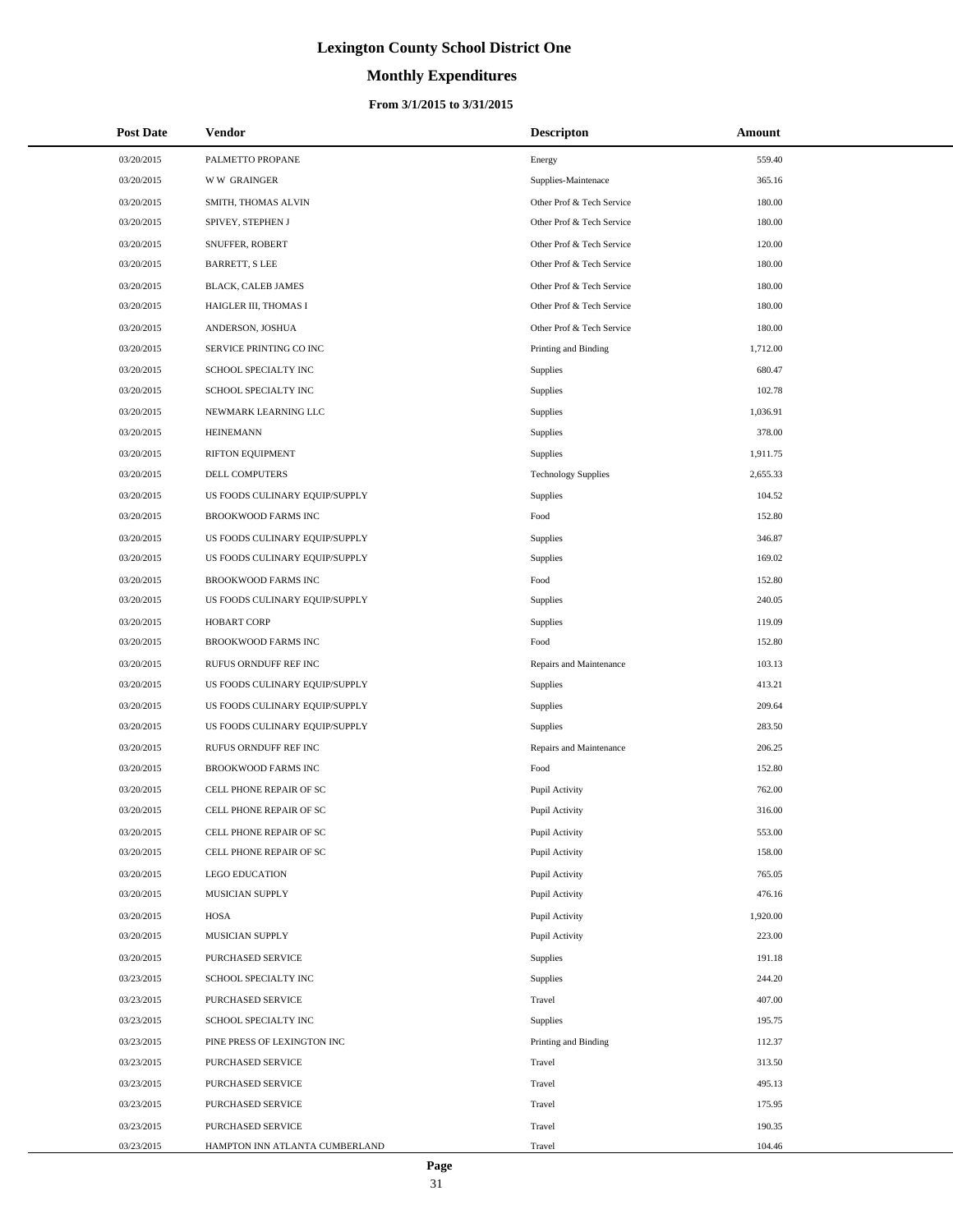# **Monthly Expenditures**

#### **From 3/1/2015 to 3/31/2015**

| <b>Post Date</b> | <b>Vendor</b>                     | <b>Descripton</b>             | Amount    |
|------------------|-----------------------------------|-------------------------------|-----------|
| 03/23/2015       | <b>HOLIDAY INN</b>                | Travel                        | 104.88    |
| 03/23/2015       | PURCHASED SERVICE                 | Travel                        | 140.00    |
| 03/23/2015       | SCHOOL SPECIALTY INC              | Supplies                      | 351.06    |
| 03/23/2015       | FOLLETT SCHOOL SOLUTIONS INC      | <b>Technology Supplies</b>    | 343.57    |
| 03/23/2015       | PURCHASED SERVICE                 | Travel                        | 140.00    |
| 03/23/2015       | PURCHASED SERVICE                 | Travel                        | 140.00    |
| 03/23/2015       | PURCHASED SERVICE                 | Travel                        | 140.00    |
| 03/23/2015       | PURCHASED SERVICE                 | Travel                        | 140.00    |
| 03/23/2015       | PURCHASED SERVICE                 | Travel                        | 277.75    |
| 03/23/2015       | PURCHASED SERVICE                 | Travel                        | 127.50    |
| 03/23/2015       | PURCHASED SERVICE                 | Travel                        | 127.50    |
| 03/23/2015       | PURCHASED SERVICE                 | Travel                        | 328.75    |
| 03/23/2015       | PURCHASED SERVICE                 | Travel                        | 127.50    |
| 03/23/2015       | PURCHASED SERVICE                 | Travel                        | 328.75    |
| 03/23/2015       | PURCHASED SERVICE                 | Travel                        | 127.50    |
| 03/23/2015       | <b>SIMPLY SOUTHERN</b>            | Other Objects                 | 121.98    |
| 03/23/2015       | DADE PAPER AND BAG CO             | Supplies-Maintenace           | 2,508.08  |
| 03/23/2015       | H L SHEALY CO                     | Supplies-Maintenace           | 260.22    |
| 03/23/2015       | JANPAK COLUMBIA                   | Supplies-Maintenace           | 1,843.08  |
| 03/23/2015       | JANPAK COLUMBIA                   | Supplies-Maintenace           | 404.72    |
| 03/23/2015       | JANPAK COLUMBIA                   | Supplies-Maintenace           | 455.55    |
| 03/23/2015       | A Z LAWN MOWER PARTS              | Supplies-Maintenace           | 196.35    |
| 03/23/2015       | H L SHEALY CO                     | Supplies-Maintenace           | 260.22    |
| 03/23/2015       | JANPAK COLUMBIA                   | Supplies-Maintenace           | 749.21    |
| 03/23/2015       | H L SHEALY CO                     | Supplies-Maintenace           | 260.22    |
| 03/23/2015       | H L SHEALY CO                     | Supplies-Maintenace           | 260.22    |
| 03/23/2015       | <b>INTERSTATE SOLUTIONS</b>       | Supplies-Maintenace           | 540.99    |
| 03/23/2015       | JANPAK COLUMBIA                   | Supplies-Maintenace           | 1,843.08  |
| 03/23/2015       | LONGSHORE, MARTY                  | Other Prof & Tech Service     | 120.00    |
| 03/23/2015       | <b>GWYN, BRIEN</b>                | Other Prof & Tech Service     | 180.00    |
| 03/23/2015       | ZYLSTRA, SCOTT LEWIS              | Other Prof & Tech Service     | 180.00    |
| 03/23/2015       | <b>BARRETT, S LEE</b>             | Other Prof & Tech Service     | 120.00    |
| 03/23/2015       | CANNON, WALLACE C                 | Other Prof & Tech Service     | 180.00    |
| 03/23/2015       | HALLMAN, JACOB                    | Other Prof & Tech Service     | 180.00    |
| 03/23/2015       | NEOPOST USA INC                   | <b>Technology Supplies</b>    | 3,085.88  |
| 03/23/2015       | PURCHASED SERVICE                 | Travel                        | 299.00    |
| 03/23/2015       | PURCHASED SERVICE                 | Travel                        | 307.05    |
| 03/23/2015       | PURCHASED SERVICE                 | Travel                        | 1,074.86  |
| 03/23/2015       | THE NATIONAL PAIDEIA CENTER       | Inst Prog Improvement         | 2,000.00  |
| 03/23/2015       | PURCHASED SERVICE                 | Travel                        | 278.00    |
| 03/23/2015       | FRANKLIN COVEY CO (EDUCATION DIV) | Inst Prog Improvement         | 137.42    |
| 03/23/2015       | <b>NCS PEARSON</b>                | Supplies                      | 1,047.83  |
| 03/23/2015       | PORKCHOP PRODUCTIONS              | <b>Instructional Services</b> | 1,830.00  |
| 03/23/2015       | LAKESHORE LEARNING MATERIALS      | Supplies                      | 121.96    |
| 03/23/2015       | SOURCEMEDIA                       | Dues and Fees                 | 1,572.00  |
| 03/23/2015       | THE STATE                         | Dues and Fees                 | 529.26    |
| 03/23/2015       | AMTEC                             | Dues and Fees                 | 5,000.00  |
| 03/23/2015       | STANDARD AND POOR'S               | Dues and Fees                 | 26,650.00 |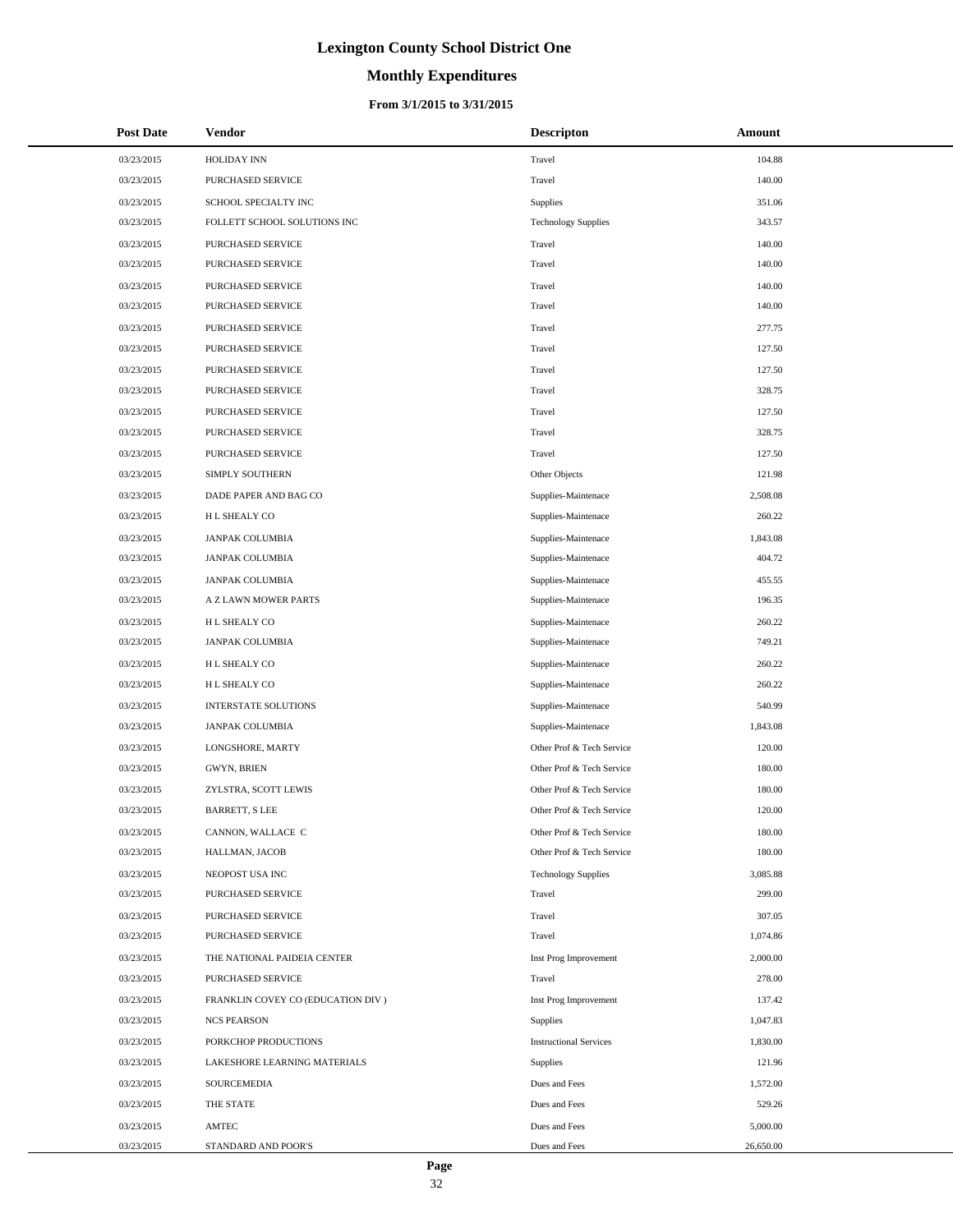# **Monthly Expenditures**

#### **From 3/1/2015 to 3/31/2015**

| <b>Post Date</b> | <b>Vendor</b>                    | <b>Descripton</b>             | Amount    |
|------------------|----------------------------------|-------------------------------|-----------|
| 03/23/2015       | DELL COMPUTERS                   | Technology Equipment D F      | 92,995.37 |
| 03/23/2015       | <b>US FOODS</b>                  | Supplies                      | 166.98    |
| 03/23/2015       | RICH PRODUCTS CORP               | Food                          | 242.56    |
| 03/23/2015       | <b>US FOODS</b>                  | Food                          | 6,222.11  |
| 03/23/2015       | EARTHGRAINS BAKING COMPANIES INC | <b>Bread</b>                  | 120.00    |
| 03/23/2015       | BORDEN DAIRY CO OF SC LLC        | Milk                          | 334.24    |
| 03/23/2015       | SENN BROTHERS INC                | Produce                       | 307.41    |
| 03/23/2015       | <b>US FOODS</b>                  | Supplies                      | 387.71    |
| 03/23/2015       | RICH PRODUCTS CORP               | Food                          | 181.92    |
| 03/23/2015       | <b>US FOODS</b>                  | Food                          | 1,036.52  |
| 03/23/2015       | BORDEN DAIRY CO OF SC LLC        | Milk                          | 440.82    |
| 03/23/2015       | SENN BROTHERS INC                | Produce                       | 497.22    |
| 03/23/2015       | <b>US FOODS</b>                  | Supplies                      | 443.39    |
| 03/23/2015       | <b>RICH PRODUCTS CORP</b>        | Food                          | 242.56    |
| 03/23/2015       | <b>US FOODS</b>                  | Food                          | 4,107.29  |
| 03/23/2015       | BORDEN DAIRY CO OF SC LLC        | Milk                          | 139.04    |
| 03/23/2015       | SENN BROTHERS INC                | Produce                       | 339.99    |
| 03/23/2015       | <b>US FOODS</b>                  | Supplies                      | 436.90    |
| 03/23/2015       | <b>US FOODS</b>                  | Food                          | 1,623.73  |
| 03/23/2015       | EARTHGRAINS BAKING COMPANIES INC | <b>Bread</b>                  | 110.00    |
| 03/23/2015       | BORDEN DAIRY CO OF SC LLC        | Milk                          | 502.76    |
| 03/23/2015       | SENN BROTHERS INC                | Produce                       | 352.45    |
| 03/23/2015       | <b>US FOODS</b>                  | Supplies                      | 252.48    |
| 03/23/2015       | RICH PRODUCTS CORP               | Food                          | 242.56    |
| 03/23/2015       | <b>US FOODS</b>                  | Food                          | 2,646.80  |
| 03/23/2015       | BORDEN DAIRY CO OF SC LLC        | Milk                          | 355.68    |
| 03/23/2015       | SENN BROTHERS INC                | Produce                       | 361.88    |
| 03/23/2015       | <b>US FOODS</b>                  | Supplies                      | 583.23    |
| 03/23/2015       | <b>US FOODS</b>                  | Food                          | 2,404.37  |
| 03/23/2015       | BORDEN DAIRY CO OF SC LLC        | Milk                          | 559.27    |
| 03/23/2015       | SENN BROTHERS INC                | Produce                       | 685.56    |
| 03/23/2015       | <b>US FOODS</b>                  | Supplies                      | 107.20    |
| 03/23/2015       | <b>US FOODS</b>                  | Food                          | 666.02    |
| 03/23/2015       | SENN BROTHERS INC                | Produce                       | 201.00    |
| 03/23/2015       | <b>US FOODS</b>                  | Supplies                      | 372.21    |
| 03/23/2015       | RICH PRODUCTS CORP               | Food                          | 151.60    |
| 03/23/2015       | <b>US FOODS</b>                  | Food                          | 2,465.31  |
| 03/23/2015       | SENN BROTHERS INC                | Produce                       | 488.53    |
| 03/23/2015       | <b>US FOODS</b>                  | Commodity Distribution Charge | $-2.12$   |
| 03/23/2015       | <b>US FOODS</b>                  | Supplies                      | 185.88    |
| 03/23/2015       | RICH PRODUCTS CORP               | Food                          | 151.60    |
| 03/23/2015       | <b>US FOODS</b>                  | Food                          | 1,467.47  |
| 03/23/2015       | BORDEN DAIRY CO OF SC LLC        | Milk                          | 479.99    |
| 03/23/2015       | SENN BROTHERS INC                | Produce                       | 288.04    |
| 03/23/2015       | <b>US FOODS</b>                  | Supplies                      | 409.99    |
| 03/23/2015       | RICH PRODUCTS CORP               | Food                          | 151.60    |
| 03/23/2015       | <b>US FOODS</b>                  | Food                          | 1,276.30  |
| 03/23/2015       | BORDEN DAIRY CO OF SC LLC        | Milk                          | 523.82    |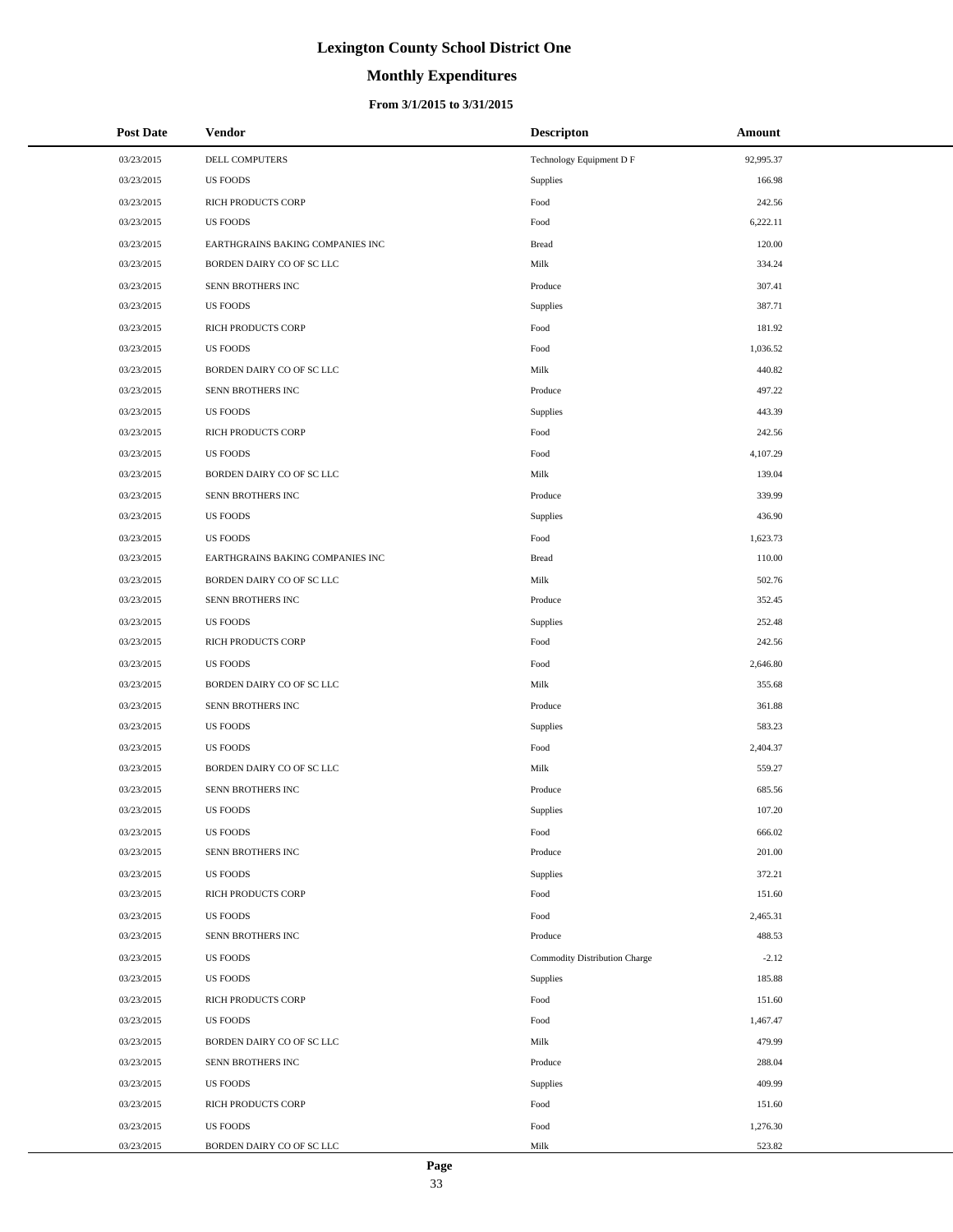# **Monthly Expenditures**

#### **From 3/1/2015 to 3/31/2015**

| <b>Post Date</b> | Vendor                           | <b>Descripton</b> | Amount   |
|------------------|----------------------------------|-------------------|----------|
| 03/23/2015       | SENN BROTHERS INC                | Produce           | 661.32   |
| 03/23/2015       | <b>US FOODS</b>                  | Supplies          | 648.92   |
| 03/23/2015       | RICH PRODUCTS CORP               | Food              | 151.60   |
| 03/23/2015       | <b>US FOODS</b>                  | Food              | 1,607.44 |
| 03/23/2015       | BORDEN DAIRY CO OF SC LLC        | Milk              | 429.92   |
| 03/23/2015       | SENN BROTHERS INC                | Produce           | 468.04   |
| 03/23/2015       | <b>US FOODS</b>                  | Supplies          | 573.42   |
| 03/23/2015       | <b>US FOODS</b>                  | Food              | 1,860.84 |
| 03/23/2015       | EARTHGRAINS BAKING COMPANIES INC | <b>Bread</b>      | 101.25   |
| 03/23/2015       | BORDEN DAIRY CO OF SC LLC        | Milk              | 554.68   |
| 03/23/2015       | SENN BROTHERS INC                | Produce           | 462.65   |
| 03/23/2015       | <b>US FOODS</b>                  | Supplies          | 151.86   |
| 03/23/2015       | <b>US FOODS</b>                  | Food              | 2,662.77 |
| 03/23/2015       | BORDEN DAIRY CO OF SC LLC        | Milk              | 261.94   |
| 03/23/2015       | SENN BROTHERS INC                | Produce           | 257.08   |
| 03/23/2015       | <b>US FOODS</b>                  | Supplies          | 926.57   |
| 03/23/2015       | RICH PRODUCTS CORP               | Food              | 242.56   |
| 03/23/2015       | <b>US FOODS</b>                  | Food              | 4,961.52 |
| 03/23/2015       | BORDEN DAIRY CO OF SC LLC        | Milk              | 339.37   |
| 03/23/2015       | SENN BROTHERS INC                | Produce           | 336.00   |
| 03/23/2015       | <b>US FOODS</b>                  | Supplies          | 500.82   |
| 03/23/2015       | <b>US FOODS</b>                  | Food              | 1,061.36 |
| 03/23/2015       | BORDEN DAIRY CO OF SC LLC        | Milk              | 233.28   |
| 03/23/2015       | SENN BROTHERS INC                | Produce           | 421.10   |
| 03/23/2015       | US FOODS                         | Supplies          | 239.00   |
| 03/23/2015       | RICH PRODUCTS CORP               | Food              | 242.56   |
| 03/23/2015       | <b>US FOODS</b>                  | Food              | 3,081.27 |
| 03/23/2015       | BORDEN DAIRY CO OF SC LLC        | Milk              | 125.75   |
| 03/23/2015       | SENN BROTHERS INC                | Produce           | 407.43   |
| 03/23/2015       | <b>US FOODS</b>                  | Supplies          | 309.58   |
| 03/23/2015       | <b>US FOODS</b>                  | Food              | 1,961.91 |
| 03/23/2015       | BORDEN DAIRY CO OF SC LLC        | Milk              | 313.51   |
| 03/23/2015       | SENN BROTHERS INC                | Produce           | 262.85   |
| 03/23/2015       | <b>US FOODS</b>                  | Supplies          | 278.01   |
| 03/23/2015       | <b>RICH PRODUCTS CORP</b>        | Food              | 121.28   |
| 03/23/2015       | <b>US FOODS</b>                  | Food              | 917.46   |
| 03/23/2015       | SENN BROTHERS INC                | Produce           | 293.37   |
| 03/23/2015       | <b>US FOODS</b>                  | Supplies          | 342.76   |
| 03/23/2015       | <b>US FOODS</b>                  | Food              | 2,447.59 |
| 03/23/2015       | BORDEN DAIRY CO OF SC LLC        | Milk              | 329.64   |
| 03/23/2015       | SENN BROTHERS INC                | Produce           | 457.39   |
| 03/23/2015       | <b>US FOODS</b>                  | Supplies          | 187.51   |
| 03/23/2015       | <b>US FOODS</b>                  | Food              | 3,124.16 |
| 03/23/2015       | <b>US FOODS</b>                  | Supplies          | 357.11   |
| 03/23/2015       | <b>US FOODS</b>                  | Food              | 1,047.84 |
| 03/23/2015       | BORDEN DAIRY CO OF SC LLC        | Milk              | 251.07   |
| 03/23/2015       | SENN BROTHERS INC                | Produce           | 342.60   |
| 03/23/2015       | US FOODS                         | <b>Supplies</b>   | 622.61   |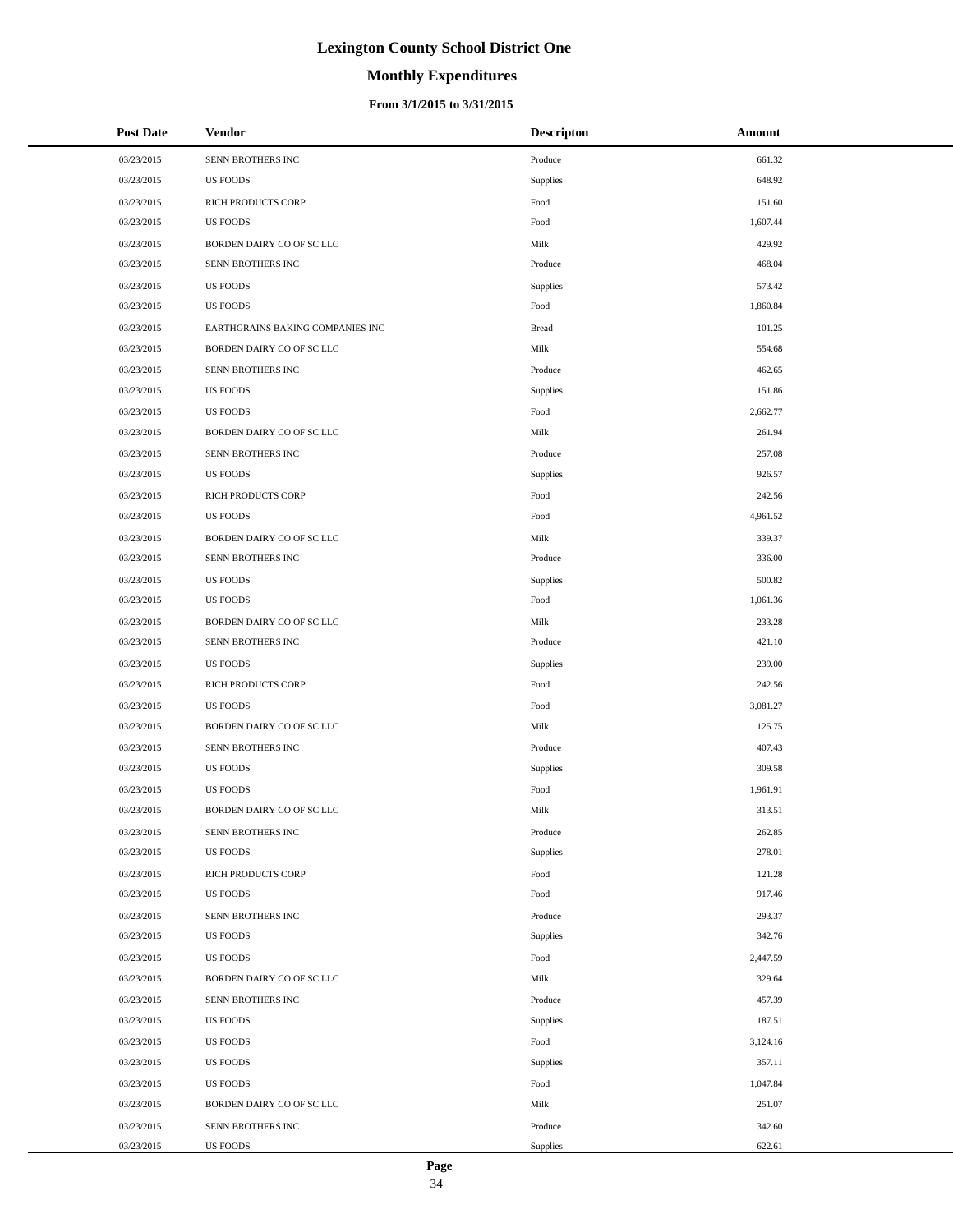# **Monthly Expenditures**

#### **From 3/1/2015 to 3/31/2015**

| <b>Post Date</b> | Vendor                              | <b>Descripton</b> | Amount   |
|------------------|-------------------------------------|-------------------|----------|
| 03/23/2015       | <b>US FOODS</b>                     | Food              | 3,175.06 |
| 03/23/2015       | BORDEN DAIRY CO OF SC LLC           | Milk              | 282.77   |
| 03/23/2015       | SENN BROTHERS INC                   | Produce           | 310.88   |
| 03/23/2015       | <b>US FOODS</b>                     | Supplies          | 103.07   |
| 03/23/2015       | <b>US FOODS</b>                     | Food              | 1,353.69 |
| 03/23/2015       | BORDEN DAIRY CO OF SC LLC           | Milk              | 229.85   |
| 03/23/2015       | SENN BROTHERS INC                   | Produce           | 467.30   |
| 03/23/2015       | <b>US FOODS</b>                     | <b>Supplies</b>   | 462.03   |
| 03/23/2015       | <b>US FOODS</b>                     | Food              | 1,971.59 |
| 03/23/2015       | BORDEN DAIRY CO OF SC LLC           | Milk              | 433.35   |
| 03/23/2015       | SENN BROTHERS INC                   | Produce           | 613.34   |
| 03/23/2015       | <b>US FOODS</b>                     | Supplies          | 779.15   |
| 03/23/2015       | <b>US FOODS</b>                     | Food              | 984.33   |
| 03/23/2015       | BORDEN DAIRY CO OF SC LLC           | Milk              | 347.60   |
| 03/23/2015       | SENN BROTHERS INC                   | Produce           | 195.00   |
| 03/23/2015       | <b>US FOODS</b>                     | Food              | 691.88   |
| 03/23/2015       | BORDEN DAIRY CO OF SC LLC           | Milk              | 376.85   |
| 03/23/2015       | SENN BROTHERS INC                   | Produce           | 456.85   |
| 03/23/2015       | <b>US FOODS</b>                     | Supplies          | 643.55   |
| 03/23/2015       | <b>US FOODS</b>                     | Food              | 1,569.21 |
| 03/23/2015       | BORDEN DAIRY CO OF SC LLC           | Milk              | 363.69   |
| 03/23/2015       | SENN BROTHERS INC                   | Produce           | 742.58   |
| 03/23/2015       | <b>US FOODS</b>                     | Supplies          | 323.65   |
| 03/23/2015       | <b>US FOODS</b>                     | Food              | 2,886.94 |
| 03/23/2015       | BORDEN DAIRY CO OF SC LLC           | Milk              | 125.75   |
| 03/23/2015       | SENN BROTHERS INC                   | Produce           | 489.82   |
| 03/23/2015       | <b>US FOODS</b>                     | Supplies          | 421.07   |
| 03/23/2015       | RICH PRODUCTS CORP                  | Food              | 272.88   |
| 03/23/2015       | <b>US FOODS</b>                     | Food              | 5,690.82 |
| 03/23/2015       | EARTHGRAINS BAKING COMPANIES INC    | <b>Bread</b>      | 125.00   |
| 03/23/2015       | BORDEN DAIRY CO OF SC LLC           | Milk              | 443.38   |
| 03/23/2015       | SENN BROTHERS INC                   | Produce           | 347.46   |
| 03/23/2015       | <b>US FOODS</b>                     | Supplies          | 265.70   |
| 03/23/2015       | <b>US FOODS</b>                     | Food              | 731.11   |
| 03/23/2015       | BORDEN DAIRY CO OF SC LLC           | Milk              | 230.72   |
| 03/23/2015       | SENN BROTHERS INC                   | Produce           | 199.97   |
| 03/23/2015       | MACTASTIC LLC DBA MACTASTIC IREPAIR | Pupil Activity    | 1,291.50 |
| 03/23/2015       | STOKES, JAMES LEE                   | Pupil Activity    | 112.50   |
| 03/23/2015       | PALMETTO PIG BAR BQ INC             | Pupil Activity    | 1,064.25 |
| 03/23/2015       | RUSSO, FRANK                        | Pupil Activity    | 130.00   |
| 03/23/2015       | WILLIAMS, DONALD C                  | Pupil Activity    | 130.00   |
| 03/23/2015       | HATCHELL, JOHN G                    | Pupil Activity    | 110.00   |
| 03/23/2015       | SHUMPERT, GROVER KEITH              | Pupil Activity    | 120.00   |
| 03/23/2015       | TREASTER, BENJAMIN F                | Pupil Activity    | 120.00   |
| 03/23/2015       | PURCHASED SERVICE                   | Pupil Activity    | 115.00   |
| 03/23/2015       | AZIZZADEH, NAVID                    | Pupil Activity    | 104.60   |
| 03/23/2015       | T AND T SPORTS                      | Pupil Activity    | 1,335.36 |
| 03/23/2015       | PURCHASED SERVICE                   | Pupil Activity    | 152.03   |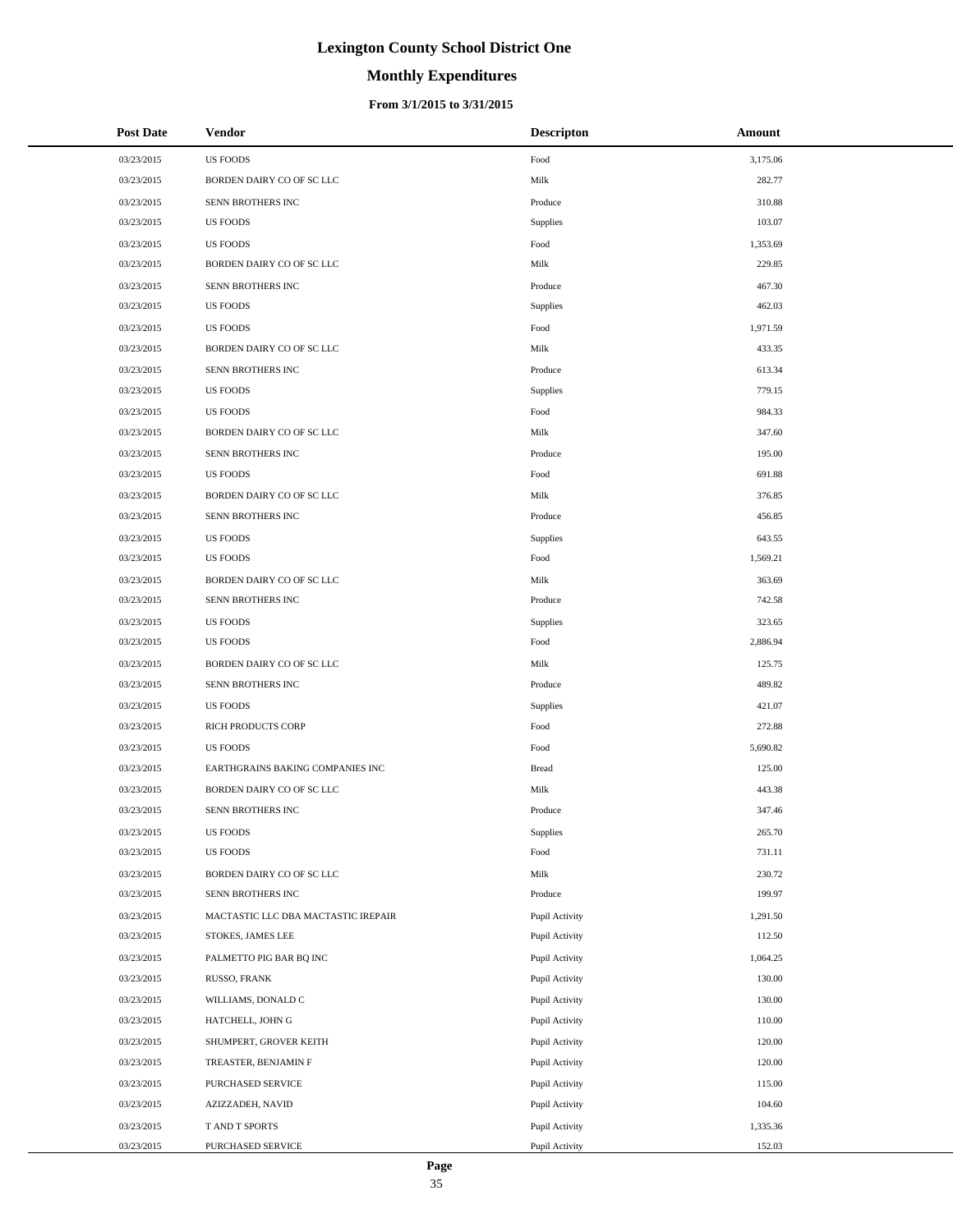# **Monthly Expenditures**

| <b>Post Date</b> | <b>Vendor</b>                                     | <b>Descripton</b>          | Amount   |
|------------------|---------------------------------------------------|----------------------------|----------|
| 03/24/2015       | HOUGHTON MIFFLIN                                  | Software Renewal/Agreemen  | 214.00   |
| 03/24/2015       | BENCHMARK EDUCATION CO                            | Supplies-Immersion         | 661.00   |
| 03/24/2015       | SCHOOL NURSE SUPPLY INC                           | Supplies                   | 159.00   |
| 03/24/2015       | US INK AND TONER INC                              | Supplies                   | 1,313.27 |
| 03/24/2015       | APPLE INC                                         | <b>Technology Supplies</b> | 2,993.86 |
| 03/24/2015       | DELL COMPUTERS                                    | <b>Supplies</b>            | 112.34   |
| 03/24/2015       | DELL COMPUTERS                                    | <b>Technology Supplies</b> | 333.83   |
| 03/24/2015       | US INK AND TONER INC                              | <b>Supplies</b>            | 773.46   |
| 03/24/2015       | <b>APPLIED VIDEO</b>                              | <b>Supplies</b>            | 882.79   |
| 03/24/2015       | <b>CAMBIUM LEARNING</b>                           | Supplies                   | 845.30   |
| 03/24/2015       | FORMS AND SUPPLY INC (FSI)                        | Supplies                   | 109.94   |
| 03/24/2015       | FOLLETT SCHOOL SOLUTIONS INC                      | <b>Library Books</b>       | 301.77   |
| 03/24/2015       | DELL COMPUTERS                                    | <b>Supplies</b>            | 1,463.68 |
| 03/24/2015       | TERMINIX COMMERCIAL                               | Repairs and Maintenance    | 609.00   |
| 03/24/2015       | MARTIN MARIETTA MATERIALS                         | Supplies-Maintenace        | 136.01   |
| 03/24/2015       | <b>EA SERVICES INC</b>                            | Repairs and Maintenance    | 764.00   |
| 03/24/2015       | FORMS AND SUPPLY INC (FSI)                        | Supplies-Maintenace        | 121.21   |
| 03/24/2015       | <b>GATEWAY SUPPLY CO INC</b>                      | Supplies-Maintenace        | 120.20   |
| 03/24/2015       | EA SERVICES INC                                   | Repairs and Maintenance    | 168.00   |
| 03/24/2015       | SUBURBAN PROPANE                                  | Energy                     | 1,079.81 |
| 03/24/2015       | EA SERVICES INC                                   | Repairs and Maintenance    | 168.00   |
| 03/24/2015       | MEDCO SUPPLY CO                                   | Supplies-Maintenace        | 1,771.96 |
| 03/24/2015       | SMITH AND JONES JANITORIAL SUPPLIES AND EQUIP INC | Supplies-Maintenace        | 818.39   |
| 03/24/2015       | EA SERVICES INC                                   | Repairs and Maintenance    | 2,756.33 |
| 03/24/2015       | <b>WW GRAINGER</b>                                | Supplies-Maintenace        | 1,101.28 |
| 03/24/2015       | MARTIN MARIETTA MATERIALS                         | Supplies-Maintenace        | 570.06   |
| 03/24/2015       | <b>JANPAK COLUMBIA</b>                            | Supplies-Maintenace        | 404.72   |
| 03/24/2015       | <b>JANPAK COLUMBIA</b>                            | Supplies-Maintenace        | 404.72   |
| 03/24/2015       | P AND S CONSTRUCTION COMPANY INC                  | Repairs and Maintenance    | 320.00   |
| 03/24/2015       | <b>EA SERVICES INC</b>                            | Repairs and Maintenance    | 168.00   |
| 03/24/2015       | SMITH AND JONES JANITORIAL SUPPLIES AND EQUIP INC | Supplies-Maintenace        | 954.01   |
| 03/24/2015       | <b>EA SERVICES INC</b>                            | Repairs and Maintenance    | 2,656.33 |
| 03/24/2015       | EA SERVICES INC                                   | Repairs and Maintenance    | 207.00   |
| 03/24/2015       | MAYER ELECTRIC SUPPLY COMPANY INC                 | Supplies-Maintenace        | 775.75   |
| 03/24/2015       | MAYER ELECTRIC SUPPLY COMPANY INC                 | Supplies-Maintenace        | 775.75   |
| 03/24/2015       | SMITH AND JONES JANITORIAL SUPPLIES AND EQUIP INC | Supplies-Maintenace        | 244.37   |
| 03/24/2015       | <b>EA SERVICES INC</b>                            | Repairs and Maintenance    | 429.00   |
| 03/24/2015       | EA SERVICES INC                                   | Repairs and Maintenance    | 400.00   |
| 03/24/2015       | <b>EA SERVICES INC</b>                            | Repairs and Maintenance    | 220.00   |
| 03/24/2015       | EA SERVICES INC                                   | Repairs and Maintenance    | 325.00   |
| 03/24/2015       | THYSSENKRUPP ELEVATOR                             | Repairs and Maintenance    | 480.00   |
| 03/24/2015       | LEXINGTON PRINTING LLC                            | Printing and Binding       | 801.43   |
| 03/24/2015       | DELL COMPUTERS                                    | <b>Supplies</b>            | 1,134.15 |
| 03/24/2015       | <b>APPLE INC</b>                                  | <b>Technology Supplies</b> | 170.00   |
| 03/24/2015       | MOHR EDUCATIONAL ASSOCIATES                       | <b>Pupil Services</b>      | 1,000.00 |
| 03/24/2015       | ANOTHER PRINTER                                   | Printing and Binding       | 2,434.44 |
| 03/24/2015       | DELL COMPUTERS                                    | <b>Supplies</b>            | 666.55   |
| 03/24/2015       | DELL COMPUTERS                                    | <b>Technology Supplies</b> | 2,655.33 |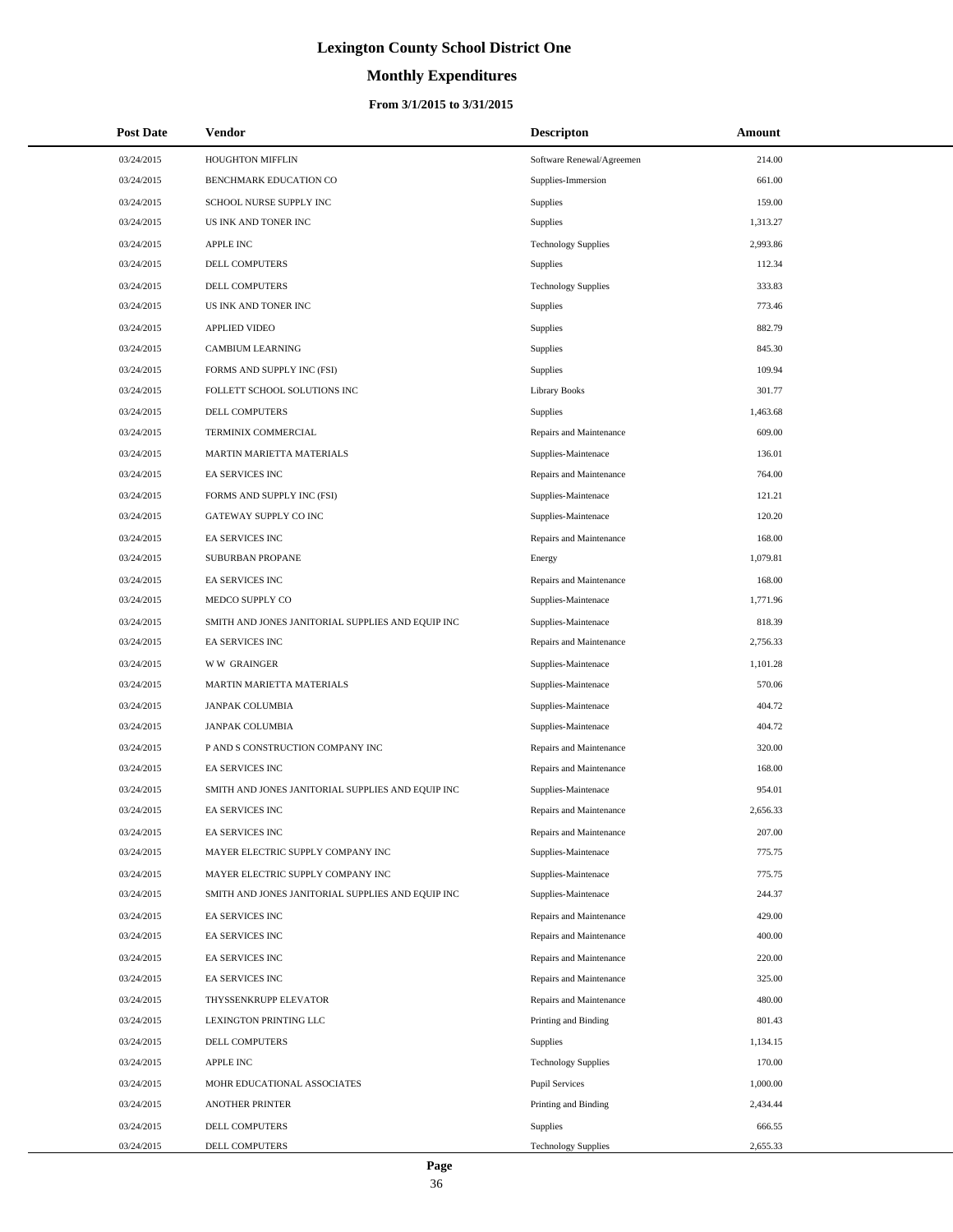# **Monthly Expenditures**

### **From 3/1/2015 to 3/31/2015**

| <b>Post Date</b> | <b>Vendor</b>                                     | <b>Descripton</b>             | Amount    |
|------------------|---------------------------------------------------|-------------------------------|-----------|
| 03/24/2015       | NURSE BOOK LLC                                    | Supplies                      | 1,391.58  |
| 03/24/2015       | <b>DELTA EDUCATION</b>                            | Supplies                      | 1,187.70  |
| 03/24/2015       | <b>WOODBURN PRESS</b>                             | Supplies                      | 408.51    |
| 03/24/2015       | ALFRED WILLIAMS AND CO                            | Supplies                      | 7.026.04  |
| 03/24/2015       | FORMS AND SUPPLY INC (FSI)                        | Supplies                      | 142.85    |
| 03/24/2015       | WHALEY FOODSERVICE REPAIRS                        | Repairs and Maintenance       | 934.40    |
| 03/24/2015       | LANCE RESTAURANT SUPPLY LLC                       | Supplies                      | 2,782.00  |
| 03/24/2015       | GENERAL SALES COMPANY                             | Supplies                      | 7,806.72  |
| 03/24/2015       | LANCE RESTAURANT SUPPLY LLC                       | Supplies                      | 2,782.00  |
| 03/24/2015       | RUFUS ORNDUFF REF INC                             | Repairs and Maintenance       | 1,025.88  |
| 03/24/2015       | SEARS COMMERCIAL                                  | Supplies                      | 341.29    |
| 03/24/2015       | <b>BSN SPORTS INC</b>                             | Pupil Activity                | 192.60    |
| 03/24/2015       | <b>BSN SPORTS INC</b>                             | Pupil Activity                | 1,921.23  |
| 03/24/2015       | COUNTRY INN AND SUITES BY CARLSON AIKEN SC        | Pupil Activity                | 534.00    |
| 03/24/2015       | CLARK POWELL ASSOCIATES INC                       | Supplies                      | 658.05    |
| 03/24/2015       | WILKINS, STEPHANIE LYNN                           | <b>Instructional Services</b> | 900.00    |
| 03/24/2015       | ANNE FRANK CENTER USA                             | <b>Instructional Services</b> | 512.00    |
| 03/24/2015       | MIDDLEBURY INTERACTIVE LANGUAGE LLC               | Software Renewal/Agreemen     | 267.00    |
| 03/24/2015       | CALL ONE INC                                      | <b>Technology Supplies</b>    | 22,404.20 |
| 03/25/2015       | SCHOOL SPECIALTY INC                              | Supplies                      | 1.018.97  |
| 03/25/2015       | <b>BAYARD PRESSE</b>                              | Supplies-Immersion            | 125.90    |
| 03/25/2015       | <b>BAYARD PRESSE</b>                              | Supplies-Immersion            | 208.40    |
| 03/25/2015       | SCHOOL SPECIALTY INC                              | Supplies                      | 767.71    |
| 03/25/2015       | PRESENTATION SYSTEMS SOUTH INC                    | Supplies                      | 872.46    |
| 03/25/2015       | <b>BAYARD PRESSE</b>                              | Supplies-Immersion            | 230.10    |
| 03/25/2015       | PRINTING SUPPLIES USA                             | Supplies                      | 139.10    |
| 03/25/2015       | MONOPRICE.COM                                     | <b>Technology Supplies</b>    | 785.36    |
| 03/25/2015       | US INK AND TONER INC                              | Supplies                      | 977.27    |
| 03/25/2015       | UNIVERSITY OF OREGON                              | Supplies                      | 500.00    |
| 03/25/2015       | FETNER CHARTERS LLC                               | Pupil Transportation          | 600.00    |
| 03/25/2015       | DOLL, WARWICK M                                   | Other Prof & Tech Service     | 600.00    |
| 03/25/2015       | PALMETTO FRAMING SUPPLIES                         | <b>Supplies</b>               | 160.50    |
| 03/25/2015       | FOLLETT SCHOOL SOLUTIONS INC                      | <b>Library Books</b>          | 3,814.85  |
| 03/25/2015       | FOLLETT SCHOOL SOLUTIONS INC                      | <b>Library Books</b>          | 576.43    |
| 03/25/2015       | FOLLETT SCHOOL SOLUTIONS INC                      | <b>Library Books</b>          | 2,122.66  |
| 03/25/2015       | US INK AND TONER INC                              | Supplies                      | 366.53    |
| 03/25/2015       | RAPTOR TECHNOLOGIES INC                           | Supplies                      | 300.00    |
| 03/25/2015       | SMITH AND JONES JANITORIAL SUPPLIES AND EQUIP INC | Supplies-Maintenace           | 569.18    |
| 03/25/2015       | PRICE'S COUNTRY STORE                             | Supplies-Maintenace           | 1,043.37  |
| 03/25/2015       | PRICE'S COUNTRY STORE                             | Supplies-Maintenace           | 766.55    |
| 03/25/2015       | PRICE'S COUNTRY STORE                             | Supplies-Maintenace           | 117.11    |
| 03/25/2015       | COOK & BOARDMAN LLC                               | Supplies-Maintenace           | 1,038.21  |
| 03/25/2015       | PRICE'S COUNTRY STORE                             | Supplies-Maintenace           | 894.31    |
| 03/25/2015       | PRICE'S COUNTRY STORE                             | Supplies-Maintenace           | 170.34    |
| 03/25/2015       | <b>WW GRAINGER</b>                                | Supplies-Maintenace           | 1,526.26  |
| 03/25/2015       | <b>WW GRAINGER</b>                                | Supplies-Maintenace           | 3,946.89  |
| 03/25/2015       | PRICE'S COUNTRY STORE                             | Supplies-Maintenace           | 319.40    |
| 03/25/2015       | PRICE'S COUNTRY STORE                             | Supplies-Maintenace           | 777.19    |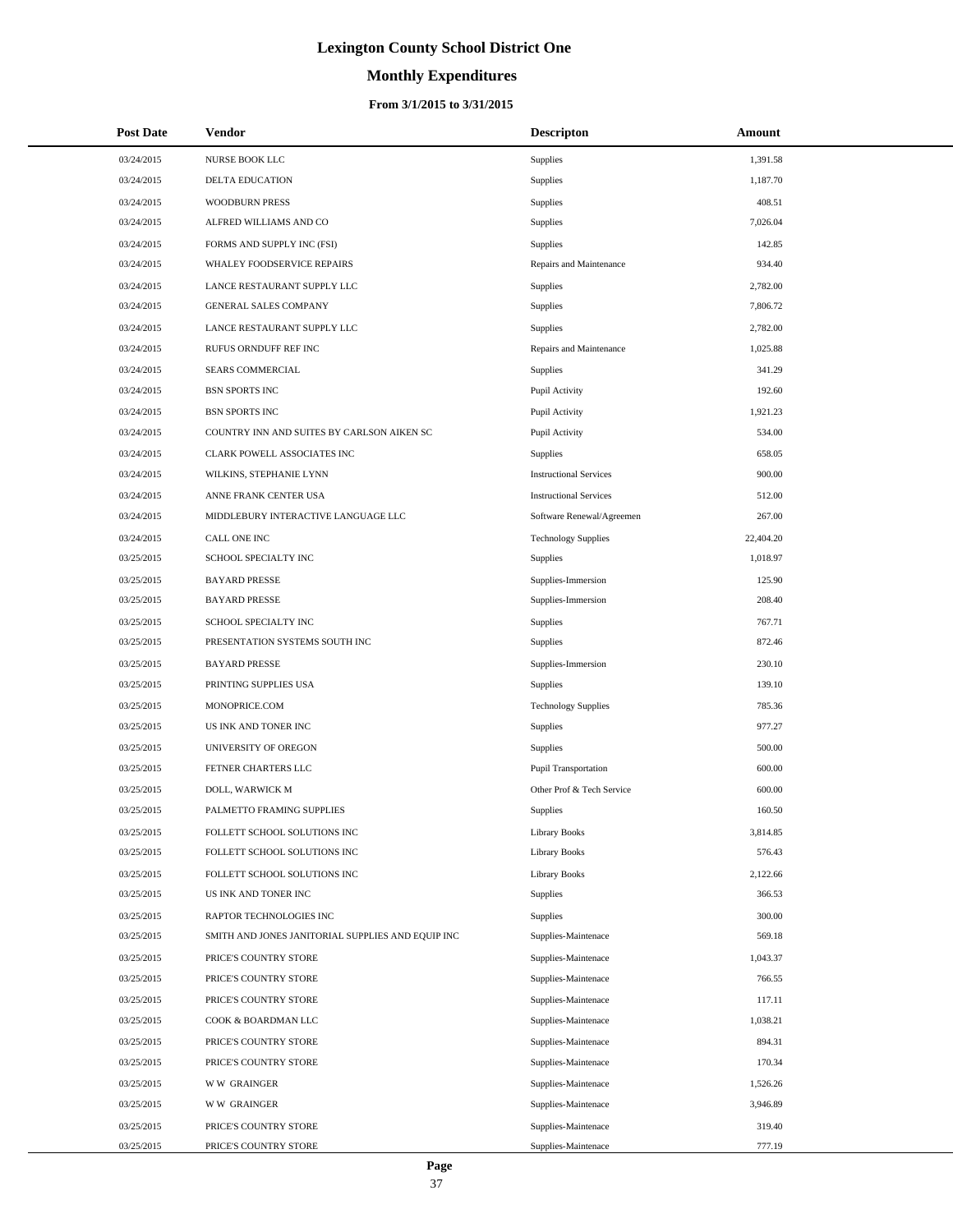# **Monthly Expenditures**

#### **From 3/1/2015 to 3/31/2015**

| <b>Post Date</b> | <b>Vendor</b>                                     | <b>Descripton</b>         | Amount   |  |
|------------------|---------------------------------------------------|---------------------------|----------|--|
| 03/25/2015       | PRICE'S COUNTRY STORE                             | Supplies-Maintenace       | 117.11   |  |
| 03/25/2015       | PRICE'S COUNTRY STORE                             | Supplies-Maintenace       | 660.08   |  |
| 03/25/2015       | PRICE'S COUNTRY STORE                             | Supplies-Maintenace       | 117.11   |  |
| 03/25/2015       | PRICE'S COUNTRY STORE                             | Supplies-Maintenace       | 117.11   |  |
| 03/25/2015       | PRICE'S COUNTRY STORE                             | Supplies-Maintenace       | 180.99   |  |
| 03/25/2015       | PRICE'S COUNTRY STORE                             | Supplies-Maintenace       | 170.34   |  |
| 03/25/2015       | CAROLINA MOTOR SERVICE INC                        | Repairs and Maintenance   | 1,172.49 |  |
| 03/25/2015       | <b>WW GRAINGER</b>                                | Supplies-Maintenace       | 473.80   |  |
| 03/25/2015       | ZINGERS FENCING LLC                               | Repairs and Maintenance   | 1,189.00 |  |
| 03/25/2015       | PRICE'S COUNTRY STORE                             | Supplies-Maintenace       | 170.34   |  |
| 03/25/2015       | FERGUSON ENTERPRISES INC FEI 27                   | Supplies-Maintenace       | 368.08   |  |
| 03/25/2015       | PRICE'S COUNTRY STORE                             | Supplies-Maintenace       | 319.40   |  |
| 03/25/2015       | KIRKHAM, PERRY BRYAN                              | Other Prof & Tech Service | 180.00   |  |
| 03/25/2015       | ANDERSON, JOSHUA                                  | Other Prof & Tech Service | 120.00   |  |
| 03/25/2015       | HINZ, BRIAN E                                     | Other Prof & Tech Service | 180.00   |  |
| 03/25/2015       | MISHOE, JOHN WAYNE                                | Other Prof & Tech Service | 180.00   |  |
| 03/25/2015       | CANNON, WALLACE C                                 | Other Prof & Tech Service | 180.00   |  |
| 03/25/2015       | MCMANUS, JOHN-PATRICK A.                          | Other Prof & Tech Service | 180.00   |  |
| 03/25/2015       | BLACK, CALEB JAMES                                | Other Prof & Tech Service | 180.00   |  |
| 03/25/2015       | RICCIARDI, CHRISTOPHER                            | Other Prof & Tech Service | 180.00   |  |
| 03/25/2015       | FRONTLINE TECHNOLOGIES GROUP LLC                  | Software Renewal/Agreemen | 2,876.97 |  |
| 03/25/2015       | SC DEPARTMENT OF REVENUE (SALES TAX RETURN)       | Software Renewal/Agreemen | 201.39   |  |
| 03/25/2015       | SUNGARD PUBLIC SECTOR INC                         | Software Renewal/Agreemen | 3,858.48 |  |
| 03/25/2015       | WORTHINGTON DIRECT HOLDINGS                       | Supplies                  | 2,312.78 |  |
| 03/25/2015       | PALMETTO FRAMING SUPPLIES                         | <b>Supplies</b>           | 196.69   |  |
| 03/25/2015       | <b>CUMMING</b>                                    | Building                  | 1,950.00 |  |
| 03/25/2015       | SMITH AND JONES JANITORIAL SUPPLIES AND EQUIP INC | Supplies                  | 143.38   |  |
| 03/25/2015       | SMITH AND JONES JANITORIAL SUPPLIES AND EQUIP INC | Supplies                  | 278.20   |  |
| 03/25/2015       | SMITH AND JONES JANITORIAL SUPPLIES AND EQUIP INC | Supplies                  | 224.70   |  |
| 03/25/2015       | SMITH AND JONES JANITORIAL SUPPLIES AND EQUIP INC | Supplies                  | 286.76   |  |
| 03/25/2015       | SMITH AND JONES JANITORIAL SUPPLIES AND EQUIP INC | Supplies                  | 179.76   |  |
| 03/25/2015       | SMITH AND JONES JANITORIAL SUPPLIES AND EQUIP INC | Supplies                  | 215.07   |  |
| 03/25/2015       | SMITH AND JONES JANITORIAL SUPPLIES AND EQUIP INC | Supplies                  | 179.76   |  |
| 03/25/2015       | SMITH AND JONES JANITORIAL SUPPLIES AND EQUIP INC | <b>Supplies</b>           | 278.20   |  |
| 03/25/2015       | SMITH AND JONES JANITORIAL SUPPLIES AND EQUIP INC | <b>Supplies</b>           | 143.38   |  |
| 03/25/2015       | SMITH AND JONES JANITORIAL SUPPLIES AND EQUIP INC | Supplies                  | 143.38   |  |
| 03/25/2015       | SMITH AND JONES JANITORIAL SUPPLIES AND EQUIP INC | Supplies                  | 224.70   |  |
| 03/25/2015       | SMITH AND JONES JANITORIAL SUPPLIES AND EQUIP INC | <b>Supplies</b>           | 143.38   |  |
| 03/25/2015       | SMITH AND JONES JANITORIAL SUPPLIES AND EQUIP INC | <b>Supplies</b>           | 224.70   |  |
| 03/25/2015       | SMITH AND JONES JANITORIAL SUPPLIES AND EQUIP INC | Supplies                  | 224.70   |  |
| 03/25/2015       | SMARTPHONE MEDIC LLC                              | Pupil Activity            | 396.00   |  |
| 03/25/2015       | HAIGLER III, THOMAS I                             | Pupil Activity            | 120.00   |  |
| 03/25/2015       | <b>GREEN, COREY</b>                               | Pupil Activity            | 130.00   |  |
| 03/25/2015       | HAMMETT, CHRISTOPHER ALLEN                        | Pupil Activity            | 260.00   |  |
| 03/25/2015       | HOOD, JIMMY                                       | Pupil Activity            | 260.00   |  |
| 03/25/2015       | RICHARDSON, PERRY                                 | Pupil Activity            | 130.00   |  |
| 03/25/2015       | ROGERS, MATTHEW                                   | Pupil Activity            | 120.00   |  |
| 03/25/2015       | SMITH, BRIAN                                      | Pupil Activity            | 112.50   |  |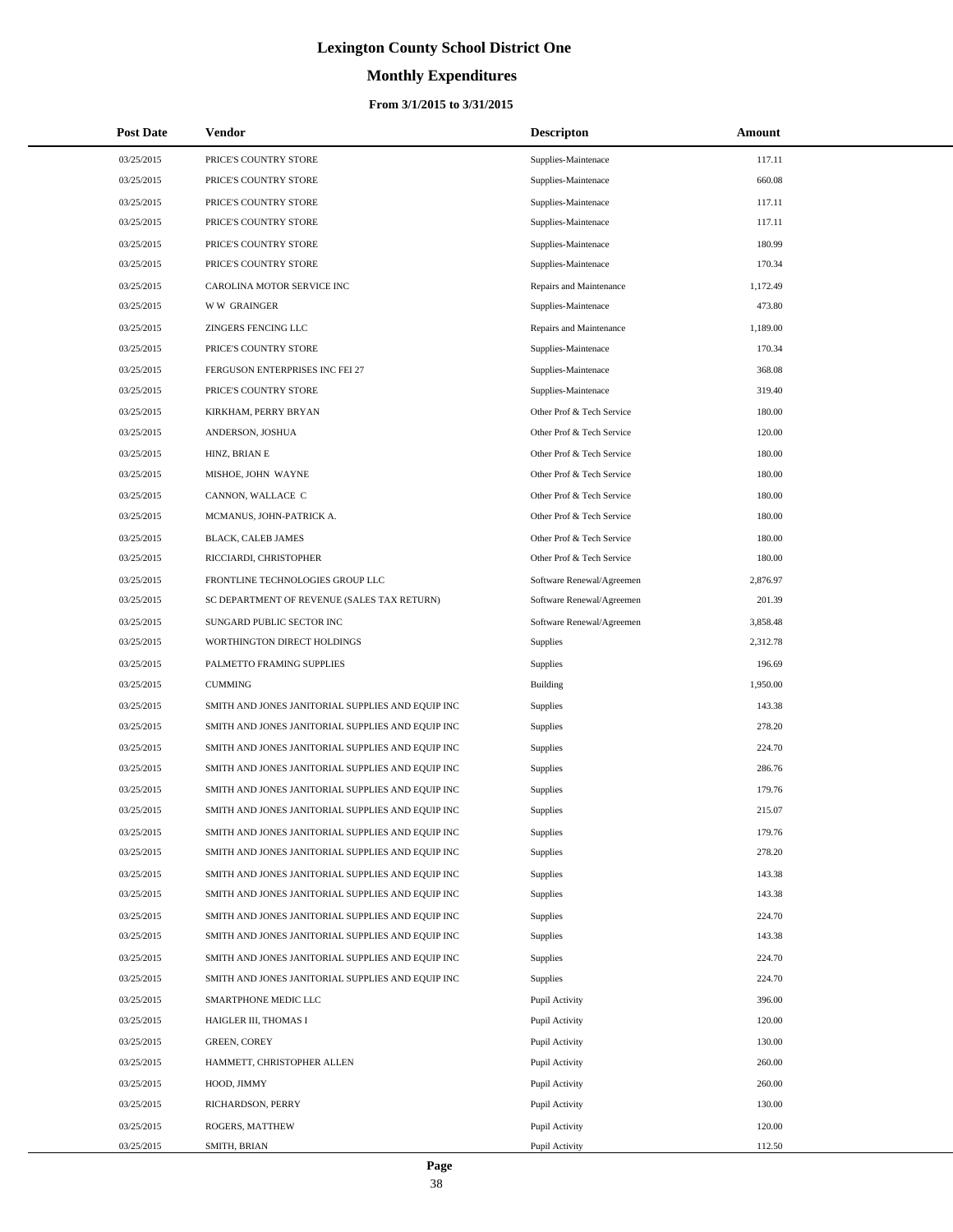# **Monthly Expenditures**

| <b>Post Date</b> | <b>Vendor</b>                                      | <b>Descripton</b>           | Amount   |
|------------------|----------------------------------------------------|-----------------------------|----------|
| 03/25/2015       | COMBS, OBIE                                        | Pupil Activity              | 104.70   |
| 03/25/2015       | MAGYAR, GARY                                       | Pupil Activity              | 120.00   |
| 03/25/2015       | COPELAND, MICHAEL FORREST                          | Pupil Activity              | 110.00   |
| 03/25/2015       | HAZZARD, NOEL                                      | Pupil Activity              | 116.30   |
| 03/25/2015       | WHITAKER, JAMES                                    | Pupil Activity              | 102.50   |
| 03/25/2015       | POOLE, JOSEPH AARON                                | Pupil Activity              | 120.00   |
| 03/25/2015       | SMITH, BRIAN                                       | Pupil Activity              | 142.50   |
| 03/25/2015       | HARMON, SCOTT                                      | Pupil Activity              | 115.40   |
| 03/25/2015       | STACY, DENNIE SHANE                                | Pupil Activity              | 210.00   |
| 03/25/2015       | CHERUP, MONTY                                      | Pupil Activity              | 135.40   |
| 03/26/2015       | FORMS AND SUPPLY INC (FSI)                         | Supplies                    | 1,007.42 |
| 03/26/2015       | PURCHASED SERVICE                                  | Supplies                    | 114.71   |
| 03/26/2015       | SC DEPARTMENT OF CORRECTIONS DIV OF INDUSTRIES     | Printing and Binding        | 133.34   |
| 03/26/2015       | EPS LITERACY AND INTERVENTION                      | Supplies                    | 234.00   |
| 03/26/2015       | MCGRAW HILL EDUCATION                              | Supplies                    | 119.36   |
| 03/26/2015       | PENGUIN RENTALS                                    | <b>Pupil Transportation</b> | 552.00   |
| 03/26/2015       | PURCHASED SERVICE                                  | Printing and Binding        | 303.10   |
| 03/26/2015       | PURCHASED SERVICE                                  | Travel                      | 201.83   |
| 03/26/2015       | FORMS AND SUPPLY INC (FSI)                         | Supplies                    | 321.52   |
| 03/26/2015       | OCCUPATIONAL HEALTH                                | Supplies                    | 1,053.00 |
| 03/26/2015       | BRODART (SUPPLIES AND FURN)                        | Supplies                    | 141.39   |
| 03/26/2015       | TUMBLEWEED PRESS INC                               | Software Renewal/Agreemen   | 399.20   |
| 03/26/2015       | PURCHASED SERVICE                                  | Travel                      | 296.24   |
| 03/26/2015       | PURCHASED SERVICE                                  | Travel                      | 147.20   |
| 03/26/2015       | PURCHASED SERVICE                                  | Travel                      | 159.85   |
| 03/26/2015       | PURCHASED SERVICE                                  | Travel                      | 208.15   |
| 03/26/2015       | COMPASS GROUP USA INC DBA CANTEEN REFRESHMENT SERV | Supplies                    | 502.37   |
| 03/26/2015       | TIME WARNER CABLE                                  | Communication               | 183.40   |
| 03/26/2015       | HYMAN PAPER CO INC                                 | Supplies-Maintenace         | 945.82   |
| 03/26/2015       | HYMAN PAPER CO INC                                 | Supplies-Maintenace         | 252.22   |
| 03/26/2015       | HYMAN PAPER CO INC                                 | Supplies-Maintenace         | 315.28   |
| 03/26/2015       | SMITH AND JONES JANITORIAL SUPPLIES AND EQUIP INC  | Supplies-Maintenace         | 111.28   |
| 03/26/2015       | HYMAN PAPER CO INC                                 | Supplies-Maintenace         | 1,261.10 |
| 03/26/2015       | PURCHASED SERVICE                                  | Travel                      | 144.90   |
| 03/26/2015       | FRONTLINE TECHNOLOGIES GROUP LLC                   | Software Renewal/Agreemen   | 2,887.92 |
| 03/26/2015       | SC DEPARTMENT OF REVENUE (SALES TAX RETURN)        | Software Renewal/Agreemen   | 202.15   |
| 03/26/2015       | FORMS AND SUPPLY INC (FSI)                         | <b>Supplies</b>             | 125.19   |
| 03/26/2015       | <b>GRAYBAR ELECTRIC CO INC</b>                     | <b>Technology Supplies</b>  | 119.47   |
| 03/26/2015       | DIGITAL OFFICE SOLUTIONS INC                       | Repairs and Maintenance     | 1,428.02 |
| 03/26/2015       | DIGITAL OFFICE SOLUTIONS INC                       | Repairs and Maintenance     | 784.59   |
| 03/26/2015       | DIGITAL OFFICE SOLUTIONS INC                       | Repairs and Maintenance     | 2,182.80 |
| 03/26/2015       | DIGITAL OFFICE SOLUTIONS INC                       | Repairs and Maintenance     | 2,461.47 |
| 03/26/2015       | DIGITAL OFFICE SOLUTIONS INC                       | Repairs and Maintenance     | 4,238.27 |
| 03/26/2015       | DIGITAL OFFICE SOLUTIONS INC                       | Repairs and Maintenance     | 235.38   |
| 03/26/2015       | <b>SCHOLASTIC INC</b>                              | Supplies                    | 1,083.74 |
| 03/26/2015       | PURCHASED SERVICE                                  | Travel                      | 217.93   |
| 03/26/2015       | PURCHASED SERVICE                                  | Travel                      | 124.20   |
| 03/26/2015       | PURCHASED SERVICE                                  | Travel                      | 159.85   |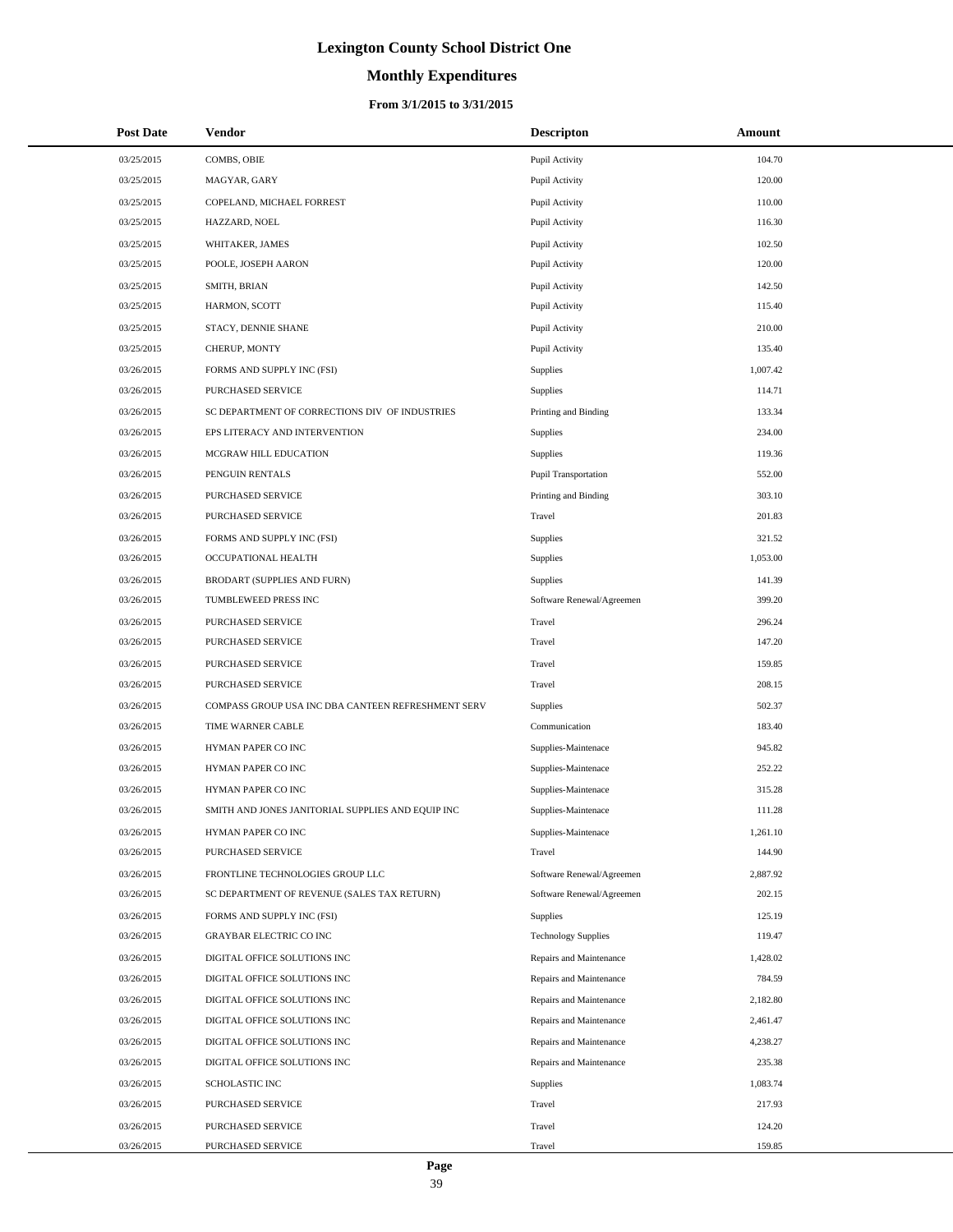# **Monthly Expenditures**

| <b>Post Date</b>         | <b>Vendor</b>                                                        | <b>Descripton</b>                                  | Amount              |
|--------------------------|----------------------------------------------------------------------|----------------------------------------------------|---------------------|
| 03/26/2015               | PROVIDENCE HOSPITAL                                                  | Supplies                                           | 220.00              |
| 03/26/2015               | PURCHASED SERVICE                                                    | Travel                                             | 122.76              |
| 03/26/2015               | <b>US FOODS</b>                                                      | Supplies                                           | 671.86              |
| 03/26/2015               | <b>US FOODS</b>                                                      | Food                                               | 2,087.15            |
| 03/26/2015               | MACTASTIC LLC DBA MACTASTIC IREPAIR                                  | Pupil Activity                                     | 1,431.50            |
| 03/26/2015               | DREAMGEAR LLC                                                        | Pupil Activity                                     | 175.00              |
| 03/26/2015               | CELL PHONE REPAIR OF SC                                              | Pupil Activity                                     | 1,324.00            |
| 03/26/2015               | MACTASTIC LLC DBA MACTASTIC IREPAIR                                  | Pupil Activity                                     | 3,277.00            |
| 03/26/2015               | LAKE MURRAY ELEMENTARY SCHOOL                                        | Pupil Activity                                     | 212.93              |
| 03/26/2015               | T AND T SPORTS                                                       | Pupil Activity                                     | 1,140.62            |
| 03/26/2015               | <b>BSN SPORTS INC</b>                                                | Pupil Activity                                     | 654.45              |
| 03/26/2015               | CALVERT, RICHARD                                                     | Pupil Activity                                     | 125.93              |
| 03/27/2015               | THE NATIONAL PAIDEIA CENTER                                          | Inst Prog Improvement                              | 2,500.00            |
| 03/27/2015               | <b>APPLE INC</b>                                                     | <b>Technology Supplies</b>                         | 2,214.90            |
| 03/27/2015               | CAROLINA BIOLOGICAL SUPPLY CO                                        | Supplies                                           | 170.17              |
| 03/27/2015               | PURCHASED SERVICE                                                    | Travel                                             | 178.50              |
| 03/27/2015               | PURCHASED SERVICE                                                    | Travel                                             | 278.29              |
| 03/27/2015               | PURCHASED SERVICE                                                    | Travel                                             | 178.50              |
| 03/27/2015               | LEXINGTON CHAMBER OF COMMERCE                                        | Travel                                             | 153.00              |
| 03/27/2015               | DELL COMPUTERS                                                       | Supplies                                           | 1,021.76            |
| 03/27/2015               | PURCHASED SERVICE                                                    | Travel                                             | 284.54              |
| 03/27/2015               | SCHOLASTIC INC                                                       | Supplies                                           | 284.40              |
| 03/27/2015               | MOTOROLA SOLUTIONS                                                   | Supplies                                           | 469.30              |
| 03/27/2015               | BOATWRIGHT, GREGORY                                                  | Tuition To Other Entity                            | 150.00              |
| 03/27/2015               | FAKE-FLING, LAUREN                                                   | Tuition To Other Entity                            | 350.00              |
| 03/27/2015               | GILBERT, DIANE                                                       | Tuition To Other Entity                            | 175.00              |
| 03/27/2015               | HARDENBERGH, NICOLE                                                  | Tuition To Other Entity                            | 125.00              |
| 03/27/2015               | RICHARDSON, ANNE S                                                   | Tuition To Other Entity                            | 175.00              |
| 03/27/2015               | WILSON, BRENT                                                        | Tuition To Other Entity                            | 225.00              |
| 03/27/2015               | WILSON, DONNA                                                        | Tuition To Other Entity                            | 450.00              |
| 03/27/2015               | FORMS AND SUPPLY INC (FSI)                                           | Supplies                                           | 119.33              |
| 03/27/2015               | MACGILL & CO                                                         | Supplies                                           | 105.00              |
| 03/27/2015               | FOLLETT SCHOOL SOLUTIONS INC                                         | <b>Library Books</b>                               | 147.48              |
| 03/27/2015               | FOLLETT SCHOOL SOLUTIONS INC                                         | <b>Library Books</b>                               | 220.49              |
| 03/27/2015               | FOLLETT SCHOOL SOLUTIONS INC                                         | <b>Library Books</b>                               | 3,059.89            |
| 03/27/2015               | PURCHASED SERVICE                                                    | Other Prof & Tech Service                          | 139.00              |
| 03/27/2015               | PURCHASED SERVICE                                                    | Other Prof & Tech Service                          | 139.00              |
| 03/27/2015               | MCNAIR LAW FIRM PA                                                   | Legal Services                                     | 3,021.00            |
| 03/27/2015               | SONITROL OF COLUMBIA INC                                             | Repairs and Maintenance                            | 136.00              |
| 03/27/2015               | <b>BSN SPORTS INC</b>                                                | Supplies-Maintenace                                | 508.25              |
| 03/27/2015               | ACE GLASS CO INC                                                     | Repairs and Maintenance                            | 125.00              |
| 03/27/2015               | ACE GLASS CO INC                                                     | Repairs and Maintenance                            | 284.76              |
| 03/27/2015               | ACE GLASS CO INC                                                     | Repairs and Maintenance                            | 260.51              |
| 03/27/2015               | MIDSTATE AUTO/ELECTRICAL REPAIR INC                                  | Repairs and Maintenance<br>Repairs and Maintenance | 322.93              |
| 03/27/2015<br>03/27/2015 | SC BUDGET AND CONTROL BOARD INTERNAL OPERATIONS<br>PURCHASED SERVICE | Travel                                             | 10,497.71<br>247.25 |
| 03/27/2015               | MCMANUS, JOHN-PATRICK A.                                             | Other Prof & Tech Service                          | 180.00              |
| 03/27/2015               | SMITH, THOMAS ALVIN                                                  | Other Prof & Tech Service                          | 180.00              |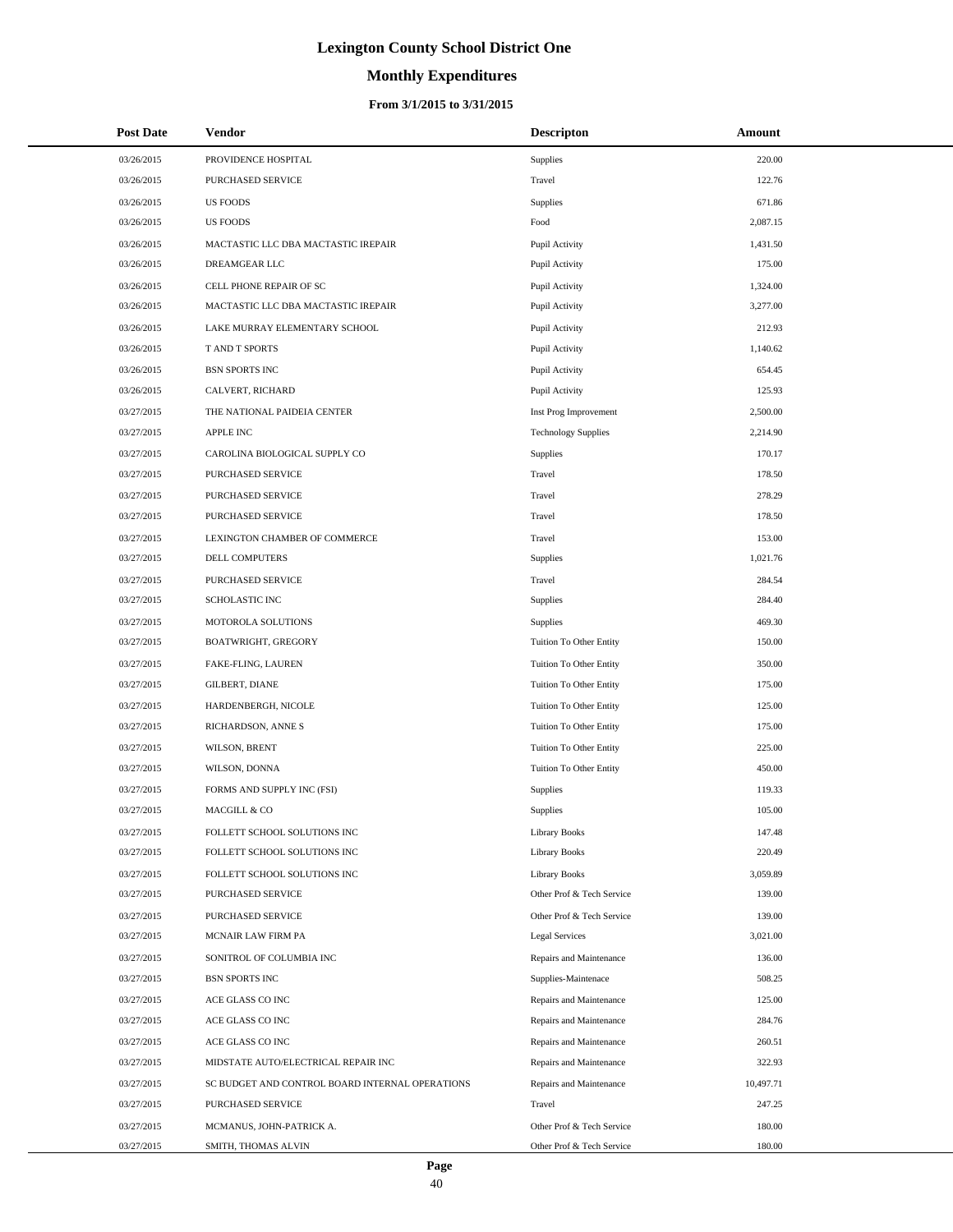# **Monthly Expenditures**

| <b>Post Date</b> | Vendor                              | <b>Descripton</b>         | Amount    |
|------------------|-------------------------------------|---------------------------|-----------|
| 03/27/2015       | SNUFFER, ROBERT                     | Other Prof & Tech Service | 120.00    |
| 03/27/2015       | HALLMAN, JACOB                      | Other Prof & Tech Service | 180.00    |
| 03/27/2015       | ZYLSTRA, SCOTT LEWIS                | Other Prof & Tech Service | 180.00    |
| 03/27/2015       | <b>BURNS, JENNIFER L</b>            | Other Prof & Tech Service | 180.00    |
| 03/27/2015       | PURCHASED SERVICE                   | Travel                    | 223.10    |
| 03/27/2015       | PURCHASED SERVICE                   | Travel                    | 284.05    |
| 03/27/2015       | <b>GRAYBAR ELECTRIC CO INC</b>      | Technology Supplies       | 1,310.75  |
| 03/27/2015       | PURCHASED SERVICE                   | Travel                    | 269.95    |
| 03/27/2015       | PURCHASED SERVICE                   | Travel                    | 140.00    |
| 03/27/2015       | PURCHASED SERVICE                   | Travel                    | 140.00    |
| 03/27/2015       | PURCHASED SERVICE                   | Travel                    | 140.00    |
| 03/27/2015       | PURCHASED SERVICE                   | Travel                    | 140.00    |
| 03/27/2015       | PURCHASED SERVICE                   | Travel                    | 140.00    |
| 03/27/2015       | PURCHASED SERVICE                   | Travel                    | 140.00    |
| 03/27/2015       | PURCHASED SERVICE                   | Travel                    | 269.95    |
| 03/27/2015       | PURCHASED SERVICE                   | Travel                    | 140.00    |
| 03/27/2015       | <b>GROVE MEDICAL</b>                | Supplies                  | 116.90    |
| 03/27/2015       | PURCHASED SERVICE                   | Travel                    | 153.44    |
| 03/27/2015       | PURCHASED SERVICE                   | Travel                    | 140.00    |
| 03/27/2015       | <b>GEIGER CAROLINAS</b>             | Supplies                  | 433.99    |
| 03/27/2015       | PURCHASED SERVICE                   | Supplies                  | 139.01    |
| 03/27/2015       | PURCHASED SERVICE                   | Travel                    | 191.50    |
| 03/27/2015       | NUIDEA SCHOOL SUPPLY CO             | Supplies                  | 14,287.88 |
| 03/27/2015       | OFFICE CHURCH SCHOOL SUPPLY CO. INC | Supplies                  | 12,749.97 |
| 03/27/2015       | <b>US FOODS</b>                     | Supplies                  | 173.59    |
| 03/27/2015       | <b>US FOODS</b>                     | Food                      | 4,245.46  |
| 03/27/2015       | SENN BROTHERS INC                   | Produce                   | 398.15    |
| 03/27/2015       | <b>US FOODS</b>                     | Supplies                  | 298.47    |
| 03/27/2015       | <b>US FOODS</b>                     | Food                      | 2,179.24  |
| 03/27/2015       | SENN BROTHERS INC                   | Produce                   | 480.66    |
| 03/27/2015       | <b>US FOODS</b>                     | Supplies                  | 429.59    |
| 03/27/2015       | <b>US FOODS</b>                     | Food                      | 3,703.78  |
| 03/27/2015       | SENN BROTHERS INC                   | Produce                   | 164.20    |
| 03/27/2015       | <b>US FOODS</b>                     | Supplies                  | 411.94    |
| 03/27/2015       | <b>US FOODS</b>                     | Food                      | 1,864.21  |
| 03/27/2015       | EARTHGRAINS BAKING COMPANIES INC    | <b>Bread</b>              | 122.50    |
| 03/27/2015       | SENN BROTHERS INC                   | Produce                   | 402.94    |
| 03/27/2015       | <b>US FOODS</b>                     | Supplies                  | 256.25    |
| 03/27/2015       | <b>US FOODS</b>                     | Food                      | 2,530.29  |
| 03/27/2015       | SENN BROTHERS INC                   | Produce                   | 362.94    |
| 03/27/2015       | <b>US FOODS</b>                     | Supplies                  | 142.32    |
| 03/27/2015       | <b>US FOODS</b>                     | Food                      | 3,793.14  |
| 03/27/2015       | SENN BROTHERS INC                   | Produce                   | 494.77    |
| 03/27/2015       | <b>US FOODS</b>                     | Food                      | 1,031.82  |
| 03/27/2015       | SENN BROTHERS INC                   | Produce                   | 170.30    |
| 03/27/2015       | <b>US FOODS</b>                     | Supplies                  | 159.91    |
| 03/27/2015       | <b>US FOODS</b>                     | Food                      | 2,560.49  |
| 03/27/2015       | SENN BROTHERS INC                   | Produce                   | 468.56    |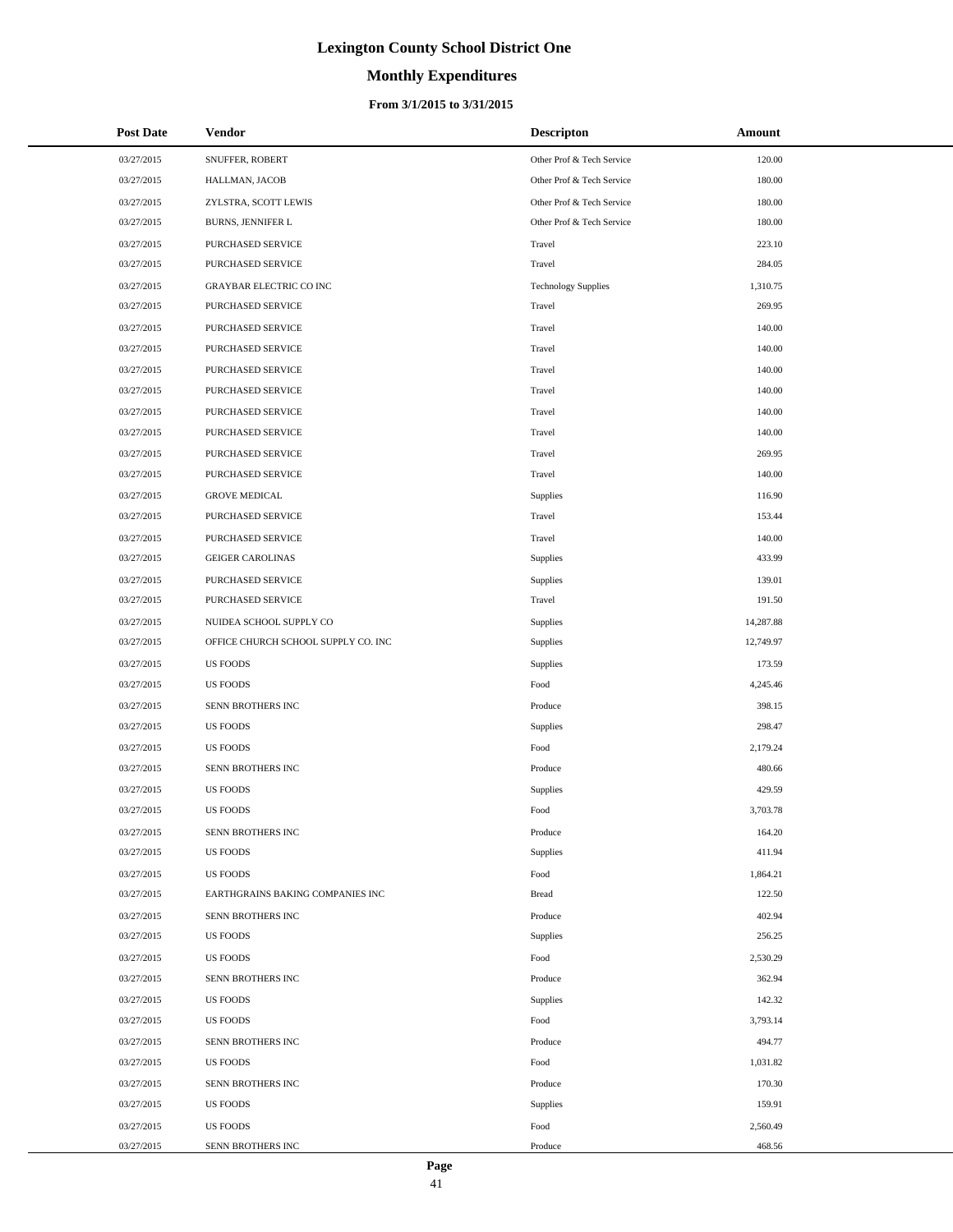# **Monthly Expenditures**

#### **From 3/1/2015 to 3/31/2015**

| 03/27/2015<br><b>US FOODS</b><br>$-2.12$<br>Commodity Distribution Charge<br>03/27/2015<br><b>US FOODS</b><br>523.30<br>Supplies<br><b>US FOODS</b><br>03/27/2015<br>Food<br>1,722.16<br>108.75<br>03/27/2015<br>EARTHGRAINS BAKING COMPANIES INC<br><b>Bread</b><br>03/27/2015<br>SENN BROTHERS INC<br>453.33<br>Produce<br>03/27/2015<br><b>US FOODS</b><br>328.93<br>Supplies<br>03/27/2015<br><b>US FOODS</b><br>Food<br>2,356.14<br>130.00<br>03/27/2015<br>EARTHGRAINS BAKING COMPANIES INC<br><b>Bread</b><br>739.18<br>03/27/2015<br>SENN BROTHERS INC<br>Produce<br>489.91<br>03/27/2015<br><b>US FOODS</b><br>Supplies<br><b>US FOODS</b><br>Food<br>03/27/2015<br>1,352.44<br>572.94<br>03/27/2015<br>SENN BROTHERS INC<br>Produce<br>$-8.48$<br>03/27/2015<br><b>US FOODS</b><br>Commodity Distribution Charge<br>03/27/2015<br><b>US FOODS</b><br>383.03<br>Supplies<br><b>US FOODS</b><br>Food<br>03/27/2015<br>1,570.54<br>659.29<br>03/27/2015<br>SENN BROTHERS INC<br>Produce<br>03/27/2015<br><b>US FOODS</b><br>Supplies<br>334.56<br>3,020.67<br>03/27/2015<br><b>US FOODS</b><br>Food<br>03/27/2015<br>SENN BROTHERS INC<br>Produce<br>275.75<br>393.87<br>03/27/2015<br><b>US FOODS</b><br>Supplies<br>Food<br>5,350.39<br>03/27/2015<br><b>US FOODS</b><br>03/27/2015<br>177.50<br>EARTHGRAINS BAKING COMPANIES INC<br><b>Bread</b><br>03/27/2015<br>SENN BROTHERS INC<br>372.07<br>Produce<br>03/27/2015<br><b>US FOODS</b><br>Supplies<br>113.76<br>Food<br>03/27/2015<br><b>US FOODS</b><br>722.10<br>03/27/2015<br>SENN BROTHERS INC<br>Produce<br>215.80<br>03/27/2015<br><b>US FOODS</b><br>Commodity Distribution Charge<br>$-2.12$<br>03/27/2015<br><b>US FOODS</b><br>Supplies<br>461.16<br>3,410.49<br>03/27/2015<br><b>US FOODS</b><br>Food<br>03/27/2015<br>SENN BROTHERS INC<br>365.92<br>Produce<br>03/27/2015<br><b>US FOODS</b><br>Supplies<br>188.44<br>03/27/2015<br><b>US FOODS</b><br>Food<br>2,484.86<br>303.77<br>03/27/2015<br>SENN BROTHERS INC<br>Produce<br>03/27/2015<br><b>US FOODS</b><br>150.28<br>Supplies<br><b>US FOODS</b><br>771.84<br>03/27/2015<br>Food<br>03/27/2015<br>SENN BROTHERS INC<br>Produce<br>300.46<br>03/27/2015<br><b>US FOODS</b><br>Supplies<br>517.23<br>03/27/2015<br><b>US FOODS</b><br>1,588.68<br>Food<br>03/27/2015<br>157.50<br>EARTHGRAINS BAKING COMPANIES INC<br><b>Bread</b><br>SENN BROTHERS INC<br>03/27/2015<br>Produce<br>560.76<br>03/27/2015<br><b>US FOODS</b><br>211.73<br>Supplies<br>03/27/2015<br><b>US FOODS</b><br>3,422.60<br>Food<br>03/27/2015<br>SENN BROTHERS INC<br>Produce<br>538.27<br>03/27/2015<br><b>US FOODS</b><br>Supplies<br>385.33<br>03/27/2015<br>1,037.85<br><b>US FOODS</b><br>Food | <b>Post Date</b> | <b>Vendor</b> | <b>Descripton</b> | Amount |
|-------------------------------------------------------------------------------------------------------------------------------------------------------------------------------------------------------------------------------------------------------------------------------------------------------------------------------------------------------------------------------------------------------------------------------------------------------------------------------------------------------------------------------------------------------------------------------------------------------------------------------------------------------------------------------------------------------------------------------------------------------------------------------------------------------------------------------------------------------------------------------------------------------------------------------------------------------------------------------------------------------------------------------------------------------------------------------------------------------------------------------------------------------------------------------------------------------------------------------------------------------------------------------------------------------------------------------------------------------------------------------------------------------------------------------------------------------------------------------------------------------------------------------------------------------------------------------------------------------------------------------------------------------------------------------------------------------------------------------------------------------------------------------------------------------------------------------------------------------------------------------------------------------------------------------------------------------------------------------------------------------------------------------------------------------------------------------------------------------------------------------------------------------------------------------------------------------------------------------------------------------------------------------------------------------------------------------------------------------------------------------------------------------------------------------------------------------------------------------------------------------------------------------------------------------------------------------------------------------------------------------------------------------------------------------------------------------------|------------------|---------------|-------------------|--------|
|                                                                                                                                                                                                                                                                                                                                                                                                                                                                                                                                                                                                                                                                                                                                                                                                                                                                                                                                                                                                                                                                                                                                                                                                                                                                                                                                                                                                                                                                                                                                                                                                                                                                                                                                                                                                                                                                                                                                                                                                                                                                                                                                                                                                                                                                                                                                                                                                                                                                                                                                                                                                                                                                                                             |                  |               |                   |        |
|                                                                                                                                                                                                                                                                                                                                                                                                                                                                                                                                                                                                                                                                                                                                                                                                                                                                                                                                                                                                                                                                                                                                                                                                                                                                                                                                                                                                                                                                                                                                                                                                                                                                                                                                                                                                                                                                                                                                                                                                                                                                                                                                                                                                                                                                                                                                                                                                                                                                                                                                                                                                                                                                                                             |                  |               |                   |        |
|                                                                                                                                                                                                                                                                                                                                                                                                                                                                                                                                                                                                                                                                                                                                                                                                                                                                                                                                                                                                                                                                                                                                                                                                                                                                                                                                                                                                                                                                                                                                                                                                                                                                                                                                                                                                                                                                                                                                                                                                                                                                                                                                                                                                                                                                                                                                                                                                                                                                                                                                                                                                                                                                                                             |                  |               |                   |        |
|                                                                                                                                                                                                                                                                                                                                                                                                                                                                                                                                                                                                                                                                                                                                                                                                                                                                                                                                                                                                                                                                                                                                                                                                                                                                                                                                                                                                                                                                                                                                                                                                                                                                                                                                                                                                                                                                                                                                                                                                                                                                                                                                                                                                                                                                                                                                                                                                                                                                                                                                                                                                                                                                                                             |                  |               |                   |        |
|                                                                                                                                                                                                                                                                                                                                                                                                                                                                                                                                                                                                                                                                                                                                                                                                                                                                                                                                                                                                                                                                                                                                                                                                                                                                                                                                                                                                                                                                                                                                                                                                                                                                                                                                                                                                                                                                                                                                                                                                                                                                                                                                                                                                                                                                                                                                                                                                                                                                                                                                                                                                                                                                                                             |                  |               |                   |        |
|                                                                                                                                                                                                                                                                                                                                                                                                                                                                                                                                                                                                                                                                                                                                                                                                                                                                                                                                                                                                                                                                                                                                                                                                                                                                                                                                                                                                                                                                                                                                                                                                                                                                                                                                                                                                                                                                                                                                                                                                                                                                                                                                                                                                                                                                                                                                                                                                                                                                                                                                                                                                                                                                                                             |                  |               |                   |        |
|                                                                                                                                                                                                                                                                                                                                                                                                                                                                                                                                                                                                                                                                                                                                                                                                                                                                                                                                                                                                                                                                                                                                                                                                                                                                                                                                                                                                                                                                                                                                                                                                                                                                                                                                                                                                                                                                                                                                                                                                                                                                                                                                                                                                                                                                                                                                                                                                                                                                                                                                                                                                                                                                                                             |                  |               |                   |        |
|                                                                                                                                                                                                                                                                                                                                                                                                                                                                                                                                                                                                                                                                                                                                                                                                                                                                                                                                                                                                                                                                                                                                                                                                                                                                                                                                                                                                                                                                                                                                                                                                                                                                                                                                                                                                                                                                                                                                                                                                                                                                                                                                                                                                                                                                                                                                                                                                                                                                                                                                                                                                                                                                                                             |                  |               |                   |        |
|                                                                                                                                                                                                                                                                                                                                                                                                                                                                                                                                                                                                                                                                                                                                                                                                                                                                                                                                                                                                                                                                                                                                                                                                                                                                                                                                                                                                                                                                                                                                                                                                                                                                                                                                                                                                                                                                                                                                                                                                                                                                                                                                                                                                                                                                                                                                                                                                                                                                                                                                                                                                                                                                                                             |                  |               |                   |        |
|                                                                                                                                                                                                                                                                                                                                                                                                                                                                                                                                                                                                                                                                                                                                                                                                                                                                                                                                                                                                                                                                                                                                                                                                                                                                                                                                                                                                                                                                                                                                                                                                                                                                                                                                                                                                                                                                                                                                                                                                                                                                                                                                                                                                                                                                                                                                                                                                                                                                                                                                                                                                                                                                                                             |                  |               |                   |        |
|                                                                                                                                                                                                                                                                                                                                                                                                                                                                                                                                                                                                                                                                                                                                                                                                                                                                                                                                                                                                                                                                                                                                                                                                                                                                                                                                                                                                                                                                                                                                                                                                                                                                                                                                                                                                                                                                                                                                                                                                                                                                                                                                                                                                                                                                                                                                                                                                                                                                                                                                                                                                                                                                                                             |                  |               |                   |        |
|                                                                                                                                                                                                                                                                                                                                                                                                                                                                                                                                                                                                                                                                                                                                                                                                                                                                                                                                                                                                                                                                                                                                                                                                                                                                                                                                                                                                                                                                                                                                                                                                                                                                                                                                                                                                                                                                                                                                                                                                                                                                                                                                                                                                                                                                                                                                                                                                                                                                                                                                                                                                                                                                                                             |                  |               |                   |        |
|                                                                                                                                                                                                                                                                                                                                                                                                                                                                                                                                                                                                                                                                                                                                                                                                                                                                                                                                                                                                                                                                                                                                                                                                                                                                                                                                                                                                                                                                                                                                                                                                                                                                                                                                                                                                                                                                                                                                                                                                                                                                                                                                                                                                                                                                                                                                                                                                                                                                                                                                                                                                                                                                                                             |                  |               |                   |        |
|                                                                                                                                                                                                                                                                                                                                                                                                                                                                                                                                                                                                                                                                                                                                                                                                                                                                                                                                                                                                                                                                                                                                                                                                                                                                                                                                                                                                                                                                                                                                                                                                                                                                                                                                                                                                                                                                                                                                                                                                                                                                                                                                                                                                                                                                                                                                                                                                                                                                                                                                                                                                                                                                                                             |                  |               |                   |        |
|                                                                                                                                                                                                                                                                                                                                                                                                                                                                                                                                                                                                                                                                                                                                                                                                                                                                                                                                                                                                                                                                                                                                                                                                                                                                                                                                                                                                                                                                                                                                                                                                                                                                                                                                                                                                                                                                                                                                                                                                                                                                                                                                                                                                                                                                                                                                                                                                                                                                                                                                                                                                                                                                                                             |                  |               |                   |        |
|                                                                                                                                                                                                                                                                                                                                                                                                                                                                                                                                                                                                                                                                                                                                                                                                                                                                                                                                                                                                                                                                                                                                                                                                                                                                                                                                                                                                                                                                                                                                                                                                                                                                                                                                                                                                                                                                                                                                                                                                                                                                                                                                                                                                                                                                                                                                                                                                                                                                                                                                                                                                                                                                                                             |                  |               |                   |        |
|                                                                                                                                                                                                                                                                                                                                                                                                                                                                                                                                                                                                                                                                                                                                                                                                                                                                                                                                                                                                                                                                                                                                                                                                                                                                                                                                                                                                                                                                                                                                                                                                                                                                                                                                                                                                                                                                                                                                                                                                                                                                                                                                                                                                                                                                                                                                                                                                                                                                                                                                                                                                                                                                                                             |                  |               |                   |        |
|                                                                                                                                                                                                                                                                                                                                                                                                                                                                                                                                                                                                                                                                                                                                                                                                                                                                                                                                                                                                                                                                                                                                                                                                                                                                                                                                                                                                                                                                                                                                                                                                                                                                                                                                                                                                                                                                                                                                                                                                                                                                                                                                                                                                                                                                                                                                                                                                                                                                                                                                                                                                                                                                                                             |                  |               |                   |        |
|                                                                                                                                                                                                                                                                                                                                                                                                                                                                                                                                                                                                                                                                                                                                                                                                                                                                                                                                                                                                                                                                                                                                                                                                                                                                                                                                                                                                                                                                                                                                                                                                                                                                                                                                                                                                                                                                                                                                                                                                                                                                                                                                                                                                                                                                                                                                                                                                                                                                                                                                                                                                                                                                                                             |                  |               |                   |        |
|                                                                                                                                                                                                                                                                                                                                                                                                                                                                                                                                                                                                                                                                                                                                                                                                                                                                                                                                                                                                                                                                                                                                                                                                                                                                                                                                                                                                                                                                                                                                                                                                                                                                                                                                                                                                                                                                                                                                                                                                                                                                                                                                                                                                                                                                                                                                                                                                                                                                                                                                                                                                                                                                                                             |                  |               |                   |        |
|                                                                                                                                                                                                                                                                                                                                                                                                                                                                                                                                                                                                                                                                                                                                                                                                                                                                                                                                                                                                                                                                                                                                                                                                                                                                                                                                                                                                                                                                                                                                                                                                                                                                                                                                                                                                                                                                                                                                                                                                                                                                                                                                                                                                                                                                                                                                                                                                                                                                                                                                                                                                                                                                                                             |                  |               |                   |        |
|                                                                                                                                                                                                                                                                                                                                                                                                                                                                                                                                                                                                                                                                                                                                                                                                                                                                                                                                                                                                                                                                                                                                                                                                                                                                                                                                                                                                                                                                                                                                                                                                                                                                                                                                                                                                                                                                                                                                                                                                                                                                                                                                                                                                                                                                                                                                                                                                                                                                                                                                                                                                                                                                                                             |                  |               |                   |        |
|                                                                                                                                                                                                                                                                                                                                                                                                                                                                                                                                                                                                                                                                                                                                                                                                                                                                                                                                                                                                                                                                                                                                                                                                                                                                                                                                                                                                                                                                                                                                                                                                                                                                                                                                                                                                                                                                                                                                                                                                                                                                                                                                                                                                                                                                                                                                                                                                                                                                                                                                                                                                                                                                                                             |                  |               |                   |        |
|                                                                                                                                                                                                                                                                                                                                                                                                                                                                                                                                                                                                                                                                                                                                                                                                                                                                                                                                                                                                                                                                                                                                                                                                                                                                                                                                                                                                                                                                                                                                                                                                                                                                                                                                                                                                                                                                                                                                                                                                                                                                                                                                                                                                                                                                                                                                                                                                                                                                                                                                                                                                                                                                                                             |                  |               |                   |        |
|                                                                                                                                                                                                                                                                                                                                                                                                                                                                                                                                                                                                                                                                                                                                                                                                                                                                                                                                                                                                                                                                                                                                                                                                                                                                                                                                                                                                                                                                                                                                                                                                                                                                                                                                                                                                                                                                                                                                                                                                                                                                                                                                                                                                                                                                                                                                                                                                                                                                                                                                                                                                                                                                                                             |                  |               |                   |        |
|                                                                                                                                                                                                                                                                                                                                                                                                                                                                                                                                                                                                                                                                                                                                                                                                                                                                                                                                                                                                                                                                                                                                                                                                                                                                                                                                                                                                                                                                                                                                                                                                                                                                                                                                                                                                                                                                                                                                                                                                                                                                                                                                                                                                                                                                                                                                                                                                                                                                                                                                                                                                                                                                                                             |                  |               |                   |        |
|                                                                                                                                                                                                                                                                                                                                                                                                                                                                                                                                                                                                                                                                                                                                                                                                                                                                                                                                                                                                                                                                                                                                                                                                                                                                                                                                                                                                                                                                                                                                                                                                                                                                                                                                                                                                                                                                                                                                                                                                                                                                                                                                                                                                                                                                                                                                                                                                                                                                                                                                                                                                                                                                                                             |                  |               |                   |        |
|                                                                                                                                                                                                                                                                                                                                                                                                                                                                                                                                                                                                                                                                                                                                                                                                                                                                                                                                                                                                                                                                                                                                                                                                                                                                                                                                                                                                                                                                                                                                                                                                                                                                                                                                                                                                                                                                                                                                                                                                                                                                                                                                                                                                                                                                                                                                                                                                                                                                                                                                                                                                                                                                                                             |                  |               |                   |        |
|                                                                                                                                                                                                                                                                                                                                                                                                                                                                                                                                                                                                                                                                                                                                                                                                                                                                                                                                                                                                                                                                                                                                                                                                                                                                                                                                                                                                                                                                                                                                                                                                                                                                                                                                                                                                                                                                                                                                                                                                                                                                                                                                                                                                                                                                                                                                                                                                                                                                                                                                                                                                                                                                                                             |                  |               |                   |        |
|                                                                                                                                                                                                                                                                                                                                                                                                                                                                                                                                                                                                                                                                                                                                                                                                                                                                                                                                                                                                                                                                                                                                                                                                                                                                                                                                                                                                                                                                                                                                                                                                                                                                                                                                                                                                                                                                                                                                                                                                                                                                                                                                                                                                                                                                                                                                                                                                                                                                                                                                                                                                                                                                                                             |                  |               |                   |        |
|                                                                                                                                                                                                                                                                                                                                                                                                                                                                                                                                                                                                                                                                                                                                                                                                                                                                                                                                                                                                                                                                                                                                                                                                                                                                                                                                                                                                                                                                                                                                                                                                                                                                                                                                                                                                                                                                                                                                                                                                                                                                                                                                                                                                                                                                                                                                                                                                                                                                                                                                                                                                                                                                                                             |                  |               |                   |        |
|                                                                                                                                                                                                                                                                                                                                                                                                                                                                                                                                                                                                                                                                                                                                                                                                                                                                                                                                                                                                                                                                                                                                                                                                                                                                                                                                                                                                                                                                                                                                                                                                                                                                                                                                                                                                                                                                                                                                                                                                                                                                                                                                                                                                                                                                                                                                                                                                                                                                                                                                                                                                                                                                                                             |                  |               |                   |        |
|                                                                                                                                                                                                                                                                                                                                                                                                                                                                                                                                                                                                                                                                                                                                                                                                                                                                                                                                                                                                                                                                                                                                                                                                                                                                                                                                                                                                                                                                                                                                                                                                                                                                                                                                                                                                                                                                                                                                                                                                                                                                                                                                                                                                                                                                                                                                                                                                                                                                                                                                                                                                                                                                                                             |                  |               |                   |        |
|                                                                                                                                                                                                                                                                                                                                                                                                                                                                                                                                                                                                                                                                                                                                                                                                                                                                                                                                                                                                                                                                                                                                                                                                                                                                                                                                                                                                                                                                                                                                                                                                                                                                                                                                                                                                                                                                                                                                                                                                                                                                                                                                                                                                                                                                                                                                                                                                                                                                                                                                                                                                                                                                                                             |                  |               |                   |        |
|                                                                                                                                                                                                                                                                                                                                                                                                                                                                                                                                                                                                                                                                                                                                                                                                                                                                                                                                                                                                                                                                                                                                                                                                                                                                                                                                                                                                                                                                                                                                                                                                                                                                                                                                                                                                                                                                                                                                                                                                                                                                                                                                                                                                                                                                                                                                                                                                                                                                                                                                                                                                                                                                                                             |                  |               |                   |        |
|                                                                                                                                                                                                                                                                                                                                                                                                                                                                                                                                                                                                                                                                                                                                                                                                                                                                                                                                                                                                                                                                                                                                                                                                                                                                                                                                                                                                                                                                                                                                                                                                                                                                                                                                                                                                                                                                                                                                                                                                                                                                                                                                                                                                                                                                                                                                                                                                                                                                                                                                                                                                                                                                                                             |                  |               |                   |        |
|                                                                                                                                                                                                                                                                                                                                                                                                                                                                                                                                                                                                                                                                                                                                                                                                                                                                                                                                                                                                                                                                                                                                                                                                                                                                                                                                                                                                                                                                                                                                                                                                                                                                                                                                                                                                                                                                                                                                                                                                                                                                                                                                                                                                                                                                                                                                                                                                                                                                                                                                                                                                                                                                                                             |                  |               |                   |        |
|                                                                                                                                                                                                                                                                                                                                                                                                                                                                                                                                                                                                                                                                                                                                                                                                                                                                                                                                                                                                                                                                                                                                                                                                                                                                                                                                                                                                                                                                                                                                                                                                                                                                                                                                                                                                                                                                                                                                                                                                                                                                                                                                                                                                                                                                                                                                                                                                                                                                                                                                                                                                                                                                                                             |                  |               |                   |        |
|                                                                                                                                                                                                                                                                                                                                                                                                                                                                                                                                                                                                                                                                                                                                                                                                                                                                                                                                                                                                                                                                                                                                                                                                                                                                                                                                                                                                                                                                                                                                                                                                                                                                                                                                                                                                                                                                                                                                                                                                                                                                                                                                                                                                                                                                                                                                                                                                                                                                                                                                                                                                                                                                                                             |                  |               |                   |        |
|                                                                                                                                                                                                                                                                                                                                                                                                                                                                                                                                                                                                                                                                                                                                                                                                                                                                                                                                                                                                                                                                                                                                                                                                                                                                                                                                                                                                                                                                                                                                                                                                                                                                                                                                                                                                                                                                                                                                                                                                                                                                                                                                                                                                                                                                                                                                                                                                                                                                                                                                                                                                                                                                                                             |                  |               |                   |        |
|                                                                                                                                                                                                                                                                                                                                                                                                                                                                                                                                                                                                                                                                                                                                                                                                                                                                                                                                                                                                                                                                                                                                                                                                                                                                                                                                                                                                                                                                                                                                                                                                                                                                                                                                                                                                                                                                                                                                                                                                                                                                                                                                                                                                                                                                                                                                                                                                                                                                                                                                                                                                                                                                                                             |                  |               |                   |        |
|                                                                                                                                                                                                                                                                                                                                                                                                                                                                                                                                                                                                                                                                                                                                                                                                                                                                                                                                                                                                                                                                                                                                                                                                                                                                                                                                                                                                                                                                                                                                                                                                                                                                                                                                                                                                                                                                                                                                                                                                                                                                                                                                                                                                                                                                                                                                                                                                                                                                                                                                                                                                                                                                                                             |                  |               |                   |        |
|                                                                                                                                                                                                                                                                                                                                                                                                                                                                                                                                                                                                                                                                                                                                                                                                                                                                                                                                                                                                                                                                                                                                                                                                                                                                                                                                                                                                                                                                                                                                                                                                                                                                                                                                                                                                                                                                                                                                                                                                                                                                                                                                                                                                                                                                                                                                                                                                                                                                                                                                                                                                                                                                                                             |                  |               |                   |        |
|                                                                                                                                                                                                                                                                                                                                                                                                                                                                                                                                                                                                                                                                                                                                                                                                                                                                                                                                                                                                                                                                                                                                                                                                                                                                                                                                                                                                                                                                                                                                                                                                                                                                                                                                                                                                                                                                                                                                                                                                                                                                                                                                                                                                                                                                                                                                                                                                                                                                                                                                                                                                                                                                                                             |                  |               |                   |        |
|                                                                                                                                                                                                                                                                                                                                                                                                                                                                                                                                                                                                                                                                                                                                                                                                                                                                                                                                                                                                                                                                                                                                                                                                                                                                                                                                                                                                                                                                                                                                                                                                                                                                                                                                                                                                                                                                                                                                                                                                                                                                                                                                                                                                                                                                                                                                                                                                                                                                                                                                                                                                                                                                                                             |                  |               |                   |        |
| 03/27/2015<br>SENN BROTHERS INC<br>377.48<br>Produce                                                                                                                                                                                                                                                                                                                                                                                                                                                                                                                                                                                                                                                                                                                                                                                                                                                                                                                                                                                                                                                                                                                                                                                                                                                                                                                                                                                                                                                                                                                                                                                                                                                                                                                                                                                                                                                                                                                                                                                                                                                                                                                                                                                                                                                                                                                                                                                                                                                                                                                                                                                                                                                        |                  |               |                   |        |
| 03/27/2015<br><b>US FOODS</b><br>Supplies<br>263.49                                                                                                                                                                                                                                                                                                                                                                                                                                                                                                                                                                                                                                                                                                                                                                                                                                                                                                                                                                                                                                                                                                                                                                                                                                                                                                                                                                                                                                                                                                                                                                                                                                                                                                                                                                                                                                                                                                                                                                                                                                                                                                                                                                                                                                                                                                                                                                                                                                                                                                                                                                                                                                                         |                  |               |                   |        |
| 03/27/2015<br>US FOODS<br>Food<br>4,087.45                                                                                                                                                                                                                                                                                                                                                                                                                                                                                                                                                                                                                                                                                                                                                                                                                                                                                                                                                                                                                                                                                                                                                                                                                                                                                                                                                                                                                                                                                                                                                                                                                                                                                                                                                                                                                                                                                                                                                                                                                                                                                                                                                                                                                                                                                                                                                                                                                                                                                                                                                                                                                                                                  |                  |               |                   |        |

 $\overline{a}$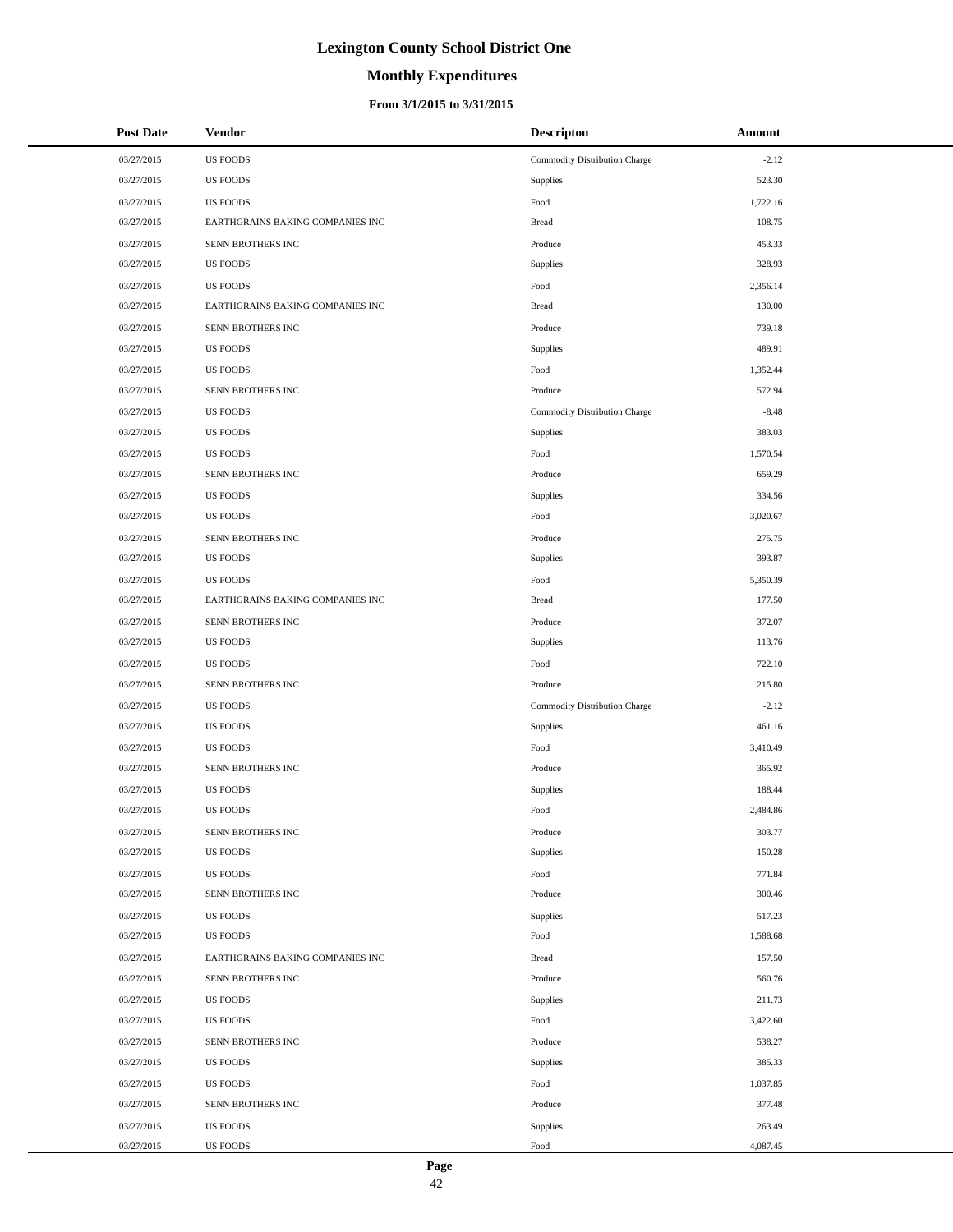# **Monthly Expenditures**

#### **From 3/1/2015 to 3/31/2015**

| <b>Post Date</b> | <b>Vendor</b>                    | <b>Descripton</b>             | Amount    |
|------------------|----------------------------------|-------------------------------|-----------|
| 03/27/2015       | SENN BROTHERS INC                | Produce                       | 654.44    |
| 03/27/2015       | <b>US FOODS</b>                  | Supplies                      | 498.50    |
| 03/27/2015       | <b>US FOODS</b>                  | Food                          | 1,182.14  |
| 03/27/2015       | EARTHGRAINS BAKING COMPANIES INC | <b>Bread</b>                  | 135.00    |
| 03/27/2015       | SENN BROTHERS INC                | Produce                       | 687.01    |
| 03/27/2015       | <b>US FOODS</b>                  | Supplies                      | 528.55    |
| 03/27/2015       | <b>US FOODS</b>                  | Food                          | 2,394.98  |
| 03/27/2015       | SENN BROTHERS INC                | Produce                       | 718.15    |
| 03/27/2015       | <b>US FOODS</b>                  | Supplies                      | 274.48    |
| 03/27/2015       | <b>US FOODS</b>                  | Food                          | 651.75    |
| 03/27/2015       | SENN BROTHERS INC                | Produce                       | 256.53    |
| 03/27/2015       | <b>US FOODS</b>                  | Supplies                      | 264.56    |
| 03/27/2015       | <b>US FOODS</b>                  | Food                          | 1,420.06  |
| 03/27/2015       | SENN BROTHERS INC                | Produce                       | 159.93    |
| 03/27/2015       | <b>US FOODS</b>                  | Supplies                      | 521.47    |
| 03/27/2015       | <b>US FOODS</b>                  | Food                          | 1,738.11  |
| 03/27/2015       | EARTHGRAINS BAKING COMPANIES INC | <b>Bread</b>                  | 105.00    |
| 03/27/2015       | SENN BROTHERS INC                | Produce                       | 731.93    |
| 03/27/2015       | <b>US FOODS</b>                  | Supplies                      | 289.37    |
| 03/27/2015       | <b>US FOODS</b>                  | Food                          | 3,560.54  |
| 03/27/2015       | EARTHGRAINS BAKING COMPANIES INC | <b>Bread</b>                  | 106.25    |
| 03/27/2015       | SENN BROTHERS INC                | Produce                       | 610.33    |
| 03/27/2015       | <b>US FOODS</b>                  | Commodity Distribution Charge | $-2.12$   |
| 03/27/2015       | <b>US FOODS</b>                  | Supplies                      | 500.33    |
| 03/27/2015       | <b>US FOODS</b>                  | Food                          | 10,747.43 |
| 03/27/2015       | SENN BROTHERS INC                | Produce                       | 406.70    |
| 03/27/2015       | <b>US FOODS</b>                  | Supplies                      | 142.93    |
| 03/27/2015       | <b>US FOODS</b>                  | Food                          | 869.87    |
| 03/27/2015       | SENN BROTHERS INC                | Produce                       | 295.37    |
| 03/27/2015       | CELL PHONE REPAIR OF SC          | Pupil Activity                | 158.00    |
| 03/27/2015       | CELL PHONE REPAIR OF SC          | Pupil Activity                | 237.00    |
| 03/27/2015       | <b>JW PEPPER</b>                 | Pupil Activity                | 251.60    |
| 03/27/2015       | THE ATHLETIC SHOP INC            | Pupil Activity                | 172.00    |
| 03/27/2015       | <b>US AWARDS INC</b>             | Pupil Activity                | 763.20    |
| 03/27/2015       | PURCHASED SERVICE                | Pupil Activity                | 323.65    |
| 03/27/2015       | PURCHASED SERVICE                | Pupil Activity                | 161.00    |
| 03/27/2015       | T AND T SPORTS                   | Pupil Activity                | 416.77    |
| 03/27/2015       | PURCHASED SERVICE                | Pupil Activity                | 109.25    |
| 03/27/2015       | <b>CRAFTY THINGS</b>             | Pupil Activity                | 502.90    |
| 03/27/2015       | BSN SPORTS INC                   | Pupil Activity                | 623.81    |
| 03/27/2015       | SC WRESTLING COACHES ASSOC       | Pupil Activity                | 420.00    |
| 03/27/2015       | T AND T SPORTS                   | Pupil Activity                | 128.40    |
| 03/27/2015       | LDH SPORTS AND MORE LLC          | Supplies                      | 593.85    |
| 03/30/2015       | RAPTOR TECHNOLOGIES INC          | <b>Technology Supplies</b>    | 278.00    |
| 03/30/2015       | US INK AND TONER INC             | Supplies                      | 464.31    |
| 03/30/2015       | SCHOOL SPECIALTY INC             | Supplies                      | 484.71    |
| 03/30/2015       | MBM CORP                         | <b>Technology Supplies</b>    | 824.31    |
| 03/30/2015       | DIGITAL OFFICE SOLUTIONS INC     | Supplies                      | 138.57    |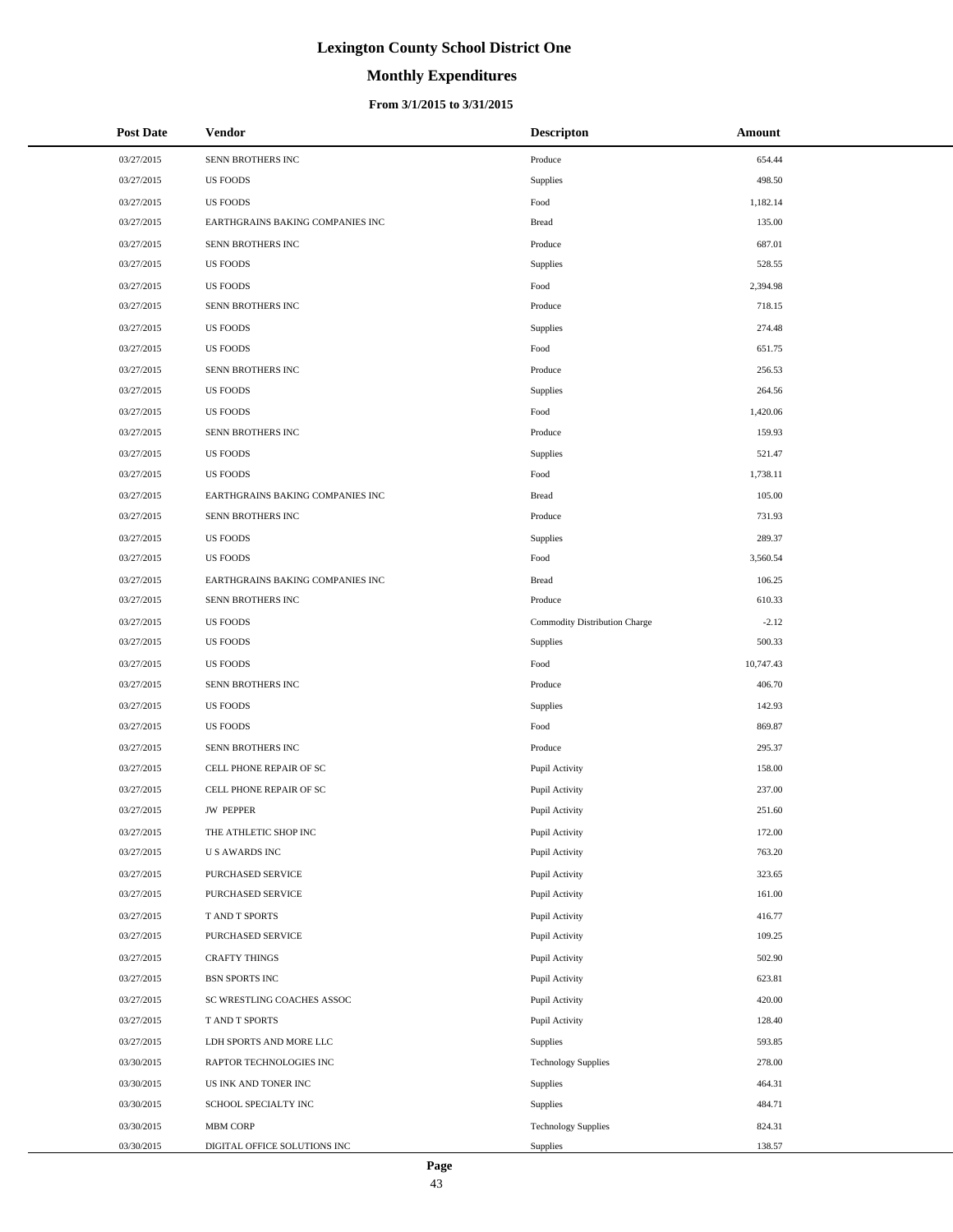# **Monthly Expenditures**

| <b>Post Date</b> | Vendor                                      | <b>Descripton</b>          | Amount   |
|------------------|---------------------------------------------|----------------------------|----------|
| 03/30/2015       | SCHOOL SPECIALTY INC                        | Supplies                   | 1,673.64 |
| 03/30/2015       | R L BRYAN CO TEXTBOOK DEPOSITORY            | Supplies                   | 515.28   |
| 03/30/2015       | <b>USATESTPREP INC</b>                      | Software Renewal/Agreemen  | 700.00   |
| 03/30/2015       | MATTER HACKERS INC                          | <b>Technology Supplies</b> | 1,799.97 |
| 03/30/2015       | SC DEPARTMENT OF REVENUE (SALES TAX RETURN) | <b>Technology Supplies</b> | 126.00   |
| 03/30/2015       | HOUGHTON MIFFLIN                            | <b>Supplies</b>            | 3,001.81 |
| 03/30/2015       | DUENSING, WILLIAM CRAIG                     | Tuition To Other Entity    | 175.00   |
| 03/30/2015       | RAYNER, LISA                                | Tuition To Other Entity    | 450.00   |
| 03/30/2015       | FORMS AND SUPPLY INC (FSI)                  | <b>Supplies</b>            | 116.52   |
| 03/30/2015       | FORMS AND SUPPLY INC (FSI)                  | Supplies                   | 127.14   |
| 03/30/2015       | <b>APPLE INC</b>                            | <b>Technology Supplies</b> | 298.53   |
| 03/30/2015       | PURCHASED SERVICE                           | Other Prof & Tech Service  | 139.00   |
| 03/30/2015       | FORMS AND SUPPLY INC (FSI)                  | Supplies                   | 914.13   |
| 03/30/2015       | LDOEOP LEX DISTRICT ONE EDU OFFICE PROF     | Other Objects              | 166.69   |
| 03/30/2015       | JOHNSON, JOHNNY T                           | Other Prof & Tech Service  | 5,175.00 |
| 03/30/2015       | FORMS AND SUPPLY INC (FSI)                  | Supplies-Maintenace        | 105.93   |
| 03/30/2015       | ELECTRICAL EQUIPMENT COMPANY                | Supplies-Maintenace        | 526.44   |
| 03/30/2015       | SOUTHEASTERN PAPER                          | Supplies-Maintenace        | 765.02   |
| 03/30/2015       | <b>WW GRAINGER</b>                          | Supplies-Maintenace        | 107.82   |
| 03/30/2015       | SOUTHEASTERN PAPER                          | Supplies-Maintenace        | 155.75   |
| 03/30/2015       | GILBERTSUMMIT RURAL WATER DISTRICT          | <b>Public Utilities</b>    | 1,029.33 |
| 03/30/2015       | GILBERTSUMMIT RURAL WATER DISTRICT          | <b>Public Utilities</b>    | 728.12   |
| 03/30/2015       | <b>TRAYCO INC</b>                           | Supplies-Maintenace        | 208.00   |
| 03/30/2015       | OSWALD WHOLESALE LUMBER INC                 | Supplies-Maintenace        | 946.41   |
| 03/30/2015       | ELECTRICAL EQUIPMENT COMPANY                | Supplies-Maintenace        | 526.44   |
| 03/30/2015       | SOUTHEASTERN PAPER                          | Supplies-Maintenace        | 1,254.90 |
| 03/30/2015       | <b>GRAYBAR ELECTRIC CO INC</b>              | Supplies-Maintenace        | 1,014.20 |
| 03/30/2015       | OSWALD WHOLESALE LUMBER INC                 | Supplies-Maintenace        | 2,448.16 |
| 03/30/2015       | <b>BATTERIES PLUS</b>                       | Supplies-Maintenace        | 213.89   |
| 03/30/2015       | <b>BATTERIES PLUS</b>                       | Supplies-Maintenace        | 427.79   |
| 03/30/2015       | <b>BATTERIES PLUS</b>                       | Supplies-Maintenace        | 213.89   |
| 03/30/2015       | GILBERTSUMMIT RURAL WATER DISTRICT          | <b>Public Utilities</b>    | 351.78   |
| 03/30/2015       | SOUTHEASTERN PAPER                          | Supplies-Maintenace        | 721.72   |
| 03/30/2015       | ELECTRICAL EQUIPMENT COMPANY                | Supplies-Maintenace        | 526.44   |
| 03/30/2015       | GILBERTSUMMIT RURAL WATER DISTRICT          | <b>Public Utilities</b>    | 791.49   |
| 03/30/2015       | TRAYCO INC                                  | Supplies-Maintenace        | 478.25   |
| 03/30/2015       | <b>GRAYBAR ELECTRIC CO INC</b>              | Supplies-Maintenace        | 507.11   |
| 03/30/2015       | OSWALD WHOLESALE LUMBER INC                 | Supplies-Maintenace        | 946.42   |
| 03/30/2015       | TRAYCO INC                                  | Supplies-Maintenace        | 138.51   |
| 03/30/2015       | <b>GRAYBAR ELECTRIC CO INC</b>              | Supplies-Maintenace        | 507.09   |
| 03/30/2015       | GILBERTSUMMIT RURAL WATER DISTRICT          | <b>Public Utilities</b>    | 397.03   |
| 03/30/2015       | TRITEK FIRE AND SECURITY LLC                | Repairs and Maintenance    | 362.00   |
| 03/30/2015       | MCMANUS, JOHN-PATRICK A.                    | Other Prof & Tech Service  | 180.00   |
| 03/30/2015       | HAIGLER III, THOMAS I                       | Other Prof & Tech Service  | 180.00   |
| 03/30/2015       | ZYLSTRA, SCOTT LEWIS                        | Other Prof & Tech Service  | 180.00   |
| 03/30/2015       | RICCIARDI, CHRISTOPHER                      | Other Prof & Tech Service  | 180.00   |
| 03/30/2015       | HART, MICHAEL JOSEPH                        | Other Prof & Tech Service  | 180.00   |
| 03/30/2015       | US DEPARTMENT OF HOMELAND SECURITY          | Other Prof & Tech Service  | 2,050.00 |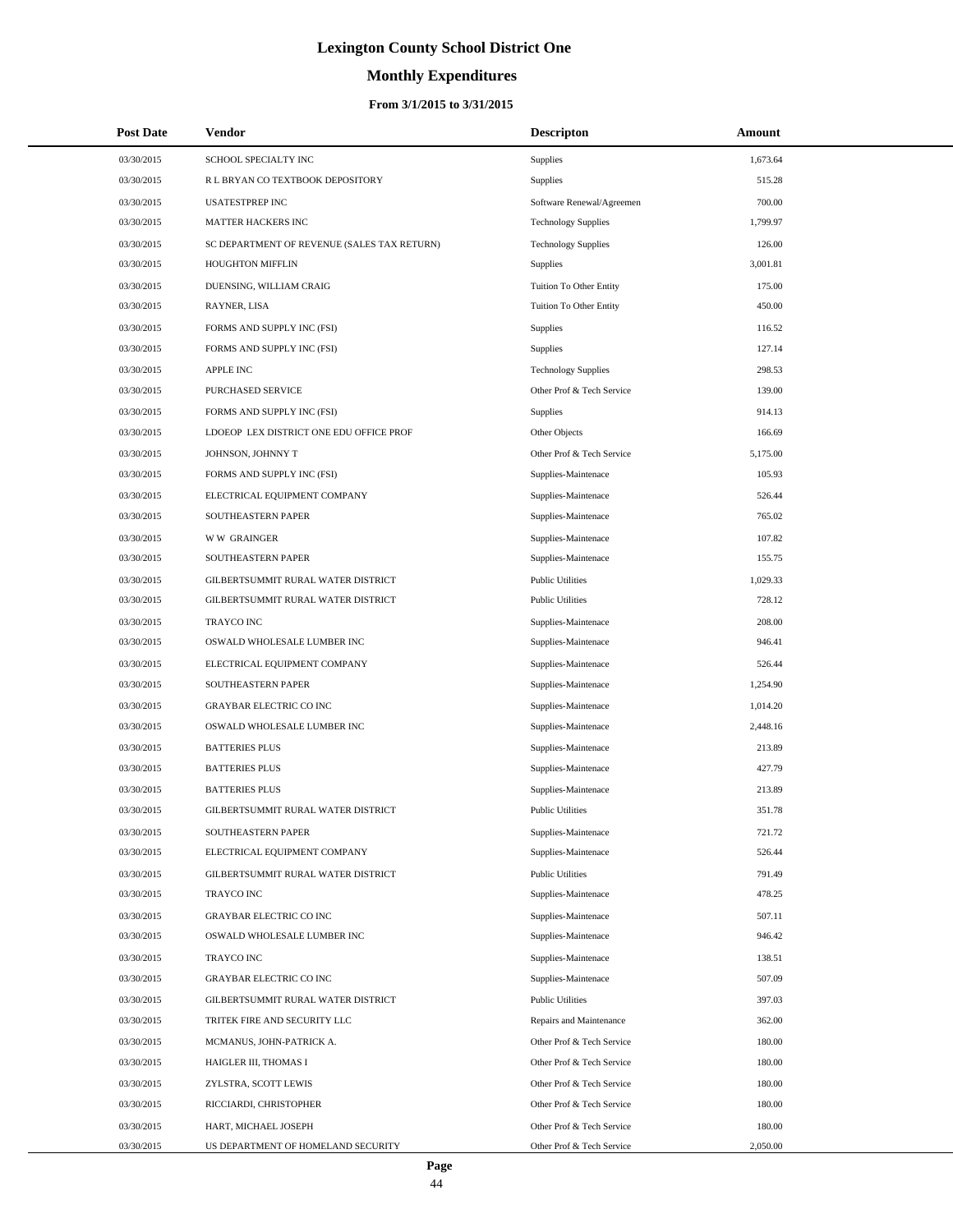# **Monthly Expenditures**

#### **From 3/1/2015 to 3/31/2015**

| <b>Post Date</b> | <b>Vendor</b>               | <b>Descripton</b>             | Amount   |
|------------------|-----------------------------|-------------------------------|----------|
| 03/30/2015       | US INK AND TONER INC        | Supplies                      | 355.92   |
| 03/30/2015       | PORKCHOP PRODUCTIONS        | <b>Instructional Services</b> | 1,000.00 |
| 03/30/2015       | ALFRED WILLIAMS AND CO      | Supplies                      | 2,222.94 |
| 03/30/2015       | PINE PRESS OF LEXINGTON INC | Printing and Binding          | 588.19   |
| 03/30/2015       | BORDEN DAIRY CO OF SC LLC   | Milk                          | 282.77   |
| 03/30/2015       | BORDEN DAIRY CO OF SC LLC   | Milk                          | 377.84   |
| 03/30/2015       | BORDEN DAIRY CO OF SC LLC   | Milk                          | 135.56   |
| 03/30/2015       | BORDEN DAIRY CO OF SC LLC   | Milk                          | 523.64   |
| 03/30/2015       | BORDEN DAIRY CO OF SC LLC   | Milk                          | 407.95   |
| 03/30/2015       | BORDEN DAIRY CO OF SC LLC   | Milk                          | 1,321.79 |
| 03/30/2015       | BORDEN DAIRY CO OF SC LLC   | Milk                          | 553.54   |
| 03/30/2015       | BORDEN DAIRY CO OF SC LLC   | Milk                          | 485.59   |
| 03/30/2015       | BORDEN DAIRY CO OF SC LLC   | Milk                          | 479.16   |
| 03/30/2015       | BORDEN DAIRY CO OF SC LLC   | Milk                          | 585.66   |
| 03/30/2015       | BORDEN DAIRY CO OF SC LLC   | Milk                          | 397.33   |
| 03/30/2015       | BORDEN DAIRY CO OF SC LLC   | Milk                          | 829.97   |
| 03/30/2015       | BORDEN DAIRY CO OF SC LLC   | Milk                          | 271.69   |
| 03/30/2015       | BORDEN DAIRY CO OF SC LLC   | Milk                          | 135.74   |
| 03/30/2015       | BORDEN DAIRY CO OF SC LLC   | Milk                          | 286.99   |
| 03/30/2015       | BORDEN DAIRY CO OF SC LLC   | Milk                          | 104.95   |
| 03/30/2015       | BORDEN DAIRY CO OF SC LLC   | Milk                          | 707.48   |
| 03/30/2015       | BORDEN DAIRY CO OF SC LLC   | Milk                          | 109.73   |
| 03/30/2015       | BORDEN DAIRY CO OF SC LLC   | Milk                          | 418.91   |
| 03/30/2015       | BORDEN DAIRY CO OF SC LLC   | Milk                          | 261.38   |
| 03/30/2015       | BORDEN DAIRY CO OF SC LLC   | Milk                          | 596.34   |
| 03/30/2015       | BORDEN DAIRY CO OF SC LLC   | Milk                          | 866.56   |
| 03/30/2015       | BORDEN DAIRY CO OF SC LLC   | Milk                          | 252.76   |
| 03/30/2015       | BORDEN DAIRY CO OF SC LLC   | Milk                          | 230.19   |
| 03/30/2015       | BORDEN DAIRY CO OF SC LLC   | Milk                          | 759.29   |
| 03/30/2015       | BORDEN DAIRY CO OF SC LLC   | Milk                          | 317.93   |
| 03/30/2015       | BORDEN DAIRY CO OF SC LLC   | Milk                          | 272.26   |
| 03/30/2015       | BORDEN DAIRY CO OF SC LLC   | Milk                          | 390.42   |
| 03/30/2015       | DODGE LEARNING RESOURCES    | Pupil Activity                | 626.45   |
| 03/30/2015       | SCHOOL SPECIALTY INC        | Pupil Activity                | 144.23   |
| 03/30/2015       | GUNTER, JAIME L             | Pupil Activity                | 105.00   |
| 03/30/2015       | HART, MICHAEL JOSEPH        | Pupil Activity                | 105.00   |
| 03/30/2015       | STOKES, JAMES LEE           | Pupil Activity                | 240.00   |
| 03/30/2015       | BALAZS, JOE                 | Pupil Activity                | 115.80   |
| 03/30/2015       | BSN SPORTS INC              | Pupil Activity                | 346.68   |
| 03/30/2015       | HATCHELL, JOHN G            | Pupil Activity                | 120.00   |
| 03/30/2015       | PAULSON, SCOTT              | Pupil Activity                | 135.00   |
| 03/30/2015       | WOODRING, JIM               | Pupil Activity                | 200.00   |
| 03/30/2015       | DRIVER, TRACY               | Pupil Activity                | 101.10   |
| 03/30/2015       | BSN SPORTS INC              | Pupil Activity                | 171.16   |
| 03/30/2015       | STEIN, DAVID B              | Pupil Activity                | 120.00   |
| 03/30/2015       | SMITH, JOHN DAVE            | Pupil Activity                | 104.60   |
| 03/30/2015       | BSN SPORTS INC              | Pupil Activity                | 268.80   |
| 03/30/2015       | HATCHELL, JOHN G            | Pupil Activity                | 120.00   |

 $\overline{a}$ 

÷.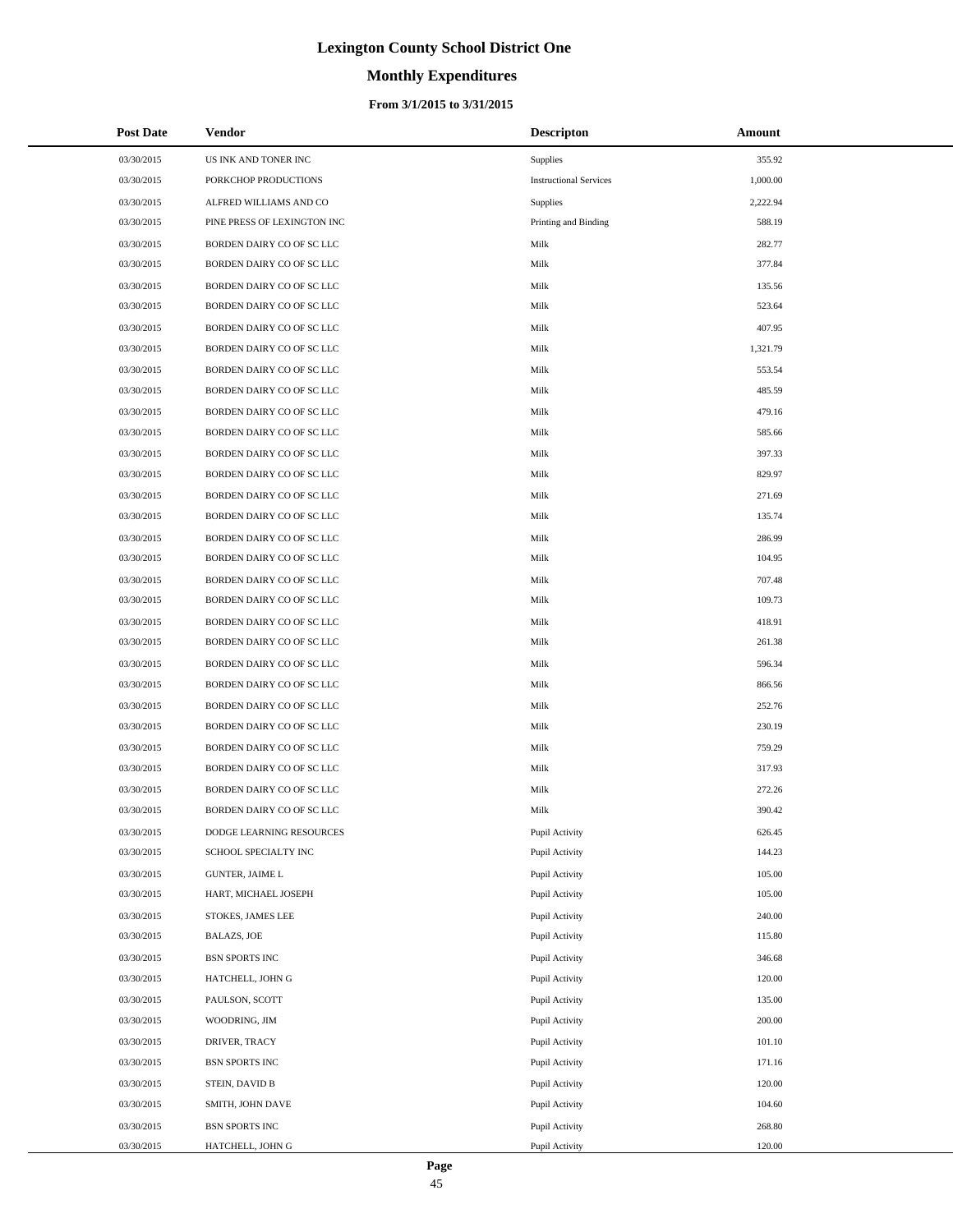# **Monthly Expenditures**

| <b>Post Date</b> | Vendor                                            | <b>Descripton</b>          | Amount    |
|------------------|---------------------------------------------------|----------------------------|-----------|
| 03/30/2015       | COLLINS, GEOFFREY                                 | Pupil Activity             | 100.60    |
| 03/30/2015       | WILLIAMS, WILEY RAY                               | Pupil Activity             | 111.40    |
| 03/30/2015       | ZIELINSKI, DANIEL                                 | Pupil Activity             | 117.70    |
| 03/30/2015       | <b>BSN SPORTS INC</b>                             | Pupil Activity             | 344.47    |
| 03/31/2015       | <b>CAMCOR</b>                                     | Supplies                   | 882.87    |
| 03/31/2015       | PECKNEL MUSIC CO INC                              | Supplies                   | 156.53    |
| 03/31/2015       | DIGITAL OFFICE SOLUTIONS INC                      | <b>Supplies</b>            | 212.93    |
| 03/31/2015       | FORMS AND SUPPLY INC (FSI)                        | Supplies                   | 2,142.68  |
| 03/31/2015       | PITSCO EDUCATION                                  | Supplies                   | 432.26    |
| 03/31/2015       | MCGRAW HILL EDUCATION                             | Supplies                   | 359.87    |
| 03/31/2015       | <b>CAMBIUM LEARNING</b>                           | Supplies                   | 1,147.95  |
| 03/31/2015       | SCHOLASTIC INC                                    | Supplies                   | 150.00    |
| 03/31/2015       | PALMETTO STRINGS                                  | Repairs and Maintenance    | 1,000.00  |
| 03/31/2015       | <b>BARNES &amp; NOBLE BOOKSELLERS INC</b>         | <b>Supplies</b>            | 1,240.00  |
| 03/31/2015       | <b>APPLE INC</b>                                  | <b>Technology Supplies</b> | 664.47    |
| 03/31/2015       | PITTMAN, GREGORY D                                | Tuition To Other Entity    | 175.00    |
| 03/31/2015       | FOLLETT SCHOOL SOLUTIONS INC                      | <b>Library Books</b>       | 831.16    |
| 03/31/2015       | POSTMASTER 015 (PHS)                              | <b>Supplies</b>            | 552.72    |
| 03/31/2015       | SCE&G                                             | <b>Public Utilities</b>    | 22,244.17 |
| 03/31/2015       | SCE&G                                             | <b>Public Utilities</b>    | 57,490.88 |
| 03/31/2015       | SCE&G                                             | <b>Public Utilities</b>    | 13,674.70 |
| 03/31/2015       | GENERATOR SERVICES INC                            | Repairs and Maintenance    | 817.99    |
| 03/31/2015       | SMITH AND JONES JANITORIAL SUPPLIES AND EQUIP INC | Supplies-Maintenace        | 419.22    |
| 03/31/2015       | HYMAN PAPER CO INC                                | Supplies-Maintenace        | 126.11    |
| 03/31/2015       | OSWALD WHOLESALE LUMBER INC                       | Supplies-Maintenace        | 366.26    |
| 03/31/2015       | SOUTHEASTERN PAPER                                | Supplies-Maintenace        | 1,082.57  |
| 03/31/2015       | SMITH AND JONES JANITORIAL SUPPLIES AND EQUIP INC | Supplies-Maintenace        | 129.43    |
| 03/31/2015       | HYMAN PAPER CO INC                                | Supplies-Maintenace        | 315.28    |
| 03/31/2015       | SCE&G                                             | <b>Public Utilities</b>    | 9,619.65  |
| 03/31/2015       | SCE&G                                             | <b>Public Utilities</b>    | 24,911.21 |
| 03/31/2015       | DADE PAPER AND BAG CO                             | Supplies-Maintenace        | 870.98    |
| 03/31/2015       | HYMAN PAPER CO INC                                | Supplies-Maintenace        | 378.31    |
| 03/31/2015       | SCE&G                                             | <b>Public Utilities</b>    | 27,530.48 |
| 03/31/2015       | HYMAN PAPER CO INC                                | Supplies-Maintenace        | 315.28    |
| 03/31/2015       | RONCO SPECIALIZED SYSTEMS INC                     | Repairs and Maintenance    | 330.00    |
| 03/31/2015       | HYMAN PAPER CO INC                                | Supplies-Maintenace        | 315.28    |
| 03/31/2015       | SCE&G                                             | <b>Public Utilities</b>    | 13,882.86 |
| 03/31/2015       | HYMAN PAPER CO INC                                | Supplies-Maintenace        | 252.22    |
| 03/31/2015       | SCE&G                                             | <b>Public Utilities</b>    | 12,267.83 |
| 03/31/2015       | HYMAN PAPER CO INC                                | Supplies-Maintenace        | 378.33    |
| 03/31/2015       | SCE&G                                             | <b>Public Utilities</b>    | 14,173.43 |
| 03/31/2015       | HYMAN PAPER CO INC                                | Supplies-Maintenace        | 378.33    |
| 03/31/2015       | HYMAN PAPER CO INC                                | Supplies-Maintenace        | 378.33    |
| 03/31/2015       | HYMAN PAPER CO INC                                | Supplies-Maintenace        | 189.17    |
| 03/31/2015       | HYMAN PAPER CO INC                                | Supplies-Maintenace        | 378.33    |
| 03/31/2015       | HYMAN PAPER CO INC                                | Supplies-Maintenace        | 189.17    |
| 03/31/2015       | SCE&G                                             | <b>Public Utilities</b>    | 1,098.57  |
| 03/31/2015       | OSWALD WHOLESALE LUMBER INC                       | Supplies-Maintenace        | 1,366.79  |